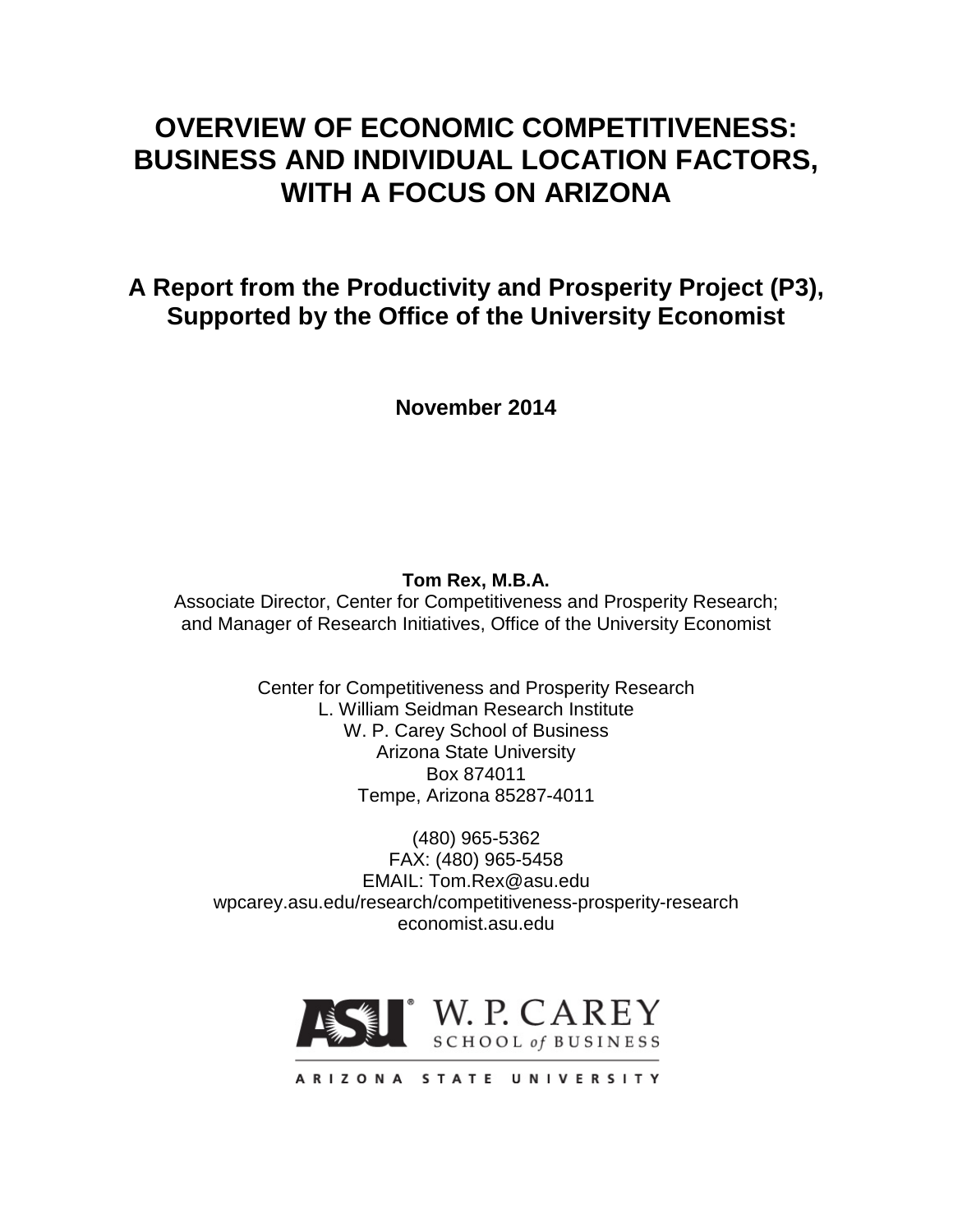# **TABLE OF CONTENTS**

| Summary                                                  |    |
|----------------------------------------------------------|----|
| Introduction to Economic Competitiveness                 | 6  |
| Arizona's Regional Productivity and Prosperity           | 19 |
| Arizona's Individual Prosperity                          | 26 |
| Regions Within Arizona                                   | 27 |
| <b>Business Competitiveness and Location Factors</b>     | 30 |
| <b>Comparing Competitiveness Across Geographic Areas</b> | 36 |
| <b>Evaluations of National Competitiveness</b>           | 37 |
| <b>Evaluations of State Competitiveness</b>              | 42 |
| Taxes                                                    | 56 |
| Arizona's Business Competitiveness                       | 69 |
| Individual Competitiveness and Location Factors          | 84 |

# **LIST OF TABLES**

| 1. Business Location Factors                                                            | 31 |
|-----------------------------------------------------------------------------------------|----|
| 2. Comparison of Country Ranks From Competitiveness Reports                             | 38 |
| 3. Weighting Used In "Global Competitiveness Report," 2014-15                           | 39 |
| 4. "Global Competitiveness Report," 2014-15                                             | 40 |
| 5. "World Competitiveness Yearbook," 2014                                               | 41 |
| 6. Correlations of State Ranks in Studies of Competitiveness                            | 42 |
| 7. Correlations Between State Ranks in Studies of Competitiveness and Economic Measures | 44 |
| 8. Overall Competitiveness Ranks by State, 2013                                         | 46 |
| 9. Beacon Hill Institute's "State Competitiveness Report," 2013                         | 47 |
| 10. Forbes' "Best States for Business," 2013                                            | 51 |
| 11. Taxes Paid by Individuals in Phoenix, 2012                                          | 58 |
| 12. Taxes Paid by Businesses in Arizona, Fiscal Year 2013                               | 61 |
| 13. Comparison of the Tax Foundation's State Business Tax Climate Index and Ernst &     | 63 |
| Young's Business Tax Study                                                              |    |
| 14. Elementary and Secondary Education Funding in Arizona, 2012                         | 71 |

# **LIST OF CHARTS**

| 20 |
|----|
| 21 |
| 22 |
|    |
| 23 |
|    |
| 24 |
|    |
| 66 |
|    |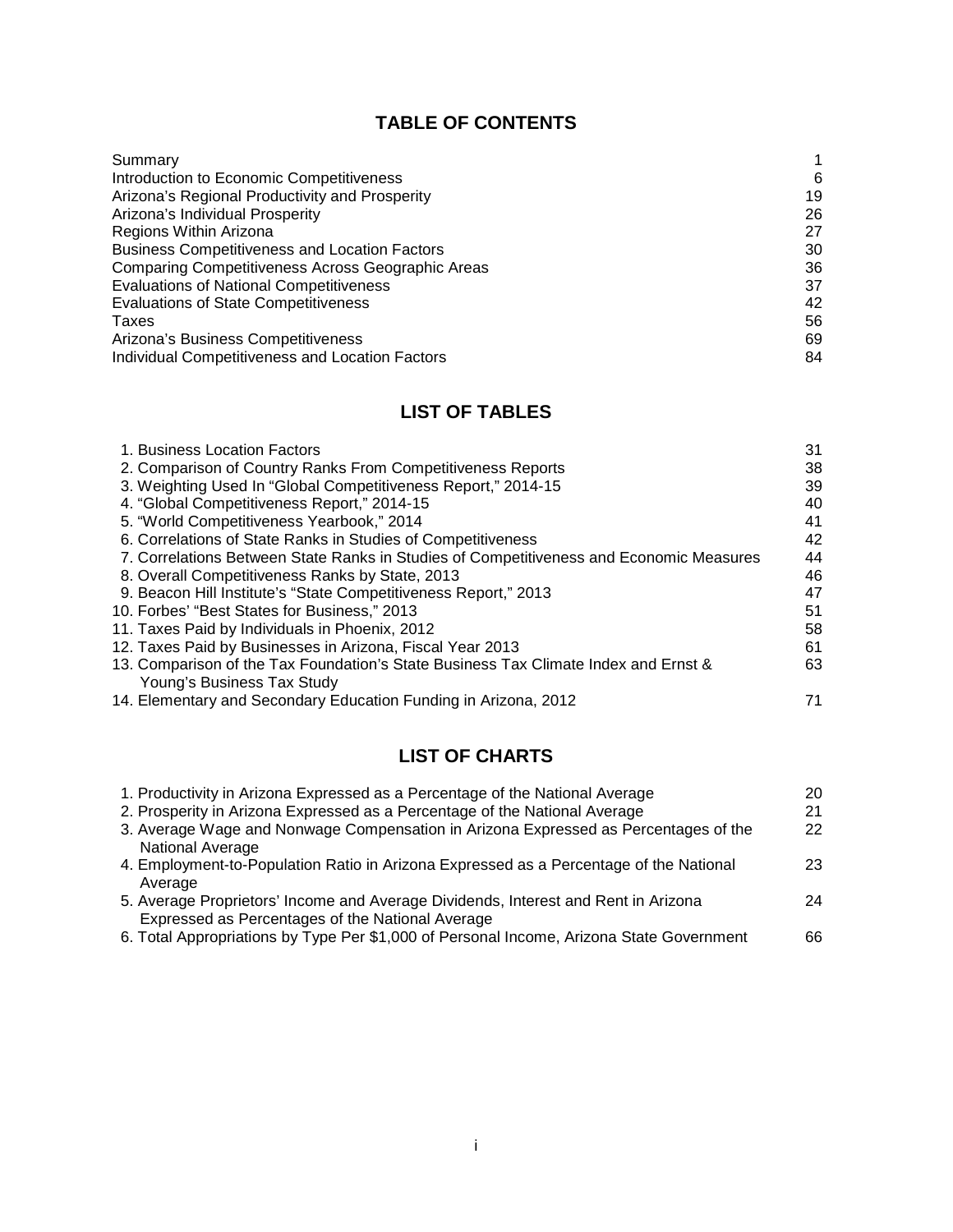# **SUMMARY**

# **Economic Competitiveness: Background**

- Regions compete for base economic activities.
	- A base economic activity, such as aerospace manufacturing, is one that brings money into a region by selling goods and services to customers outside the region.
	- Base economic activities drive the economy. In contrast, most economic activities, such as a grocery store, serve the region's residents. The growth of these population-serving activities depends on the growth of base activities.
- In a competitive region, economic productivity rises.
	- Increases in productivity lead to improvements in economic prosperity.
	- The end goal of economic development is to raise prosperity, not to simply create jobs.
		- Aggregate economic growth rates, measured for example by employment, are unrelated to improvements in productivity and prosperity, as measured for example by per employee gross domestic product (GDP) and per capita GDP.
- The economy in developed countries such as the United States continues to evolve from the industrial age to the information age.
	- Global competition has increased, particularly from low-cost countries such as India, for economic activities for which costs are a primary concern. Due to their higher costs, developed nations have a difficult time competing for such activities.
	- Instead, developed nations are competing based on innovation and technology development.
- Economic development has evolved with the economy.
	- In developed nations in the 21st century, regional economic development focuses on a subset of base economic activities: those that are highly productive, have long-term prospects for expansion, and for which the region has a comparative advantage.
	- The targeted activities employ a highly skilled and highly educated workforce and pay high wages.
- As a region's workforce becomes more highly skilled and highly educated, increases in productivity occur even among workers with lesser skills, due to "knowledge spillovers" that result from interactions between workers with varying skill levels.
	- The increases in productivity lead to increases in wages among all workers. Workers with lesser educational attainments and skills benefit the most.

# **Location Factors**

- The components of economic competitiveness also are known as business location factors. To the average company engaged in base activities in the United States, three factors are of particular importance:
	- The quality and availability of the labor force. Educational attainment and achievement are key aspects of labor force quality.
	- The quality and availability of the physical infrastructure, including the transportation system, utilities, and telecommunications.
	- Costs. Labor costs are the most important. Taxes, real estate prices, and energy costs are other considerations.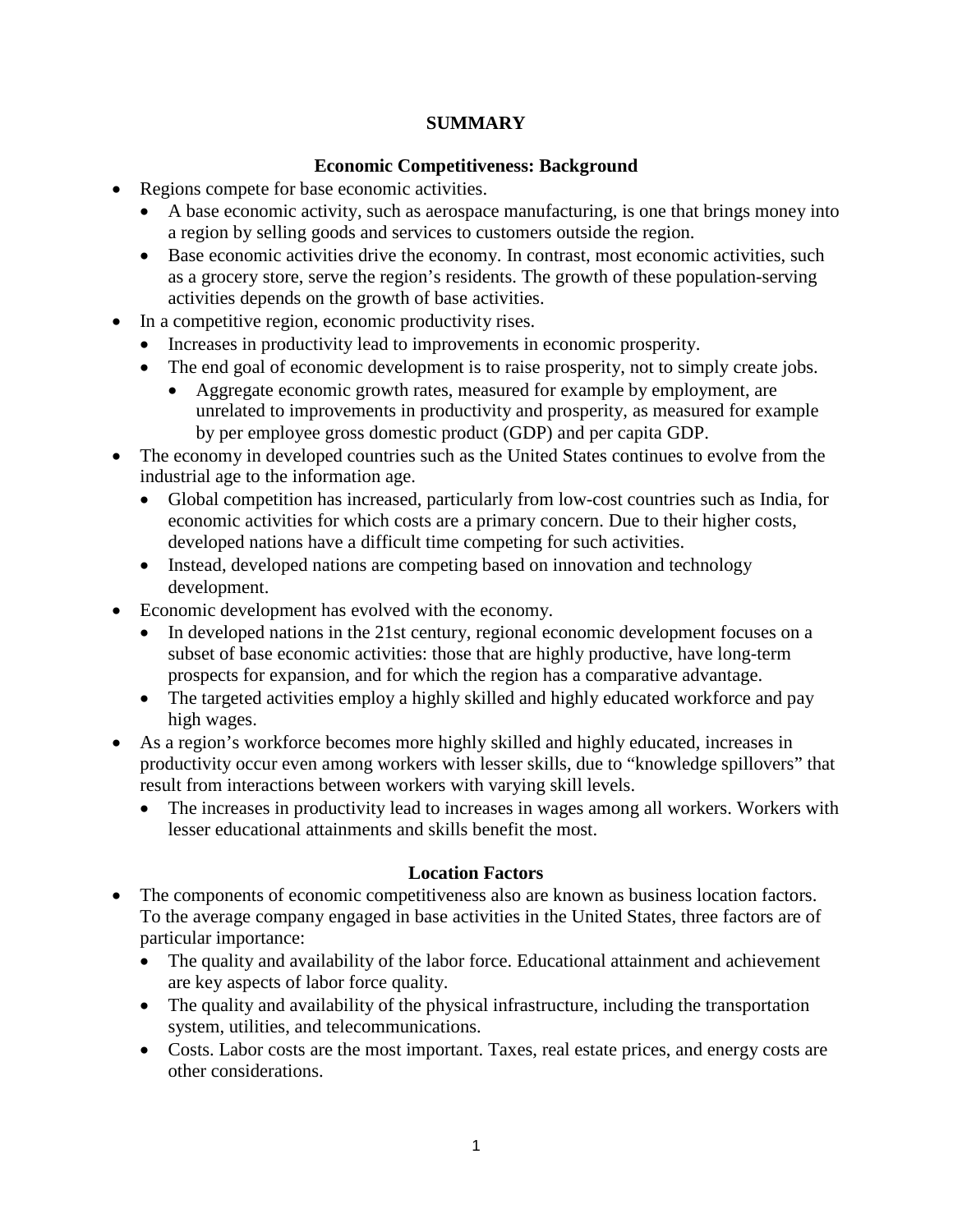- The relative importance of location factors is different for the base activities sought by modern economic development than for the average company.
	- Labor force quality and availability is more crucial to innovative and productive base activities, with education, particularly higher education, of much greater significance. Costs are of lesser importance.
	- The presence in the region of established clusters of innovative and high-technology activities also is critical.
- Some of the location factors, including education, transportation infrastructure, and taxes, can be influenced by public policy, but other factors, such as labor costs and real estate costs, are largely set by private-sector markets.
- Taxes are not of particular importance as a component of competitiveness, especially to innovative and productive base activities, but taxes receive disproportionate attention by the media and by most studies of competitiveness.
	- Taxes are evaluated by companies relative to the quality and availability of public services that are valued by businesses.
	- Even for the average company, taxes rank below labor force quality, infrastructure, and labor force costs among location factors.
	- To the extent that taxes are a consideration, business taxes not individual taxes are of primary relevance to competitiveness.
- Though taxes are not of particular significance in evaluating locations, once a region becomes a finalist for a business facility, the availability of incentives can sway the decision.
- Tax burdens are somewhat correlated to aggregate economic growth rates, but are not correlated to either the level or the growth rate of productivity and prosperity.
	- A correlation between tax burdens and aggregate economic growth does not indicate that low taxes are causing the faster growth.
		- Most fast-growing states are in the South or West, where climate or other factors may be the root cause of the faster growth.
		- Reductions in taxes often have occurred in response to strong economic growth, which creates a surplus in public-sector budgets.
- In order to attract and retain workers, a company also must consider location factors important to individuals:
	- Employment opportunities and wages are the most important considerations for those in the workforce.
	- Quality of life (better described as "quality of place") is a broad term for many considerations — such as cost of living, crime, and cultural and recreational opportunities — that are important to individuals.
	- Fiscal factors also are considered by individuals the level of personal taxes *and* the availability and quality of government services, including the transportation system and the education system.
- While the relative importance of location factors vary between businesses and individuals, most factors are relevant to both groups and are viewed similarly. For example, a strong transportation infrastructure is evaluated positively by each group.
	- Wages are the primary factor viewed inconsistently by the two groups, with workers desiring higher wages and businesses trying to control labor costs.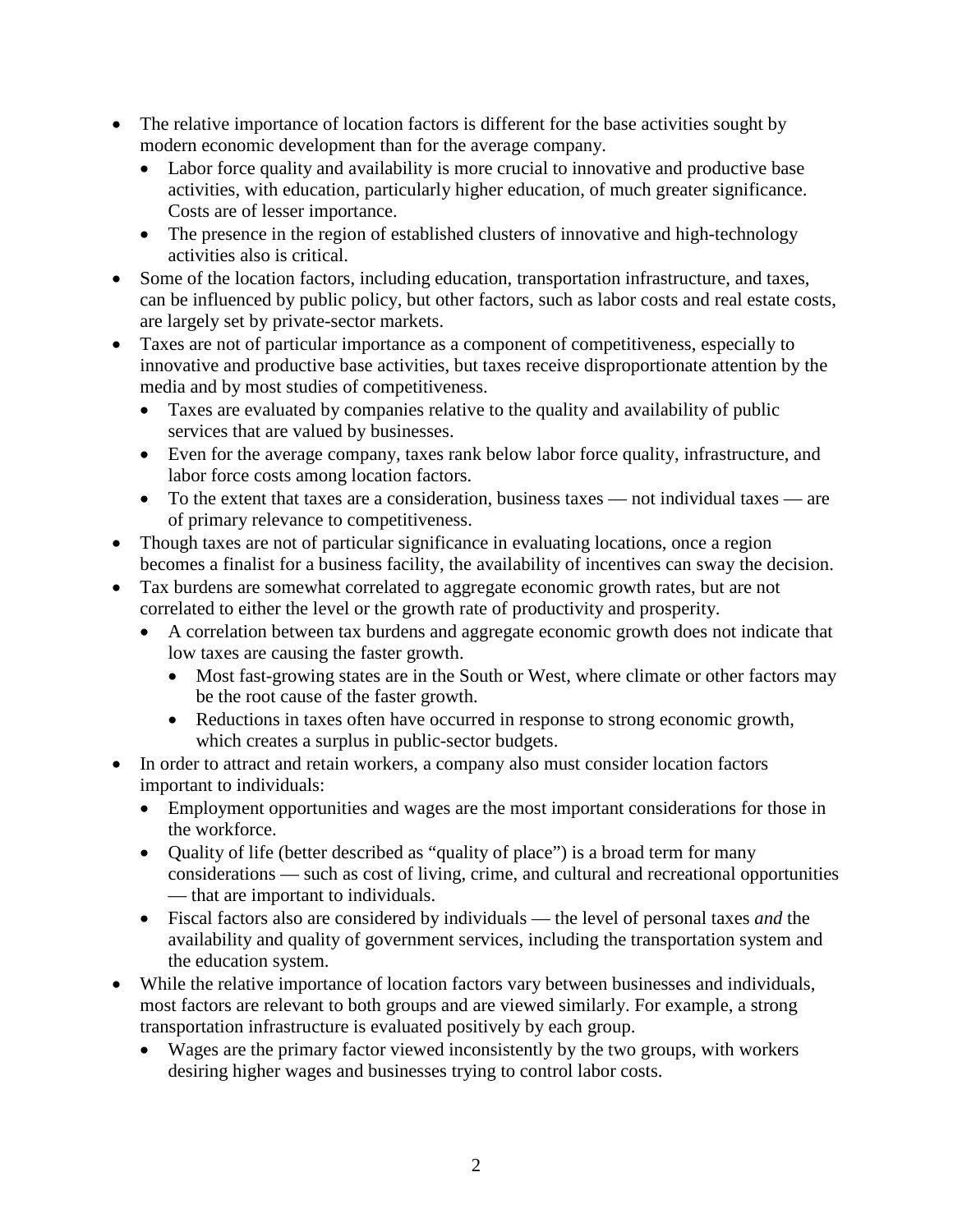# **Competitiveness in Arizona**

- For decades, Arizona was among the nation's leaders on aggregate economic growth, but its productivity and prosperity over the last four decades has fallen further behind other states and the national average.
	- Arizona currently ranks among the bottom 10 states on measures of prosperity and among the bottom 15 states on measures of productivity.
- Even in Arizona's large metropolitan areas the Sun Corridor productivity and prosperity measures are below average.
- Productivity in Arizona is lower than average largely because of the state's below-average job quality: the state's mix of jobs is tilted to low-wage jobs. Beyond the negative effects from low productivity, prosperity in Arizona is further below average due to the belowaverage share of the working-age population who are employed.
- Various studies evaluate business competitiveness the "best places to do business" by state but each study has significant limitations.
	- According to the two studies that show some correlation to measures of productivity and prosperity, Arizona ranks among the middle of the states.
	- Arizona ranks higher on other studies, but the factors measured in these studies are related only to aggregate economic growth, not to gains in productivity and prosperity.
- Labor force quality is difficult to assess. Generally, measures of educational attainment and achievement are used.
	- The educational attainment of those of working age who grew up in Arizona is considerably below average, relative both to migrants to the state and to those in other states who are working in the same state in which they were born.
	- Arizona students have scored below average on achievement tests over the two decades for which such measures are available.
	- Education spending per elementary and secondary student relative to other states has dropped significantly. Spending is now nearly the lowest in the nation.
		- The low figures extend across nearly all categories of spending. For example, the state ranks last in both the instructional category and the school administration category.
	- Because of the challenges posed by poorly educated parents, high poverty rates, and a disproportionate percentage of students learning English as a second language, education spending per student in Arizona needs to be above average in order to achieve average educational outcomes, assuming all other inputs are average.
- The physical infrastructure also is difficult to evaluate. Arizona likely rates as average to above average, but the state's rank is at risk of falling due to low funding over the last two decades, continued fiscal difficulties in state government, and substantial documented needs.
- Arizona compares favorably on most costs.
	- Wage levels are below average, even after considering the state's cost of living and employment mix.
	- Other business costs, including real estate and utilities, are moderate.
- However, business taxes are somewhat higher than the national norm.
	- Businesses in Arizona pay more than the national average for property taxes and sales taxes.
	- On each of the other categories of business taxes, Arizona's burden is low to very low.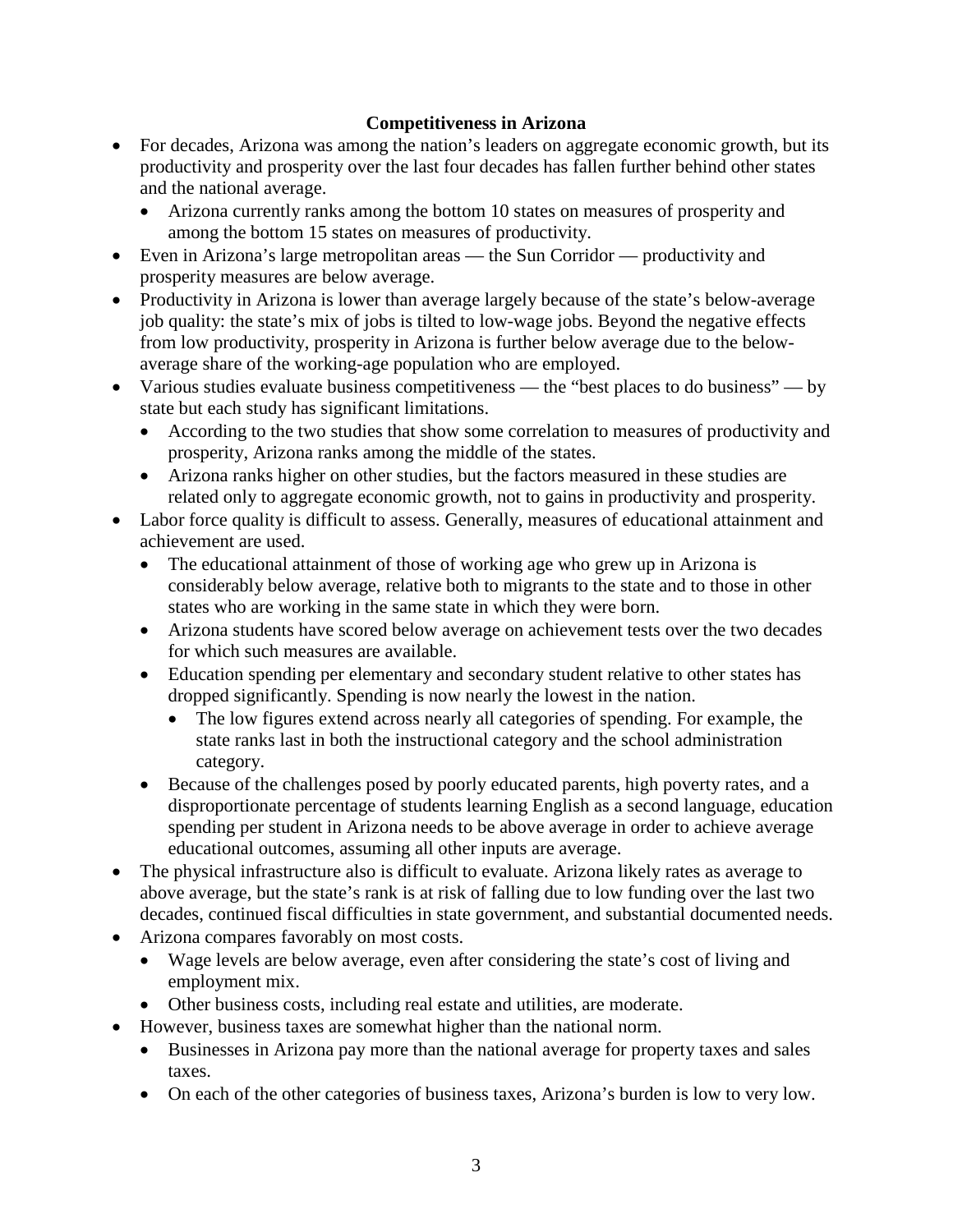- The tax burden is moderate for unincorporated companies that do not own much property but is high for corporations that own considerable property.
- In contrast, the individual tax burden is very low in Arizona.
- Taxes have been reduced significantly by the Arizona Legislature since the early 1990s to levels well below the historical norm.
	- Most of the cuts have been applied to individual taxes instead of business taxes. These individual taxes were not higher than the national norm even in the early 1990s.
	- While reductions in taxes can spur economic growth under certain conditions, the tax cuts in Arizona have had no measureable effect on the state's economic growth.
	- The decreases in government revenue caused by the tax cuts have led to considerable reductions in state government funding for public programs that are important to businesses, including education and physical infrastructure. In particular, funding for education — from kindergarten through universities — has dropped considerably.
- Despite sharp reductions in spending, the state government's general fund has continued to have a structural deficit. The deficit is expected to become substantial in the current fiscal year and to become larger in the next year.
	- Thus, the state will be hard-pressed to make investments in education and infrastructure that would enhance economic competitiveness.
- Evaluations of the state's competitiveness for individuals are mixed.
	- Historically, Arizona ranked near the top of the states for employment opportunities, but this positive location factor was somewhat offset by below-average wage levels.
		- However, employment opportunities have not been a positive since 2007.
	- Arizona is not rated favorably on most measures of quality of place. However, for many individuals, favorable impressions of the climate and lifestyle have offset the state's poor ranks on quantifiable aspects of the quality of place.
		- More-highly educated individuals appear to place less emphasis on climate and more weight on the factors on which Arizona does not compare favorably.

# **Conclusion**

- The assessment of Arizona's business competitiveness is mixed, consistent with the middleof-the-states rank of the most reliable business climate studies.
	- The state generally compares favorably on costs, with the exception of business taxes, and on some of the less-important factors, such as business regulation and availability of land and buildings.
	- The assessment of the quality of place often is positive, being based on perceptions and qualitative factors such as climate, but in many of the measurable factors, the state compares poorly.
	- Limited information is available on how the state's infrastructure compares, but it may be fair to assess it as somewhat positive but at risk due to state government's finances.
	- In contrast, Arizona compares poorly on the quality of its labor force.
		- Despite the labor force issues, the state has grown historically due to its ability to attract better-qualified in-migrants. This dependence on outsiders is a risky strategy that likely will not work so well in the 21st century, especially among the more highly skilled.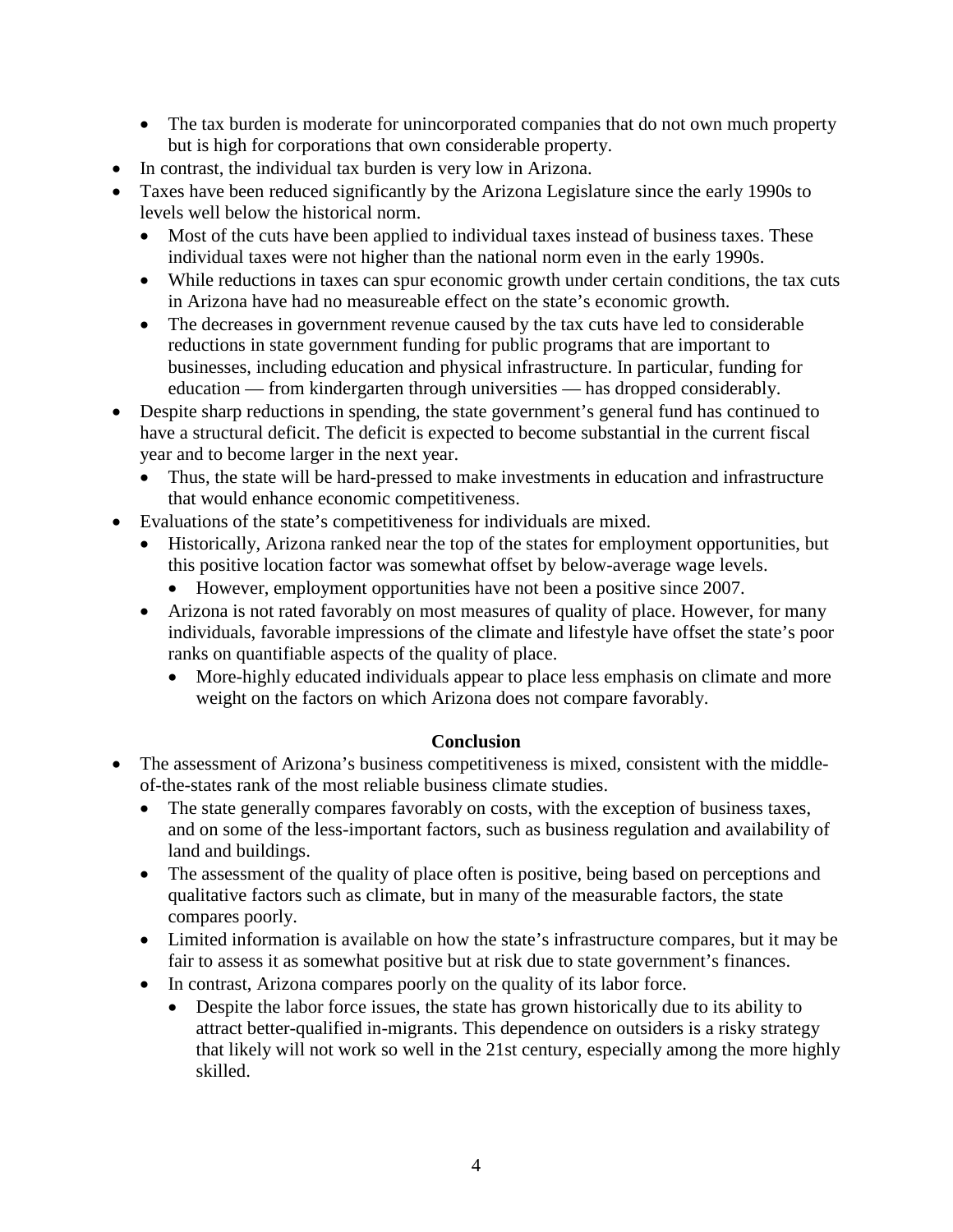- Arizona does not have a highly skilled workforce. Its high-tech base always was narrow — aerospace and electronics — and its electronics cluster has been declining. While there are other clusters of base economic activities, such as financial services, tourism, and mining, these clusters either are not part of the innovative, knowledge economy, or are only tangentially connected.
- Given Arizona's below average and decreasing productivity and prosperity over the last 30+ years relative to earlier time periods, but rapid aggregate growth (at least until recent years), the following conclusions can be drawn:
	- Arizona's competitiveness is poor and declining in base industries that are highly productive and offer high wages.
	- The state's competitiveness is strong (or, was strong through 2007) among less productive and less well-paying base industries.
- Arizona has modernized its economic development efforts, but the state's investments in itself — in the factors that not only will enhance its economic competitiveness but improve the quality of life of all of its residents — have continued to deteriorate.
	- Funding for education and infrastructure have declined.
- Given the relatively slow aggregate economic growth of recent years, Arizona may no longer be as competitive as it was during the recent decades that featured rapid aggregate growth but somewhat subpar gains on productivity and prosperity.
	- Even if the state's competitiveness has not yet declined, it is at risk of doing so due to the reduced expenditures for education and the limited funding for physical infrastructure over the last two decades.
- If the state's competitiveness has declined, or soon will, then its ability to compete for higher-wage jobs will be compromised.
- The growth rate of lower-wage jobs also may be less than in the past.
	- Though Arizona's overall costs still are competitive relative to other U.S. states, much of the competition for cost-sensitive base industries — including services such as call centers and lower-wage manufacturing activities — now comes from other nations that have substantially lower costs.
- This analysis suggests that without changes, Arizona's economic future at best will be a continuation of the conditions of the last few decades: fast aggregate growth but slow declines in productivity and prosperity relative to the rest of the nation.
	- More likely, diminishing competitiveness in the labor force and the physical infrastructure will cause the rate of decline in productivity and prosperity relative to the rest of the nation to worsen.
- If the goal is to improve job quality, productivity, and prosperity by expanding highly productive and innovative base industries, then action needs to be taken to improve the state's competitiveness on the most important factors that can be influenced by public policy: (1) education and workforce skills, and (2) the quality and availability of the physical infrastructure.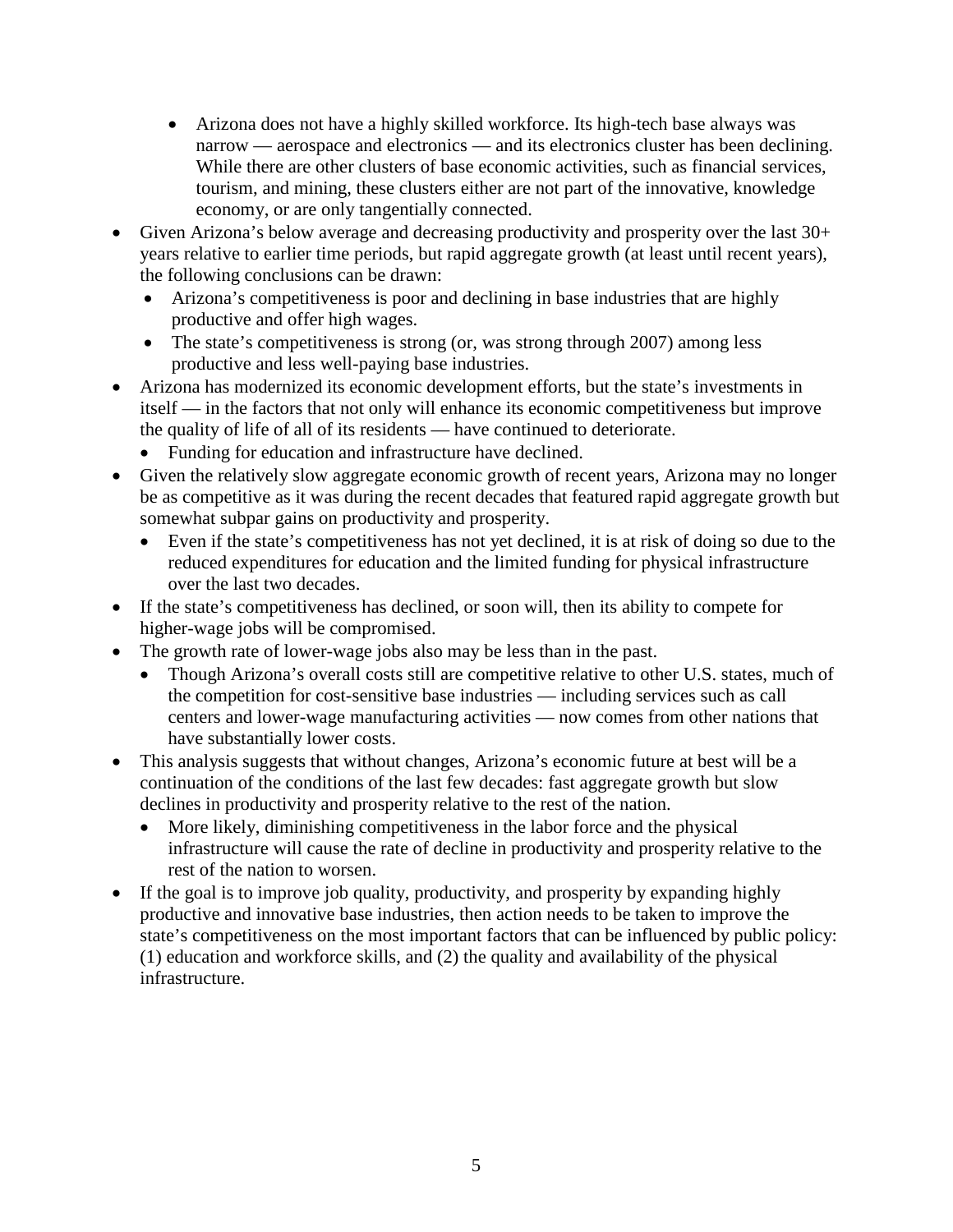#### **INTRODUCTION TO ECONOMIC COMPETITIVENESS**

As the United States and other developed countries transition from the industrial age to the information age/knowledge economy, the concept of economic competitiveness has evolved. At the same time, global competition has increased.

The concept of competitiveness is applicable to nations and to subnational regions, The list of factors defining competitiveness is more extensive for nations.

A subnational region may refer to a state, metropolitan area, or other geographic area. Economists largely focus on metro areas as economic engines, but analyses by state also make sense since so many policies are determined at the state rather than metropolitan level. Since data availability and quality are better by state than by metro area, many analyses use state data. This paper focuses primarily on states. Since the Phoenix metropolitan area accounts for 70-to-75 percent of Arizona's economic activity, conclusions for the Phoenix area or for Arizona largely are accurate for the other region.

In this introduction, the concepts of competitiveness, productivity, and prosperity are defined first. The remainder of this section discusses economic concepts that are helpful to understanding and evaluating competitiveness, with a focus on Arizona.

#### **Definition of Terms**

#### **Productivity**

 $\overline{\phantom{a}}$ 

From an economic perspective, productivity is the efficiency with which goods and services are produced by a given set of inputs, including capital, labor, and land and natural resources. Productivity can be measured at individual, company, industry, and geographic levels, but is most commonly expressed as output per unit of labor. Productivity often is considered to be an intermediate stage between the economic inputs and the outputs of economic performance and prosperity.

Empirical evidence across long time periods and many economies reveals a strong correlation between the productivity of an economy and prosperity. Economic success generally is seen as being highly dependent on productivity. According to Paul Krugman:

Productivity isn't everything, but in the long run it is almost everything. A country's ability to improve its standard of living over time depends almost entirely on its ability to raise its output per worker.  $<sup>1</sup>$  $<sup>1</sup>$  $<sup>1</sup>$ </sup>

True measures of productivity are not available at a subnational level.<sup>[2](#page-7-1)</sup> Per employee measures are used as proxies for productivity for states and metro areas, but such measures as per

<span id="page-7-0"></span><sup>1</sup> Krugman, Paul. "Competitiveness: A Dangerous Obsession," *Foreign Affairs*, Vol. 73, No. 2, March/April 1994, pp. 2844, reproduced in Krugman, P. *Pop Internationalism*, 1996, pp. 324, MIT Press, Cambridge, MA.

<span id="page-7-1"></span><sup>&</sup>lt;sup>2</sup> The U.S. Department of Labor produces two measures of productivity for the nation. Labor productivity is defined as output per hour of labor. Multifactor productivity is defined as output per unit of combined inputs, including labor, capital, and sometimes intermediate inputs such as fuel.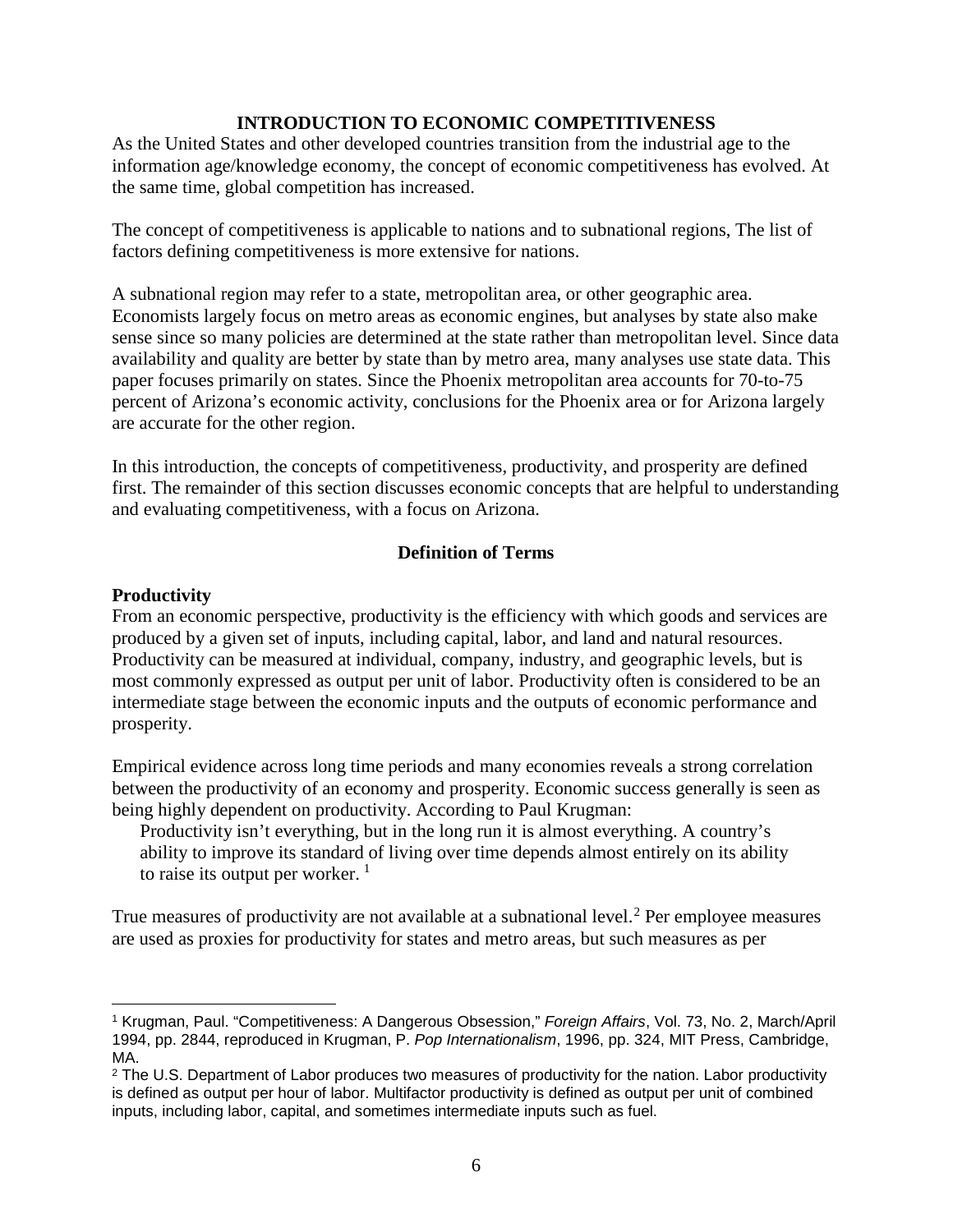employee gross domestic product (GDP) and per employee earnings are only distantly related to true measures of productivity.

Regional productivity can be raised both by increasing the productivity within the existing economy and by shifting the industrial mix to more productive activities. According to Michael Porter of Harvard University's Institute for Strategy and Competitiveness [\(http://www.isc.hbs.edu/Pages/default.aspx\)](http://www.isc.hbs.edu/Pages/default.aspx), there are three major elements to the productivity of a region: the quality of the overall business environment, cluster development, and policy coordination among multiple levels of geography and government. Porter defines clusters as geographic concentrations of industries related by knowledge, skills, inputs, demand, and other linkages. Clusters appear to be becoming an even more important element of a region's economic success. While clusters are addressed in this paper, the main focus is the quality of the overall business environment. Also known as the "business climate," this consists of a multitude of business location factors.

#### **Prosperity**

Prosperity is defined as a successful, flourishing, or thriving condition, especially in financial respects. While most commonly defined as economic well-being, prosperity also can be interpreted more broadly to include all aspects of well-being, including social and environmental considerations (more generally, quality of life). Economic prosperity is the focus of this paper.

Though economic development historically was sometimes equated to aggregate economic growth, such as an increase in the number of jobs, increasing the aggregate growth rate is not the goal of economic development in developed countries. Instead, the goal is to increase prosperity by boosting productivity. The creation of quality jobs is a significant element to increasing productivity.

A distinction is made in this paper between regional economic prosperity and individual economic prosperity. Regional prosperity is measured by broad economic indicators, such as GDP and personal income, expressed on a per person (per capita) basis. The distribution of prosperity across individuals living in a region can differ from one region to another even if regional prosperity is identical in the two regions. Measures such as the poverty rate, income inequality, and the unemployment rate provide insight into the economic prosperity of individuals.

#### **Competitiveness**

To compete is to strive to outdo another. Individuals and companies engage in economic competition. Based on their educations and skills, individuals compete with others when they apply for a job. Unless a company is operating under monopolistic conditions, it has direct competitors. To be competitive, a company must be sufficiently low in price or high in quality to be successful against commercial rivals; a noncompetitive business will fail.

The concept of competitiveness also can be applied at a regional or national level. For example, Michael Porter indicates that the competitiveness of a region is the productivity with which it utilizes its human, capital, and natural endowments to create value. Metro areas, states, and countries compete with each other to offer the most productive environment for businesses.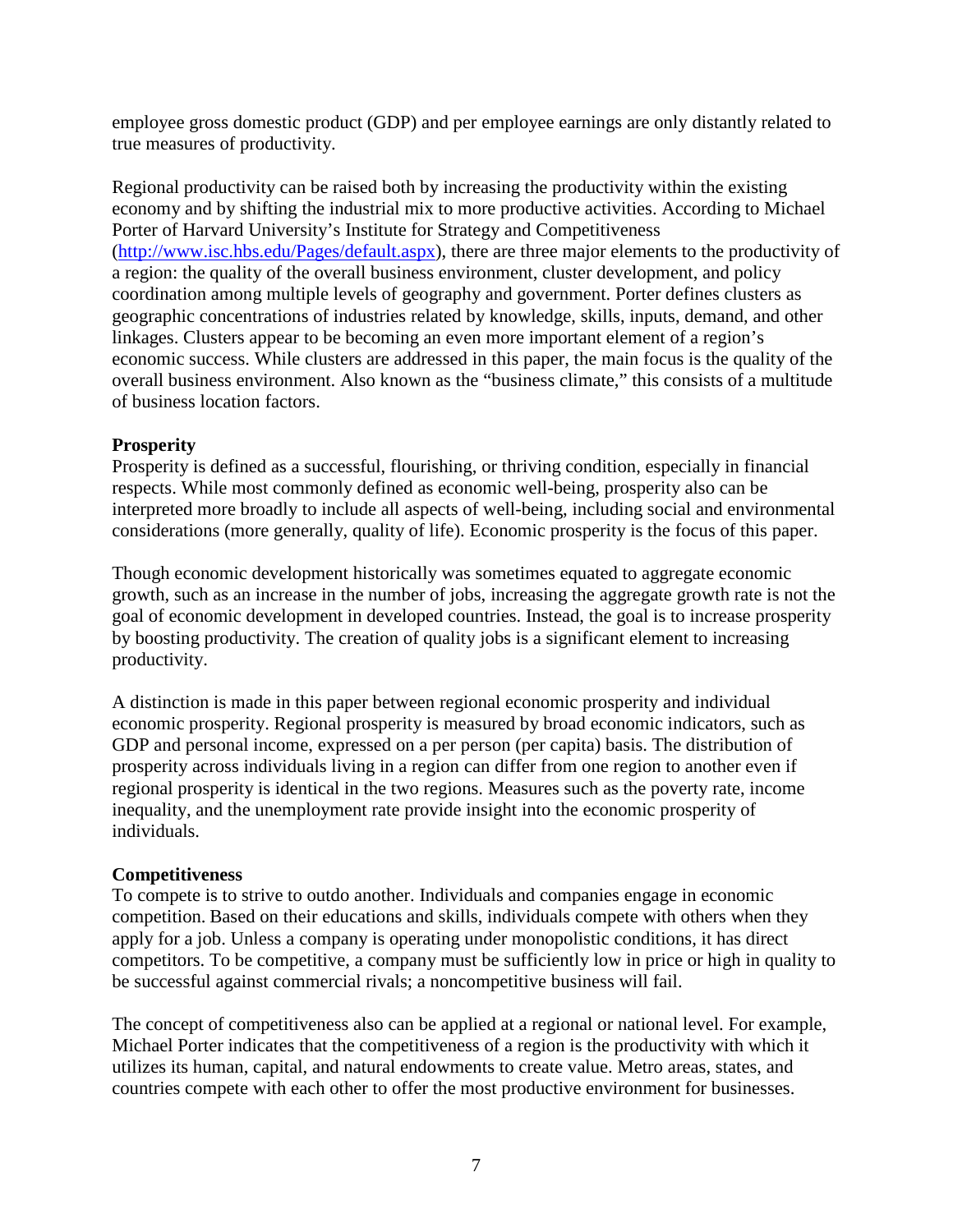Regional or national competitiveness really consists of the competitiveness of those individuals and companies that form the economic base that drives the economy (the economic base is discussed in the next subsection). Regions or nations do not compete against each other for activities that serve the local population (for example, for the siting of a grocery store), but do compete for economic base activities, such as an electronics manufacturing facility. This competition largely is indirect since regional or national competitiveness centers around an area's assets — its labor force, infrastructure, quality of place,<sup>[3](#page-9-0)</sup> and other factors that are evaluated by companies when making business location decisions. The use of incentives to win a particular operation is the primary example of direct regional competition. But such incentives typically act only as tiebreakers between regions whose other characteristics are evaluated equally by companies.

In the past, economic development in the United States often consisted of attracting costsensitive operations, but that strategy cannot not lead to success in the 21st century. With competition now coming from low-cost countries such as India, a region in the United States can no longer compete on the basis of cost. Instead, the United States and regions within the country must compete based on innovation: inventing or applying something new, particularly related to technology. Because of this, education and research and development have become particularly important factors in determining the economic competitiveness of a region.

# **Job Quality**

Improving job quality is a primary means of raising productivity and prosperity. References to job quality in this report refer to analyses conducted by the Office of the University Economist in 2005 and 2006, available at [http://economist.asu.edu/p3/job-quality,](http://economist.asu.edu/p3/job-quality) with the latest data for 2004. The calculation of industrial job quality uses (1) the difference in the industrial mix (the share of employment by industry) between the United States and the local area, and (2) the ratio of the U.S. average wage by industry to the U.S. overall average wage. Occupational job quality is calculated similarly, then the industrial and occupational job qualities are combined into overall job quality. Job quality at a state or substate level is expressed relative to the national average.

# **Economic Drivers and Regional Economies**

Regional economies are driven by economic activities that bring money into the region that would otherwise not be present, by selling goods and services to customers — individuals, companies, and governments — who are not residents of, or operate in, the region. Bringing money into a regional economy is a necessity since "leakages" of money from the regional economy inevitably occur — no region produces all of the goods desired by its residents and local companies. Similarly, money leaves the region when residents travel to other regions.

Activities that bring money into a region drive the regional economy. Such activities have been variously labeled as "tradable," "export" or "basic" — the latter term is used in this paper. Basic activities are responsible for the prosperity and growth of the regional economy, but represent a minority of a region's total economic activity; Porter estimates the basic share at around 30 percent.

<span id="page-9-0"></span><sup>&</sup>lt;sup>3</sup> Quality of place — often referred to as the quality of life — does not have a standard definition, but can include many types of characteristics related to a place, such as the crime rate and recreational opportunities.  $\overline{\phantom{a}}$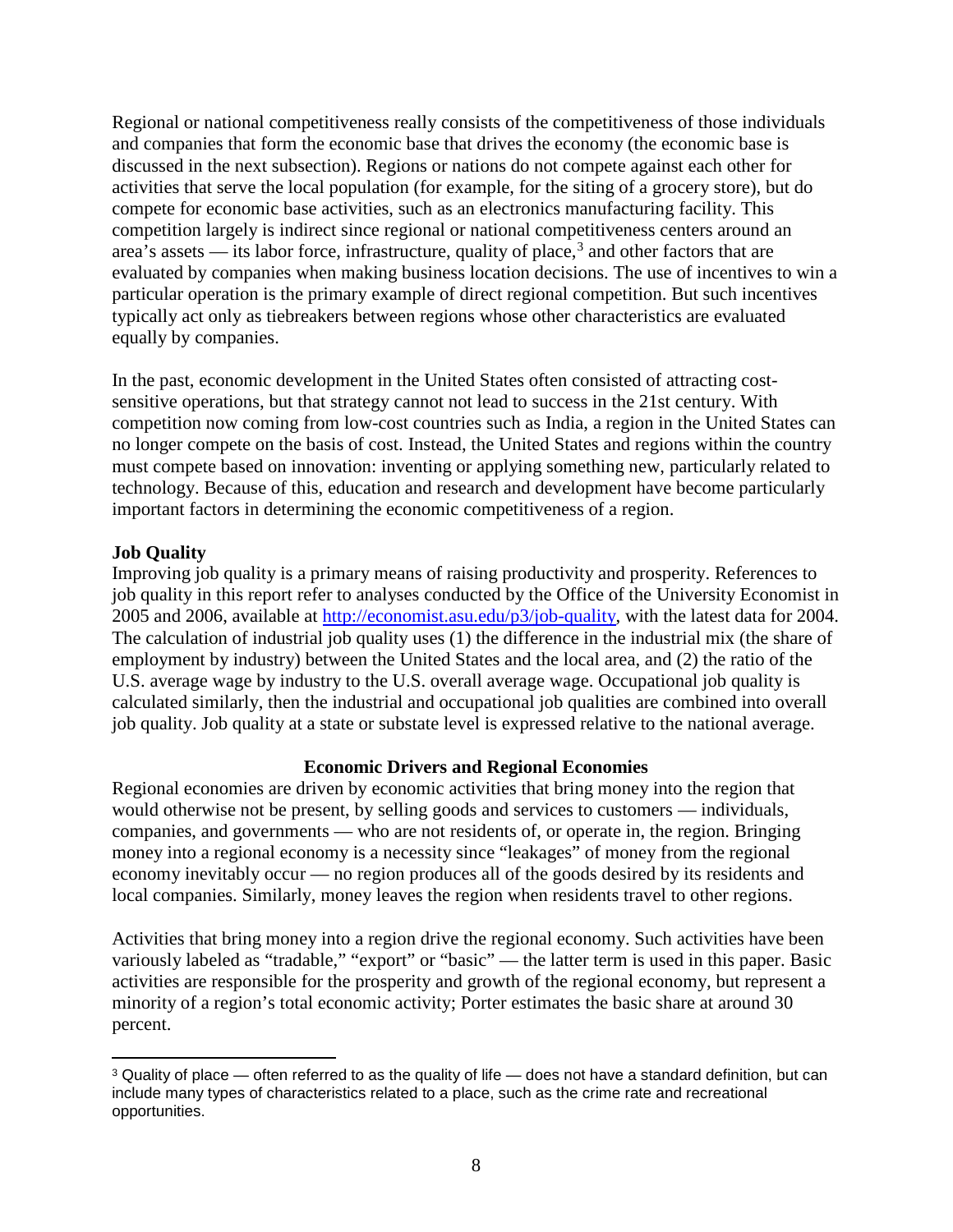Basic activities fundamentally differ from "population-serving" activities, which sell to and support residents and businesses located within the region. While necessary to the functioning of a regional economy, population-serving activities respond to the growth occurring in basic activities; they do not bring money into the regional economy. Their presence in the region is due to the spending of businesses that sell goods and services to customers outside the region and to the spending of the employees of these businesses. Population-serving activities would not exist if basic activities were not present.

To illustrate the relationship between basic and population-serving activities, consider the case of a thriving mining community that becomes a ghost town. Few people lived in the vicinity before the mining deposit was discovered. When the mine opened, it hired workers, attracting individuals from outside of the area. While the mine was operating, a variety of economic activities sprang up to serve those employed at the mine, but the town remained wholly dependent on one basic activity: the sale of copper or other mined resources to businesses located outside the town.

When the ore deposit was exhausted and the mine closed, the flow of money into the town from outside ended. The mine's employees were laid off and left the town to seek work elsewhere. The businesses engaged in population-serving activities immediately lost many of their customers. A community cannot survive solely by selling goods and services to each other because of leakages. Without a means of bringing money into the community to offset these leakages, the remaining businesses in the former mining town eventually shut down, resulting in a ghost town. (In some cases, old mining towns have survived by developing other base industries, particularly tourism, which replace the mine as the source of outside monies.)

#### **Basic and Population-Serving Economic Activities**

The success of companies that export their products to customers outside the region (for example, aircraft manufacturers) depends both on company-specific traits and on characteristics of the community in which they are located, such as the quality of the labor force and the physical infrastructure. In contrast, companies that serve the local population (such as beauty salons and drug stores) all operate under the same set of regional conditions, making their competitiveness dependent only on the characteristics of their company.

Most companies that form the economic base can locate anywhere since their customers are geographically dispersed. Examples of mobile basic industries include manufacturing, insurance carriers, software producers, and call centers. Regions within the United States compete with one another and with the rest of the world for such basic activities through their business climate.

Unlike basic economic activities, population-serving activities are location specific since they sell their goods and services to regional customers, who may be individuals or businesses that engage in population-serving activities, such as a doctor's office. Economic activities whose market predominantly is the regional population include retail trade, many types of services, and local government. Construction and real estate also largely serve regional residents and companies.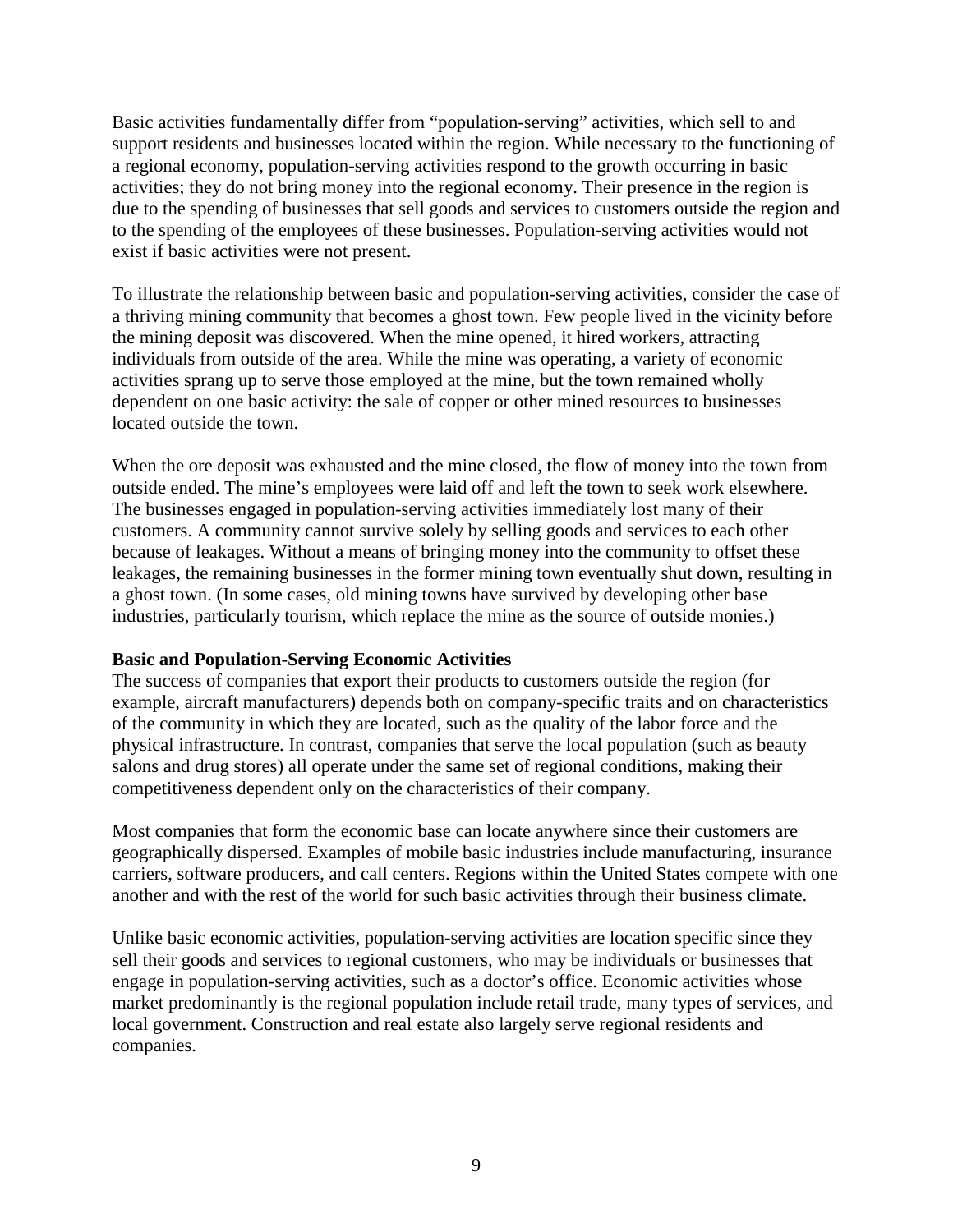A distinction can be made in population-serving activities between locally owned businesses and branch locations of national or international companies. The leakage of money from the regional economy is somewhat less if a population-serving business is locally owned.

Regional economic development efforts do not need to be concerned with attracting companies to serve regional residents and businesses. In a free enterprise, capitalist system, if an unmet demand is present, a company will fill the opening without any intervention from local governments or economic development agencies. Therefore, regional economic development focuses on basic activities since other regions — not only in other states, but in other nations as well — are competing to become the home of these basic activities.

In contrast, *local* economic development efforts sometimes do compete for population-serving activities. Cities within a metropolitan area compete with each other to attract companies serving the local population in order to receive the tax benefits that accrue from a development locating within one city instead of in the neighboring city. This tax revenue is important to a city because of restrictions on the ability to raise revenue that are placed on cities by state legislatures. To the extent that cities offer incentives to companies serving the regional population, this local competition is counterproductive from the perspective of the region.

Just as private-sector markets that work most effectively allocate resources freely across competing uses to the ones that are most likely to result in growth, public-sector policies need to distinguish between economic-base and population-serving industries to the extent possible in order to maximize economic competitiveness and growth. For example, providing tax cuts and incentives to population-serving companies serves no regional economic purpose.

While regional economic development efforts focus on basic activities, they do not give equal attention to each type of basic activity since the various types of basic industries do not have an equal effect on the regional economy. A low-paying basic industry such as tourism has a much lesser impact per employee than does a high-paying basic activity, such as high-technology manufacturing. An industry's prospects for growth also are considered in economic development, as are opportunities and threats (for example, strong competition for a particular activity from other regions). Moreover, in choosing the economic activities to focus on, regional economic development must consider the region's strengths and weaknesses. Thus, regional economic development needs a more finely tuned target than simply basic industries.

#### **Classification of Sectors as Basic Activities**

Many businesses can be classified as largely basic or population serving, but few economic activities sell wholly to customers outside the region or entirely to residents of the region. For example, a citrus grove may predominantly ship its fruit to regions of the country unable to grow citrus, but also may sell to a regional grocery store. Most retail operations primarily sell to residents of the region, but may also make sales to tourists.

Historically, basic activities largely were limited to agricultural, mining, and manufacturing activities in which goods produced in one region largely were sold to customers in other regions. With the evolution of the economy, a much broader range of basic economic activities have become important. In addition to goods, various services are now sold to customers outside the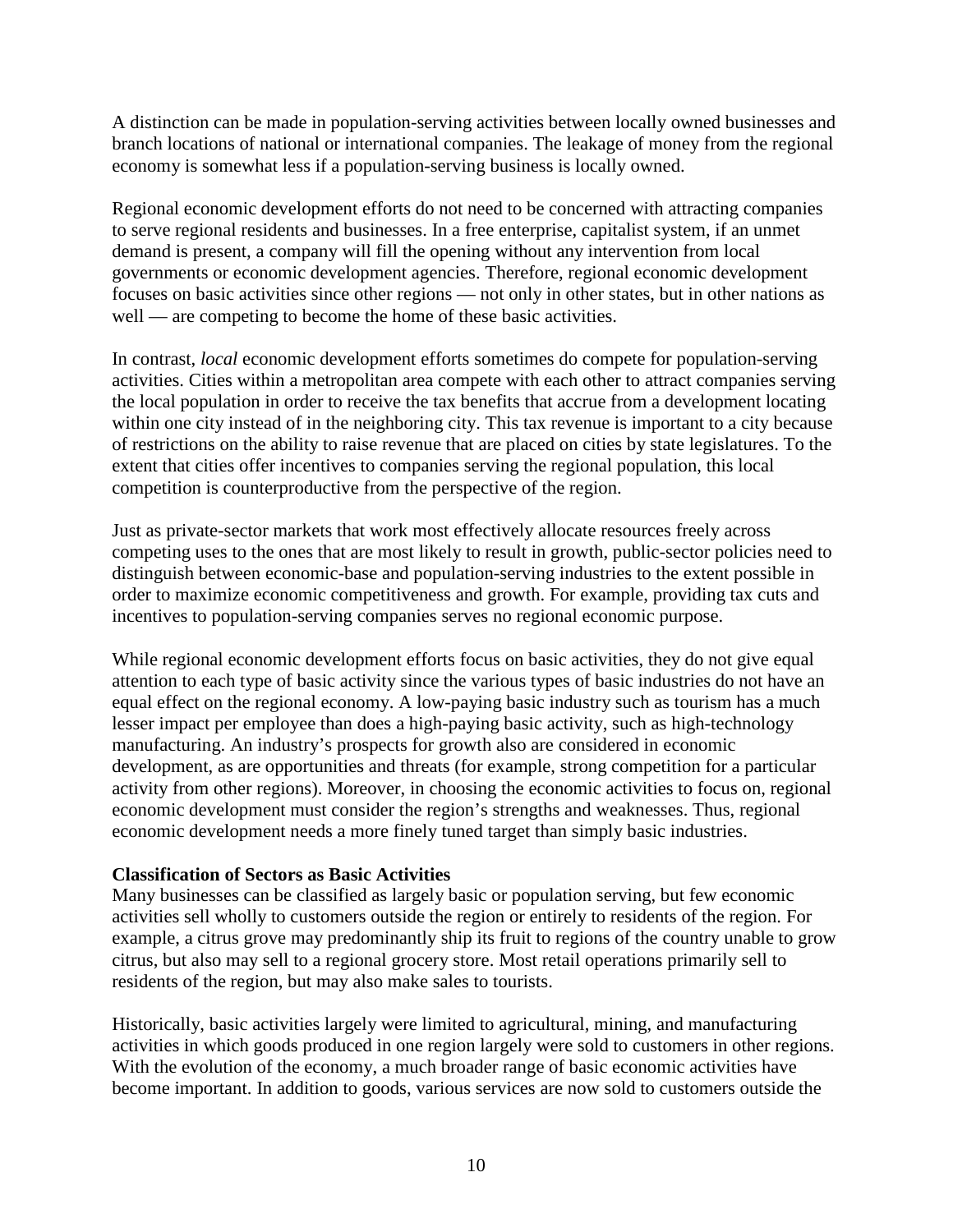region. For example, a mortgage loan customer support center that serves clients throughout multiple states may be located in Arizona.

Of special interest to Arizona are tourists, seasonal residents, and those who move permanently to Arizona at retirement age. [4](#page-12-0) These individuals represent a different type of basic economic activity. They travel/move to Arizona, spending money in the state that was earned elsewhere; money that would not reach Arizona if not for their travels. Those retirees who permanently settle in Arizona are of particular importance since they generally bring with them wealth and assets earned elsewhere as well as their retirement income. The expenditures of tourists, seasonal residents, and in-migrating retirees occur across a large number of industries.

Since data are not available by company or by industry to indicate the percentage of sales that are made to local residents and companies versus the proportion made to out-of-state customers, there are no hard data by industry on how much of their output consists of basic activities. Some estimates of the shares of sales made to outside customers have been made by industry, but these estimates vary widely by source in many industries.

**Manufacturing**. For most of the 20th century, manufacturing was the most important basic activity in most regions of the country. It often still is viewed as the primary target of economic development. For most manufacturing operations, a company can choose a location among many regions.

About two-thirds of Arizona's manufacturing is considered to be basic. The percentage varies with the nature of the manufactured product. A high percentage of the aerospace and electronics goods manufactured in Arizona, for example, are sold to customers outside the state. The basic shares are considerably lower for food and beverages produced in the state.

**Agriculture and Mining**. Unlike manufacturing, agricultural and mining activities are not mobile. Their locations are dependent on local attributes of the land. While these activities are not targets of economic development, the companies in Arizona do compete with companies in other regions. Thus, regional business climate still plays a role in the success of a region's agricultural and mining enterprises.

The basic proportions of agriculture and mining are roughly between 80-and-90 percent. While a very high percentage of many agricultural and mining products, such as copper, is exported from Arizona, other products largely are sold within the state. For example, the construction sand and gravel mined in Arizona, and the milk produced in the state, are almost entirely sold to local customers.

**Wholesale Trade and Transportation**. Wholesale trade and transportation are inherently a blend of basic and population-serving components. For example, a trucking company may both (1) transport goods into Arizona that will be sold by local companies and ultimately consumed by Arizona households, and (2) transport goods manufactured, mined, or grown in Arizona to

l

<span id="page-12-0"></span><sup>4</sup> Seasonal residents, most of whom are retired, stay in the state longer than tourists and do not lodge in motels and hotels; many own second homes in Arizona.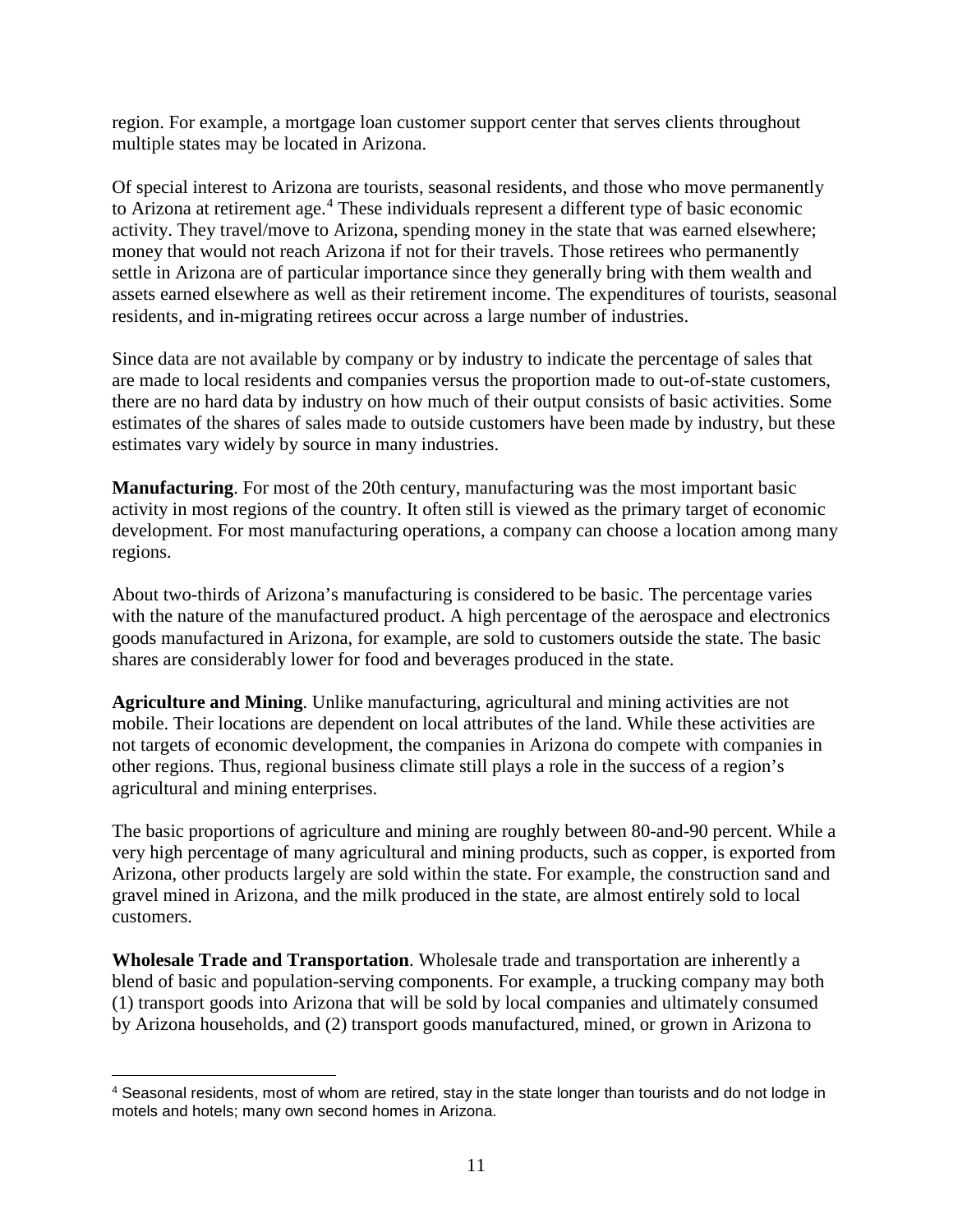out-of-state customers. Wholesale trade is a similar activity that brings goods (such as groceries) into Arizona and arranges for goods produced in Arizona to be sold outside the state.

Estimates of the basic shares of these sectors vary widely, with perhaps one-third of wholesale trade and one-half of transportation and warehousing being basic. The basic share is particularly high in air transportation, due to the number of tourists arriving by air.

**Government**. By definition, state and local (county, city, school district, and special district) governments serve their residents, who provide the vast bulk of funding for government operations. However, some funding does derive from tourists and other outsiders. Thus, estimates place the basic share of state and local government to be greater than zero, though less than 5 percent. At a local level, state government may be a significant driver of the economy due to decisions made by state government officials regarding the location of a state university or a state prison.

Since most of the federal government's revenues derive from U.S. residents and companies, the federal government often is not considered to be part of the economic base. However, some regions receive more federal funding than was contributed by regional residents and companies. In these regions, a portion of the federal government can be identified as a base activity.

Arizona receives considerable federal funding due to its disproportionate number of National Park Service sites (which attract tourists from outside the state) and its long international border. In addition, due to the size of the state's aerospace industry, their products are disproportionately purchased by the federal government. In local areas, the federal government can be a significant, or even primary, driver of the economy. Federal spending on border security and ports of entry is a major contributor to the economies of communities located near the Mexican border. A military base is a huge contributor to the economy of the local community.

**Construction and Real Estate**. Construction, real estate, and other activities tied to population and economic growth typically are not considered to be basic activities; estimates place their basic portion at about 20 percent. In the construction sector, the 20 percent derives from work done in Arizona by a local company for businesses that sell goods or services to outside customers and for employees of those businesses. Similarly, homes built for seasonal residents and in-migrating retirees can be considered to be part of the economic base.

The relatively large size of growth-related activities such as construction and real estate, and the very high cyclicality of those activities, have led some to declare that (1) these activities drive the economy and (2) Arizona's economy lacks diversity. In some cycles, the construction and real estate sectors have begun to recover from a recession before most other sectors, but it is a mistake to equate this timing to their being driving economic activities. The early recovery is simply due to pent-up demand and low interest rates. Construction and real estate are largerthan-average sectors in Arizona due to the state's above-average growth rate; as long as the state continues its fast growth, growth-related activities will remain disproportionately large. As discussed later in this section, the state's economy is reasonably diverse.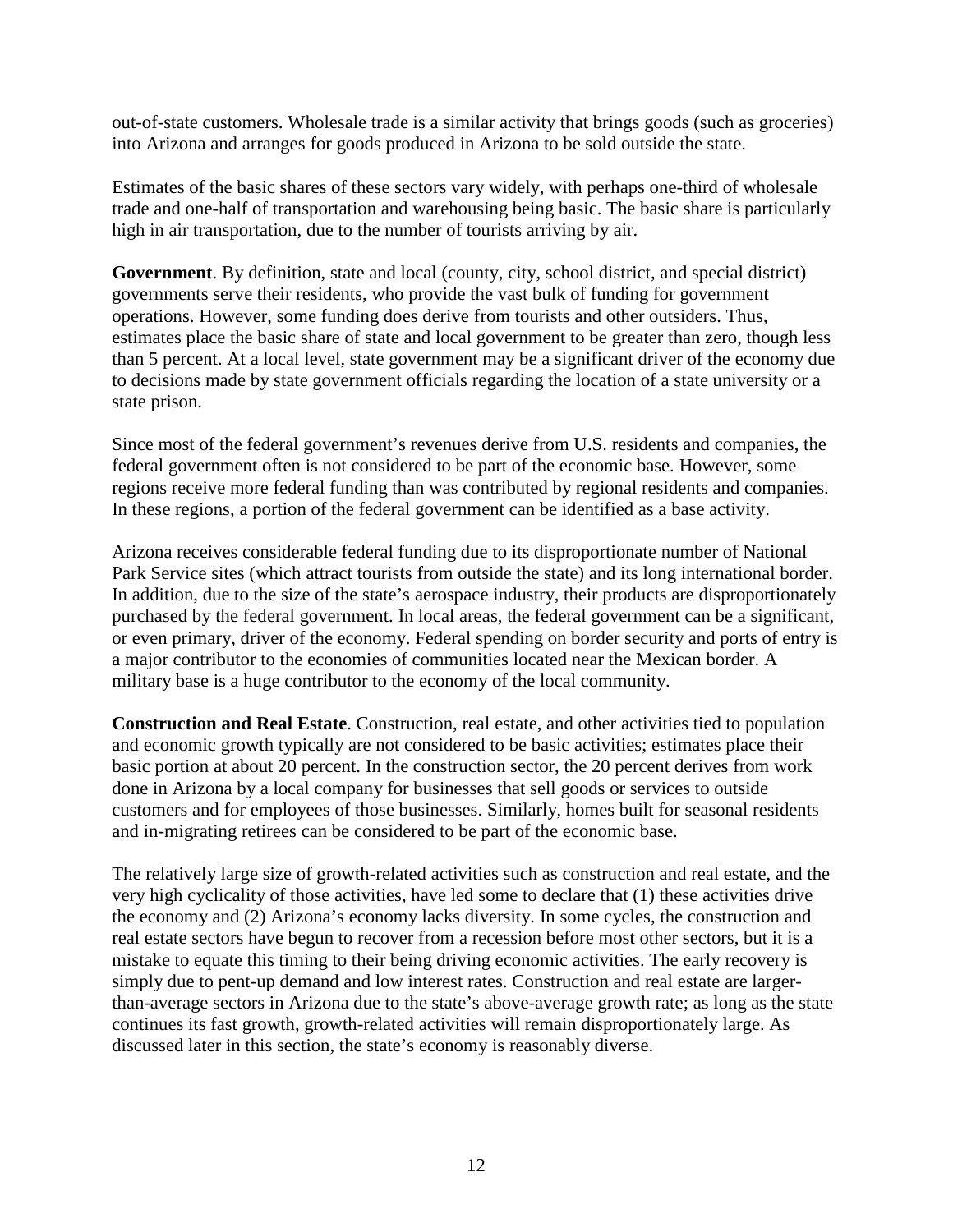**Retail Trade**. Though largely serving the local population, many retail stores sell a portion of their goods to tourists and seasonal residents. Some retailers also utilize websites to make sales to outsiders. Estimates of the basic share of retail trade range from about 10-to-25 percent, depending on the nature of the retail activity.

**Services**. The estimated basic share of other service-related sectors, such as health care and entertainment, ranges from about 10-to-40 percent, but typically is around 20 percent. The shares are this high primarily for two reasons: the impact of tourists, seasonal residents and in-migrating retirees, and the basic nature of certain service activities, such as call centers, financial processing centers, and regional headquarters that serve a geographic area larger than Arizona.

#### **The Development of Arizona's Economic Base**

During the 19th century and the first few decades of the 20th century, Arizona's economy was dominated by the economic base activities of mining and agriculture, the latter consisting of farming and ranching. The relative importance of each of these activities has decreased sharply as other economic base activities have developed in Arizona. Mining began its relative decline in the early 1930s while agriculture's relative decline began in the 1950s.

Tourism was one of the earliest of the other economic base activities, but it was not until after World War II that it became a significant driver of Arizona's economy. Tourism continues to be one of Arizona's major economic drivers. Tourists impact many industries, including lodging places, passenger air transportation, golf courses and country clubs, travel agencies, and various retail trade industries.

The role of the federal government as a driver of the Arizona economy expanded substantially during World War II, as it spent heavily to develop physical infrastructure and military bases. Federal expenditures — particularly along the international border and at military bases continue to boost the state's economy.

The modern Arizona economy began to emerge after the war, with the transition largely completed by the late 1960s. One key to the transition was the emergence of manufacturing industries after the war, particularly aircraft, electronics, and industrial machinery. Over time, the original aircraft industry expanded to incorporate space activities; aerospace manufacturing remains an important driver of the economy. In contrast, the relative importance of the electronics industry has declined since the 1980s, though it remains a driver of Arizona's economy. The industrial machinery industry helped fuel Arizona's growth during the 1950s and 1960s, but has shrunk substantially in importance since the 1980s.

In addition to the expansion of tourism after the war, Arizona also became a destination for seasonal residents. Starting in the late 1950s, a growing number of retirees permanently migrated to Arizona, bringing with them their assets and retirement incomes that were earned elsewhere.

Various service activities that have customers outside of Arizona have grown in importance as drivers of Arizona's economy, particularly since the 1980s. Telemarketing, various back-office financial operations such as customer support and credit card issuing, and insurance carriers are among the service activities contributing to Arizona's economic base. Associated with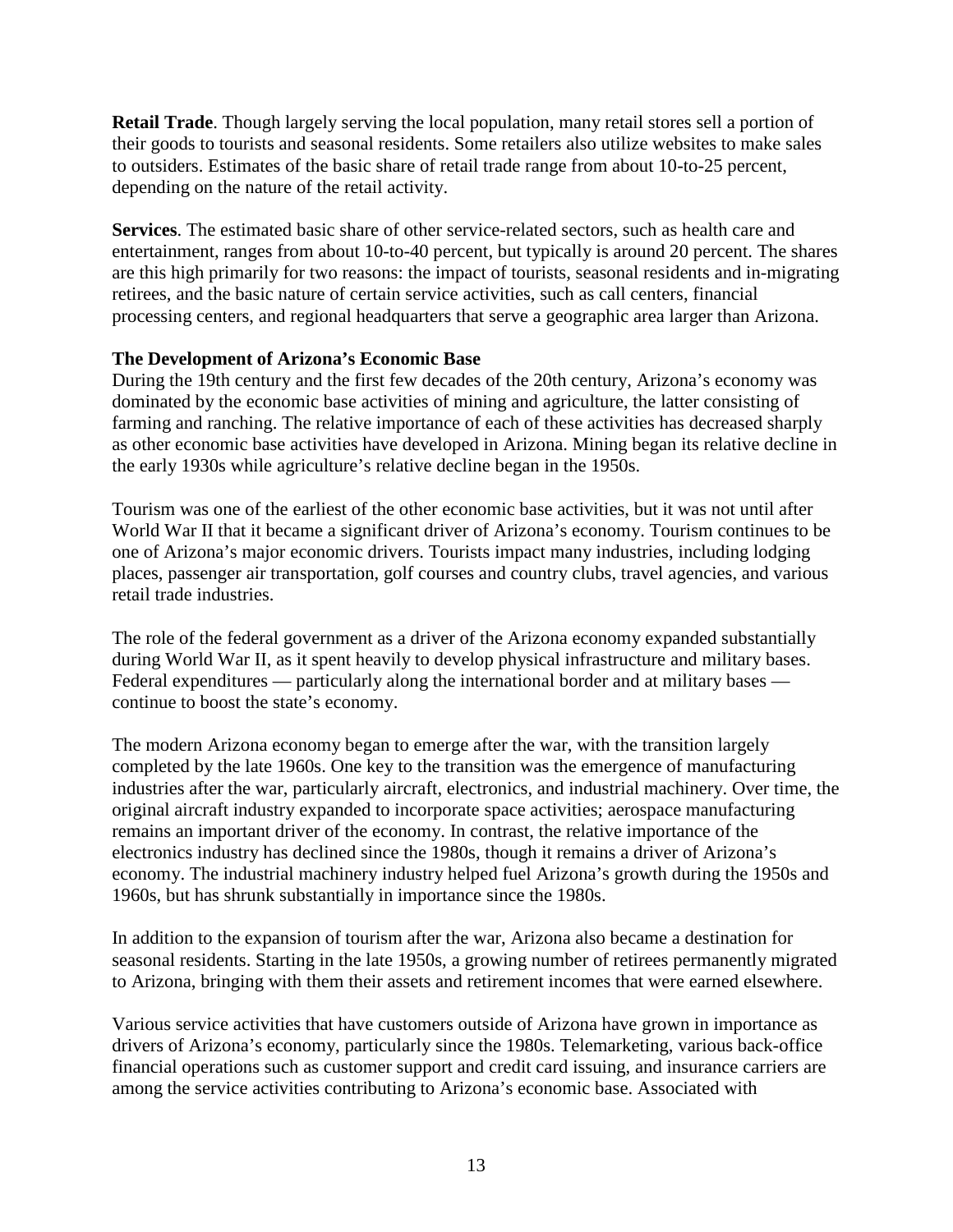manufacturing, particularly electronics, certain wholesale trade activities also are basic contributors to Arizona's economy.

#### **The Current Economic Base in Arizona**

Today, Arizona has a varied economic base. The economy is relatively diversified. However, given the state's below-average industrial job quality, the diversification has been attained by an overabundance of low-paying industries.

High-technology manufacturing — led by the guided missile and space vehicle, semiconductor, and search and navigation equipment industries — is the most important of the state's base activities as measured in dollars. These high-tech activities pay high wages and have a high value added. Of the base activities, tourism is the major employer, but its economic impact in dollars is not as large due to its low average wage and heavy use of part-time and/or seasonal workers. Other economic drivers include service activities such as telemarketing, back-office financial operations, and insurance carriers; seasonal residents and in-migrating retirees; mining; agriculture; and military bases and other federal government activities.

High-paying, high-technology, innovative, knowledge-based basic industries that are leading the nation's economic growth during the 21st century are referred to as the "key" base industries through the rest of this report. Some of the key activities, such as biomedical research and optics, make up only a very small part of the Arizona economy.

#### **Economic Cycles**

Nationally, the economy follows a cycle in which a period of aggregate economic growth that typically lasts from a few to several years is followed by a recession (a contraction in the size of the economy) that usually lasts from several months to a little more than a year. The growth phase frequently is split into two parts: (1) a recovery from the losses experienced during a recession, which generally takes only months to complete, and (2) an expansion. In the United States, the typical economic cycle through the 1950s had a length of only about four years. Since then, some cycles have been longer, up to 10 years in length.

Cyclicality is damaging to individuals, who experience economic dislocations during recessions, such as reduced work hours and loss of jobs. The cyclicality of the economy also affects the public sector, which in Arizona generally is either struggling to keep up with population growth or facing a significant cyclical deficit.

The economy of all regions is cyclical, though not all regional economic cycles coincide with the national cycle. Arizona's economic growth follows a cycle that is very close in timing to the national economic cycle. However, Arizona has one of the most cyclical economies in the nation. Aggregate growth is much faster in Arizona than the national average during economic expansions, but Arizona's economy may decline by as much or more than the U.S. average during recessions. Arizona's much more rapid aggregate economic growth during expansions results mostly from its much greater population growth rate, not from a better performance on per employee and per capita indicators.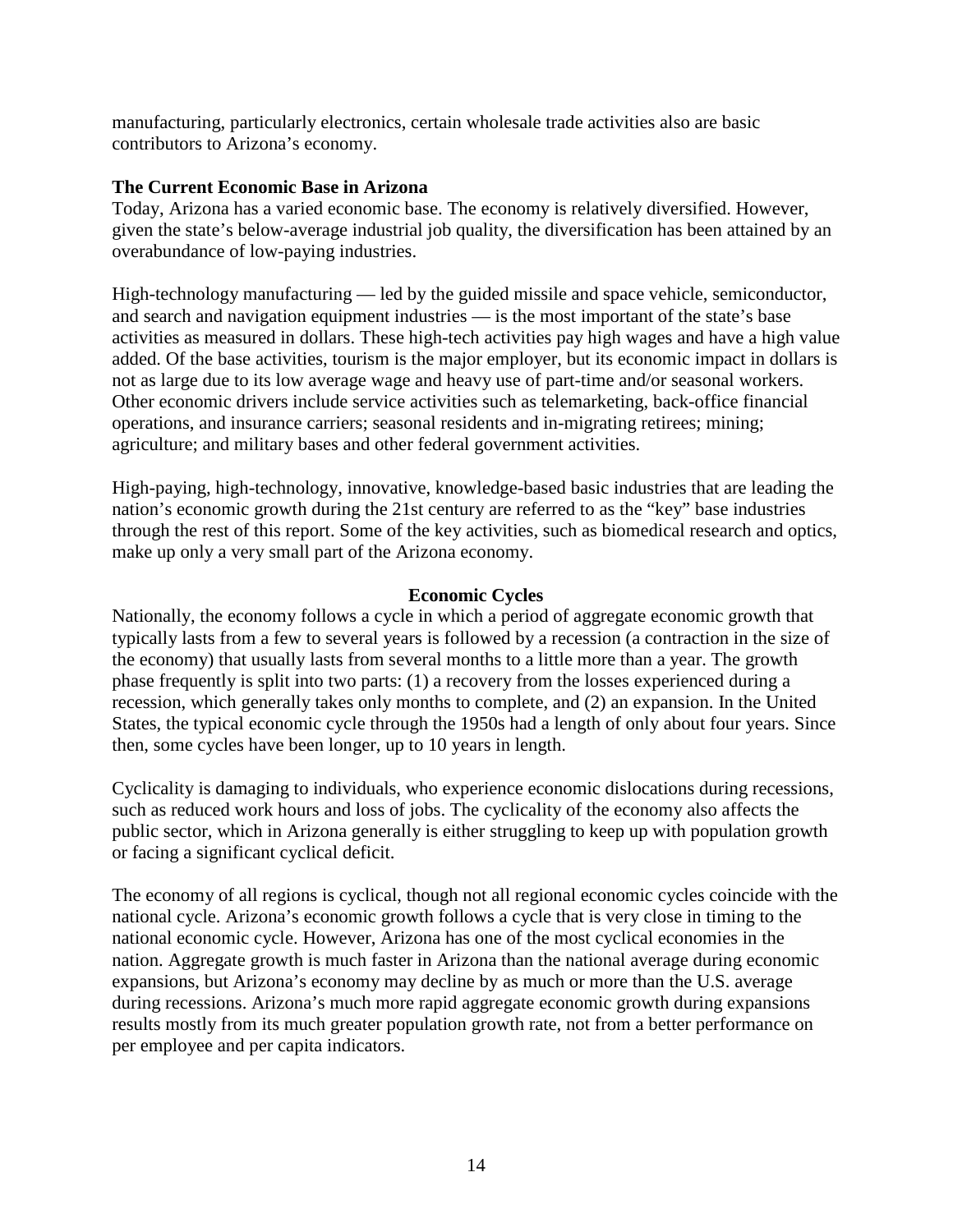All of the states with the most cyclical economies are in the South or West. The common link between these states is their rapid population growth. Nationwide, the construction and real estate sectors experience substantial cyclicality. In fast-growing states in which these sectors account for an above-average share of economic activity, the overall economy is relatively more cyclical.

Some industries are not as cyclical as others and some industrial cycles do not follow the national business cycle. Thus, economic diversification can help to reduce the overall cyclicality of a regional economy, but the effects of broadening the economic base of a large regional economy are modest. Slowing of the state's growth will have more effect on moderating the state's severe economic cycles than active steps to diversify the economy.

The economic cycle from the end of the recession in late 2001 through the end of the next recession in 2009 was unusually extreme, especially in Arizona. Following a slow start in 2002 and 2003, the economy boomed from 2004 through 2006. Arizona experienced its fastest aggregate growth in history during these years, though its gains in productivity and prosperity were only typical for an expansionary period. The boom turned into a recession that began at the end of 2007 and lasted into 2009 nationally and into 2010 in Arizona. This was the longest and deepest downturn since the Great Depression of the 1930s, as measured by both aggregate and prosperity measures.

The recovery from the last recession has been slow, especially as measured by employment and unemployment. A recovery back to prerecessionary levels of employment was not completed nationally until spring 2014, five years after the end of the recession. As of September 2014, the state had recovered only 65 percent of the jobs lost during the recession. Typically, by shortly after the end of a recession, the aggregate growth rate in Arizona is far higher than the national average. In the current cycle, Arizona lagged behind the nation until late 2010. Since then, its growth rate has roughly matched the national average.

# **Aggregate Growth Versus Per Capita and Per Employee Growth**

Some economic indicators, such as employment or gross domestic product, measure the aggregate size and growth of the economy. Employment generally has been the most widely used economic indicator due to its simplicity and the timeliness of the release of its estimates. However, it is an inferior economic measure since hourly wages and the number of hours worked per year vary so much from one job to another. An aggregate economic measure that is expressed in dollars, such as gross product or earnings, is a better measure of aggregate economic growth. Arizona typically has been among the national leaders on measures of aggregate economic growth simply because of its rapid population growth, though this has not been the case since 2007.

The alternatives to measures of aggregate economic growth are indicators of productivity and prosperity. At a regional level, productivity is indirectly measured by per employee indicators, such as per employee gross product. Gains in productivity lead to improvements in prosperity. Prosperity typically is gauged by per capita measures, such as per capita income. Per capita and per employee indicators are appropriate to use to compare regions of widely varying sizes, and to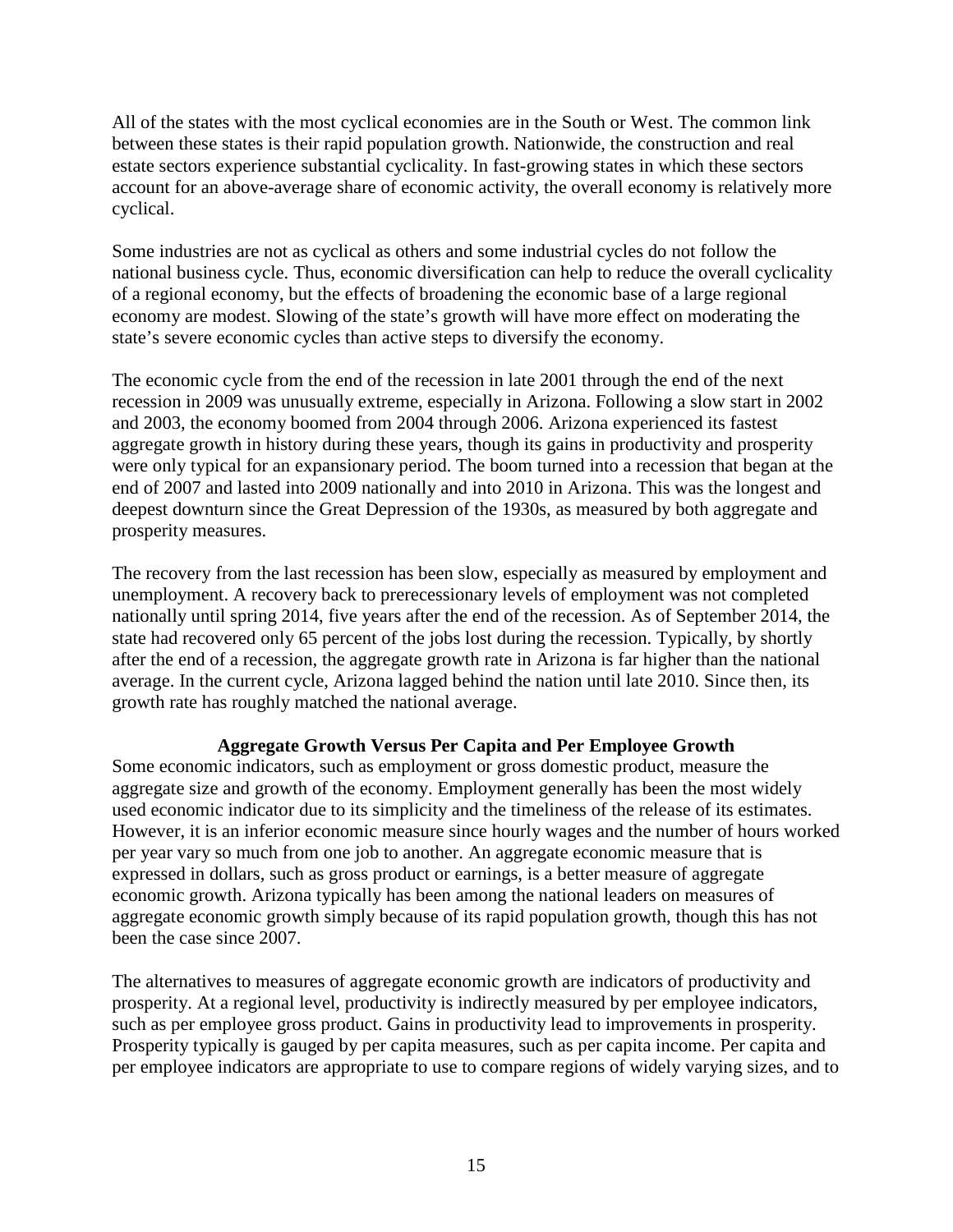compare data for one region as it grows over time. [5](#page-17-0) Unlike comparisons made on aggregate growth measures, which have shown Arizona to be one of the fastest-growing states, comparisons made on per employee and especially per capita indicators reveal the levels of productivity and prosperity in Arizona to be considerably below the national average, with the growth rates in the last few decades being a little below average. (Charts displaying the productivity and prosperity measures are included in the next section.)

Aggregate economic growth rates vary substantially over the course of an economic cycle. Per capita measures tend to be slightly less cyclical than aggregate measures, while per employee measures are the least cyclical.

Historically, the emphasis in Arizona has been on aggregate economic growth, particularly focused on employment. One might argue that a region has a responsibility to create enough jobs to meet the needs of its existing residents, but average job creation in Arizona has been far above that level. Except during economic recessions, the state has created far more jobs than needed by its existing residents, with the result being substantial net in-migration of working-age individuals to fill the jobs. With the focus on the number of jobs, the more important indicators of success — job quality, productivity, and prosperity — have all suffered.

In the early 1990s, the Arizona Strategic Planning for Economic Development (ASPED) effort was initiated by local leaders and employed an out-of-state consultant. This comprehensive statewide economic plan was lauded across the nation. The consultants recommended that Arizonans shift their focus from aggregate economic measures to productivity and prosperity measures, but Arizonans have been slow to adopt this recommendation.

# **Relationship Between Aggregate Growth and Gains in Prosperity and Productivity**

The Office of the University Economist conducted two correlation analyses, using data from the U.S. Bureau of Economic Analysis (BEA), in order to determine the relationship between aggregate growth rates and the growth rates of prosperity and productivity measures. One analysis used state data (51 observations including the District of Columbia) and the other used data for the nation's 381 metropolitan areas. The indicators examined included the following, with the dollar measures adjusted for inflation:

- Population
- Employment
- Employment-to-Population Ratio
- Gross Domestic Product
- Earnings
- Personal Income
- Per Capita Personal Income
- Per Capita Gross Product
- Per Employee Gross Product
- Per Employee Earnings

<span id="page-17-0"></span><sup>5</sup> Any economic indicator measured in dollars must be adjusted for inflation if data for one time period are compared to another period. Analyses that compare regions should adjust the dollar figures for the regional cost of living.  $\overline{\phantom{a}}$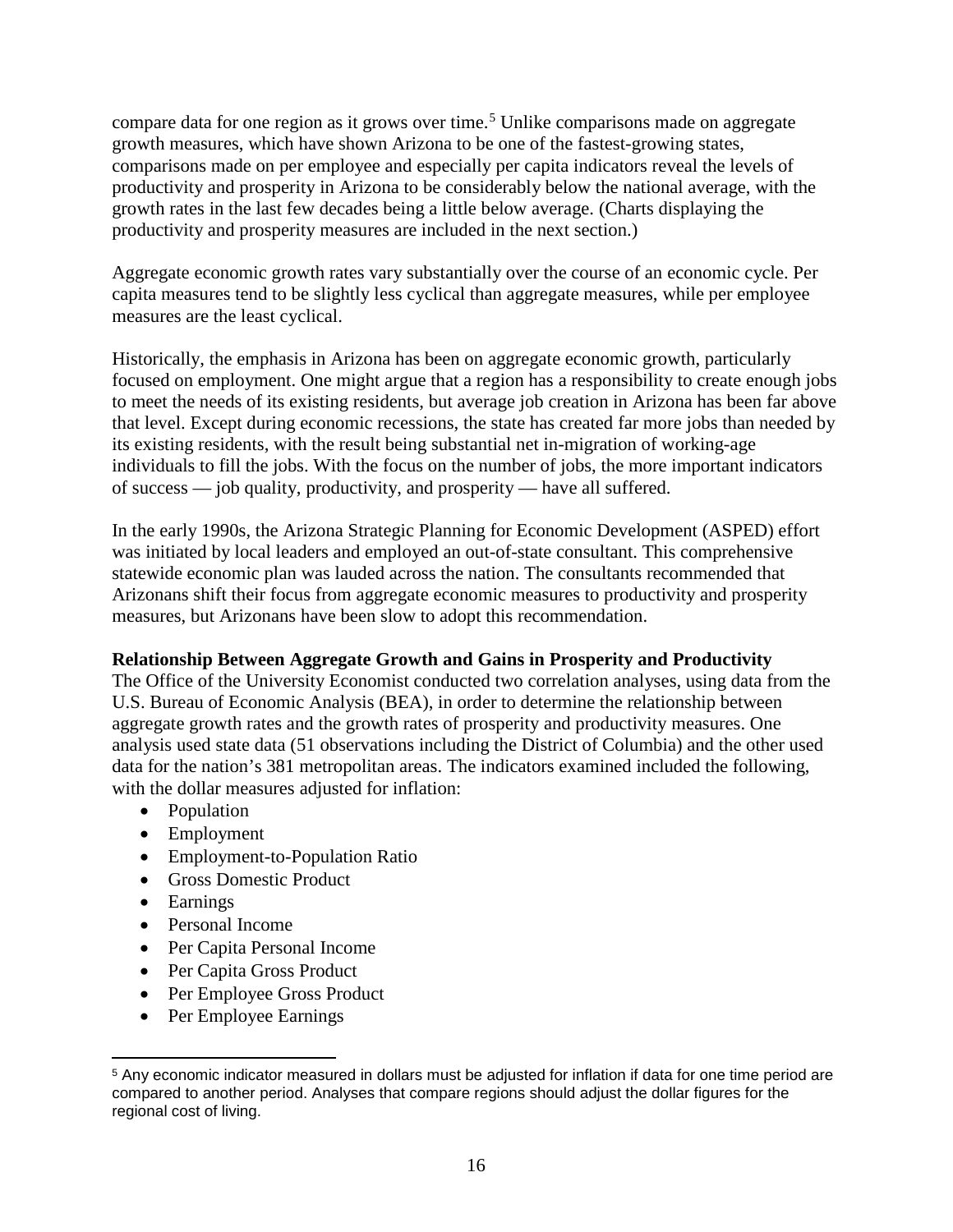The time series of available data varies by indicator, but most measures are available from 1969 through 2012.<sup>[6](#page-18-0)</sup> This time period was divided into five shorter periods, measured from the peak of one economic cycle to the peak of the next cycle: 1969 to 1973, 1973 to 1981, 1981 to 1990, 1990 to 2001, and 2001 to 2007. In addition, to utilize the latest data, the period from 2004 to 2012 (similar points of two economic cycles) was examined.

The results — correlation coefficients — varied somewhat from one economic cycle to another.<sup>[7](#page-18-1)</sup> The correlation coefficients using state data were similar to those using metro area data.

A correlation coefficient is a measure of the strength and direction of the relationship between two variables. It ranges from 1.0 (perfect positive correlation) to 0.0 (no correlation) to -1.0 (perfect negative correlation). The statistical significance of a given correlation at a given level of confidence can be determined. For example, at the standard 5 percent significance level, there is a 95 percent probability that the two variables are indeed correlated. Using the state data, a correlation of 0.28 or higher is significant at the 5 percent level. To be more confident that a true relationship exists, the correlation coefficient must be larger: 0.36 at the 1 percent level and 0.45 at the 0.1 percent level. Due to the larger number of observations, the correlation coefficients using the metro area data do not need to be as high to be statistically significant; for example, a coefficient of 0.15 is significant at the 0.3 percent level. Thus, it is possible for two variables to be significantly correlated despite a rather low correlation coefficient.

The inflation-adjusted percent changes in each of the per capita and per employee measures are unrelated to the percent change in population, with correlations ranging from slightly negative to slightly positive. Weak-to-moderate correlation — statistically significant in some economic cycles — is measured between the changes in the per capita measures and the percent change in total employment. Correlations are weaker between the per employee measures and employment, though occasionally significant.

The correlations with employment but not with population indicates that the correlations of the prosperity measures really are with the employment-to-population ratio. Indeed, the inflationadjusted percent changes in each of the per capita measures are moderately-to-strongly correlated — generally significant at the 0.1 percent level — with percent changes in the employment-topopulation ratio. Simply put, if the proportion of the population that is working rises, then per capita prosperity will rise as well.

This relationship between the prosperity measures and the employment-to-population ratio generally does not extend to per employee measures. On average, the per employee measures were slightly correlated with the employment-to-population ratio, but the correlations ranged from negative to positive. Increases in the percentage of the population at work do not logically have a relationship with changes in productivity.

<sup>&</sup>lt;sup>6</sup> Data for 2013 are available by state but not yet by metropolitan area. l

<span id="page-18-1"></span><span id="page-18-0"></span><sup>7</sup> This variation indicates that the time period utilized in a study must be carefully selected. Some of the inconsistent results across studies in the economic literature are due to the use of differing time periods, particularly periods that are too short and/or atypical.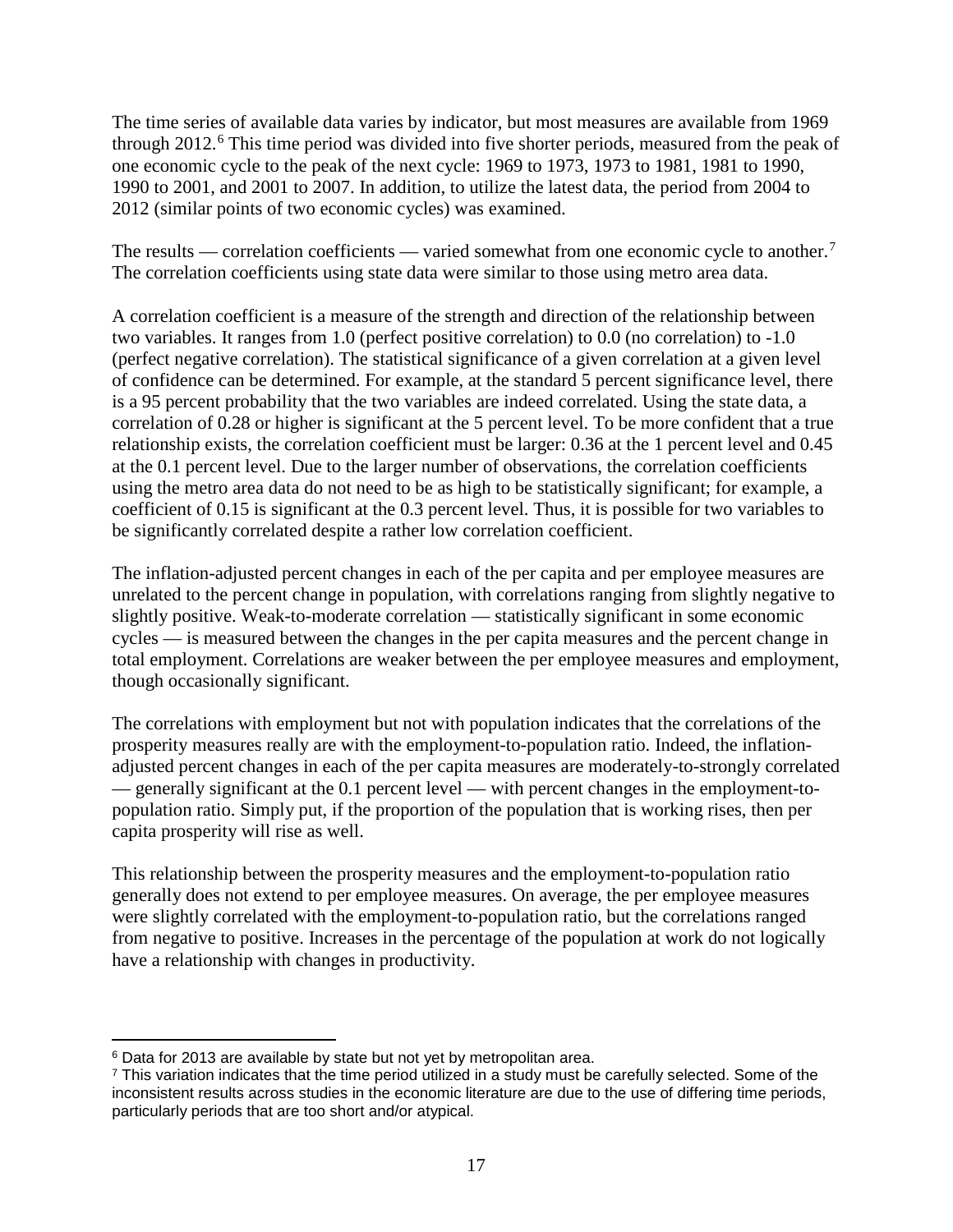The relationships between per capita/per employee measures and aggregate indicators that are measured in dollars, such as GDP, have fluctuated by economic cycle, but typically have ranged from moderate to strong, usually statistically significant. This correlation is the natural result of the overlap in the per capita/per employee measures and the aggregate measures, for example between GDP and per capita GDP.

The most important finding from this analysis is that the rate of growth of an area measured in people — population or employment — is unrelated to gains in productivity and prosperity. Thus, the analysis supports the ASPED recommendation that the state should shift its focus from growth to productivity and prosperity.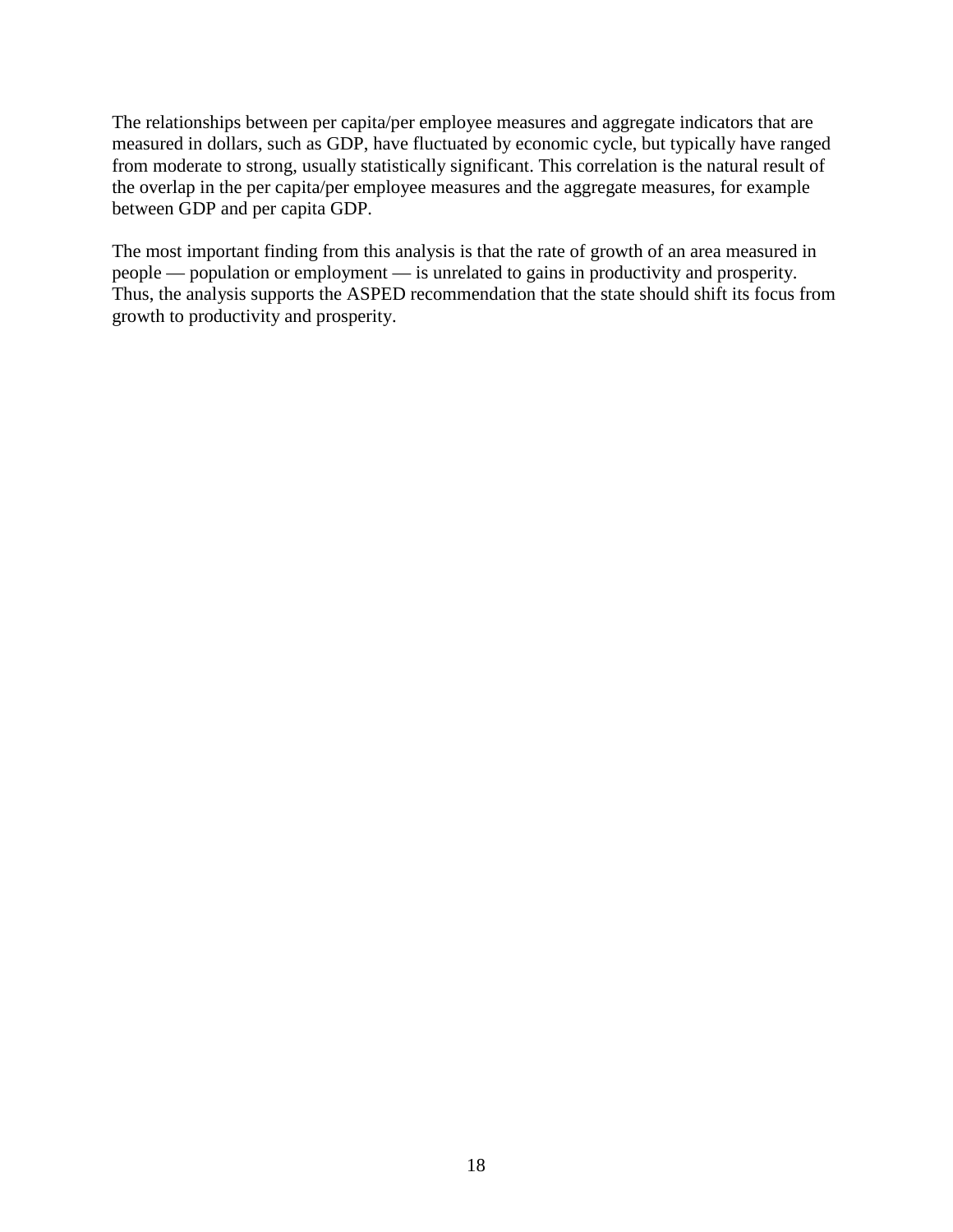# **ARIZONA'S REGIONAL PRODUCTIVITY AND PROSPERITY**

Arizona's regional productivity and prosperity was examined in comparison to the rest of the nation in the August 2014 University Economist report "Measures of Prosperity and Productivity Adjusted for the Cost of Living," available from [http://economist.asu.edu/p3/job-quality.](http://economist.asu.edu/p3/job-quality) That report focused on the latest productivity and prosperity data available at that time (2012), adjusted for the 2012 cost of living as measured by the regional price parity (RPP).<sup>[8](#page-20-0)</sup>

In addition to reporting Arizona's rank among the 50 states, Arizona's rank among 10 western and southwestern states — Arizona, California, Colorado, Idaho, Nevada, New Mexico, Oregon, Texas, Utah, and Washington — is discussed in this and succeeding sections of this paper. A brief summary of the 2012 prosperity and productivity measures follows:

- Using measures of productivity,  $9$  Arizona compares unfavorably to the rest of the nation.
	- Per employee GDP in Arizona was 8 percent below the national average, ranking 40th among the 50 states and eighth among the 10 comparison states.
	- Arizona's figure for per employee earnings was 9 percent below the national average, ranking 36th nationally and fifth in the comparison group.
- Arizona's prosperity is further below the national average.

 $\overline{\phantom{a}}$ 

- Per capita GDP was 18 percent below average, ranking 45th nationally and ninth in the comparison group.
- Per capita personal income (PCPI) as measured by the BEA was 16 percent below average; Arizona ranked 48th nationally and eighth in the comparison group.

# **Historical Productivity and Prosperity in Arizona**

Since the regional price parity estimates only go back five years, a historical perspective on Arizona's productivity and prosperity must use data not adjusted for the cost of living. Using unadjusted data, Arizona in 2012 was a little further below the national average on the productivity and prosperity measures than after adjusting for living costs since Arizona's cost of living was about 2 percent less than the U.S. average in 2012.

This historical analysis of productivity and prosperity focuses on the Arizona figure as a ratio to the national average. It uses revised data through 2013 released by the BEA at the end of September.

The time series for the measures of productivity start in 1969, the first year of employment estimates. As seen in Chart 1, year-to-year fluctuations in the ratio of Arizona to the U.S. average are common. The ups and downs are partially related to the economic cycle. The per employee measures in Arizona relative to the nation generally rise during periods of strong economic growth and drop during slumps.

<span id="page-20-1"></span><span id="page-20-0"></span><sup>8</sup> The U.S. Department of Commerce, Bureau of Economic Analysis, has released a new measure of the cost of living — regional price parities — for states and metropolitan areas. See the August 2014 University Economist report "Measures of Prosperity and Productivity Adjusted for the Cost of Living," available at [http://economist.asu.edu/p3/job-quality,](http://economist.asu.edu/p3/job-quality) for a discussion of this new cost-of-living measure. <sup>9</sup> As noted in the definition of terms, the per employee measures are proxies for true measures of productivity.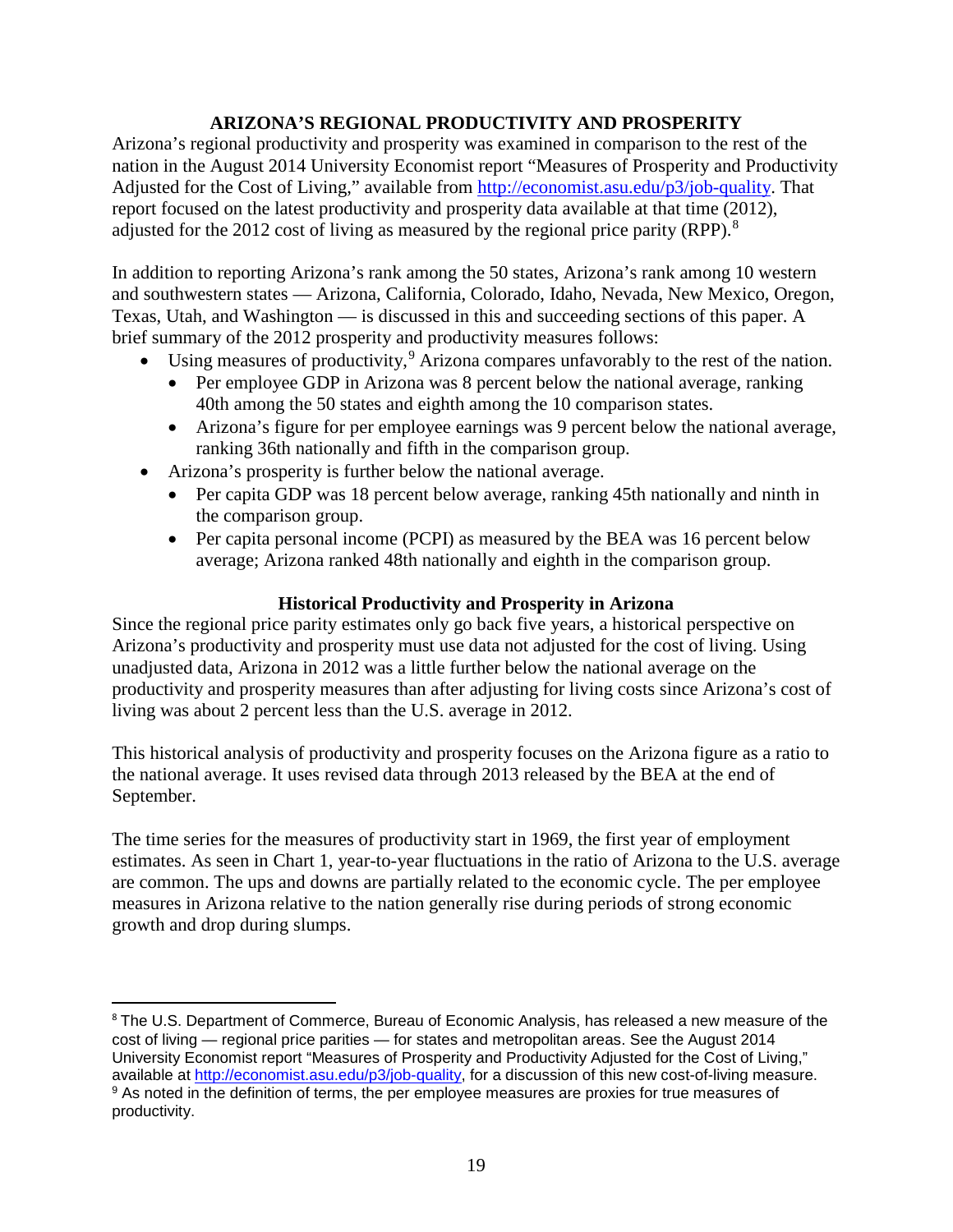



Productivity in Arizona was near the national average in the early 1970s: above average on per employee GDP and only slightly below average on per employee earnings. Each measure relative to the national average deteriorated substantially during the rest of the 1970s and particularly during the 1980s. The low point was reached around 1990.

Per employee GDP quickly rebounded, reaching 99 percent of the U.S. average in 1995, though this was lower than the ratios in each year from 1969 through 1980. The ratio has dropped since then; it was below the 1991 trough in each year from 2009 through 2013, reaching the lowest point on record in 2013 at 89.8 percent.<sup>[10](#page-21-0)</sup> The per employee earnings ratio slowly rose after the 1990 trough, with its peak of 93 percent in 2006 below the 95-to-100 percent figures in each year from 1969 through 1983. The 2012 and 2013 ratios of 89.6 percent were higher than in only 1989 and 1990. Thus, the proxies for productivity were about as far below the U.S. average in recent years as the historical lows.

For the prosperity measures, historical data for per capita personal income go back to 1929, while 1963 data for GDP are the earliest. Relative to the nation, each measure is highly correlated to the economic cycle, with substantial declines during recessions and improvement during expansions. Except for one year during World War II, PCPI in Arizona has been less than the national average.

l

<span id="page-21-0"></span><sup>&</sup>lt;sup>10</sup> A ratio of 89.8 indicates that GDP per employee in Arizona was 10.2 percent less than the U.S. average.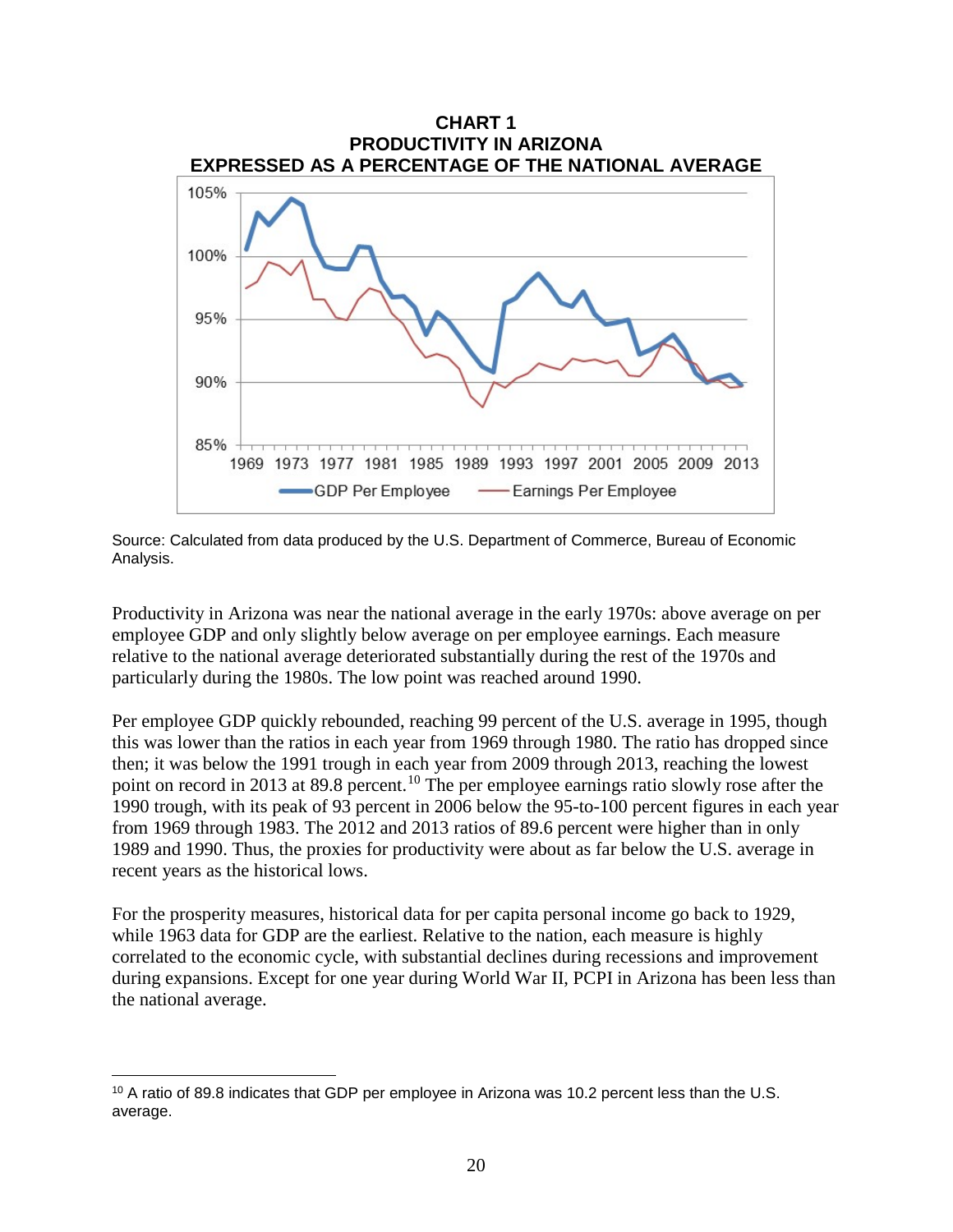Beyond this cyclicality, Arizona has experienced two long periods of extensive losses in prosperity relative to the nation: from 1952 through 1966 and from 1982 through 1992. While Arizona largely recovered from the first downslide by 1982, it only partially recovered from the second decline before dropping further below the national average in recent years.

As seen in Chart 2, prosperity in Arizona was quite low relative to the national average during the Great Depression of the 1930s. From its low in 1932 of 20 percent below average, the per

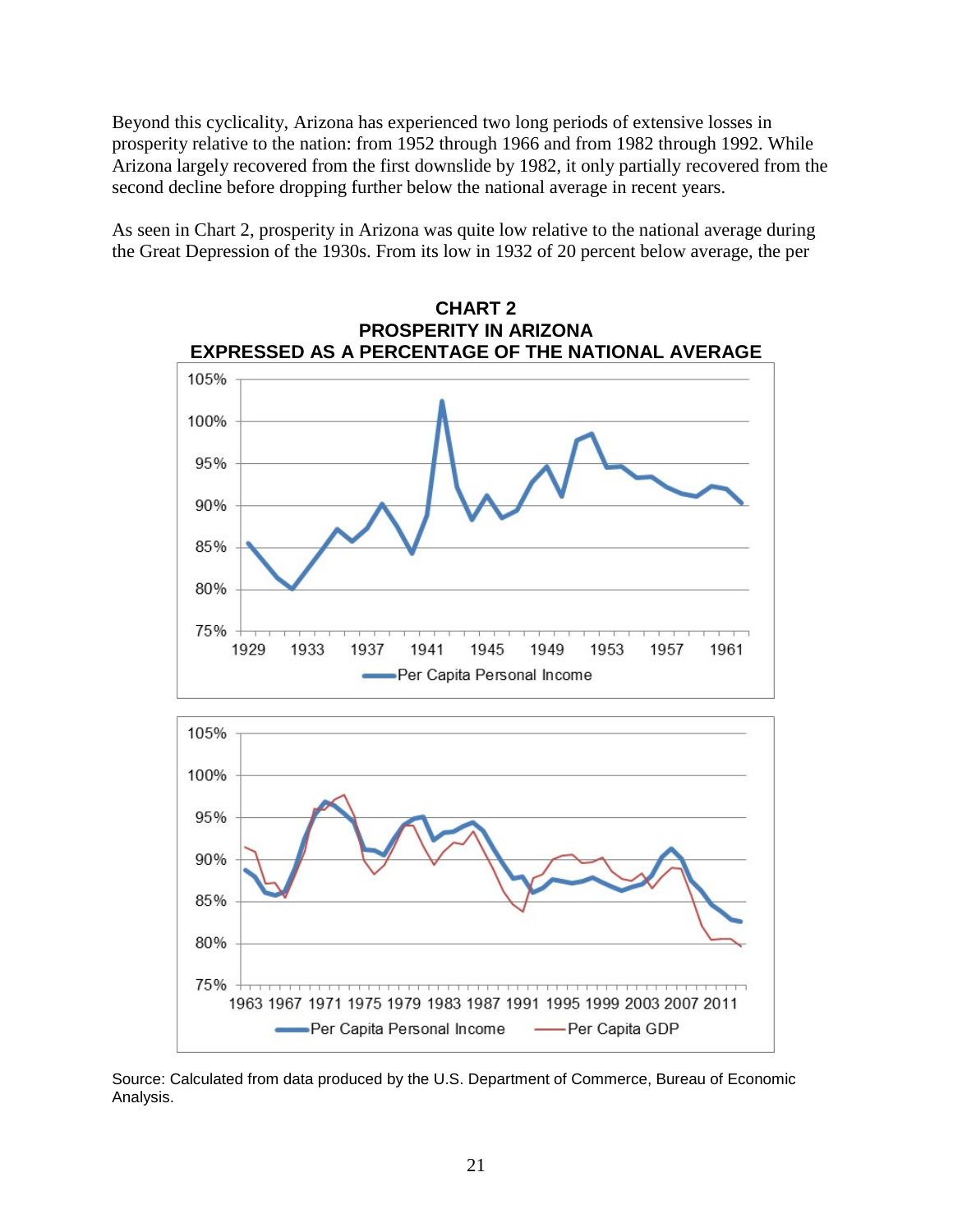capita personal income ratio generally rose through 1952, when Arizona's figure was only 1 percent less than the national average. The ratio generally declined from 1952 to 1966, when Arizona's PCPI was 14 percent less than the national average. By 1971, Arizona's PCPI was only 3 percent less than the U.S. average. The ratio then generally fell slowly over the next 35 years before dropping more substantially during the last recession and on into the current economic recovery. Arizona's PCPI in recent years was more than 17 percent below the U.S. average, a differential almost as large as from 1930 through 1933.

The ratio of per capita GDP in Arizona to the U.S. average has been similar to the PCPI ratio since 1963, though the GDP ratio has been lower in recent years. In 2013, Arizona's per capita GDP was 20 percent less than the national average. The low ratios of per capita GDP and personal income in recent years clearly are at least in part due to cyclical factors, though it is unclear when and to what extent these ratios will rise in coming years.

#### **Reasons for Arizona's Low Productivity and Prosperity**

According to the February 2010 University Economist report "The Magnitude and Causes of Arizona's Low Per Capita Income," available from [http://economist.asu.edu/p3/job-quality,](http://economist.asu.edu/p3/job-quality) a low average wage and low nonwage compensation are primarily responsible for the state being below average on the per employee measures. As seen in Chart 3, the average wage in Arizona has been below the national average since 1969, the first year of data. The ratio to the U.S. average was highest from 1969 through the early 1980s at between 1-and-5 percent lower. The ratio then fell through 1993 to 9 percent below average before recovering to 5 percent below average in the mid-2000s. The differential in 2012 and 2013 was 6.4 percent.



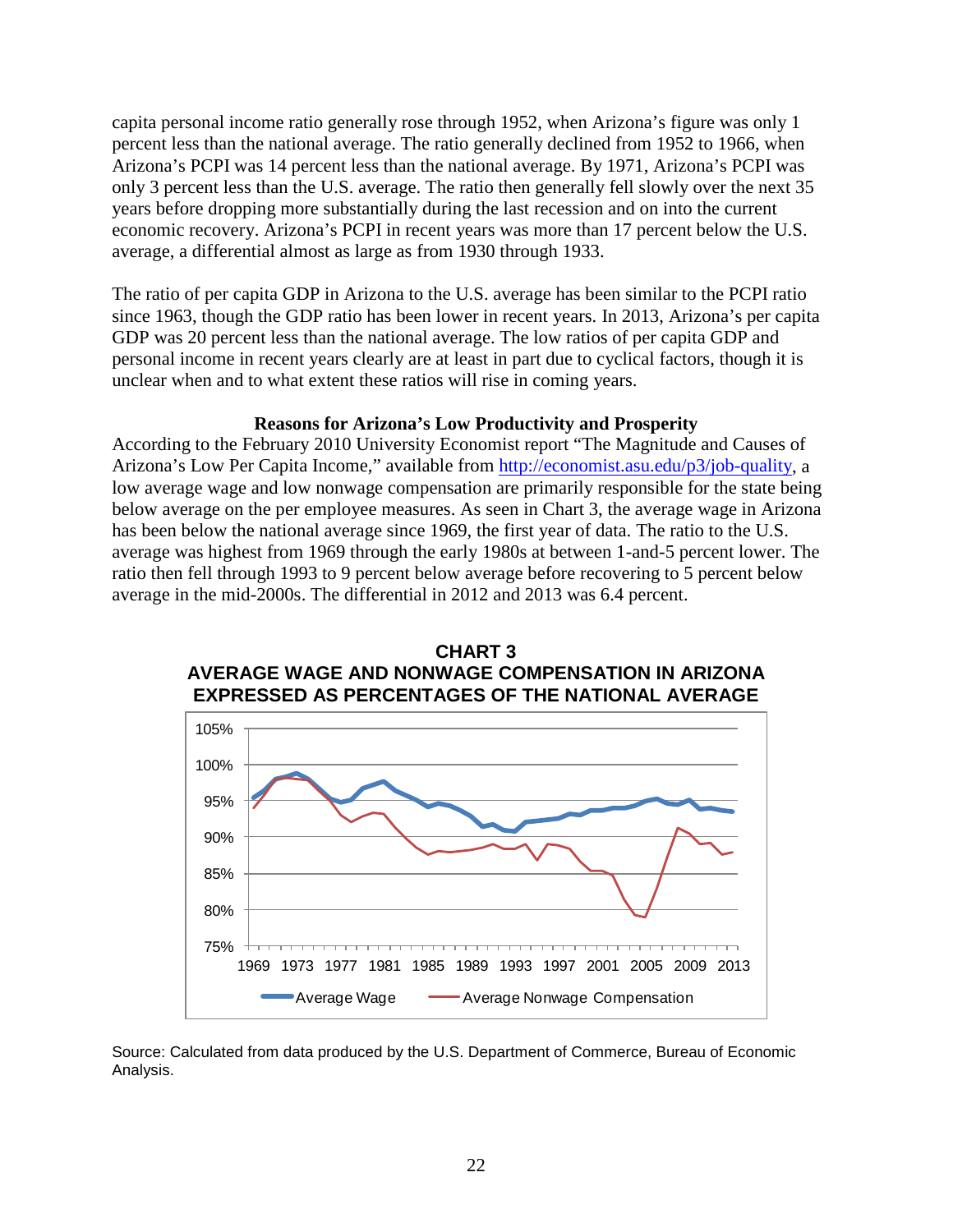Average nonwage compensation (benefits) in Arizona in the early-to-mid-1970s was about as close to the national average as wages. Since then, average nonwage compensation has been further below the national average; the differential in 2013 was 12 percent.

The below-average wages and other compensation in Arizona primarily are due to two factors. First, job quality is below average. In 2004, Arizona's job quality was about 2 percent less than the national average, but ranked among the middle of the states. Arizona's occupational mix was only marginally below the national average, but its industrial mix was nearly 2 percent below average.<sup>[11](#page-24-0)</sup> The below-average industrial mix likely is tied to the state's poor economic competitiveness for the key base industries, which not only pay higher wages but also offer better nonwage compensation packages. Second, even after considering the cost of living and the employment mix, wages in Arizona are below average. This is apparently due to the willingness of individuals to work for lower wages in Arizona in exchange for perceived noneconomic advantages of living in the state, such as climate and lifestyle.

Arizona is further below average on per capita measures than on per employee measures. In addition to the low wages and other compensation, a number of other factors contribute to the low per capita figures. The major factor is the low workforce participation rate in Arizona. As seen in Chart 4, the employment-to-population (E-P) ratio in Arizona has been less than the



<span id="page-24-0"></span><sup>&</sup>lt;sup>11</sup> Since the state is further below average on nonwage compensation than on wages and salaries, according to BEA data, Arizona likely would compare less favorably on job quality if a broader measure of compensation was used.  $\overline{\phantom{a}}$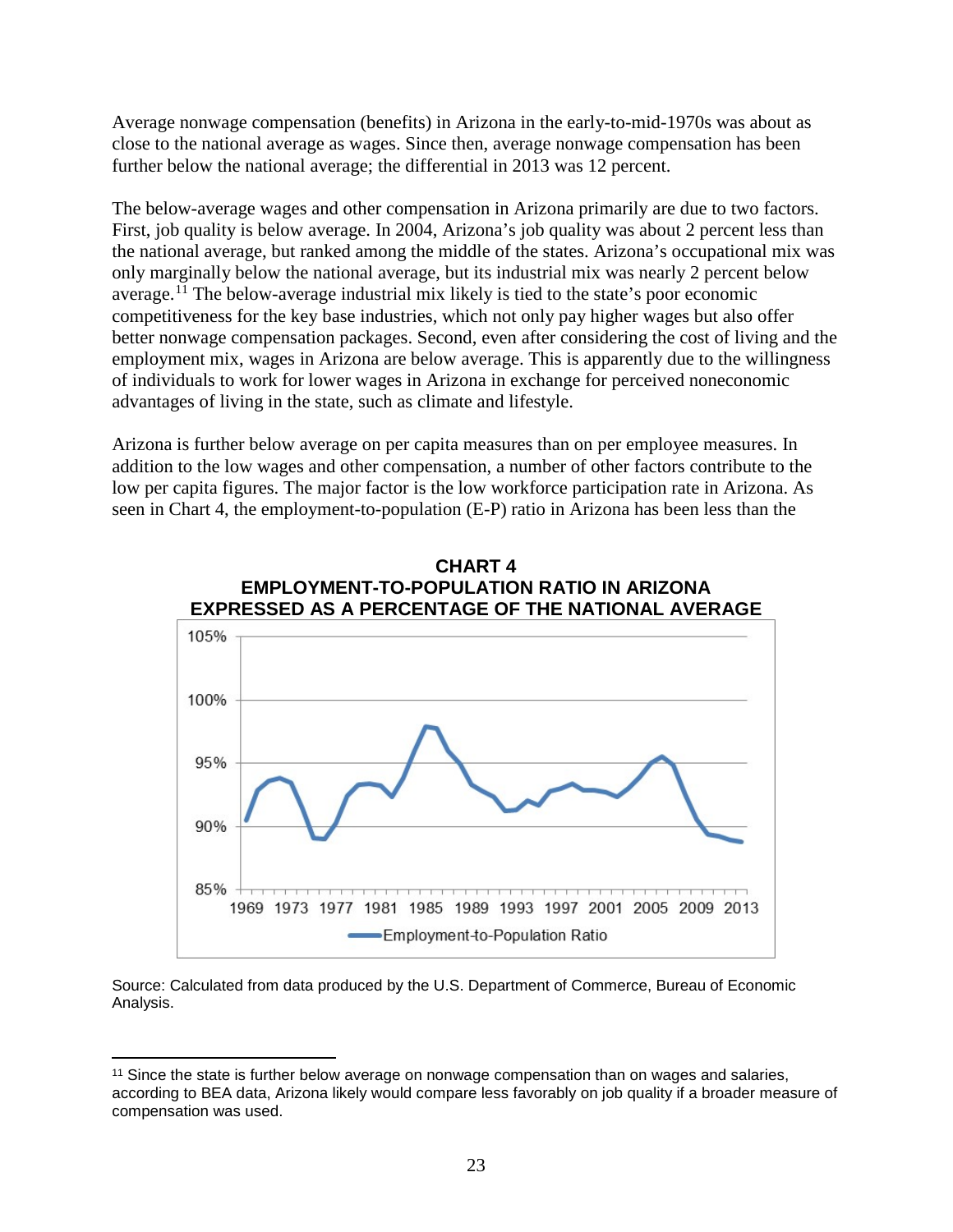national average in every year since the time series began in 1969. As a percentage of the national average, Arizona's E-P ratio varies with the economic cycle, with the highest figures during the mid-1980s and mid-2000s boom periods. In recent years, Arizona's E-P ratio has been as far below the national average as during the mid-1970s recession. The 2012 and 2013 figures were 11 percent less than the U.S. average.

The below-average employment-to-population ratio is in part due to the state's slightly aboveaverage shares of its residents who are children or senior citizens. Early retirees who move to the state when they retire also contribute to the low ratio. However, even among the prime workingage population of those 25-to-54 years of age, the workforce participation rate in Arizona is below average.

The low workforce participation rate even among those of prime working age may in part result from factors that cannot be influenced by public policy, such as cultural norms regarding the workforce participation of women. However, some of the low participation almost certainly is a result of the uncompetitive job skills of some individuals who grew up in Arizona. They are outcompeted for available jobs by in-migrants from other states with stronger skills and educational attainments.

Workforce participation rates are particularly low in some of Arizona's less-populous counties where educational attainments are the weakest. In certain rural parts of the state, including some of the American Indian reservations, weak job creation also contributes to the low workforce

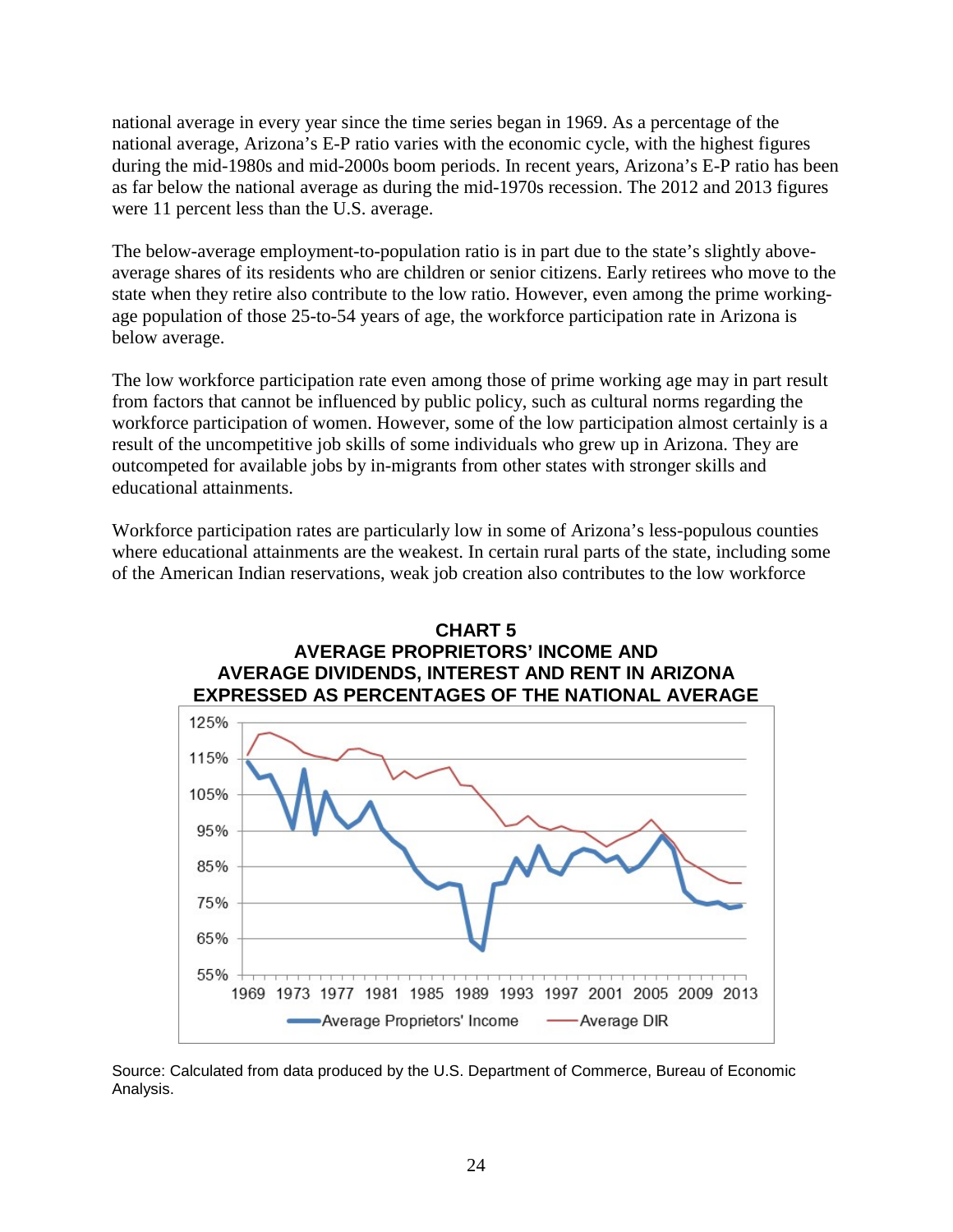participation. Thus, while the state needs to concentrate on the key base industries, it must have a flexible plan that focuses on other base industries in some rural areas of the state.

Other factors contribute to Arizona's low per capita figures. Average self-employment (proprietors') income and average income from dividends, interest, and rent also are considerably below the national average (see Chart 5). Each of these measures has followed a downward trend in Arizona relative to the nation since the early 1970s. In 2013, average proprietors' income was 26 percent less than the U.S. average, and average dividends, interest, and rent was 19 percent below the national average.

Given Arizona's below average and decreasing productivity and prosperity over the last 30 years relative to earlier time periods, but rapid aggregate growth (at least until recent years), the following conclusions seem fair:

- Arizona's competitiveness is poor and declining in base industries that are productive and offer high wages.
- The state's competitiveness is strong (or, was strong through 2007) among less productive and less well-paying base industries.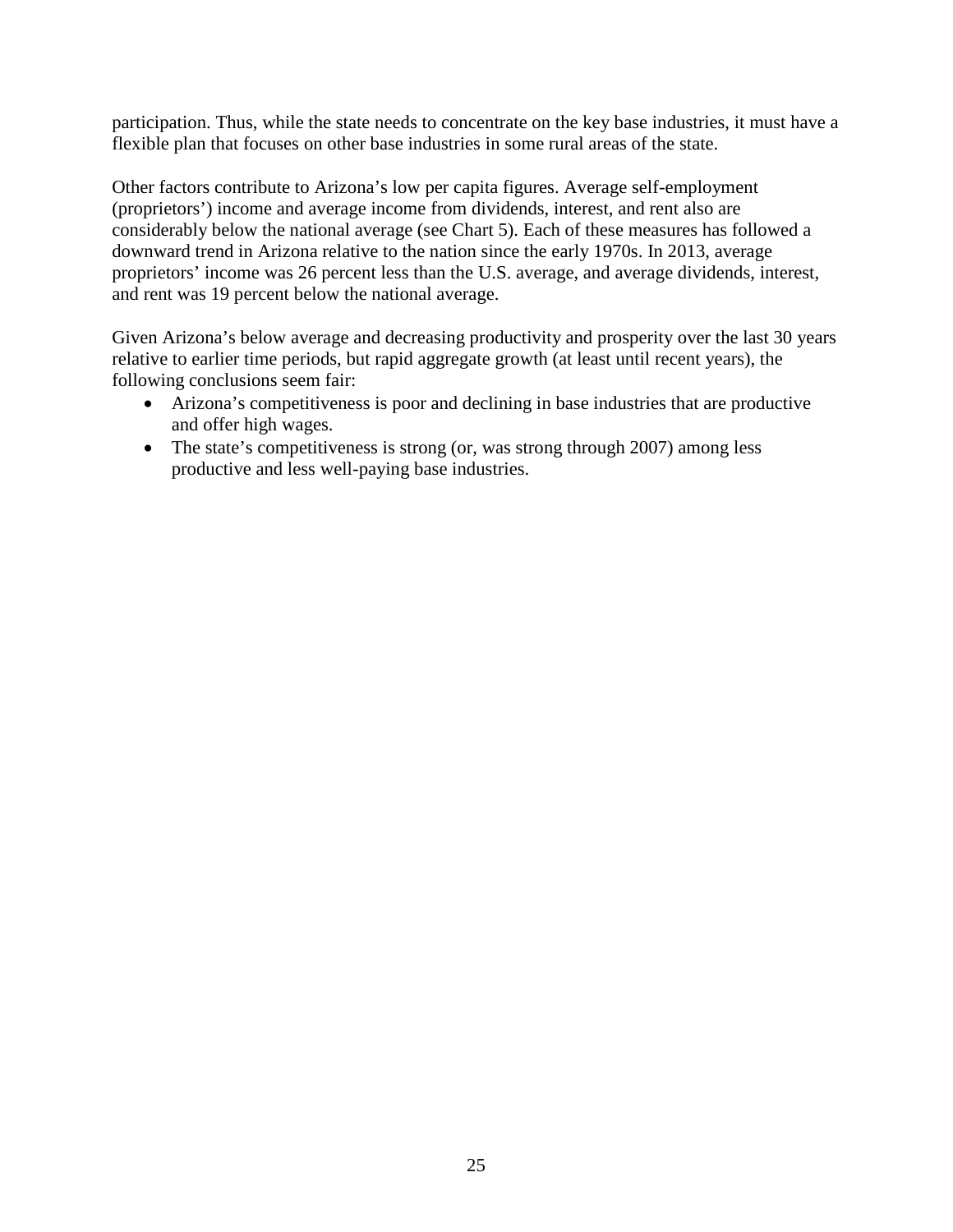#### **ARIZONA'S INDIVIDUAL PROSPERITY**

Regional prosperity, as measured by per capita personal income or per capita GDP, may be similar in two states, yet the distribution of prosperity among individuals living in each region may not be so similar. Take as an example two regions with an identical per person income:

• The average per capita income by quintile is \$100,000/80,000/60,000/40,000/20,000 in the first region.

• The quintile averages are \$80,000/70,000/60,000/50,000/40,000 in the other region. While the first region has a higher share of highly prosperous individuals, it also has a higher share of residents living in poverty. As measured by the poverty rate, the first region is less prosperous. Thus, measures of individual economic well-being, including income inequality, poverty rate, and unemployment rate, provide additional insight on prosperity than the broad per person measures.

The primary source of the individual prosperity measures is the American Community Survey (ACS), which has been conducted annually since 2005 by the U.S. Census Bureau. [12](#page-27-0) The Gini Index, a measure of income inequality, is reported in the ACS. In 2013, Arizona's income inequality was lower than the national average, but the state ranked only 31st. Among the 10 comparison states, Arizona ranked seventh. Income inequality is relatively low in the western half of the country, though California and Texas are exceptions. Income inequality is high in the South and in most states along the Atlantic Coast south of New Hampshire.

As measured by the ACS, the poverty rate in Arizona in 2013 was 18.6 percent, considerably higher than the U.S. figure of 15.8 percent. Arizona's poverty rate ranked 43rd nationally and ninth among the comparison states. The poverty rate has been higher than the U.S. average in Arizona for many years though the differential between Arizona and the nation in recent years has been greater than typical. Given that income inequality in Arizona is not out of line with the rest of the nation, the regional measures of prosperity provide a fair picture of the economic well-being of the state's residents. The relatively high poverty rate is consistent with the state's subpar regional prosperity.

An unemployment rate is reported monthly by the U.S. Department of Labor's Bureau of Labor Statistics (BLS).<sup>[13](#page-27-1)</sup> The annual average in 2013 was 7.4 percent nationally and 8.0 percent in Arizona. Arizona ranked 39th nationally and eighth in the comparison group. The unemployment rate in Arizona has varied over time from higher to lower than the national average.

An unemployment rate also can be calculated from ACS data. In nearly all states, the unemployment rate calculated from the ACS was higher than the rate from the BLS in 2013. The 2013 ACS rate was 8.9 percent in Arizona, worse than the U.S. average of 8.0 percent. Arizona ranked 35th nationally and sixth among the comparison states. The relatively high unemployment rate of recent years is an indication of the severity of the last recession and the sluggishness of the economic recovery in Arizona, but the state's unemployment rate is unlikely to persistently remain higher than the national average.

<span id="page-27-0"></span> $12$  Survey error from single-year ACS data is significant for less populous areas, including the smaller states.  $\overline{\phantom{a}}$ 

<span id="page-27-1"></span><sup>&</sup>lt;sup>13</sup> These unemployment rate estimates have large margins of error, even for relatively populous states.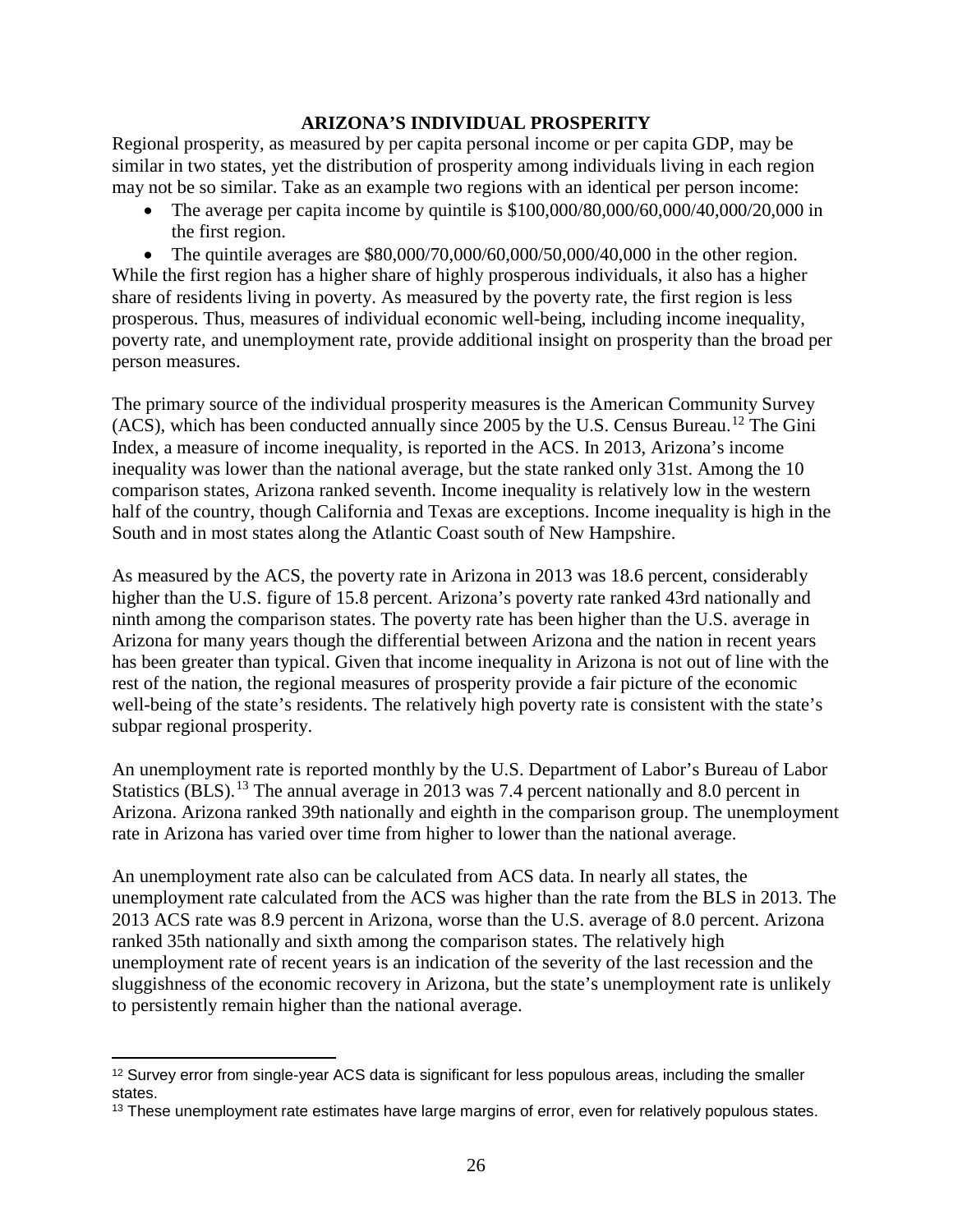#### **REGIONS WITHIN ARIZONA**

The state sometimes is divided into three economic regions — the Phoenix metropolitan area, the Tucson metro area, and the balance of the state. Among the three regions, the Phoenix area has the most diverse economy with the largest number of driving economic activities. This is a natural outcome of its much larger employment size. Job quality, as measured by the industrial mix, also is highest in the Phoenix area, at about the national average. With existing high-tech manufacturing and higher-value basic service activities, any effort to diversify the Phoenix area's economy can and should focus on the key base industries.

On diversity and job quality, the Tucson area is between the Phoenix area and the balance of the state. Like the Phoenix area, the Tucson area has the potential to expand its existing high-tech manufacturing and higher-value basic service activities, so any effort to diversify the Tucson area's economy also should focus on the key base industries.

Unlike the two large metro areas, the balance of the state consists of multiple local economies, with the composition of the economies varying by town. Most of the local economies are driven by only one or a few economic activities, generally limited to agriculture, mining, the federal government, tourism, and seasonal residents/in-migrating retirees. Job quality also is quite low through much of the balance of the state.

Economic diversification would be of significant benefit to the portion of Arizona outside the two major metro areas, but opportunities for diversification are extremely limited in much of rural Arizona given such factors as geographic remoteness, small population size, and low levels of educational attainment among the residents. Most of the balance of the state cannot currently compete for high-wage, high-value base economic activities and will be severely challenged to do so in the future. Diversification efforts need to focus on those activities for which each local area can compete. Thus, while the economic development of the major metro areas needs to concentrate on the key base industries, a flexible plan that focuses on other base industries in some rural areas of the state is needed.

#### **Prosperity and Productivity by Metropolitan Area**

The August 2014 University Economist report "Measures of Prosperity and Productivity Adjusted for the Cost of Living" also examined conditions in Arizona's seven metropolitan areas. Prosperity in each of Arizona's metro areas is below average compared to metropolitan areas of a similar size. The largest differentials are in the Lake Havasu City-Kingman, Prescott, and Yuma metro areas, but even the Phoenix metro area's figures are substantially below the average of large metro areas. With the exception of Sierra Vista-Douglas, productivity in each of the metro areas also are below the average of similarly sized areas.

Taken together, Arizona's eight metropolitan counties in 2012 had a cost-of-living-adjusted per capita personal income 16 percent less than the national metro average. The differential ranged from 11 percent in Maricopa County to 44 percent in Pinal County. Earnings per employee after adjustment for living costs was 11 percent lower in Arizona's metro counties than the U.S. metro average. The differential ranged from 6 percent in Maricopa County to 37 percent in Yavapai County.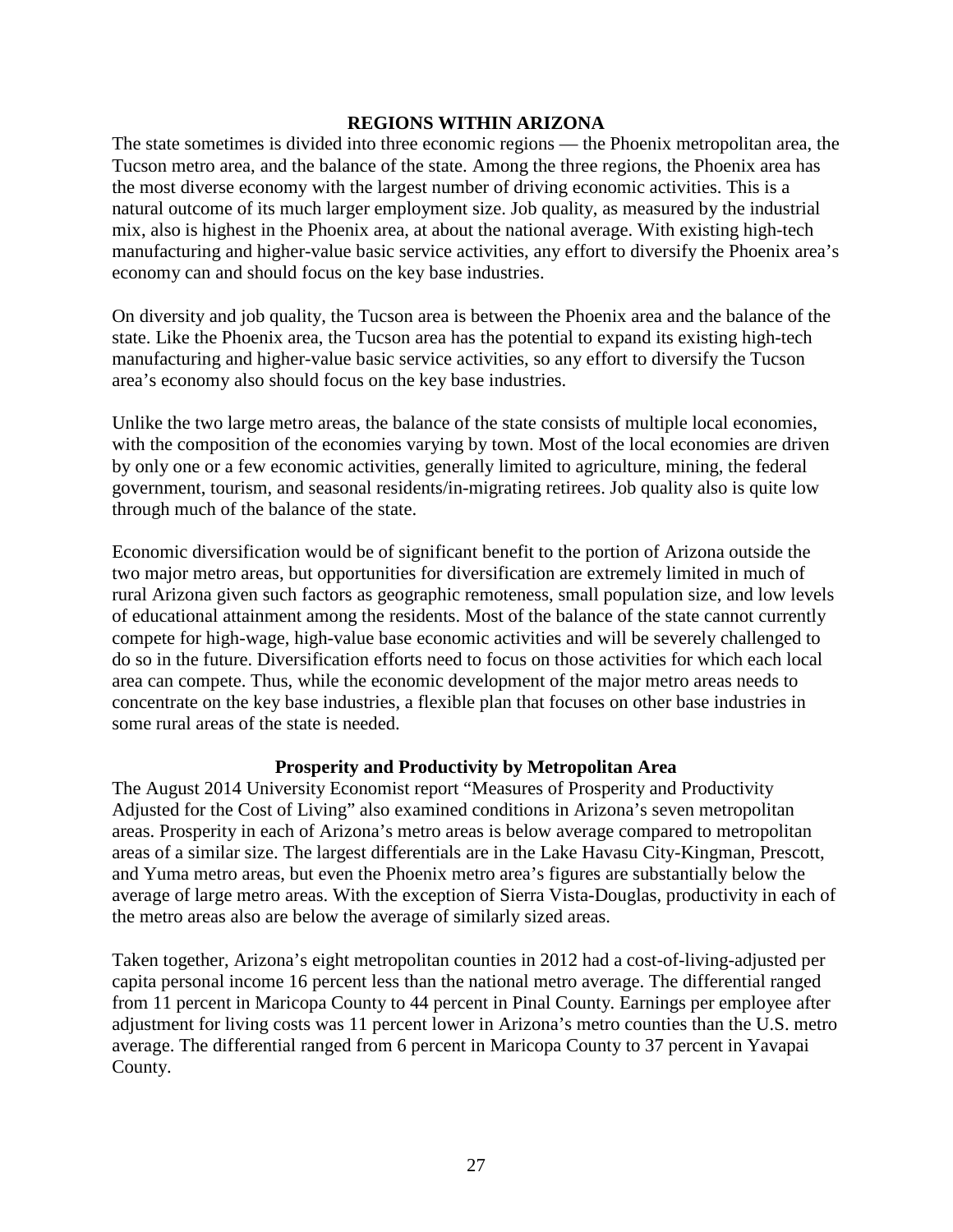Arizona's seven nonmetropolitan counties taken together had a per capita personal income figure after adjustment for living costs 23 percent less than the national nonmetro average in 2012. The differential ranged from 8 percent in Gila County to 29 percent in Apache County. Earnings per employee after adjustment for living costs was only 4 percent lower in Arizona's nonmetro counties than the U.S. nonmetro average. The figure was considerably above average in Greenlee County and also above average in Santa Cruz County, but was 13 percent below average in Apache County.

### **Metropolitan Areas Versus Megapolitan Areas**

A metropolitan area is one type of "core-based statistical area" defined by the federal government. A metropolitan area has a core urbanized area of at least 50,000 residents, while a micropolitan area has an urban core of 10,000-to-49,999 residents. Metro and micro areas are defined as the county containing the core plus any adjacent counties that are integrated with the core county, as measured by the percentage living in one county but commuting to work in another county. At least 25 percent of the workers in an outlying county must work in the core county, or at least 25 percent of the jobs in the outlying county must be filled by those living in the core county, for the outlying county to be included in the metro or micro area.

Adjacent metro or micro areas are combined by the federal government into a "combined statistical area" if 15 percent of the workers live in one metropolitan or micropolitan area but work in the other. In Arizona, the Tucson metro area is combined with the Nogales micropolitan area and the Lake Havasu City-Kingman metro area is combined with the Las Vegas, Nevada, metro area.

Some analysts (particularly Robert Lang of the Metropolitan Institute at Virginia Tech University and individuals at the Regional Plan Association) have suggested grouping metropolitan areas, micropolitan areas, and less populous counties together into "megapolitan" areas that are much more extensive geographically than the federal government's combined statistical areas. The definition of the megapolitan areas does not include a commuting requirement. Thus, the various pieces of a megapolitan area may have little economic connection to each other.

Nationally, the megapolitan proponents have identified 10 developing megapolitan areas that have been predicted to reach a population of at least 10 million people by 2040. The "Sun Corridor" in Arizona is one of the megapolitan areas. The geographic definition of the Sun Corridor varies, but the core is the Phoenix and Tucson metro areas (Maricopa, Pinal, and Pima counties). Other counties, particularly Yavapai (the Prescott metro area), but also Santa Cruz (the Nogales micropolitan area) and Cochise (the Sierra Vista-Douglas metro area), are included in the Sun Corridor by some analysts.<sup>[14](#page-29-0)</sup>

The Sun Corridor accounts for a very high share of the state's economic activity. Using the narrow geographic definition, 88 percent of the state's GDP is generated in the Sun Corridor; the percentage is 91 using the broad definition that includes Cochise, Santa Cruz, and Yavapai

<span id="page-29-0"></span><sup>14</sup> Using the broadest geographic definition and the high scenario for population projections produced by the Arizona Department of Administration's Office of Employment and Population Statistics, the population of the Sun Corridor will not be quite 10 million in 2040 according to the latest projections.  $\overline{\phantom{a}}$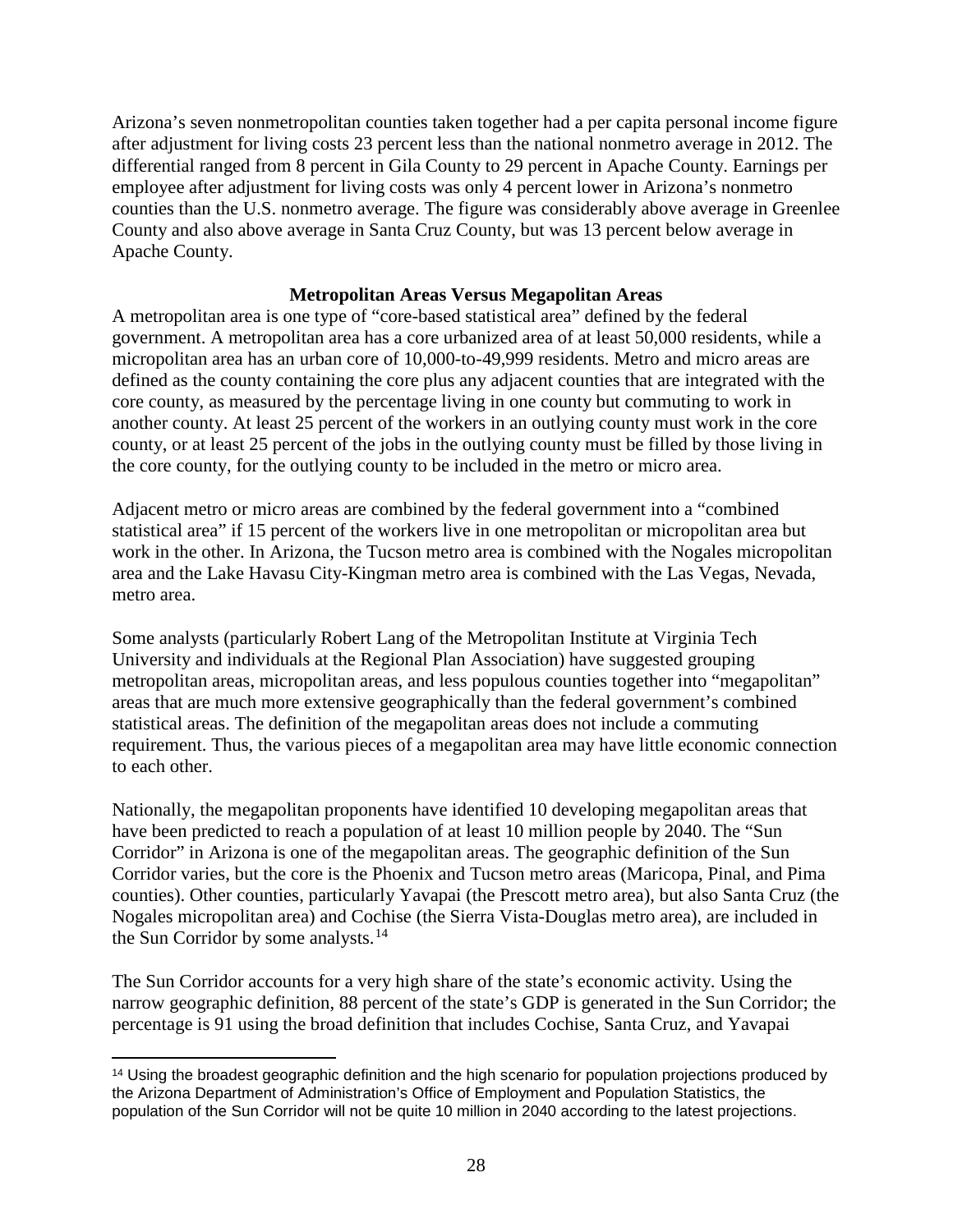counties. Thus, economic measures in the Sun Corridor are very similar to those of the state as a whole.

Productivity in the Sun Corridor, as measured by per employee earnings adjusted for the cost of living, was 8.8 percent lower than the U.S. metro average in 2012, using the narrow geographic definition of the Phoenix and Tucson metro areas. The figure was 9.5 percent lower than the metro average using the broadest geography. Prosperity in the Sun Corridor in 2012, as measured by per capita personal income adjusted for living costs, was 14.2 percent lower than the metro average using the narrow geographic definition and 14.7 percent lower using the broader geography.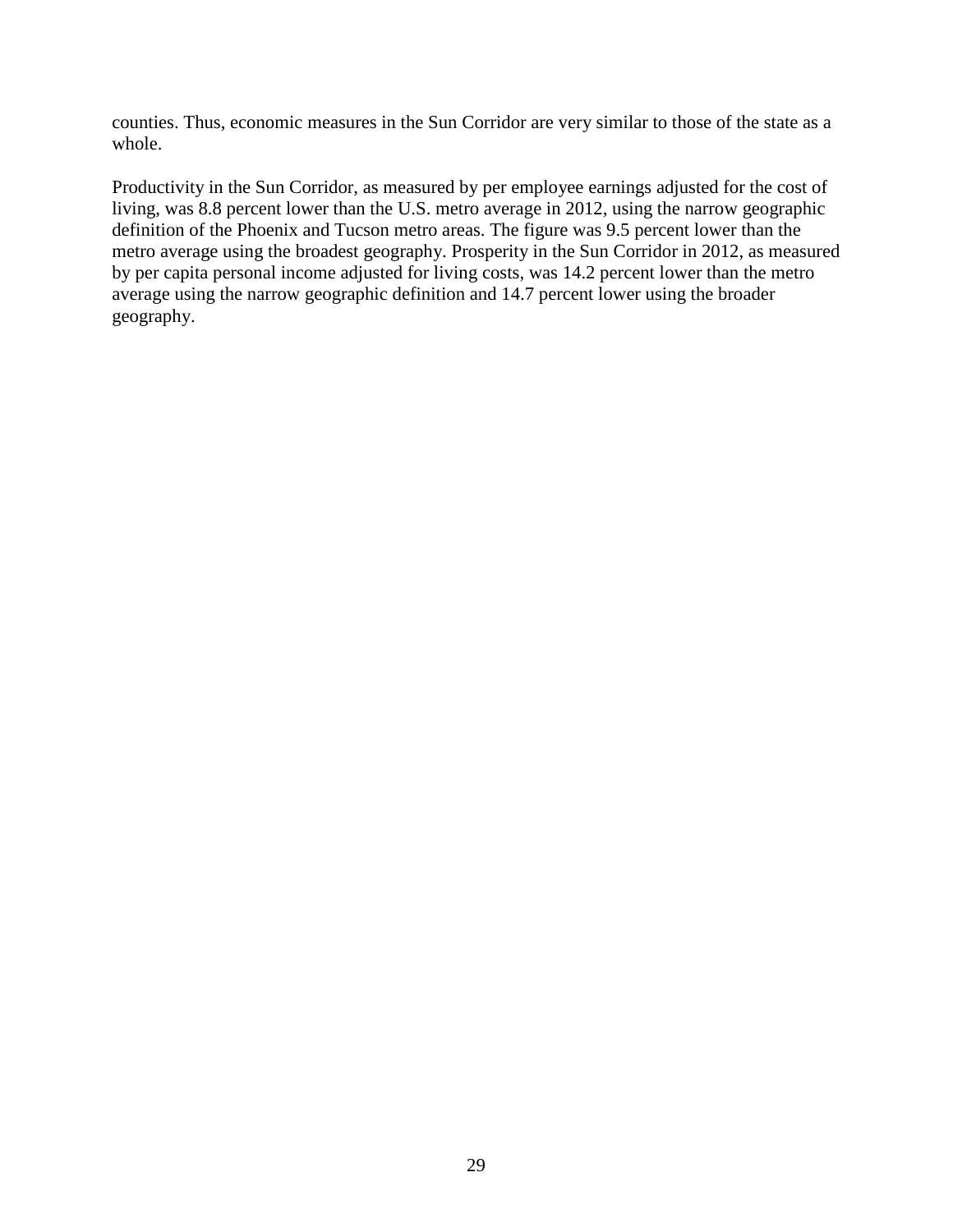# **BUSINESS COMPETITIVENESS AND LOCATION FACTORS**

The economic competitiveness of nations and regions is determined by long lists of location factors, also known as site selection factors. This section focuses on the location factors important to businesses. Factors important to individuals are discussed in the last section of this paper.

#### **National**

Factors considered as important to the economic competitiveness of nations can be categorized in various ways. One system of categorization, with examples of the factors, follows:

- Institutional conditions: corruption, security, justice system, property rights, corporate ethics and accountability
- Macroeconomic environment: government budget (tax rates and expenditures), debt, credit rating, savings rate
- Financial markets: central bank, credit availability, venture capital, international investment, financial regulations
- Domestic and foreign markets: trade barriers, tariffs, anti-monopoly policy, suppliers
- Basic infrastructure: transportation and utilities
- Technological infrastructure/research and development: telecommunications, technological absorption and transfer, tech workers, R&D, patents, knowledge transfer
- Education and training: quantity and quality of education, including expenditures, test scores, and enrollment rates; on-the-job training
- Labor market: productivity, skills, brain drain, labor relations and regulations, costs
- Costs other than labor and taxes: land, goods, services
- Health and environment: pollution, health of working-age population

# **Regional**

A region must be economically competitive to become more prosperous. Economic competitiveness is necessary for all three forms of economic development to succeed: attracting companies to move to the region, encouraging existing companies to remain and expand in the region, and fostering new businesses. The list of location factors that determine regional competitiveness is not as extensive as the list by nation. This discussion is limited to mobile base economic activities — excluding agriculture, mining, and tourism, which are tied to natural attributes.

# **Overview of Regional Location Factors**

The most important factors considered by the *average* company when looking to move or to locate a new facility include:

- The quality and availability of the workforce, determined in part by educational achievement and attainment.
- The quality and availability of the physical infrastructure. Among the various types of infrastructure, transportation and utilities are most often mentioned by the average company as important considerations. The telecommunications infrastructure has become increasingly important.
- Cost factors. Labor costs are the most important of the cost factors, but taxes, real estate costs, and energy costs all are common considerations. Once a region has been selected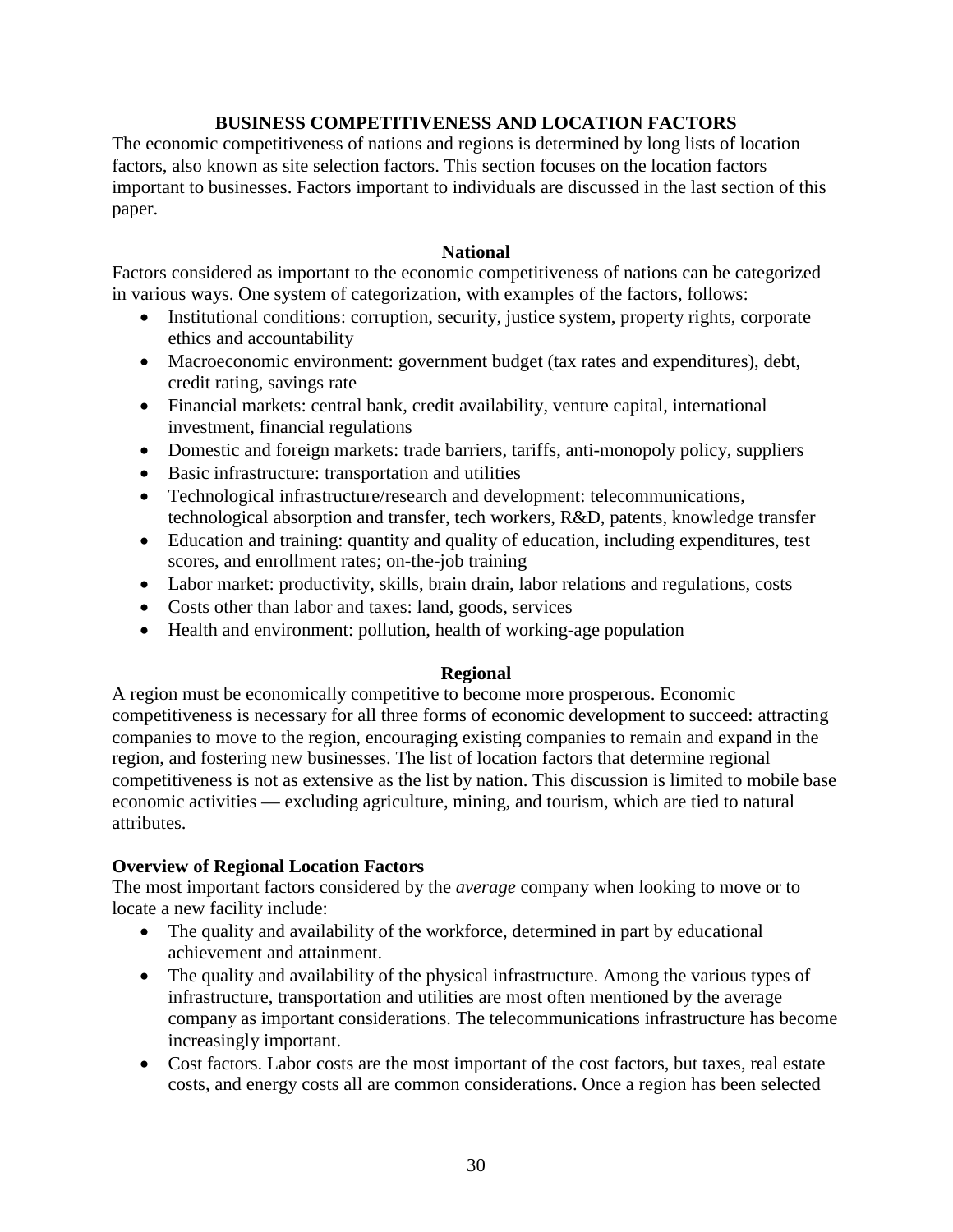as a finalist in a company's site selection process, the availability and flexibility of incentives often makes a difference.

Other regional attributes of importance include the availability of land and buildings, the quality of place, and the regulatory environment.

*Area Development* magazine included lists of location factors, based on a survey of corporate executives, in their Q1 2014 issue, available at [http://www.areadevelopment.com/Corporate-](http://www.areadevelopment.com/Corporate-Consultants-Survey-Results/Q1-2014/28th-Corporate-Executive-RE-survey-results-6574981.shtml)[Consultants-Survey-Results/Q1-2014/28th-Corporate-Executive-RE-survey-results-](http://www.areadevelopment.com/Corporate-Consultants-Survey-Results/Q1-2014/28th-Corporate-Executive-RE-survey-results-6574981.shtml)[6574981.shtml.](http://www.areadevelopment.com/Corporate-Consultants-Survey-Results/Q1-2014/28th-Corporate-Executive-RE-survey-results-6574981.shtml) Quality-of-life factors were listed separately from site selection factors — see Table 1.

A survey of site selectors by *Site Selection* magazine (see the January 2014 issue at [http://www.siteselection.com/issues/2014/jan/ss-survey.cfm\)](http://www.siteselection.com/issues/2014/jan/ss-survey.cfm) also rated skilled labor as the top factor, followed by the transportation infrastructure. The site selectors noted that incentives never

| <b>Site Selection Factors</b>                | Rating* | <b>Quality-of-Life Factors</b>    | Rating* |
|----------------------------------------------|---------|-----------------------------------|---------|
| Availability of Skilled Labor                | 95      | Low Crime Rate                    | 81      |
| <b>Highway Accessibility</b>                 | 94      | <b>Health Care Facilities</b>     | 80      |
| <b>Labor Costs</b>                           | 91      | <b>Housing Costs</b>              | 75      |
| Occupancy or Construction Costs              | 87      | Ratings of Public Schools         | 73      |
| Availability of Advanced ICT**               | 85      | <b>Housing Availability</b>       | 72      |
| Availability of Buildings                    | 83      | <b>Recreational Opportunities</b> | 66      |
| Corporate Tax Rate                           | 82      | Colleges and Universities in Area | 60      |
| <b>State and Local Government Incentives</b> | 82      | Climate                           | 60      |
| Low Union Profile                            | 81      | <b>Cultural Opportunities</b>     | 55      |
| <b>Energy Availability and Costs</b>         | 81      |                                   |         |
| <b>Tax Exemptions</b>                        | 81      |                                   |         |
| Right-to-Work State                          | 81      |                                   |         |
| Availability of Land                         | 80      |                                   |         |
| <b>Expedited Permitting</b>                  | 76      |                                   |         |
| <b>Proximity to Major Markets</b>            | 76      |                                   |         |
| Availability of Long-Term Financing          | 75      |                                   |         |
| <b>Environmental Regulations</b>             | 72      |                                   |         |
| <b>Shipping Costs</b>                        | 71      |                                   |         |
| <b>Proximity to Suppliers</b>                | 68      |                                   |         |
| Raw Materials Availability                   | 61      |                                   |         |
| <b>Access to Major Airports</b>              | 59      |                                   |         |
| Proximity to Technical Colleges/Training     | 54      |                                   |         |
| <b>Training Programs</b>                     | 52      |                                   |         |
| Availability of Unskilled Labor              | 49      |                                   |         |

# **TABLE 1 BUSINESS LOCATION FACTORS**

\* Percentage of corporate executives selecting this factor

\*\* Information and communications technology

Source: *Area Development* magazine, Q1 2014 issue, available at [http://www.areadevelopment.com/Corporate-Consultants-Survey-Results/Q1-2014/28th-Corporate-](http://www.areadevelopment.com/Corporate-Consultants-Survey-Results/Q1-2014/28th-Corporate-Executive-RE-survey-results-6574981.shtml)[Executive-RE-survey-results-6574981.shtml.](http://www.areadevelopment.com/Corporate-Consultants-Survey-Results/Q1-2014/28th-Corporate-Executive-RE-survey-results-6574981.shtml)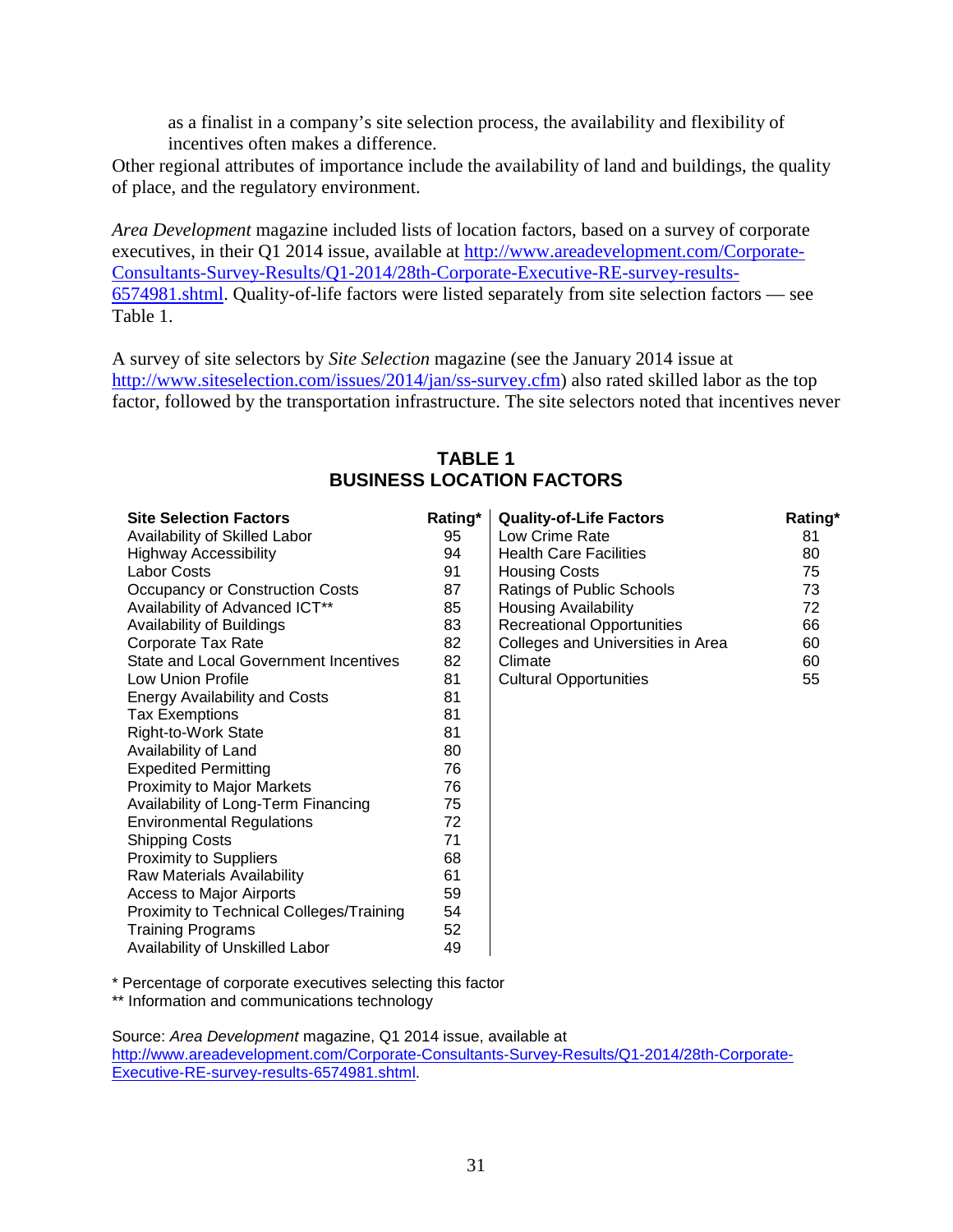should be a driver of the site selection process, but can play a decisive role later in selecting among the locations that fulfill all of the requirements.

# **A Closer Look at Regional Location Factors**

The regional factors deemed most important vary by industry, type of facility, and company. Yet most rankings of location factors do not distinguish between the many kinds of basic activities. In particular, the list of important location factors can be very different for the key base industries. Within these industries, the list of factors important in siting a headquarters or research and development (R&D) facility can be quite different from the most important factors in locating a manufacturing plant or some other type of facility.

In order to distinguish between the different industries and different types of facilities, economic development experts in the Phoenix area were polled regarding what they believed to be the most important factors.[15](#page-33-0) They were asked to differentiate between the type of company facility and were asked to list the factors most important to each of eight basic industry clusters that either were already of particular significance in the Phoenix area or were a target for future growth. The selected clusters were aerospace, bioindustry, call centers, environmental technology, plastics, software, transportation, and "high tech" (electronics and other high-tech activities not included in one of the other clusters). Each of these clusters was selected either in the original Arizona Strategic Planning for Economic Development effort during the early 1990s or shortly thereafter. Several, but not all, of these clusters are high paying and are heavy users/producers of technology.

In general, the most important factors for both headquarters/R&D facilities and manufacturing/other types of company facilities were labor costs, the availability of a skilled workforce, and educational opportunities and quality. For manufacturing/other types of facilities, the cost of utilities and the airport infrastructure also were rated very highly, though neither of these even made the list of important factors for headquarters/R&D facilities.

Several other factors were considered to be important for both headquarters/R&D facilities and manufacturing/other facilities, including the availability of land and leased space, the telecommunications infrastructure, and the education infrastructure. The proximity to universities and research centers also was on the list for headquarters/R&D facilities. For manufacturing/other facilities, land costs and lease rates, power and water availability, and regulations also were considered to be important.

Notably lacking from the lists of important factors are business taxes and incentives. Each was considered to be important for certain types of facilities in some clusters, but overall was not deemed to be as significant as the factors mentioned above for the selected clusters. To the extent that taxes are a location factor, they must be evaluated in the broad context that they are the price paid for the public infrastructure and public services that are important to businesses.

Also notable is that two of the three most important factors to all types of facilities are related to education: the availability of a skilled workforce, and educational opportunities and quality (important to the company as a component of a skilled workforce and important to the

<span id="page-33-0"></span><sup>15</sup> "Site Selection Factors Vary Widely by Economic Cluster," *Arizona Business*, November 2000. l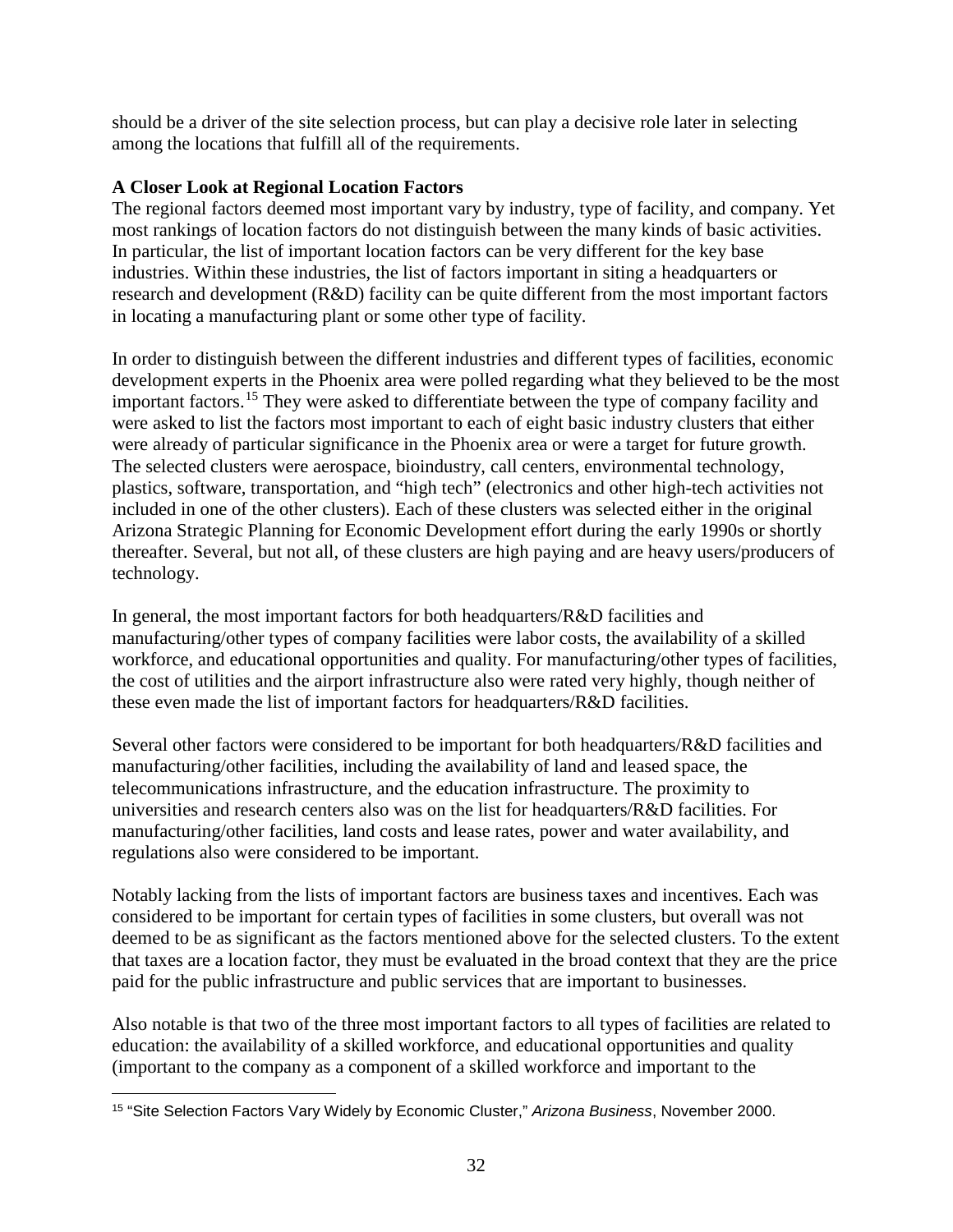company's employees as a component of their quality of life). Two additional educational factors were considered to be important: the education infrastructure and proximity to universities and research centers.

Some of the location factors, such as labor costs and real estate costs, are largely beyond the purview of public policy. In contrast, the public sector is largely responsible for the transportation infrastructure and public education.

# **Key Regional Location Factors in the 21st Century**

In the previous subsection, the relative importance of various location factors is shown to vary by cluster and by type of facility. In particular, the factors important to high-paying, hightechnology, innovative, knowledge-based activities are considerably different from those of other activities. However, based on recent research, the discussion in the previous subsection does not go far enough to explain the conditions that are needed for a region to succeed economically in the 21st century.

Enrico Moretti of the University of California at Berkeley has written a series of papers over the last decade focusing on the increasing importance of education to the key base industries that are driving the 21st-century economy. Among his publications is a 2012 book *The New Geography of Jobs* (Houghton Mifflin Harcourt). His recent (May 2014) paper "Are Cities the New Growth Escalator?"[16](#page-34-0) is reviewed in this subsection (available from the World Bank at [http://www](http://www-wds.worldbank.org/external/default/WDSContentServer/IW3P/IB/2014/05/20/000158349_20140520115603/Rendered/PDF/WPS6881.pdf)[wds.worldbank.org/external/default/WDSContentServer/IW3P/IB/2014/05/20/000158349\\_2014](http://www-wds.worldbank.org/external/default/WDSContentServer/IW3P/IB/2014/05/20/000158349_20140520115603/Rendered/PDF/WPS6881.pdf) [0520115603/Rendered/PDF/WPS6881.pdf\)](http://www-wds.worldbank.org/external/default/WDSContentServer/IW3P/IB/2014/05/20/000158349_20140520115603/Rendered/PDF/WPS6881.pdf). In this paper, Moretti addresses (1) the factors that explain geographic differences in productivity and prosperity, and (2) the public actions that can be taken to enhance an area's competitiveness (what he terms "place-based economic policies"). His conclusions largely are based on sophisticated empirical analyses of relatively recent data on U.S. metro areas, but he looks at conditions in other countries as well.

Moretti arrays U.S. metropolitan areas based on the percentage of the workforce with at least a bachelor's degree. He then compares across the metro areas the salaries of workers with at least a bachelor's degree and the wages of those workers with a high school diploma as their maximum educational attainment. He finds that the salaries of both groups are substantially higher in those metro areas with the highest proportion of college graduates in the workforce than in the metros with the lowest share of college graduates. If Moretti's figures are adjusted for the cost of living, salaries of college graduates are 10 percent higher in the best-educated metros. However, the differential is 38 percent among high school graduates.

The larger differential among high school graduates demonstrates the findings from one of Moretti's earlier papers — that less-educated workers benefit disproportionately if an area is successful at attracting high-wage jobs filled by individuals with substantial educational attainments and skills. The spillover of benefits to less-educated workers can be traced to improvements in productivity that result from the sharing of knowledge and skills across worker groups and from shifts in the industrial mix to knowledge-based activities. These productivity gains translate into higher output and earnings.

<span id="page-34-0"></span><sup>&</sup>lt;sup>16</sup> Though Moretti uses the term "city," his research is based on metropolitan areas; he uses "city" and "metropolitan area" interchangeably. l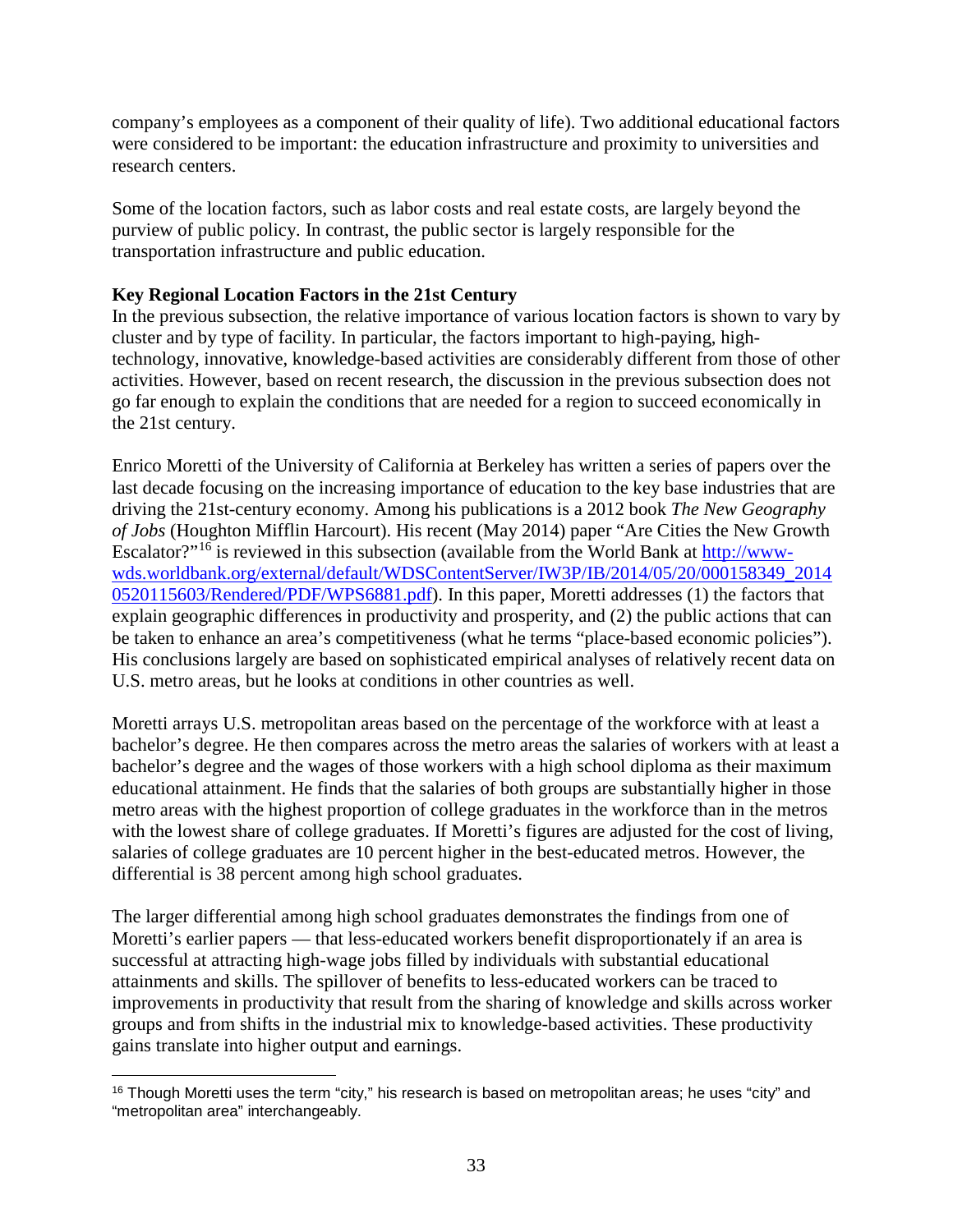Moretti has found that geographical differences in the college-educated share of the workforce, in productivity, and in prosperity have been increasing in recent years. He attributes this to the increased importance of agglomeration in the knowledge economy that began to emerge in the latter part of the 20th century. "Agglomeration" — gathering into a cluster or mass — in economics refers to the benefits that firms obtain by locating near each other, due to economies of scale and network effects. The result is an increase in labor productivity and wages.

Moretti cites three forces of agglomeration:

- "Thick" Labor. In general, "thick" markets with many "sellers" and many "buyers" are efficient due to the ability to match supply and demand. In the case of the job market, the sellers are companies and the buyers are workers. A thick labor market matters more for highly skilled workers — an individual with a specialty is more likely to find a job that matches his skills in a large metro area with an existing cluster of possible employers and a company looking for a specific set of skills is more likely to find that in a large market.
- Thick Markets for Specialized Service Providers. Companies in the base economy generally limit themselves to core functions; secondary, support functions are provided by other companies that specialize in a particular service. If a company locates in a large metro area that has a cluster of similar companies, it is more likely to find such specialized service providers.
- Knowledge Spillovers. A strong relationship exists between the percentage of the labor force with at least a bachelor's degree and the wages of those with lesser educational attainment, as noted above. Sharing knowledge and skills through formal and informal interactions generates significant knowledge spillovers. This largely occurs through faceto-face interactions. It has been found that geographical distance impedes the flow of ideas, even in today's world of easy electronic connections.

These forces of agglomeration generate efficiencies, or economies of scale. These increasing efficiencies apply to the entire cluster in a region.

The increased importance of agglomeration — of being close to other workers, other companies, service firms, etc. — is contrary to the predictions from 20 years ago that the new communications technologies would render location unimportant. With the new communications technologies, it was predicted that companies would seek out less-expensive places in which to operate. Instead, location is more important in the knowledge economy than it was in the past. Moreover, many of the most vibrant innovative clusters, such as San Jose, Boston, and San Diego, are in areas with very high business and living costs.

Moretti contends that those metro areas with existing agglomerations in the knowledge economy are in a position to strengthen their position over time, while metro areas without these attributes will be severely challenged not to lose ground over time. He calls it a "tipping-point dynamic" — once an area has a core of innovative workers and companies, it becomes more attractive to other innovative workers and companies.

A shortage of leading-edge clusters presents a real challenge to economic development. According to Moretti, "It is a classic chicken-and-egg problem. Specialized workers will not move to a city that does not have a cluster because it will be hard to find an employer that values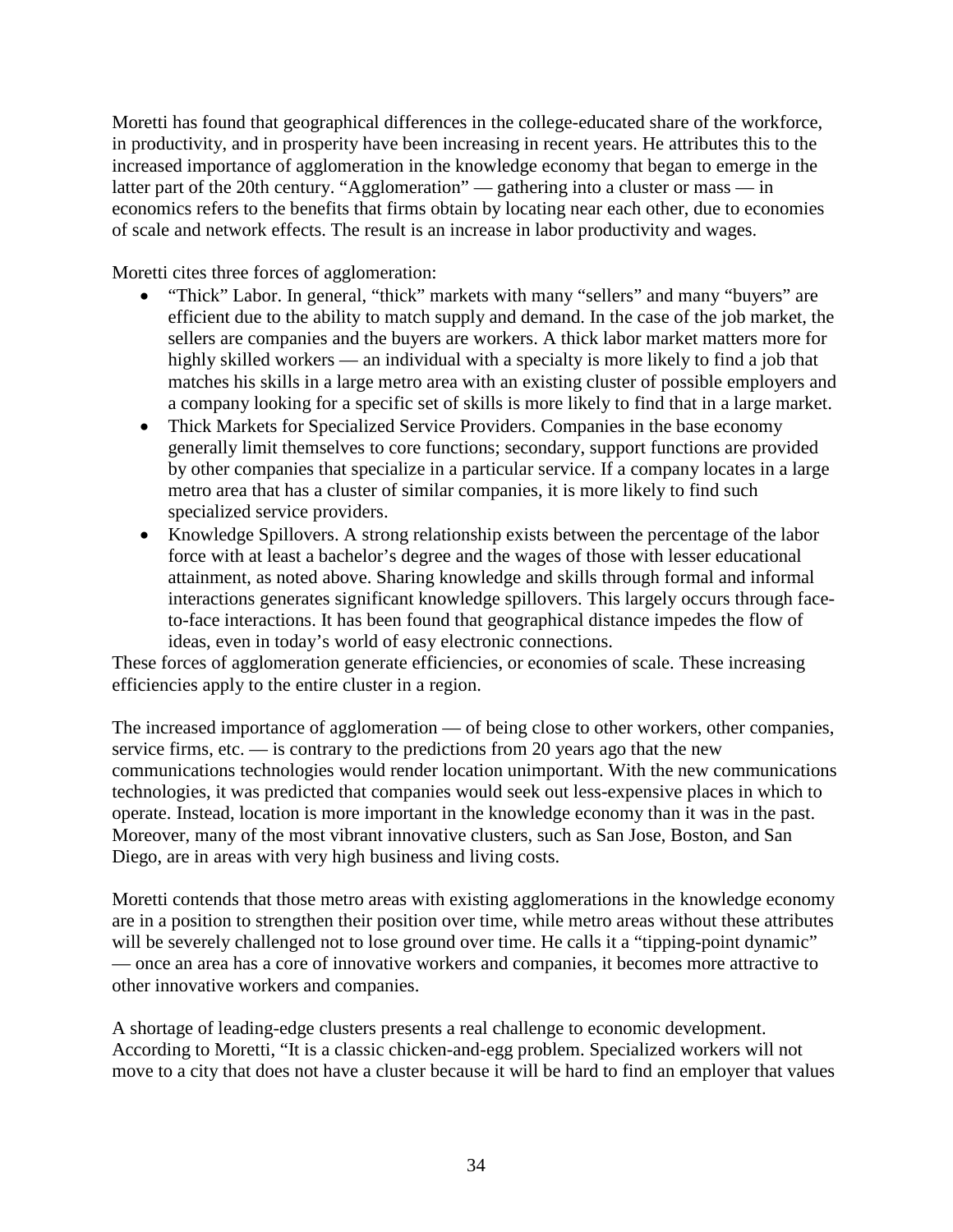their unique skills. Innovative companies will not move there because finding specialized labor will be difficult."

Moretti evaluates three strategies of economic development:

- Building Clusters. In essence, this is defined by Moretti as when a community offers subsidies to attract a large company that is in the process of site selection, with the goal of using this company to seed a cluster. For those communities that attract such a company, rising productivity often results. However, whether this represents a net positive to the community depends on the size of the subsidies. In some cases, the subsidies have amounted to more than \$100,000 per job.
- Leveraging Universities. The presence of a university sometimes is related to a bettereducated workforce, higher wages, and higher productivity. These conditions result from knowledge spillovers generated by university research that foster innovation, and from start-up companies created from university research. However, there are many instances of large universities in metro areas that "rank low on the list of innovation hubs," including the Phoenix area. Moretti concludes that a university by itself is not enough even a strong research university such as Arizona State University needs to be part of a broader ecosystem of innovation that includes thick markets and specialized services.
- Making a "Big Push." Moretti defines this as a coordinated policy to address shortcomings in the labor supply, in innovative clusters, and in specialized service companies. Its goal is to build strong clusters that become self supporting. Since the preceding discussion has noted the need to have multiple pieces in place in order to succeed, one would expect to find such a strategy to be successful, albeit expensive. Moretti, however, states that the track record of such big pushes is not good in the United States. He says that none of the major high-tech centers in the United States was planned in this way. However, some of the success stories, such as San Diego's bio cluster, did involve some degree of planning and public support. The greatest challenge to the success of a big push is that policymakers must be able to pick promising technologies and promising companies, which is difficult even for professional venture capitalists.

## **Summary of Regional Location Factors**

Regional economic development targets base industries. To be moderately successful across a range of base activities, a region must be competitive on the traditional location factors of the quality and availability of the workforce, the quality and availability of the physical infrastructure, and cost factors. A region that does not compare favorably on each of these location factors but is competitive in some factors may still achieve some success, but in a smaller number of base activities. For example, a region that compares favorably on cost factors but not on infrastructure or labor market conditions may fail completely on most types of economic development, but may succeed at attracting low-wage, low-skilled, cost-conscious activities (though such activities increasingly are locating in lower-cost countries).

Recent analyses, however, suggest that competitiveness in the traditional location factors is not enough to truly succeed economically in the 21st century. The conditions that must be present are understood — clusters of key base industries, a highly skilled work force, and specialized service providers — but the actions that must be taken to produce these conditions in a region that is not already competitive are less clear.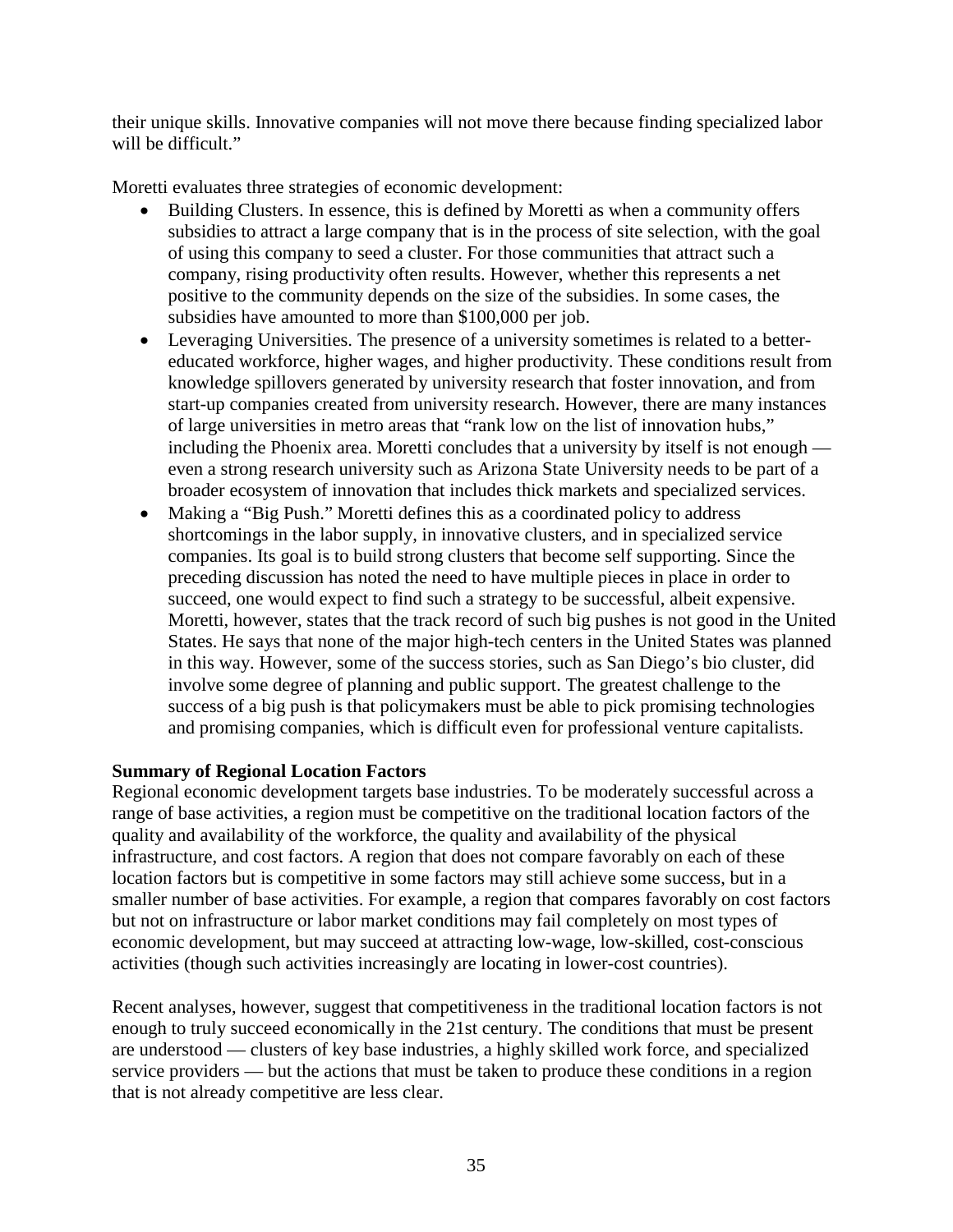### **COMPARING COMPETITIVENESS ACROSS GEOGRAPHIC AREAS**

Many difficulties exist in producing a study that compares nations or any other set of geographic areas, such as U.S. states, using a variety of indicators on a complex topic such as competitiveness or quality of place. The selection of indicators often is arbitrary and driven by the data that are readily available. Some of the data may be of a low quality. Some of the indicators may be highly correlated, effectively resulting in too much importance being placed on that group of indicators.

For those studies that combine indicators into categorical and overall scores, the weighting scheme employed is problematic, since little information on the relative importance of the various indicators is available. Frequently, equal weighting is used, which obviously does not reflect reality. In other cases, unequal weights are employed but these weights rarely have a firm empirical basis. Weighting alone can have a significant impact on the overall scores.

As a result of these issues, the overall scores or ranks frequently are not highly correlated across studies. Since the goal of economic development is to enhance the prosperity of the region's residents, the results of a competitiveness study should be correlated to measures of prosperity. This correlation will never be perfect for a variety of reasons, including the limitations noted above, but the results of some studies are not closely related to any objective measure.

Timing differences are another major reason for less than perfect correlations. Take the example of a state that makes significant improvements to its competitiveness. Conceptually, these actions should lead to improvements in prosperity, but advances in prosperity may lag years behind the changes in the competitiveness measures.

To determine the relative prosperity of nations or of other geographic areas, GDP per capita or a similar measure, not the results of a competitiveness study, should be used. A well-done competitiveness study is useful to:

- Companies evaluating locations for a facility. The collection of multiple indicators in one place by an unbiased party is of value.
- Regional policymakers wanting to improve the region's prosperity. It may be possible to identify a region's relative strengths and weaknesses from competitiveness studies, allowing policymakers to focus on those components of competitiveness on which the region compares least favorably.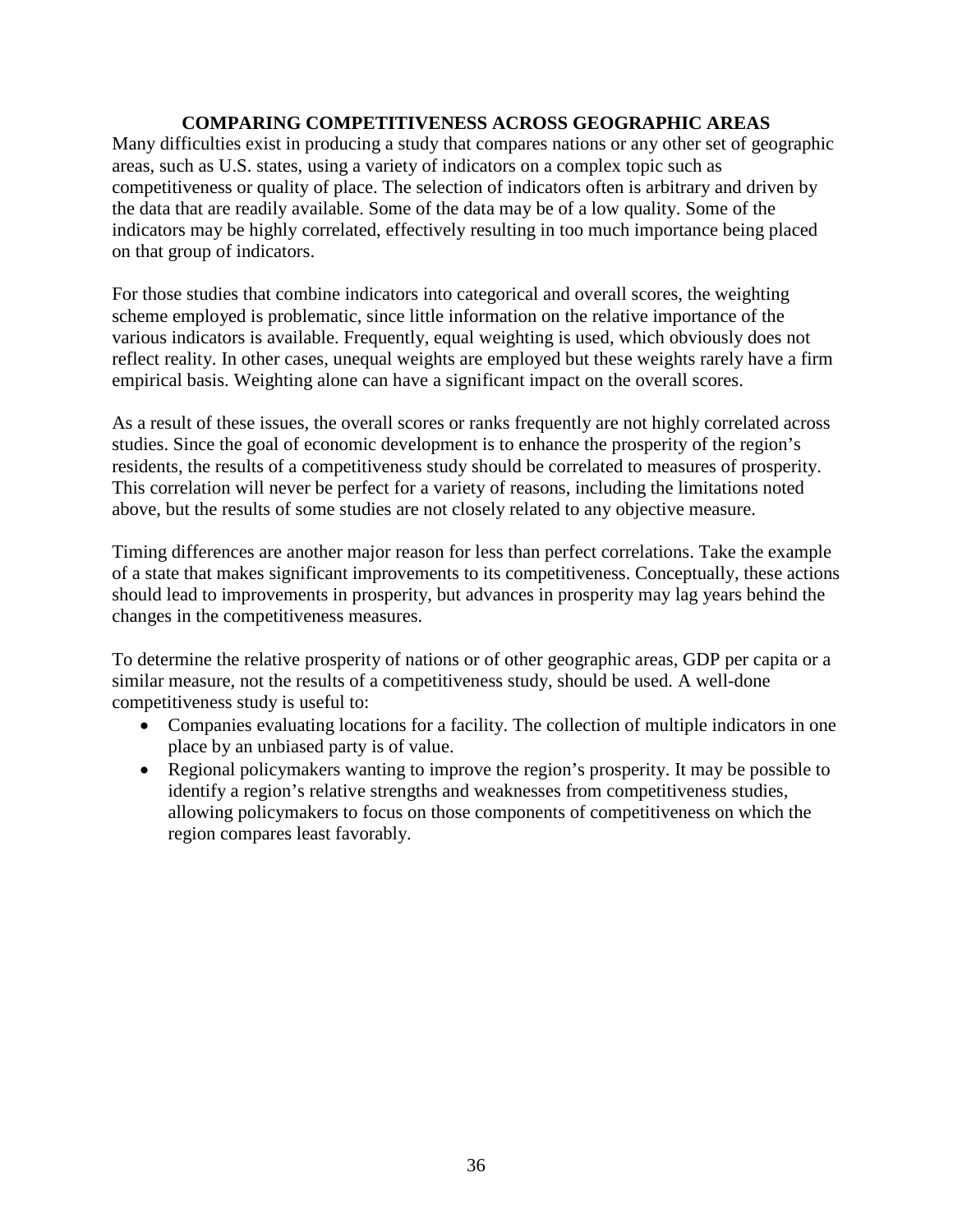## **EVALUATIONS OF NATIONAL COMPETITIVENESS**

Many studies address at least some aspects of competitiveness at the national level, but two are acknowledged to be among the best broad measures of competitiveness:

- The World Economic Forum, a not-for-profit organization based in Geneva, Switzerland, annually produces the "Global Competitiveness Report" [\(http://www.weforum.org/issues/global-competitiveness\)](http://www.weforum.org/issues/global-competitiveness). The latest report includes 144 nations.
- The International Institute for Management Development (IMD), a graduate business school in Lausanne, Switzerland, annually prepares the "World Competitiveness Yearbook" [\(http://www.imd.org/wcc/wcy-world-competitiveness-yearbook/\)](http://www.imd.org/wcc/wcy-world-competitiveness-yearbook/). The latest report includes 60 nations.

Each study examines a large number of indicators that are assumed to be relevant to economic competitiveness. The indicators are divided into categories. Each nation is scored and ranked in each category, with one overall score and rank also calculated.

The World Economic Forum found that about two-thirds of the variation in GDP per capita<sup>[17](#page-38-0)</sup> across its 144 countries can be explained by the 2014-15 results from its "Global Competitiveness Report." This is a strong relationship.

The correlation in the overall scores of the 60 nations that are included in both the "Global Competitiveness Report" and the "World Competitiveness Yearbook" is a very high 0.95, despite differences in methodology and data. In 27 of the 60 countries, the difference in the rank between the two studies is two or fewer. The national ranks of the 60 nations are compared in Table 2.<sup>[18](#page-38-1)</sup> Given the very high correlation between the two studies, the correlation between the results of the "World Competitiveness Yearbook" and GDP per capita also must be high. Thus, users can be confident that each study is providing a reasonable ranking of national economic competitiveness.

## **"Global Competitiveness Report"**

The latest report for 2014-15 represents the 35th edition of this report. It evaluates 144 countries on 114 competitiveness measures. Two-thirds of the indicators are derived from the World Economic Forum's executive opinion survey.

An overall Global Competitiveness Index (GCI) is calculated, consisting of three weighted subindexes — basic requirements, efficiency enhancers, and innovation and sophistication. The weights of the subindexes vary by country based on the country's stage of development, as seen in Table 3. The stage of development — the least-developed countries are in the "factor-driven" stage and the most-developed countries are in the "innovation-driven" stage — is largely determined by gross domestic product per capita, adjusted by purchasing power parity. The GCI is highly related to a country's stage of development.

<span id="page-38-1"></span><span id="page-38-0"></span><sup>&</sup>lt;sup>17</sup> GDP per capita, a measure of prosperity, is the most widely used measure to compare nations. <sup>18</sup> In Table 2, the ranks from the "Global Competitiveness Report" have been modified so that the countries are ranked from 1 through 60, in order to match the ranks from the "World Competitiveness Yearbook." l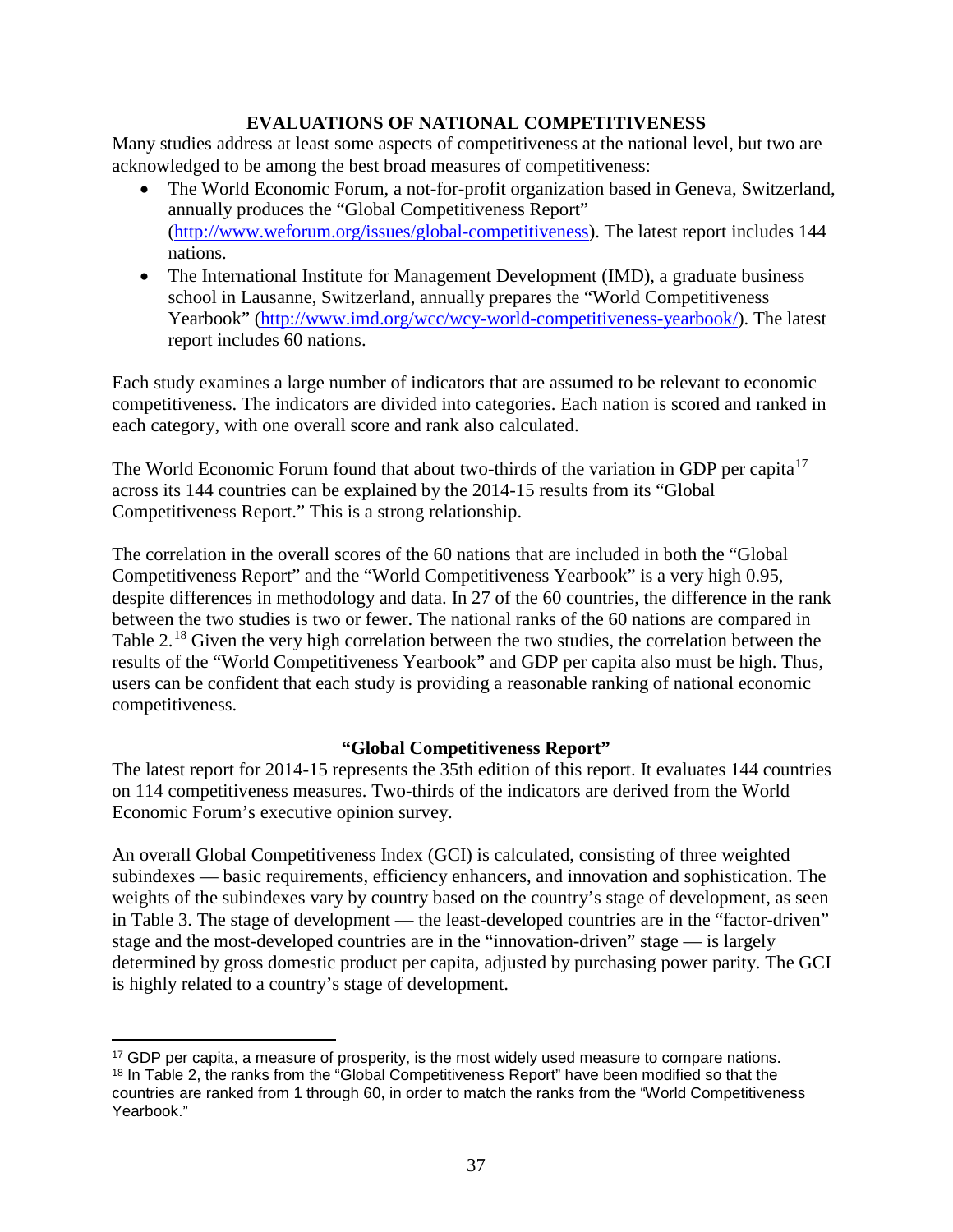## **TABLE 2 COMPARISON OF COUNTRY RANKS FROM COMPETITIVENESS REPORTS**

|                       | WCY*           | GCR** |                             | WCY*                    | GCR**                   |
|-----------------------|----------------|-------|-----------------------------|-------------------------|-------------------------|
| <b>Europe</b>         |                |       | <b>Americas</b>             |                         |                         |
| Switzerland           | $\overline{2}$ | 1     | <b>United States</b>        | 1                       | 3                       |
| Germany               | 6              | 5     | Canada                      | $\overline{7}$          | 15                      |
| Sweden                | 5              | 10    | Chile                       | 31                      | 31                      |
| Norway                | 10             | 11    | Mexico                      | 41                      | 49                      |
| Netherlands           | 14             | 8     | <b>Brazil</b>               | 54                      | 46                      |
| Denmark               | 9              | 13    | Peru                        | 50                      | 51                      |
| Finland               | 18             | 4     | Columbia                    | 51                      | 52                      |
| <b>United Kingdom</b> | 16             | 9     | Argentina                   | 58                      | 59                      |
| Luxembourg            | 11             | 19    | Venezuela                   | 60                      | 60                      |
| Ireland               | 15             | 24    | Asia                        |                         |                         |
| Austria               | 22             | 21    | Singapore                   | 3                       | $\overline{\mathbf{c}}$ |
| Belgium               | 28             | 18    | Hong Kong                   | $\overline{\mathbf{4}}$ | $\overline{7}$          |
| France                | 27             | 23    | <b>United Arab Emirates</b> | 8                       | 12                      |
| Iceland               | 25             | 29    | Taiwan                      | 13                      | 14                      |
| Estonia               | 30             | 28    | Japan                       | 21                      | $6\phantom{1}6$         |
| <b>Czech Republic</b> | 33             | 35    | Malaysia                    | 12                      | 20                      |
| Lithuania             | 34             | 36    | Qatar                       | 19                      | 16                      |
| Latvia                | 35             | 37    | Israel                      | 24                      | 26                      |
| Spain                 | 39             | 33    | China                       | 23                      | 27                      |
| Poland                | 36             | 38    | South Korea                 | 26                      | 25                      |
| Portugal              | 43             | 34    | Thailand                    | 29                      | 30                      |
| Russia                | 38             | 43    | Indonesia                   | 37                      | 32                      |
| Italy                 | 46             | 40    | Kazakhstan                  | 32                      | 41                      |
| Romania               | 47             | 47    | Turkey                      | 40                      | 39                      |
| Hungary               | 48             | 48    | Philippines                 | 42                      | 42                      |
| Slovak Republic       | 45             | 55    | India                       | 44                      | 54                      |
| <b>Bulgaria</b>       | 56             | 44    | Jordan                      | 53                      | 50                      |
| Ukraine               | 49             | 56    | <b>Other</b>                |                         |                         |
| Slovenia              | 55             | 53    | New Zealand                 | 20                      | 17                      |
| Greece                | 57             | 58    | Australia                   | 17                      | 22                      |
| Croatia               | 59             | 57    | South Africa                | 52                      | 45                      |

Sources:

\* "World Competitiveness Yearbook," 2014, International Institute for Management Development [\(http://www.imd.org/wcc/wcy-world-competitiveness-yearbook/\)](http://www.imd.org/wcc/wcy-world-competitiveness-yearbook/).

\*\* "Global Competitiveness Report," 2014-15, World Economic Forum [\(http://www.weforum.org/issues/global-competitiveness\)](http://www.weforum.org/issues/global-competitiveness).

The three subindexes are divided into 12 "pillars," with many of the pillars further subdivided, as shown in Table 4. The relative importance of each category is shown in Table 4 as a percentage of the next-highest category level; in most cases, the pillars and their subdivisions are equally weighted.

The United States has one of the most developed economies in the world, with its GDP per capita ranked ninth. On the overall GCI, the United States ranks third behind Switzerland and Singapore. European nations, Japan, and Hong Kong complete the list of top 10 nations. The United States ranks in the top 10 in the efficiency enhancers and innovation and sophistication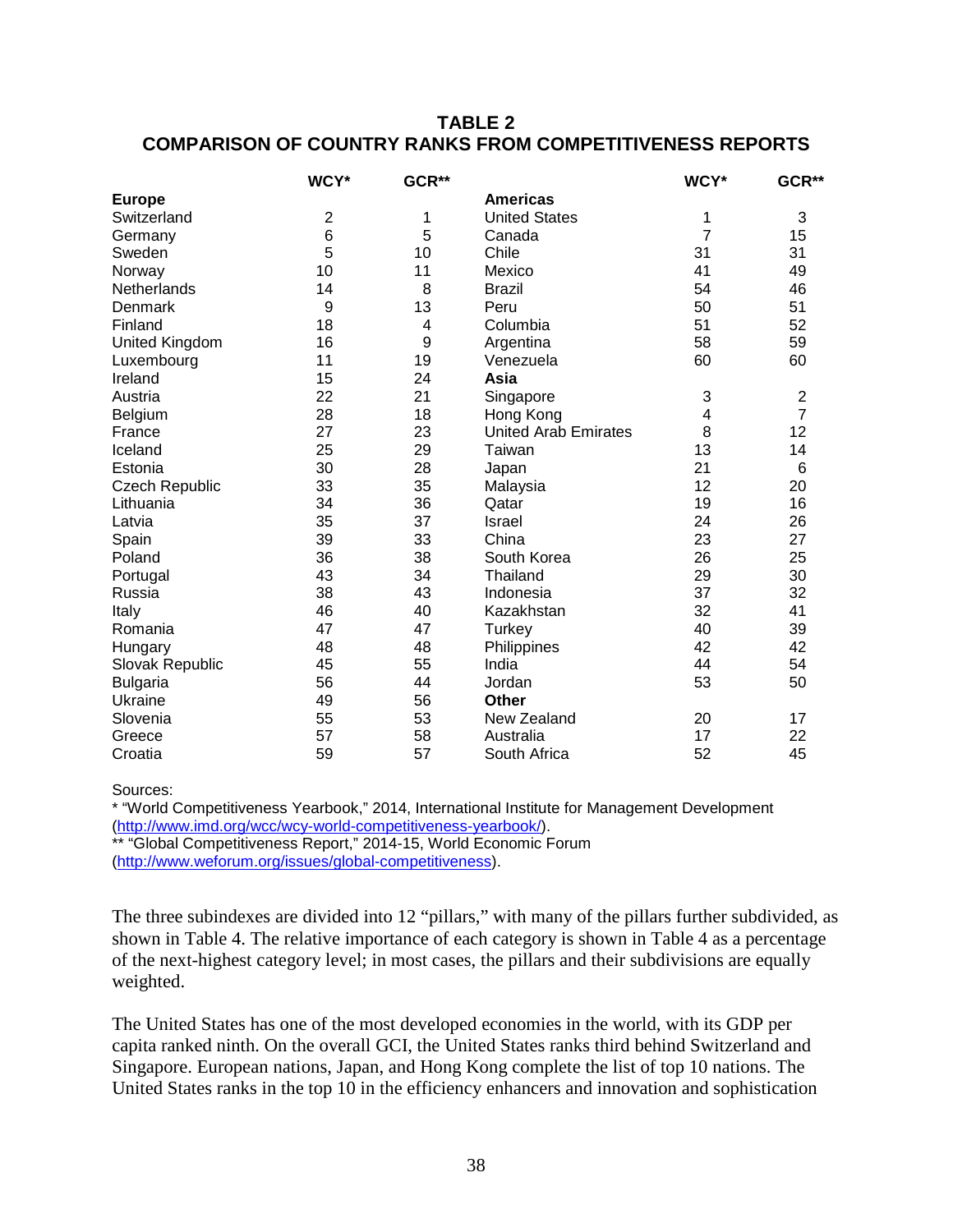## **TABLE 3 WEIGHTING USED IN "GLOBAL COMPETITIVENESS REPORT," 2014-15**

|                             |                               | <b>Subindexes</b>                   |                                       |                                  |  |  |
|-----------------------------|-------------------------------|-------------------------------------|---------------------------------------|----------------------------------|--|--|
| <b>Stage of Development</b> | Number of<br><b>Countries</b> | <b>Basic</b><br><b>Requirements</b> | <b>Efficiency</b><br><b>Enhancers</b> | Innovation and<br>Sophistication |  |  |
| 1. Factor Driven            | 37                            | 60%                                 | 35%                                   | 5%                               |  |  |
| Transition From 1 to 2      | 16                            | 40 to 60                            | 35 to 50                              | 5 to 10                          |  |  |
| 2. Efficiency Driven        | 30                            | 40                                  | 50                                    | 10                               |  |  |
| Transition From 2 to 3      | 24                            | 20 to 40                            | 50                                    | 10 to 30                         |  |  |
| 3. Innovation Driven        | 37                            | 20                                  | 50                                    | 30                               |  |  |

Source: World Economic Forum [\(http://www.weforum.org/issues/global-competitiveness\)](http://www.weforum.org/issues/global-competitiveness).

subindexes, and in the top 20 on each of the pillars within these two subindexes. The United States does not compare as favorably in the basic requirements subindex with a rank of 33rd. It ranks only 113th in the macroeconomic environment pillar, including ranks of 134th on general government debt as a share of GDP, 130th on the government budget balance as a share of GDP, and 87th on gross national savings as a share of GDP. The U.S. rank is 49th on the health and primary education pillar.

#### **"World Competitiveness Yearbook"**

The intent of the yearbook, which has been published since 1989, is to measure the "ability of nations to create and maintain an environment in which enterprises can compete." Enterprises can be either private or state owned. The latest report for 2014 evaluates 60 countries on 338 competitiveness measures, though the overall ranks are based on 253 indicators. Nearly twothirds of the criteria, but only a little more than half of those used to determine the ranks, are based on hard data. The remaining indicators are based on an annual survey of executives regarding their perceptions of competitiveness.

The indicators are aggregated into four categories, each of which is subdivided into five subcategories, and then into an overall index, as shown in Table 5. Equal weighting is applied to the 20 subcategories. While this organization is considerably different from that used in the "Global Competitiveness Report," many of the same measures are used.

The United States compares quite favorably, ranked first on the overall index and on three of the four factors: economic performance, business efficiency, and infrastructure. In contrast, it ranks outside of the top third of nations on the government efficiency factor.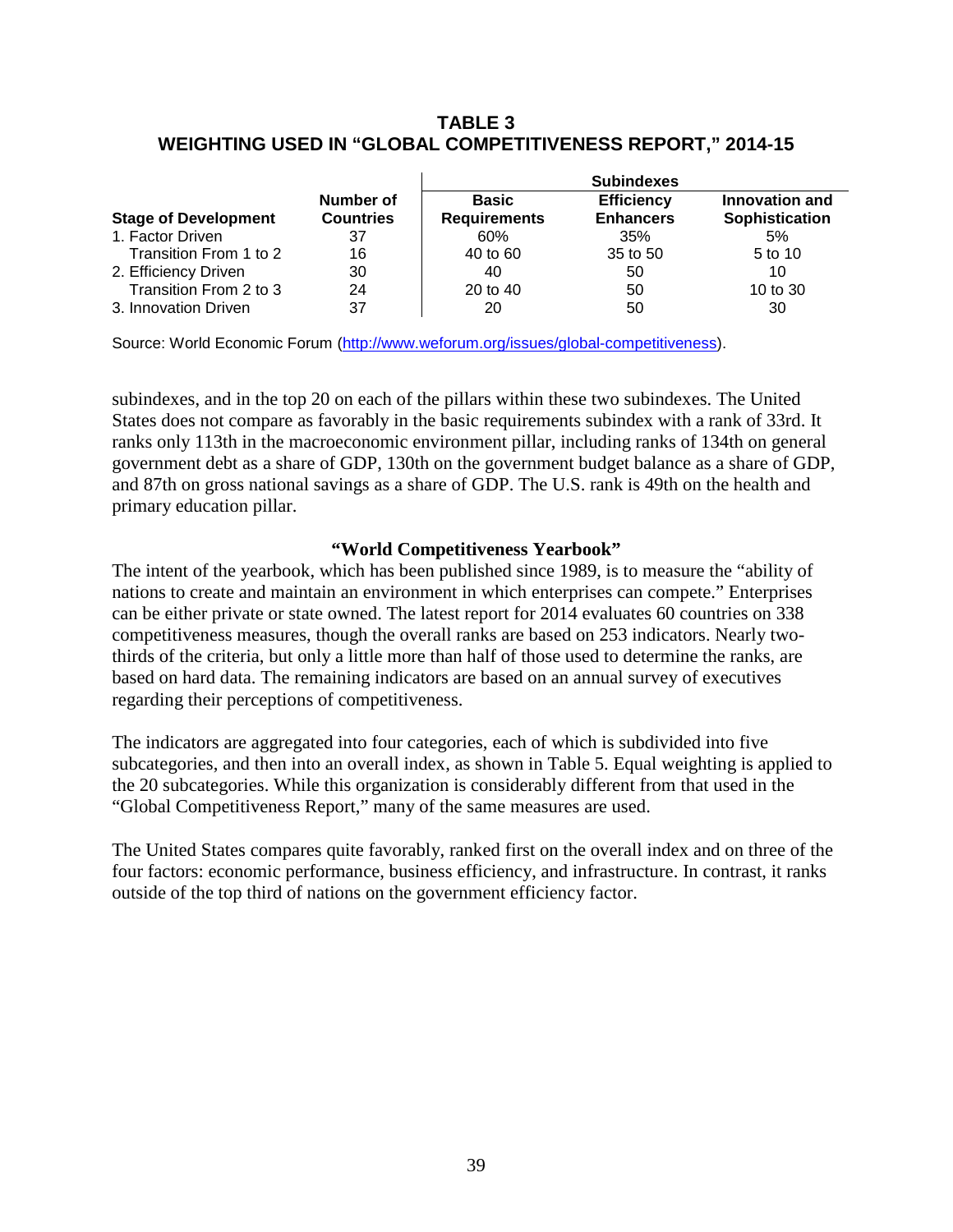## **TABLE 4 "GLOBAL COMPETITIVENESS REPORT," 2014-15**

|                                            | Weight | <b>U.S.</b>             |                                               |
|--------------------------------------------|--------|-------------------------|-----------------------------------------------|
| Category                                   |        | Rank                    | <b>Examples of Indicators</b>                 |
| <b>TOTAL</b>                               | 100%   | $\mathbf 3$             |                                               |
| <b>I. BASIC REQUIREMENTS</b>               | 20     | 33                      |                                               |
| 1. Institutions                            | 25     | 30                      |                                               |
| A. Public                                  | 75     |                         | Property rights, corruption, undue influence, |
|                                            |        |                         | government efficiency, security               |
| <b>B.</b> Private                          | 25     |                         | Corporate ethics, accountability              |
| 2. Infrastructure                          | 25     | 12                      |                                               |
| A. Transport                               | 50     |                         | Roads, railroads, ports, air                  |
| B. Electricity & Telephony                 | 50     |                         | Electrical supply, fixed and mobile phones    |
| 3. Macroeconomic Environment               | 25     | 113                     | Government budget balance, debt and           |
|                                            |        |                         | credit rating; savings rate, inflation        |
| 4. Health & Primary Education              | 25     | 49                      |                                               |
| A. Health                                  | 50     |                         | Diseases, infant mortality, life expectancy   |
| <b>B. Primary Education</b>                | 50     |                         | Quality, enrollment rate                      |
| <b>II. EFFICIENCY ENHANCERS</b>            | 50     | $\mathbf 1$             |                                               |
| 5. Higher Education & Training             | 17     | $\overline{7}$          |                                               |
| A. Quantity of Education                   | 33     |                         | Enrollment rates: secondary and higher        |
| <b>B.</b> Quality of Education             | 33     |                         | Quality of system, math & science, and        |
|                                            |        |                         | management schools; Internet access           |
| C. On-the-Job Training                     | 33     |                         | Availability/use of specialized training      |
| 6. Goods Market Efficiency                 | 17     | 16                      |                                               |
| A. Competition                             | 67     |                         | Domestic: taxation, anti-monopoly policy,     |
|                                            |        |                         | business starts; foreign: trade barriers and  |
|                                            |        |                         | tariffs, foreign direct investment, imports   |
| B. Quality of Demand Conditions            | 33     |                         | Customer orientation, buyer sophistication    |
| 7. Labor Market Efficiency                 | 17     | $\overline{\mathbf{4}}$ |                                               |
| A. Flexibility                             | 50     |                         | Labor-employer relations, hiring & firing     |
| <b>B. Efficient Use of Talent</b>          | 50     |                         | Pay & productivity, brain drain, female       |
|                                            |        |                         | participation rate                            |
| 8. Financial Market Development            | 17     | $\boldsymbol{9}$        |                                               |
| A. Efficiency                              | 50     |                         | Availability & affordability of services,     |
|                                            |        |                         | access to loans and venture capital           |
| <b>B. Trustworthiness &amp; Confidence</b> | 50     |                         | Bank soundness, regulation of securities      |
| 9. Technological Readiness                 | 17     | 16                      |                                               |
| A. Technological Adoption                  | 50     |                         | Technology absorption and transfer            |
| B. Use of Information &                    | 50     |                         | Internet users and bandwidth, mobile          |
| <b>Communications Technologies</b>         |        |                         | subscriptions, fixed telephone lines          |
| 10. Market Size                            | 17     | $\mathbf{1}$            |                                               |
| A. Domestic                                | 75     |                         | Index                                         |
| B. Foreign                                 | 25     |                         | Index                                         |
| III. INNOVATION & SOPHISTICATION           | 30     | 5                       |                                               |
| 11. Business Sophistication                | 50     | 4                       | Local suppliers, clusters, value chain        |
| 12. Research & Development                 | 50     | 5                       | Company R&D, university-industry              |
| <b>Innovation</b>                          |        |                         | collaboration, patents, scientists &          |
|                                            |        |                         | engineers                                     |

\* Relative to next highest level; the subindex weights are those used for the United States and other highly developed nations

Source: World Economic Forum [\(http://www.weforum.org/issues/global-competitiveness\)](http://www.weforum.org/issues/global-competitiveness).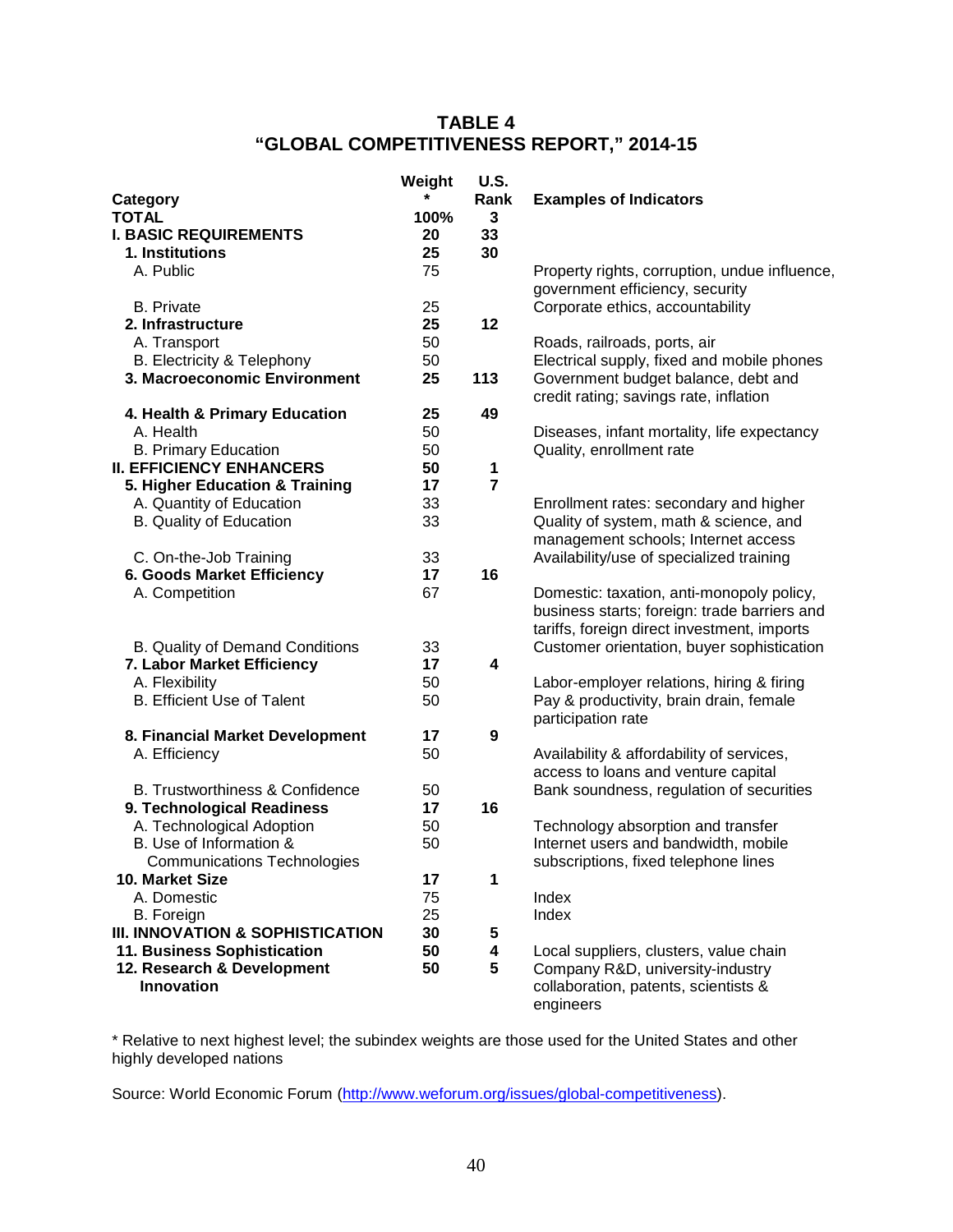# **TABLE 5 "WORLD COMPETITIVENESS YEARBOOK," 2014**

|                                                                   | U.S. |                                                                                                                 |
|-------------------------------------------------------------------|------|-----------------------------------------------------------------------------------------------------------------|
| Category                                                          | Rank | <b>Examples of Indicators</b>                                                                                   |
| TOTAL                                                             |      |                                                                                                                 |
| <b>I. ECONOMIC</b>                                                | 1    |                                                                                                                 |
| <b>PERFORMANCE</b>                                                |      |                                                                                                                 |
| 1. Domestic Economy                                               |      | GDP, GDP per capita, diversification, growth                                                                    |
| 2. International Trade                                            |      | Current balance, trade balance, exports and imports                                                             |
| 3. International Investment                                       |      | Direct foreign investment, relocation threat, portfolio<br>investment                                           |
| 4. Employment                                                     |      | Employment by sector, growth, unemployment                                                                      |
| 5. Prices                                                         |      | Inflation, cost-of-living index, rents                                                                          |
| <b>II. GOVERNMENT</b>                                             | 22   |                                                                                                                 |
| <b>EFFICIENCY</b>                                                 |      |                                                                                                                 |
| 6. Public Finance                                                 |      | Government budget surplus, debt, expenditures                                                                   |
| 7. Fiscal Policy                                                  |      | Revenues, tax rates and burdens                                                                                 |
| 8. Institutional Framework                                        |      | Central bank interest rate, credit rating, regulations                                                          |
| 9. Business Legislation                                           |      | Tariffs, subsidies, business starts, labor regulations                                                          |
| 10. Societal Framework                                            |      | Income inequality, justice system, gender inequality                                                            |
| III. BUSINESS EFFICIENCY                                          | 1    |                                                                                                                 |
| 11. Productivity and Efficiency                                   |      | Overall productivity, labor productivity, company productivity                                                  |
| 12. Labor Market                                                  |      | Costs, labor relations, labor force skills, brain drain                                                         |
| 13. Finance                                                       |      | Bank and stock market efficiency, credit and venture capital                                                    |
| 14. Management Practices                                          |      | Adaptability, ethics, auditing, entrepreneurship                                                                |
| 15. Attitudes and Values                                          |      | Globalization, national culture, corporate values                                                               |
| <b>IV. INFRASTRUCTURE</b>                                         | 1    |                                                                                                                 |
| 16. Basic Infrastructure                                          |      | Roads, railroads, air and water transportation, energy                                                          |
| 17. Technological Infrastructure<br>18. Scientific Infrastructure |      | Telecommunications, engineers, high-tech exports<br>R&D personnel and expenditures, patents, knowledge transfer |
| 19. Health and Environment                                        |      | Health expenditures and infrastructure, pollution, renewables                                                   |
| 20. Education                                                     |      | Expenditures, test results, language skills, foreign students                                                   |
|                                                                   |      |                                                                                                                 |

Source: International Institute for Management Development (<u>http://www.imd.org/wcc/wcy-world-</u> [competitiveness-yearbook/\)](http://www.imd.org/wcc/wcy-world-competitiveness-yearbook/).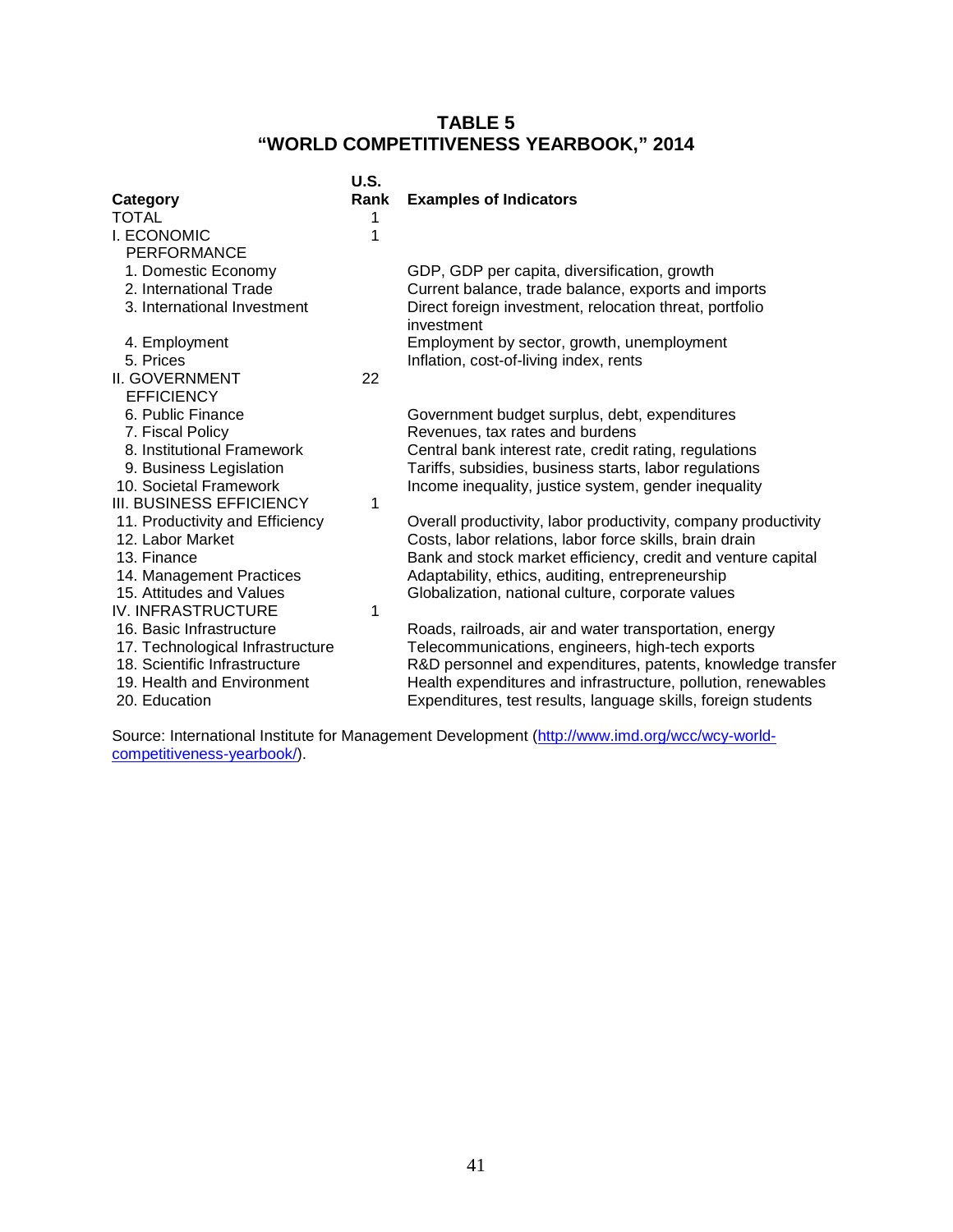#### **EVALUATIONS OF STATE COMPETITIVENESS**

Various studies address competitiveness or the "best place to do business" at the level of U.S. states. Six studies released since mid-2013 that provide information on each of the 50 states are the focus in this section. Unlike the two studies of nations examined in the prior section, the ratings of competitiveness by state vary considerably across the six state studies. Because of this variation, it is important to evaluate the strengths and weaknesses of each study to determine which ratings are most reliable. For most of these studies, however, a thorough evaluation cannot be made. Documentation is limited, with statements of methodology and descriptions of the sources and timeframes of the data generally not reported.

Each of the studies of competitiveness by state appears to have significant limitations. Only the Beacon Hill Institute and *Forbes* studies are significantly correlated to prosperity, but the correlations are considerably lower than those of the two national studies examined in the previous section. These two studies are consistent in their evaluation of Arizona's competitiveness. Arizona ranks 23rd nationally and fifth in the comparison group in the Beacon Hill Institute study and 24th nationally and sixth in the comparison group on the *Forbes* study.

#### **Comparison of Six Studies of Competitiveness**

Correlations were calculated between each of the six studies for which the ranks of all 50 states are available. The correlations use the ranks of the states, since this is the only measure available from some of the studies. Three studies — by the Beacon Hill Institute (BHI), CNBC, and *Forbes* — are reasonably broad in their measurement of competitiveness. The correlations between these studies are moderately strong and significant. Three other studies, by *Chief Executive* magazine, Pollina Corporate Real Estate, and the American Legislative Exchange Council (ALEC), are narrower in their focus. The correlations between these studies also are moderately strong and significant, as shown in Table 6. The correlations between the CNBC and *Forbes* studies and each of the more narrow studies are not as high but still are significant. In contrast, the ranks from the Beacon Hill Institute study are not significantly correlated to those of the narrower studies.

## **TABLE 6 CORRELATIONS OF STATE RANKS IN STUDIES OF COMPETITIVENESS**

|                                       | <b>Beacon</b> |             |               | <b>Chief</b>     |             |
|---------------------------------------|---------------|-------------|---------------|------------------|-------------|
|                                       | Hill          | <b>CNBC</b> | <b>Forbes</b> | <b>Executive</b> | <b>ALEC</b> |
| Beacon Hill                           | ٠             |             |               |                  |             |
| CNBC                                  | 0.57          | ۰           |               |                  |             |
| Forbes                                | 0.63          | 0.79        | ۰             |                  |             |
| <b>Chief Executive</b>                | 0.15          | 0.60        | 0.45          | -                |             |
| American Legislative Exchange Council | 0.15          | 0.55        | 0.37          | 0.70             | ۰           |
| Pollina                               | 0.18          | 0.56        | 0.49          | 0.67             | 0.72        |

Note: The following correlations are statistically significant: 0.28 at the 5 percent significance level, 0.36 at 1 percent, and 0.45 at 0.1 percent.

Source: Office of the University Economist, Arizona State University.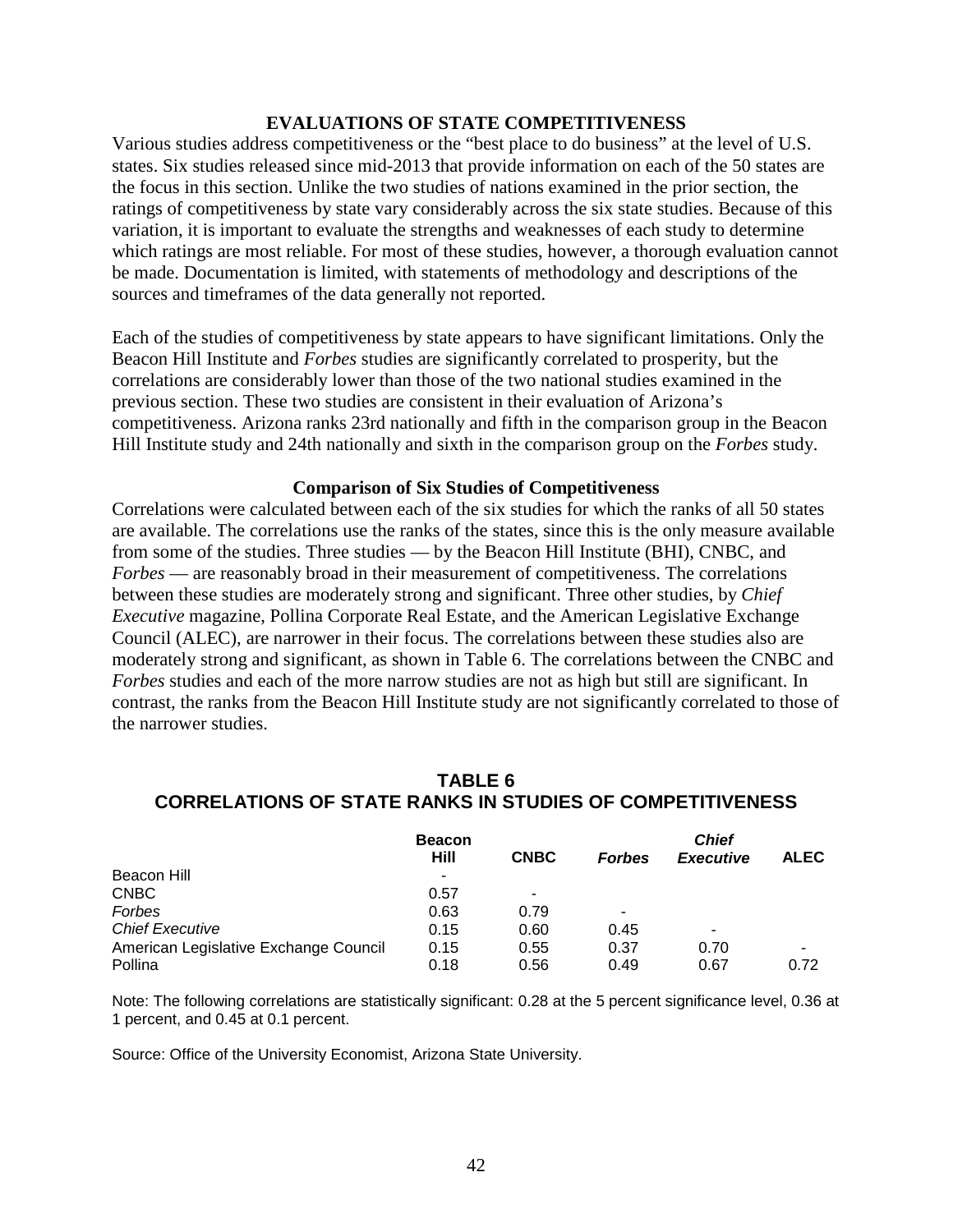Correlations also were calculated between the ranks from each of the six studies and various economic measures:

- The 2013 dollar value for two measures of prosperity: per capita GDP and per capita personal income. The dollar value was adjusted for living costs using the 2012 RPP.
- The 2013 dollar value, adjusted for living costs, for two measures of productivity: per employee GDP and per employee earnings.
- The inflation-adjusted (real) percent change over time in the two measures of prosperity.
- The real percent change over time in the two measures of productivity.
- The percent change over time in four measures of aggregate economic growth: real GDP, real personal income, real earnings, and employment.

Determining the time period to use for such an analysis is challenging. First, because of the cyclicality of most of the economic measures, the beginning and end of the time period should represent similar years of two economic cycles. Since annual data are used and because no two cycles are identical, the similarity of the years, in this case 2003 and 2013, can only be approximate. Second, because of the extreme cyclicality of the economy since the end of the 2001 recession, largely caused by a real estate boom and bust that affected the states differentially, economic performance during the 2003-to-2013 period may not be a good indicator of the underlying competitiveness of the states. Because of this, the 1993-to-2003 period also was included in the analysis, along with the entire 1993-to-2013 period.

None of the correlations between the state competitiveness studies and the measures of economic performance are as strong as those between the two national competitiveness studies and national GDP per capita. Various factors may contribute to the weaker performance of the state studies:

- Due to data limitations at a subnational level, the studies of state competitiveness include far fewer indicators than the national studies.
- The national studies have been done for many years, with improvements implemented along the way. Each study appears to be a substantial and thoughtful effort. In contrast, none of the state studies have been done for nearly as long. Only the Beacon Hill Institute study appears to have incorporated the rigor and effort of the two national studies.
- The variation in GDP per capita is much greater across the nations than across the U.S. states, making it easier for the national studies to achieve a high correlation with prosperity.

As seen in Table 7, the correlations between the state ranks in the competitiveness studies and the 2013 level of the prosperity and productivity measures are moderate at best. The ranks from the Beacon Hill Institute and *Forbes* studies are moderately correlated to the per capita (prosperity) measures but results are only very weakly correlated to the productivity measures, while the ranks from the CNBC, *Chief Executive*, ALEC, and Pollina studies are not significantly correlated with prosperity. At most, 20 percent of the variation across states in the prosperity values is explained by the ranks of any of these studies.[19](#page-44-0) Correlations with the productivity measures are not significant except for the *Forbes* ranks with per employee employment.

<span id="page-44-0"></span><sup>&</sup>lt;sup>19</sup> The percentage explained is equal to the square of the correlation coefficient. For example, the correlation of 0.45 between the Beacon Hill Institute's rankings and per capita personal income equates to 20 percent  $(0.45<sup>*</sup>0.45 = 0.20)$  of the variation across states in per capita personal income being explained by the BHI's competitiveness rankings. l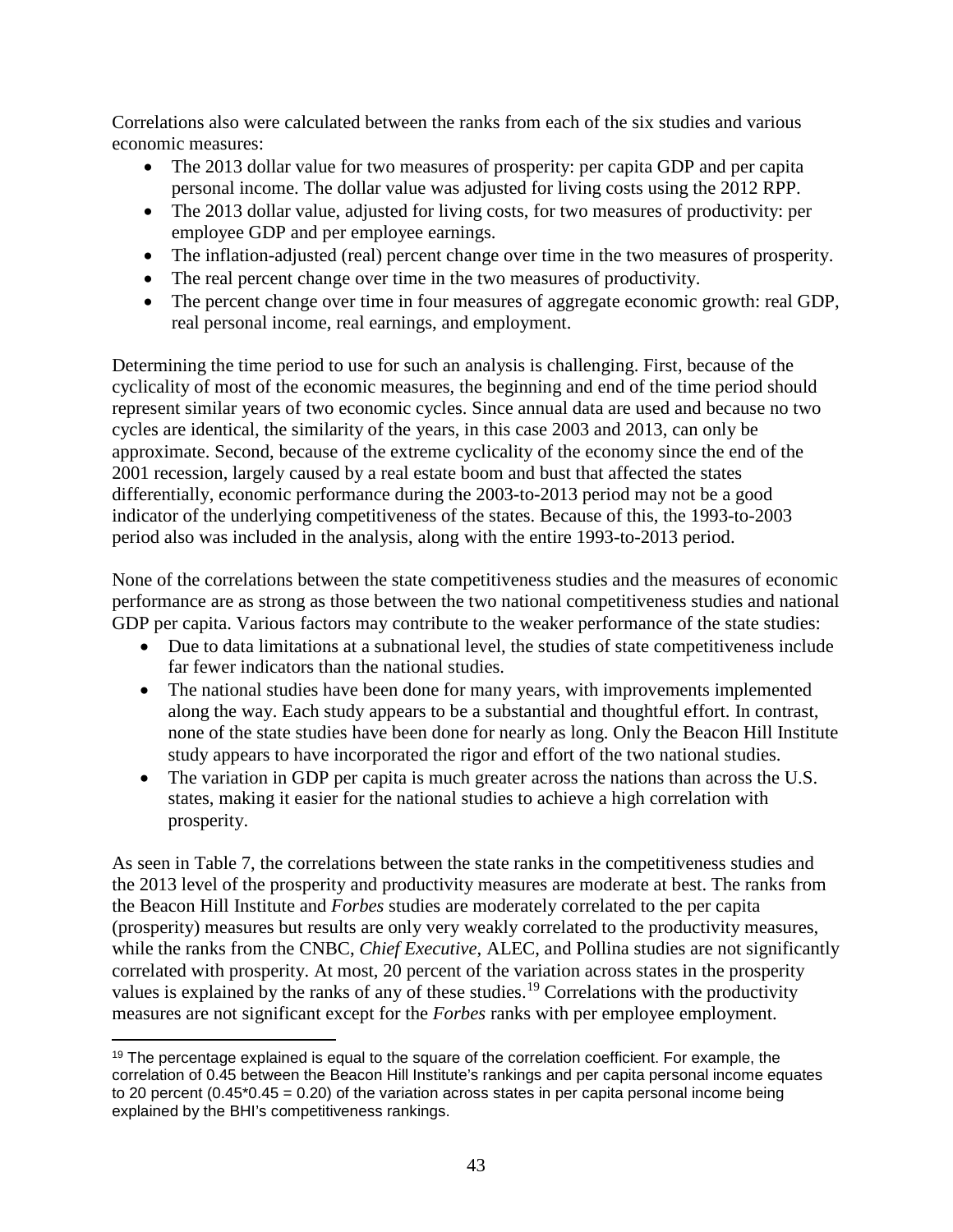## **TABLE 7 CORRELATIONS BETWEEN STATE RANKS IN STUDIES OF COMPETITIVENESS AND ECONOMIC MEASURES**

# **PROSPERITY AND PRODUCTIVITY**

**Prosperity Productivity**

|            |            | Per      |          |
|------------|------------|----------|----------|
| Per Capita |            | Employee |          |
| Gross      | Per Capita | Gross    | Per      |
| Domestic   | Personal   | Domestic | Employee |
| Product    | Income     | Product  | Earnings |
|            |            |          |          |
| 0.34       | 0.45       | 0.03     | 0.19     |
| 0.39       | 0.36       | 0.22     | 0.34     |
| 0.14       | 0.11       | 0.02     | 0.13     |
| 0.02       | $-0.12$    | 0.02     | $-0.10$  |
| 0.08       | $-0.07$    | 0.05     | $-0.04$  |
| 0.13       | 0.02       | 0.03     | $-0.06$  |
|            |            |          |          |
| 0.49       | 0.38       | 0.50     | 0.50     |
| 0.39       | 0.28       | 0.46     | 0.51     |
| 0.29       | 0.15       | 0.40     | 0.35     |
| 0.01       | 0.05       | 0.07     | 0.21     |
| 0.07       | 0.05       | 0.11     | 0.15     |
| 0.13       | 0.18       | 0.15     | 0.27     |
|            |            |          |          |

#### **AGGREGATE ECONOMIC GROWTH**

|                                       | Gross<br>Domestic | Personal |          |            |
|---------------------------------------|-------------------|----------|----------|------------|
|                                       | Product           | Income   | Earnings | Employment |
| 1993-to-2013 Real Percent Change      |                   |          |          |            |
| Beacon Hill Institute                 | 0.54              | 0.43     | 0.52     | 0.27       |
| Forbes                                | 0.58              | 0.55     | 0.63     | 0.39       |
| <b>CNBC</b>                           | 0.57              | 0.56     | 0.58     | 0.44       |
| <b>Chief Executive</b>                | 0.38              | 0.57     | 0.55     | 0.52       |
| American Legislative Exchange Council | 0.39              | 0.49     | 0.48     | 0.46       |
| Pollina                               | 0.33              | 0.44     | 0.44     | 0.35       |

Note: The following correlations are statistically significant: 0.28 at the 5 percent significance level, 0.36 at 1 percent, and 0.45 at 0.1 percent.

Source: Office of the University Economist, Arizona State University.

As expected, the correlations of the competitiveness ranks and the real percent changes in the prosperity and productivity measures are lower for the 2003-to-2013 period than for the 1993-to-2003 period. The ranks from CNBC, *Forbes*, and especially BHI generally are significantly correlated to the changes between 1993 and 2003 in the four per capita and per employee measures, but are not correlated to the changes between 2003 and 2013. The ranks of the *Chief Executive*, ALEC, and Pollina studies are not correlated to changes in productivity or prosperity in either of the time periods. The strengths of the correlations over the 20-year period, shown in Table 7, are between those of the two 10-year periods.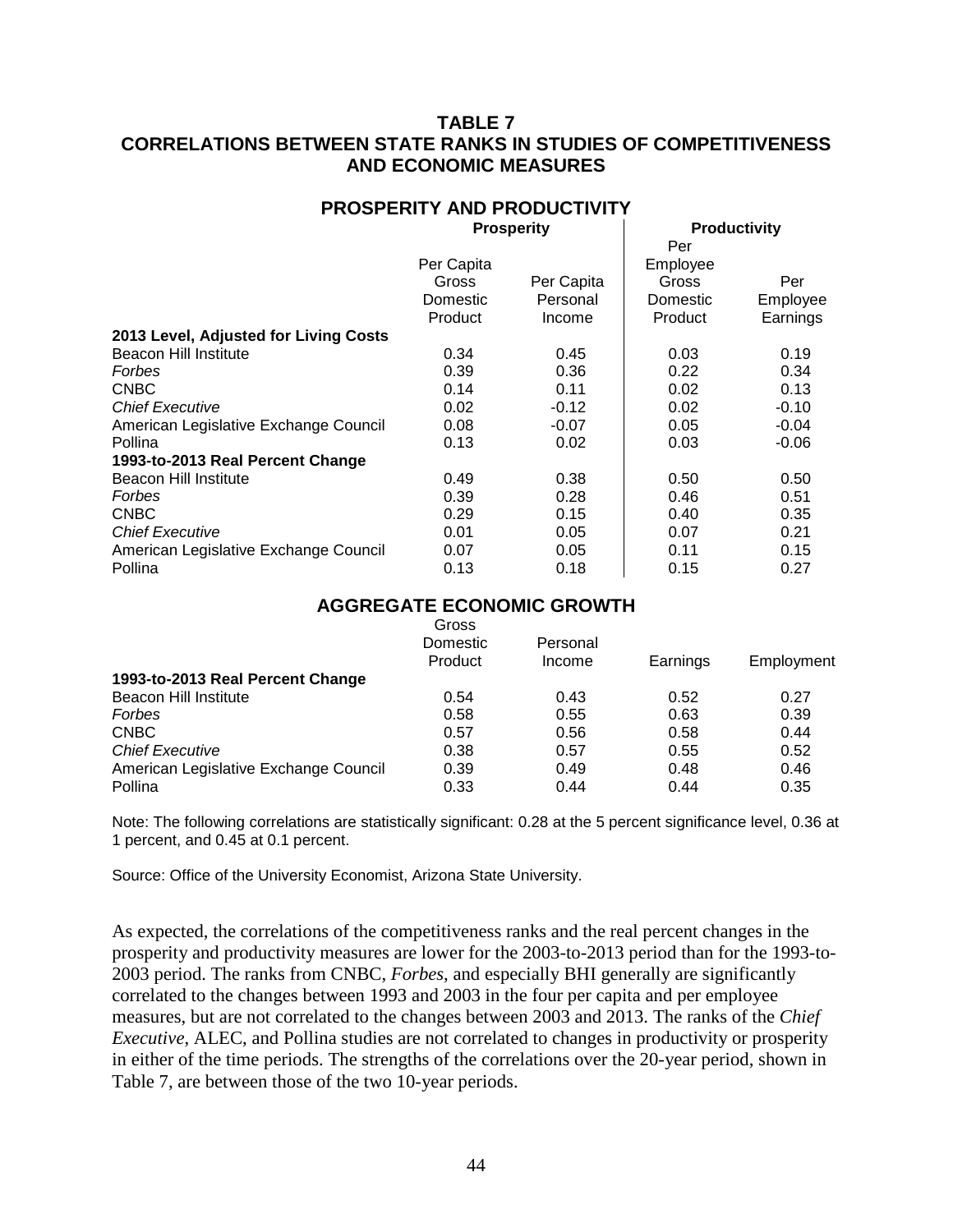In contrast, the ranks from each of the six studies generally are significantly correlated to the aggregate growth measures. For the three dollar measures, the correlations generally are stronger with the 1993-to-2003 period than the 2003-to-2013 period, with the strongest correlations to the 20-year changes. For employment, the strongest correlations generally are with the 2003-to-2013 period.

The BHI, Forbes, and CNBC studies have the highest correlations with the real GDP change, but have generally weaker correlations with employment than the other three studies. The correlations with the real changes in personal income and earnings are relatively equal across the six studies.

Thus, the narrower studies by ALEC, Pollina, and *Chief Executive* magazine, which focus on taxes and other government-related measures, do as well at explaining the variations across states in aggregate economic growth as the broader studies, but unlike the broader studies, are not correlated to prosperity or productivity, measured either as a level or as a change over time. This suggests that states that narrowly focus on taxes, incentives, regulations, and keeping government small do as well on aggregate growth as states that take a broader view of competitiveness, but the quality of the growth in the states that emphasize government-related issues is weaker than that of the other states, accounting for the lack of correlation with prosperity and productivity. The relationships between taxes and productivity, prosperity, and aggregate growth are explored in the next section.

The two best studies of state competitiveness are those from Beacon Hill Institute and *Forbes*, a conclusion based primarily on the correlations with prosperity, but a conclusion that also holds over a broad range of economic measures. The overall state ranks from these two studies are compared in Table 8.

Within the comparison group, California, Nevada, and New Mexico rank relatively low on each of these measures of competitiveness. In contrast, Texas and the northern states of the comparison group score relatively well. Most of the Plains states also get high marks for competitiveness. Some of the states along the East Coast — Massachusetts, Virginia, North Carolina, and Georgia — also compare favorably. Most of the states receiving the lowest evaluation on competitiveness are in the South, particularly Alabama, Arkansas, Louisiana, Mississippi, and West Virginia. However, Alaska, Hawaii, and Illinois also received low marks from each study.

While the difference in rank between the two studies was two or less in 17 of the 50 states, it exceeded 10 in 12 states. Large differences were present in the northeastern and Great Lakes states.

## **Beacon Hill Institute, "State Competitiveness Report"**

The Beacon Hill Institute at Suffolk University in Boston has annually produced a "State Competitiveness Report" since 2001 that is designed to measure long-term competitiveness [\(www.beaconhill.org/CompetitivenessHomePage.html\)](http://www.beaconhill.org/CompetitivenessHomePage.html). The latest BHI report, released in April 2014, is labeled as "2013."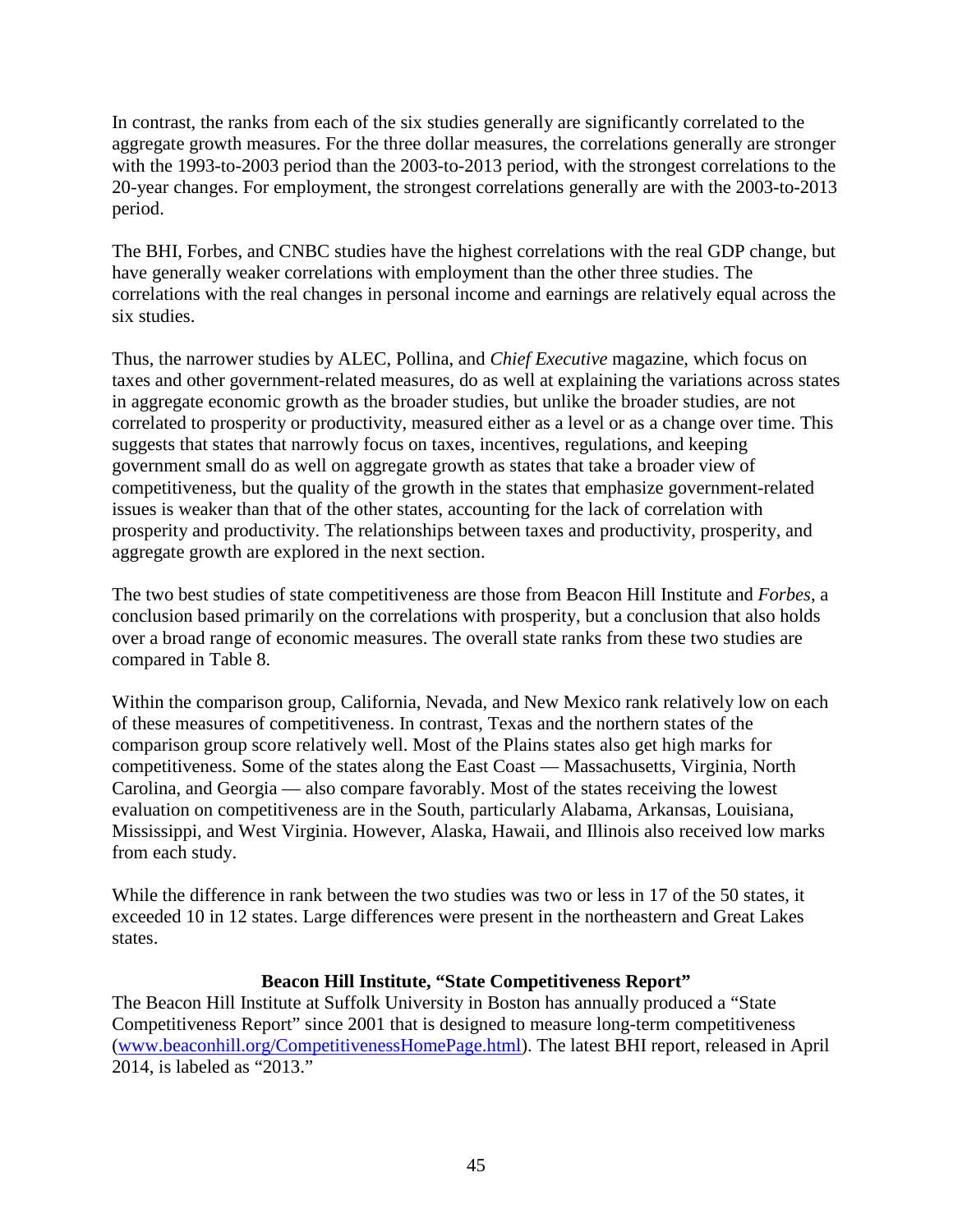## **TABLE 8 OVERALL COMPETITIVENESS RANKS BY STATE, 2013**

|                          | <b>Beacon</b><br>Hill   | <b>Forbes</b>   |                        | <b>Beacon</b><br>Hill | <b>Forbes</b> |
|--------------------------|-------------------------|-----------------|------------------------|-----------------------|---------------|
| <b>COMPARISON STATES</b> |                         |                 | <b>NORTHEAST</b>       |                       |               |
| Washington               | 15                      | 9               | Maine                  | 24                    | 50            |
| Oregon                   | 19                      | 19              | Vermont                | 12                    | 43            |
| Idaho                    | 13                      | 25              | New Hampshire          | 3                     | 31            |
| Utah                     | 8                       | 3               | Massachusetts          | 1                     | 13            |
| Colorado                 | $\overline{7}$          | 5               | Rhode Island           | 17                    | 48            |
| California               | 29                      | 39              | Connecticut            | 27                    | 33            |
| Nevada                   | 34                      | 36              | <b>MIDDLE ATLANTIC</b> |                       |               |
| Arizona                  | 23                      | 24              | New York               | 26                    | 21            |
| <b>New Mexico</b>        | 44                      | 45              | New Jersey             | 41                    | 32            |
| Texas                    | 9                       | $\overline{7}$  | Pennsylvania           | 31                    | 27            |
| <b>OTHER WEST</b>        |                         |                 | Maryland               | 21                    | 18            |
| Hawaii                   | 49                      | 42              | Delaware               | 20                    | 20            |
| Alaska                   | 40                      | 37              | <b>SOUTH ATLANTIC</b>  |                       |               |
| Montana                  | 36                      | 26              | Virginia               | 10                    | 1             |
| Wyoming                  | 25                      | 23              | North Carolina         | 16                    | 4             |
| <b>PLAINS</b>            |                         |                 | South Carolina         | 38                    | 28            |
| North Dakota             | $\overline{2}$          | $\overline{2}$  | Georgia                | 18                    | 10            |
| South Dakota             | 11                      | 11              | Florida                | 30                    | 22            |
| Nebraska                 | $\overline{\mathbf{4}}$ | $6\phantom{1}6$ | <b>SOUTH</b>           |                       |               |
| Kansas                   | 14                      | 17              | West Virginia          | 48                    | 46            |
| Oklahoma                 | 47                      | 14              | Kentucky               | 35                    | 34            |
| Minnesota                | 5                       | 8               | Tennessee              | 43                    | 15            |
| lowa                     | $6\phantom{1}6$         | 12              | Alabama                | 46                    | 44            |
| Missouri                 | 28                      | 30              | Mississippi            | 50                    | 49            |
| <b>GREAT LAKES</b>       |                         |                 | Louisiana              | 39                    | 40            |
| Wisconsin                | 22                      | 41              | Arkansas               | 42                    | 35            |
| Illinois                 | 45                      | 38              |                        |                       |               |
| Indiana                  | 37                      | 16              |                        |                       |               |
| Ohio                     | 33                      | 29              |                        |                       |               |
| Michigan                 | 32                      | 47              |                        |                       |               |

Note: Ranks range from 1 to 50, with 1 indicating the greatest competitiveness.

Sources: Beacon Hill Institute [\(www.beaconhill.org/CompetitivenessHomePage.html\)](http://www.beaconhill.org/CompetitivenessHomePage.html) and *Forbes* [\(http://www.forbes.com/best-states-for-business/\)](http://www.forbes.com/best-states-for-business/).

The BHI cites Michael Porter, who defines competitiveness as "the microeconomic foundations of prosperity." The BHI considers a state to be competitive "if it has in place the policies and conditions that ensure and sustain a high level of per capita income and its continued growth." In terms of economic development, the BHI believes that a state needs to be successful in all three forms — attracting businesses, incubating new businesses, and retaining and growing existing companies — in order to achieve prosperity.

An overall competitiveness index by state is produced by the BHI from 45 indicators that are grouped into eight categories (see Table 9). A state's rank on each of the 45 indicators is reported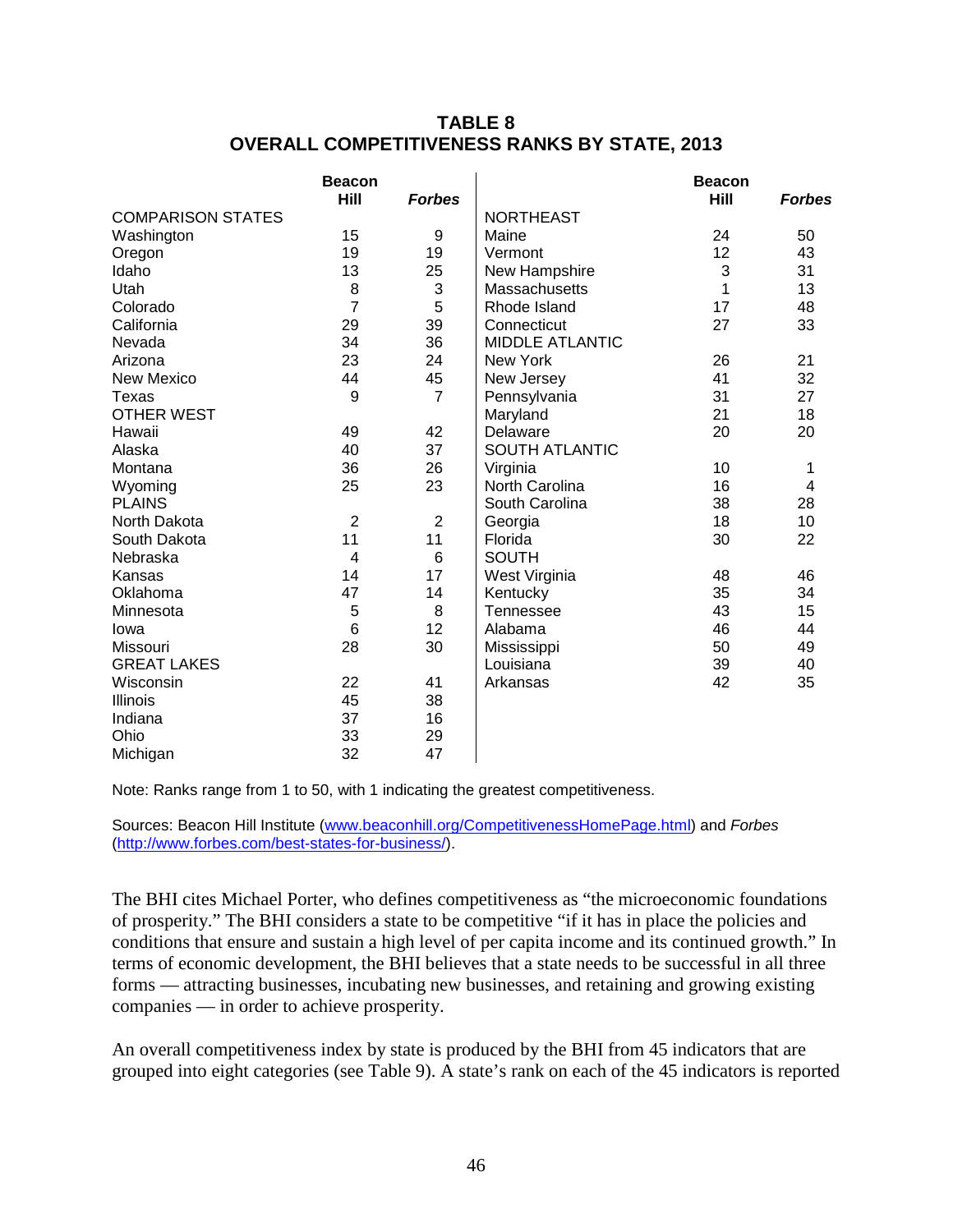#### **TABLE 9**

## **BEACON HILL INSTITUTE'S "STATE COMPETITIVENESS REPORT," 2013 Arizona's Rank Among 50 States and 10 Comparison States (1 = Best)**

| <b>INDEXES and Indicators</b><br>OVERALL                                   | <b>Nation</b><br>23 | Comparison<br>7         |
|----------------------------------------------------------------------------|---------------------|-------------------------|
| I. GOVERNMENT AND FISCAL POLICY                                            | 9                   | 1                       |
| 1. State and Local (S&L) Government Taxes Relative to Income               | 14                  | 3                       |
| 2. Workers' Compensation Premium Rates                                     | 14                  | 6                       |
| 3. Bond Rating                                                             | 47                  | 9                       |
| 4. Budget Surplus or Deficit as Percentage of Gross Product                | $\star$             | 4 or 5                  |
| 5. Average Weekly Unemployment Payment                                     | 4                   | 1                       |
| 6. Full-Time-Equivalent S&L Government Employment Per Capita               | 2                   | $\overline{2}$          |
| <b>II. SECURITY</b>                                                        | 37                  | 8                       |
| 7. Crime Per Capita                                                        | 36                  | $\overline{7}$          |
| 8. Change in Crime Per Capita                                              | 31                  | 3                       |
| 9. Murders Per Capita                                                      | 36                  | 9                       |
| 10. Integrity Index                                                        |                     | 5 or 6                  |
| III. INFRASTRUCTURE                                                        | 38                  | 8                       |
| 11. Mobile Phones Per Capita                                               | 44                  | 9                       |
| 12. High-Speed Lines Per Capita                                            | 32                  | $\overline{7}$          |
| 13. Air Passengers Per Capita                                              | 7                   | 3                       |
| 14. Average Travel Time to Work                                            | 33                  | $\overline{7}$          |
| 15. Electricity Prices                                                     | $\star$             | 8                       |
| 16. Average Apartment Rent                                                 | 35                  | 6                       |
| <b>IV. HUMAN RESOURCES</b>                                                 | 26                  | 5                       |
| 17. Percentage of Residents Without Health Insurance                       | 36                  | 5 tie                   |
| 18. Percentage of Residents Age 25 or Older With a High School Diploma     | 33                  | 6                       |
| 19. Unemployment Rate                                                      | 35                  | $\overline{7}$          |
| 20. Higher Education Enrollment Per Capita                                 | $\mathbf{1}$        | 1                       |
| 21. Labor Force Participation Rate                                         | 41                  | 9                       |
| 22. Infant Mortality Rate                                                  | $\star$             | 8 thru 10               |
| 23. Active Physicians Per Capita                                           | 35                  | 6                       |
| 24. Mathematics Fourth-Grade Test Scores                                   | $\star$             | 3 thru 7                |
| V. TECHNOLOGY                                                              | 17                  | 5                       |
| 25. Academic Science & Engineering R&D Relative to Gross Product           | $\star$             | 4 thru 6                |
| 26. National Institutes of Health Funding Per Capita                       | 39                  | 8                       |
| 27. Patents Per Capita                                                     | 18                  | 7                       |
| 28. Science & Engineering Graduate Students Per Capita                     | 35                  | 6                       |
| 29. Science & Engineering Degrees Awarded Per Capita                       | 3                   | 1                       |
| 30. Science & Engineering Occupational Employment Share                    | 11                  | 4                       |
| 31. High-Tech Industry Employment Share                                    | 14                  | 8                       |
| <b>VI. BUSINESS INCUBATION</b>                                             | 16                  | 5                       |
| 32. Deposits in Banks and Savings Institutions Per Capita                  | 47                  | 8                       |
| 33. Venture Capital Investment Per Worker<br>34. Company Births Per Capita | 34<br>$\star$       | 8<br>6 or 7             |
| 35. Initial Public Offers Volume Per Capita                                | 8                   | 2                       |
| 36. Percentage of Labor Force Represented by Unions                        | 9                   | $\overline{\mathbf{c}}$ |
| 37. Minimum Wage                                                           | 38                  | 6                       |
| 38. Tort Liability Index                                                   | 16                  | 3                       |
| 39. Cost of Labor Adjusted for Educational Attainment                      |                     | 6 or 7                  |
| <b>VII. OPENNESS</b>                                                       | 28                  | 6                       |
| 40. Exports Per Capita                                                     | 36                  | 8                       |
| 41. Foreign Direct Investment Employment Share                             | 35                  | 6                       |
| 42. Share of Population Born Abroad                                        | 11                  | 4                       |
| VIII. ENVIRONMENTAL POLICY                                                 | 31                  | 7                       |
| 43. Toxic Release Inventory, Pounds Per Square Mile                        | $\star$             | 7 or 8                  |
| 44. Greenhouse Gas Emissions Per Square Mile                               | 14                  | 6                       |
| 45. Air Quality                                                            | 47                  | 8                       |

\* Rank not specified, but between 21 and 30; the rank among the comparison states is approximate

Source: Beacon Hill Institute [\(www.beaconhill.org/CompetitivenessHomePage.html\)](http://www.beaconhill.org/CompetitivenessHomePage.html).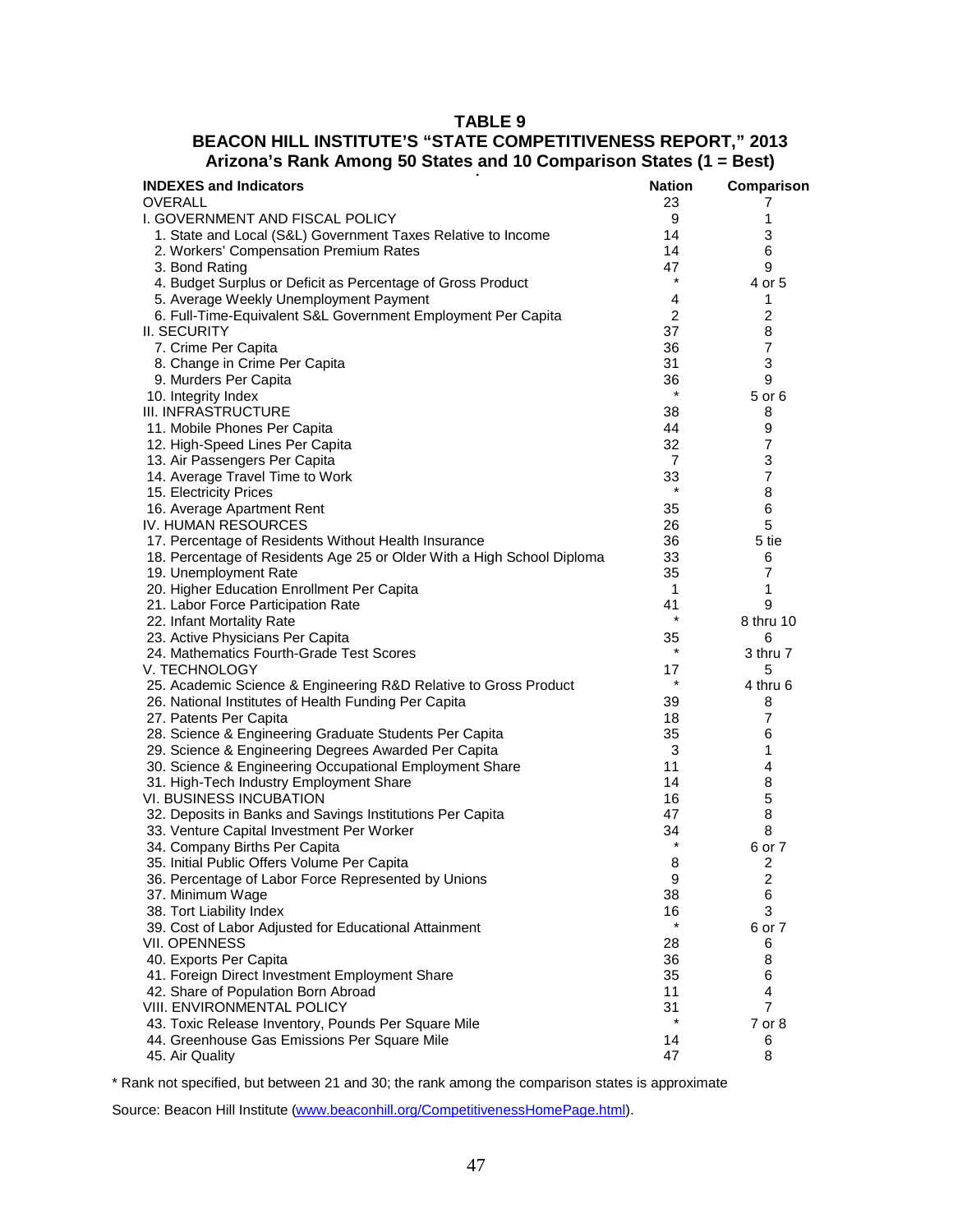if the state is in the top 20 or bottom 20. The precise rank is not reported if a state is between 21st and 30th.

Each indicator is equally weighted, as is each category, with an index produced for each state for each of the eight categories as well as for the overall total. The indexes are placed on a 0-to-10 scale, with the average of the states set equal to 5 in each year. The overall index from the latest report ranges across the states from a value of 3.5 (less competitive) to more than 7.5 (more competitive).

Overall, Arizona ranked 23rd nationally and seventh among the 10 comparison states. The toprated states were Massachusetts, North Dakota, New Hampshire, Nebraska, and Minnesota. The lowest-ranked states were Mississippi, Hawaii, West Virginia, Oklahoma, and Alabama.

Equal weighting of the categories is inconsistent with the relative importance of the various business location factors; too much importance is given to several of the categories. A discussion of each category follows:

- Government and Fiscal Policy. A state with a small government and low taxes, but with solid finances, is rated most highly. Arizona's budget deficit has worsened considerably since this study was done; it would not rank as high now. This category is overweighted.
- Security. Three of the four indicators are measures of crime. The fourth indicator, the Integrity Index produced by the Better Government Association, measures the strength of laws that promote integrity in government. Five categories of laws are included: freedom of information, whistle-blower protection, campaign finance, open meetings, and conflict of interest. This category is considerably overweighted.
- Infrastructure. In this difficult-to-measure category, the BHI includes six measures, but none are ideal and the apartment rent indicator seems out of place.
- Human Resources. This is one of two categories related to labor supply and quality. Due to the inclusion of questionable indicators (infant mortality rate and physicians) and data limitations, the category's rank is of limited value. In particular, Arizona ranked highest on the per capita number of students enrolled in higher-education degree-granting institutions, but this high rank is misleading for two reasons:
	- All students enrolled at the University of Phoenix, regardless of their physical location, are counted in Arizona, thus substantially overstating enrollment in Arizona.
	- The availability and affordability of the state's community colleges, combined with a relatively high proportion of young adults among its population, results in considerable college enrollment, but the percentage graduating is low.
- Technology. This is the other category related to labor supply and quality.
- Business Incubation. Most of the indicators in this category are related to labor costs or financing.
- Openness. This category refers to global connections, measuring exports, foreign domestic investment, and share of immigrants. It is overweighted.
- Environmental Policy. Measures of air quality and toxic releases are included. It is overweighted.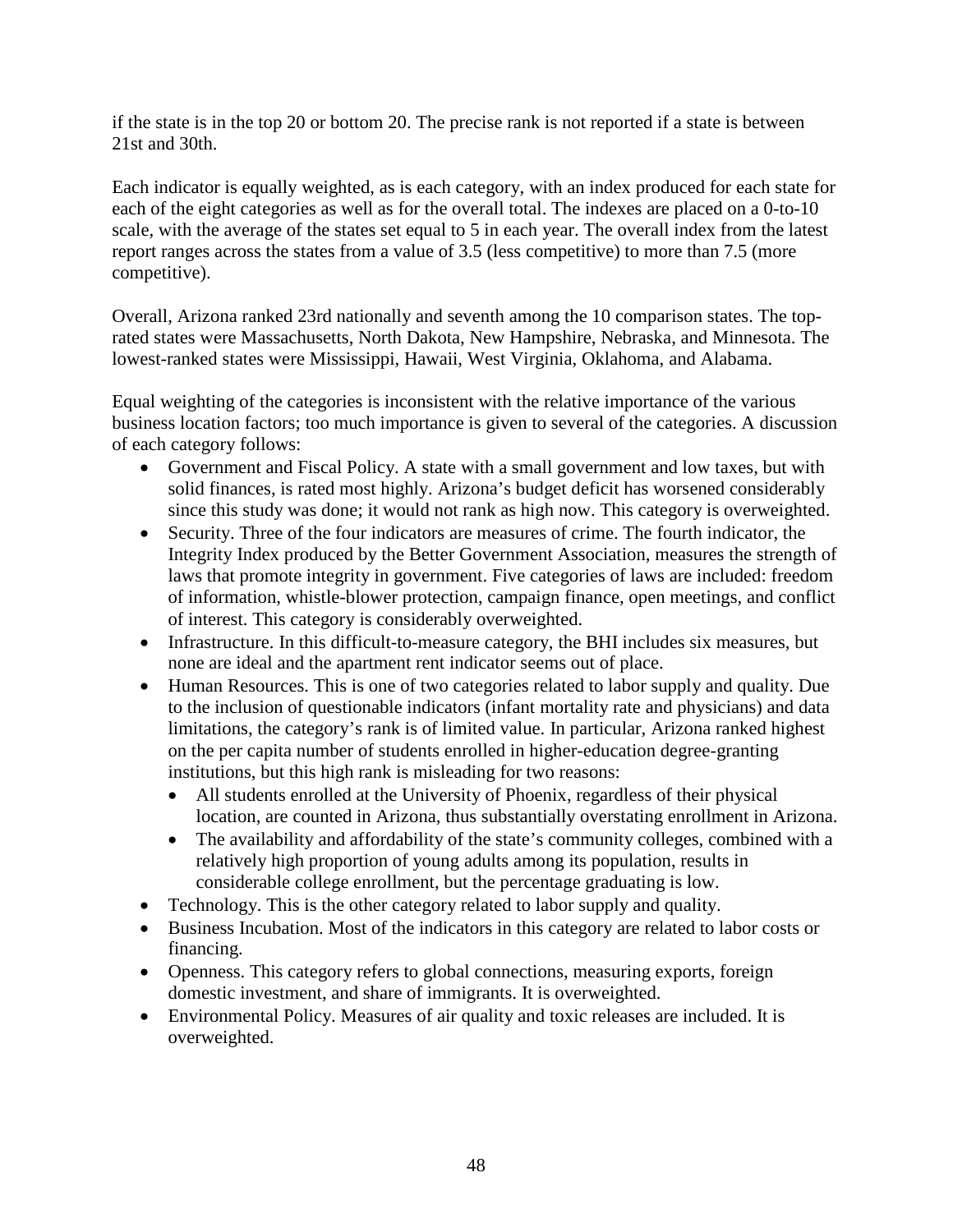The BHI notes that its overall competitiveness index is correlated to 2013 per capita personal income, adjusted for variations by state in the cost of living, using regional price parity data.<sup>[20](#page-50-0)</sup> The BHI reports the results of a regression analysis in which the overall competitiveness index is used to explain the variation across states in PCPI adjusted for the cost of living. The regression equation is

• \$30,736 plus \$2,841 times the competitiveness index

For example, Arizona's competitiveness index score was 5.00, yielding a predicted PCPI value of \$44,941 (5.00 times \$2,841, plus \$30,736). While the results of this regression are significant, the R-squared value is only 0.29 — only 29 percent of the observed state-to-state variation in adjusted PCPI is explained by the competitiveness index. (In contrast, the Global Competitiveness Report explains 67 percent of the nation-to-nation variation in GDP per capita.)

The Office of the University Economist updated the BHI statistical analysis using more recent estimates of 2013 PCPI and the 2012 regional price parities. The correlation between the overall competitiveness index and PCPI was 0.51, with a R-squared value of 0.26. The regression equation is \$32,476 plus \$2,515 times the competitiveness index.

The correlations of each of the BHI category indexes with the overall index and with 2013 PCPI adjusted for the cost of living were calculated. While each of the categories is positively correlated to the overall index, the correlation is very low (0.15 or less) and insignificant in the government and fiscal policy category and in the openness category. The highest correlations with the overall index are in the human resources (0.70) and technology (0.61) categories. The only category closely associated with PCPI is human resources at 0.60; the next-highest correlation is 0.38. The correlations with PCPI are insignificant at less than 0.20 in the business incubation, openness, and environmental policy categories and the correlation is negative (-0.35) with the government and fiscal policy category. These generally low correlations raise concerns regarding the construction of the competitiveness index by BHI, helping to explain why the correlations with prosperity are not higher in this study.

In fact, the error between the PCPI estimated from the regression equation using the overall competitiveness index as the explanatory variable and the actual PCPI is significant in some states and the errors are not randomly distributed geographically. The model — that is, BHI's competitiveness index — overestimates PCPI in each of the 10 comparison states. The estimate also is too high in states along the South Atlantic Coast. In contrast, the model underestimates PCPI in the Plains states and in states along the Atlantic Coast from Massachusetts through New Jersey. Arizona is among the states for which the BHI index does not closely predict the actual PCPI, with an overestimate of 20 percent (more than \$7,000). The error exceeds 20 percent in Idaho and Utah.

The shortcomings of the BHI's "State Competitiveness Report" are common to most studies of its type:

• The equal weighting of indicators is inconsistent with the relative importance of location factors as cited by companies. For example, the infrastructure and human resources categories, which encompass the most important location factors, are not weighted any heavier by the BHI than the other six categories.

<span id="page-50-0"></span><sup>20</sup> The BHI used a preliminary estimate of PCPI and 2011 RPP data. l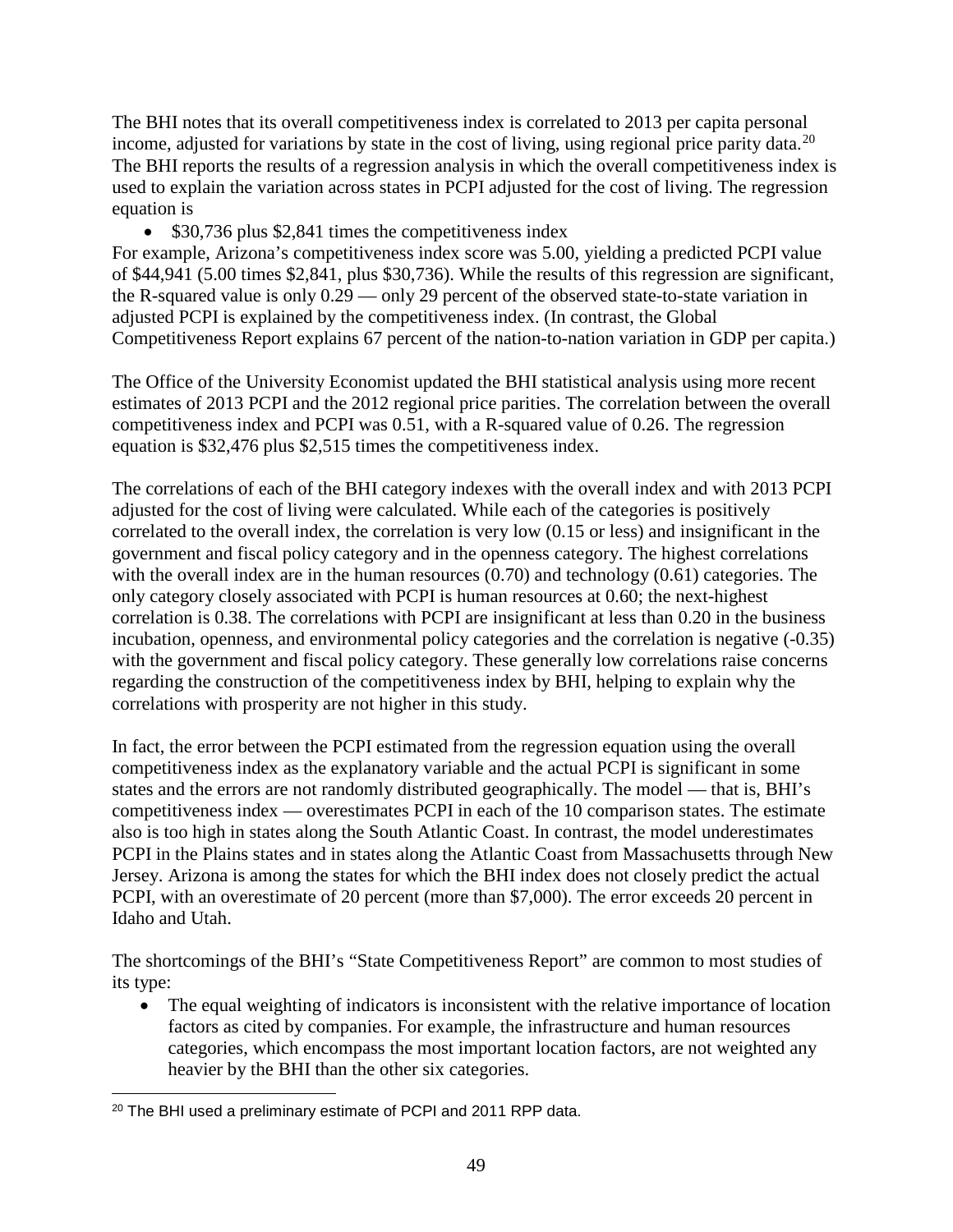- Some of the indicators, such as the infant mortality rate, are of questionable relevance and seem like odd inclusions in a competitiveness index.
- Other important location factors are not included. For example, the transportation infrastructure is not adequately measured and no indicator of the regulatory environment is included.
- Some of the data may be of questionable accuracy.

Using the 2005-through-2013 time series provided in the latest "State Competitiveness Report," the relative competitiveness of the states does not appear to have changed appreciably, but the year-to-year fluctuations in the index complicate the determination of whether a state is making progress or losing ground to other states.

Between 2005 and 2010, Arizona's overall BHI competitiveness index fluctuated from 5.04 to 5.62 — a little above average — and its rank among the 50 states was between 16th and 24th. The index dropped to only 4.49 in 2011 (a rank of 32nd). By 2013, the index had climbed to 5.00 (a rank of 23rd). In contrast to these generally slightly favorable competitiveness ratings, Arizona's per capita personal income has consistently been considerably below the national average and has lost ground over time.

Among the 10 comparison states, Arizona ranked sixth or seventh on the overall competitiveness index in each year from 2005 through 2010. After a lower rank in 2011 and 2012, the rank returned to seventh in 2013. In 2013, six of the comparison states — Colorado, Utah, Texas, Idaho, Washington, and Oregon — ranked among the top 20 states in the nation. Colorado and Utah consistently ranked among the top 10 from 2005 through 2013. In each year between 2005 and 2013, New Mexico was rated the lowest of the comparison states; California and Nevada also frequently ranked lower than Arizona.

#### *Forbes***, "Best States for Business"**

*Forbes* magazine rates the 50 states in "The Best States for Business;" the 2013 report is available at [http://www.forbes.com/best-states-for-business/.](http://www.forbes.com/best-states-for-business/) *Forbes* ranks the states based on 35 measures, but does not disclose all 35. The measures are grouped into six categories that are not equally weighted (see Table 10). *Forbes* provides less information than BHI regarding its competitiveness study. Only ranks — not scores or indexes — are available; ranks on the individual indicators are not provided; and the category weights are not reported.

Overall, Arizona ranked 24th nationally and sixth among the 10 comparison states. The top-rated states were Virginia, North Dakota, Utah, North Carolina, and Colorado. The lowest-ranked states were Maine, Mississippi, Rhode Island, Michigan, and West Virginia.

The selection of the indicators used in the Forbes study raises a variety of concerns. A summary of the 2013 results follows:

• Business Costs. This is the most heavily weighted category — inconsistent with its rank among business location factors. Taxes are included twice: as part of Moody's Cost of Doing Business Index (which incorporates labor costs, utility costs, and taxes), and by the inclusion of the Tax Foundation's State Business Tax Climate Index [\(http://taxfoundation.org/article/2014-state-business-tax-climate-index\)](http://taxfoundation.org/article/2014-state-business-tax-climate-index).Thus, taxes are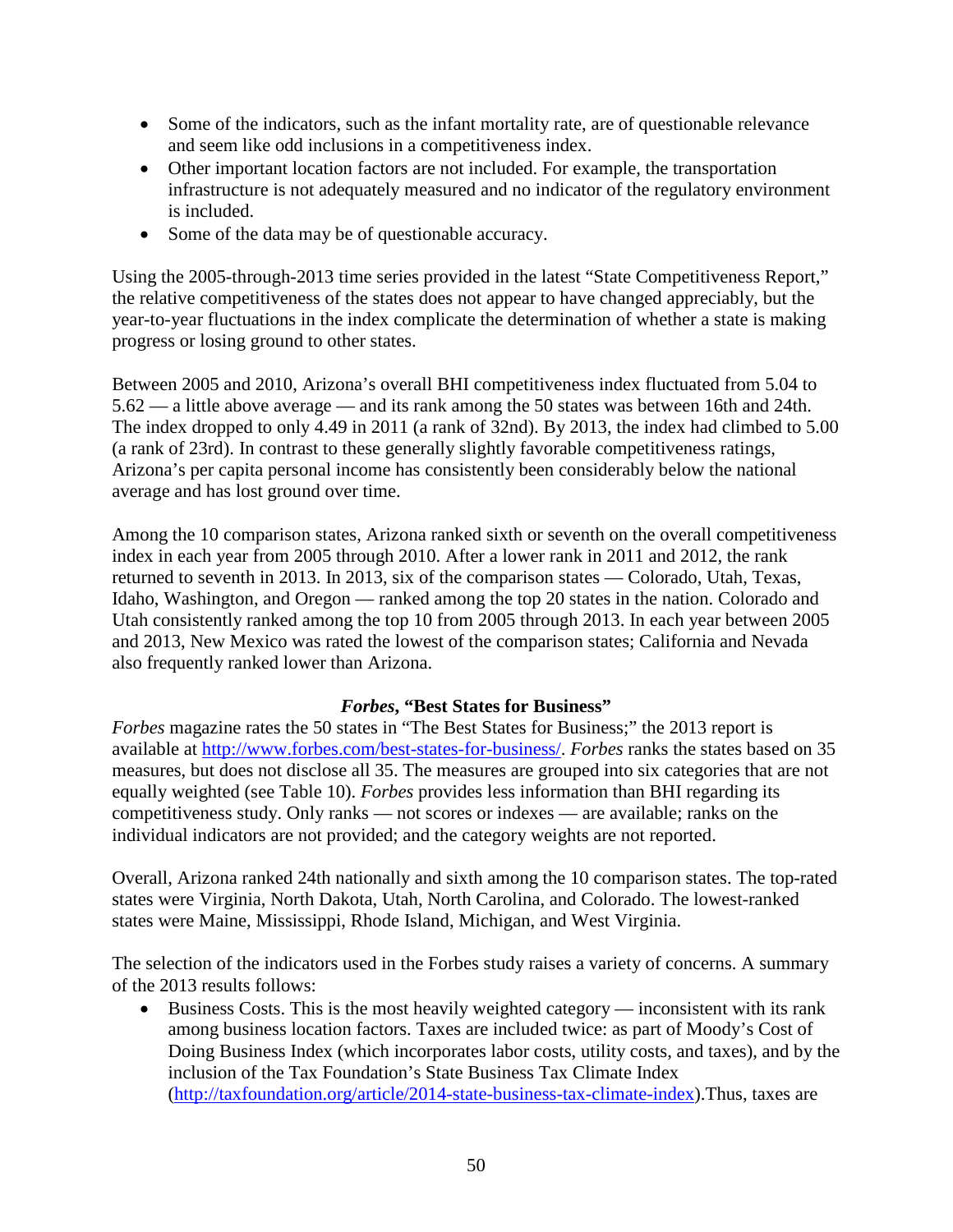## **TABLE 10** *FORBES***' "BEST STATES FOR BUSINESS," 2013 Arizona's Rank Among 50 States and 10 Comparison States (1 = Best)**

| <b>CATEGORIES and Indicators (Incomplete List)</b><br>OVERALL<br><b>BUSINESS COSTS</b><br>Moody's Cost of Doing Business Index (labor, energy, and taxes)           | <b>Nation</b><br>24<br>33 | Comparison<br>6<br>9 |
|---------------------------------------------------------------------------------------------------------------------------------------------------------------------|---------------------------|----------------------|
| Tax Foundation's State Business Tax Climate Index<br><b>LABOR SUPPLY</b><br>Educational Attainment: High School & College                                           | 14                        | 5                    |
| <b>Net Migration</b><br><b>Projected Population Change</b><br>Union Representation<br><b>REGULATORY ENVIRONMENT</b>                                                 | 19                        | 4                    |
| Regulatory Component From Freedom in the 50 States<br>Tax Incentive and Economic Development Index From Pollina<br>Bond Rating (on state's general obligation debt) |                           |                      |
| Transportation Infrastructure (air, highway and rail)<br><b>ECONOMIC CLIMATE</b><br>Economic Growth: GDP, Income & Employment                                       | 48                        | 9                    |
| Unemployment: Average and 2012<br>Number of Headquarters (of large businesses)<br><b>GROWTH PROSPECTS</b>                                                           | 1                         | 1                    |
| Projected Economic Growth: GDP, Income & Employment<br><b>Business Openings &amp; Closings</b><br>Venture Capital Investments                                       |                           |                      |
| <b>QUALITY OF LIFE</b><br><b>Poverty Rates</b><br><b>Crime Rates</b>                                                                                                | 42                        | 8                    |
| Cost of Living<br><b>School Test Performance</b><br><b>Health of Residents</b>                                                                                      |                           |                      |
| <b>Cultural and Recreational Opportunities Index</b><br>Mean Temperature                                                                                            |                           |                      |
| <b>Top-Ranked Four-Year Colleges</b>                                                                                                                                |                           |                      |

Source: *Forbes* [\(http://www.forbes.com/best-states-for-business/\)](http://www.forbes.com/best-states-for-business/).

overweighted in the *Forbes* study. Moreover, each tax study has shortcomings, particularly as a gauge of business taxes, as discussed in the next section.

- Labor Supply. One of the four indicators is a projection. Forecasts should never be included because of their inherent lack of reliability. Arizona's rank is considerably higher than indicated by other research.
- Regulatory Environment. Misnamed, this category includes factors influenced by government. The regulatory indicator includes labor regulations, health insurance requirements, occupational licensing, the tort system, and right-to-work laws.
- Economic Climate. Measures of economic growth and unemployment over the last five years are included. A state's performance on such measures relative to other states is not consistent over time and the fluctuations may have little to do with the business climate. For example, the real estate boom of the mid-2000s and the subsequent bust affected some states much more than others, causing significant variations in economic growth and unemployment measures. These fluctuations had little to do with a state's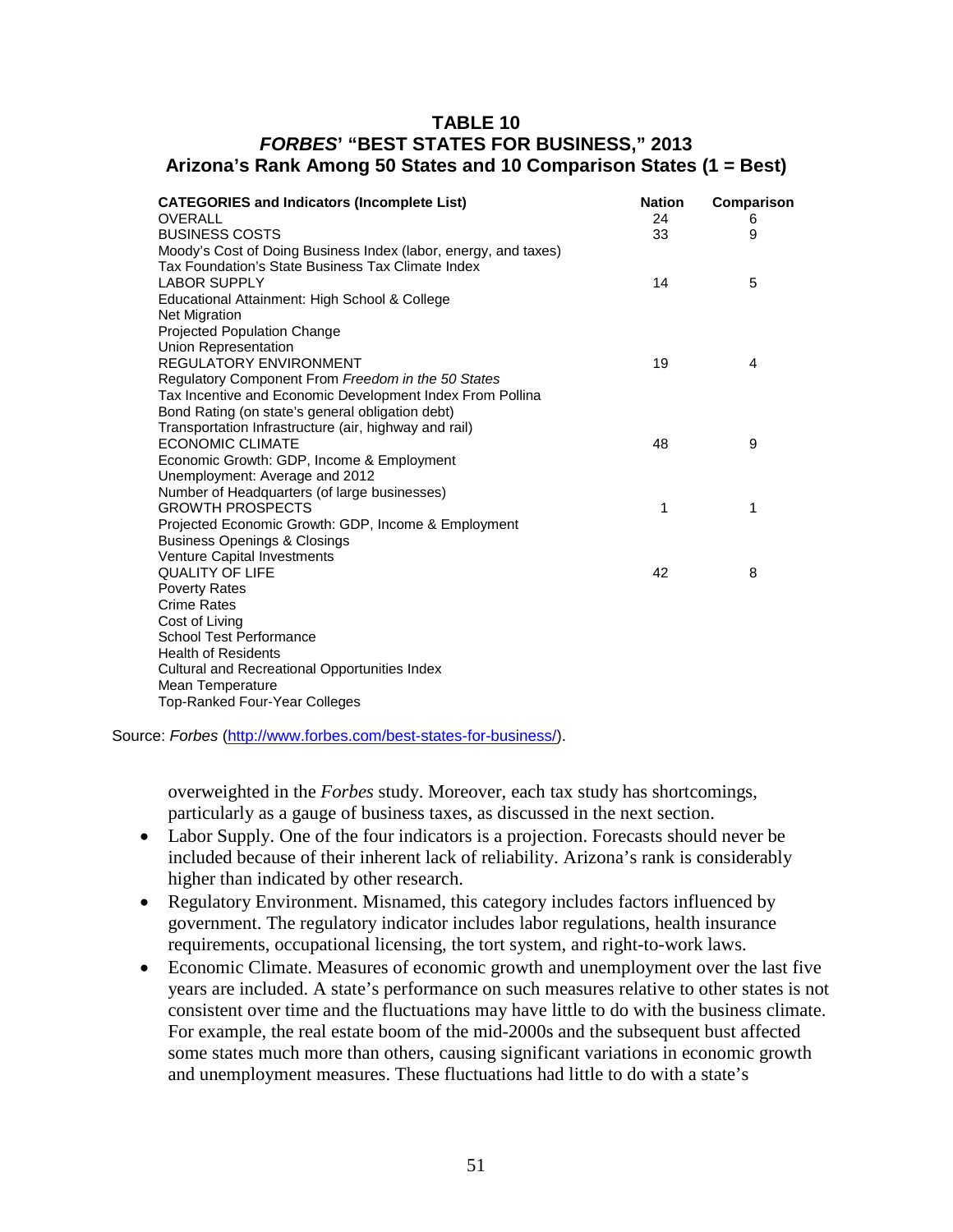fundamental economic competitiveness. Economic growth and unemployment should be excluded, or weighted very lightly, in measures of competitiveness.

- Growth Prospects. Much of this category is based on a *forecast* of growth over the next five years by Moody's. Regardless of the group issuing the projections, large relative errors by state in five-year economic projections are a near certainty. Such projections should not be included in an evaluation of competitiveness.
- Quality of Life. The inclusion of climate in quality-of-life evaluations always is problematic, given the many aspects of climate and that climatic preferences vary by individual. *Forbes* includes a simplistic mean temperature variable in its quality-of-life category.

The correlations between each of the *Forbes* category indexes and the overall index and the 2013 PCPI adjusted for the cost of living were calculated. A regression — in which 2013 PCPI adjusted for the cost of living is the dependent variable and the overall *Forbes* rank is the explanatory variable — also was run. In order to directly compare the correlations and regression results to those of the BHI study, the BHI results were recalculated using the ranks instead of the scores (indexes). The use of ranks lowers the BHI correlations a little and make the regression a little less robust.

The regression using the overall *Forbes* rank does not explain as much of the variation in PCPI by state as the regression using the overall BHI rank. However, the results are similar, in terms of the specification of the regression equation and the nature of the errors in the estimated versus actual PCPI by state. The same geographic pattern of the errors described earlier for the BHI study is found using the *Forbes* ranks. In most states, the magnitude of the error in the estimated value is comparable between the two studies.

As in the BHI study, each of the categories of the *Forbes* study is positively correlated to the overall rank, with the highest correlations in the labor supply (0.67), regulatory environment (0.64), and economic climate (0.58) categories. The lowest correlation is in the quality of life category (0.29), still significant at the 5 percent level. On average, these internal correlations in the *Forbes* study are somewhat higher than those in the Beacon Hill study.

Only two of the six *Forbes* categories are significantly correlated to PCPI: quality of life at 0.57 and economic climate at 0.53. Just as the overall rank from *Forbes* is less highly correlated with PCPI than is the BHI's overall rank, the average categorical correlation with PCPI is a bit lower in the *Forbes* study. As with the Beacon Hill Institute study, these low correlations raise questions regarding the relevance to prosperity of some of the competitiveness indicators and categories included in the *Forbes* study.

## **CNBC, "Top States for Business"**

CNBC rates the 50 states in "America's Top States for Business;" the 2014 report is available at [http://www.cnbc.com/id/101767549.](http://www.cnbc.com/id/101767549) CNBC uses "input from business groups, economic development experts, companies and the states themselves" to create its annual ranking of the states, which is designed to match the criteria that states "use to sell themselves."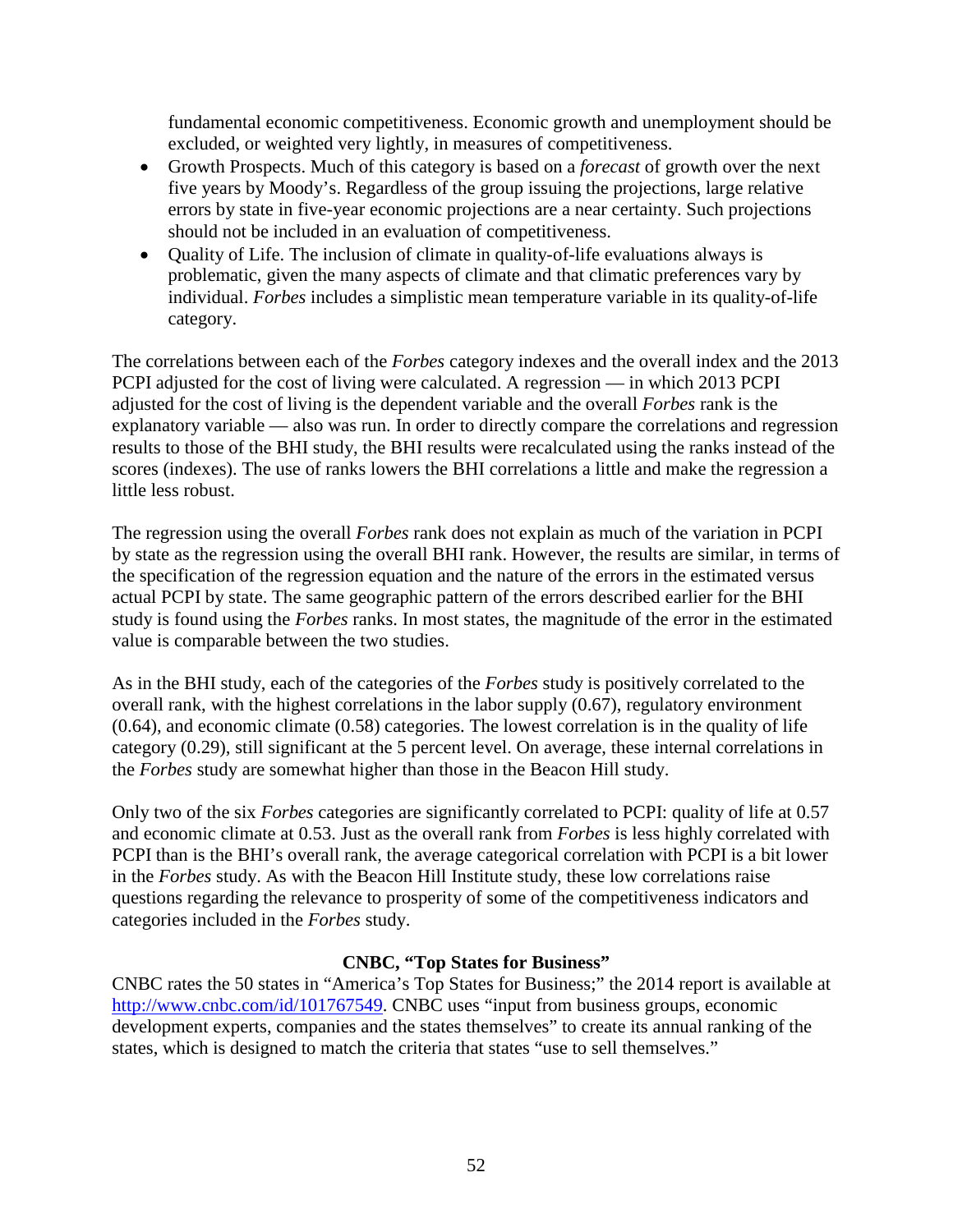The states are ranked based on 56 measures of competitiveness grouped into 10 categories that are not equally weighted. Instead, the categories are weighted "based on how frequently they are cited in state economic development marketing materials." Additional detail on the study is not provided.

A summary of the 2014 results follows, with the points indicating the relative importance of each category:

- Overall (2,500 points). Arizona ranked 13th nationally and fifth among the 10 comparison states. The top-rated states were Georgia, Texas, Utah, Nebraska, and North Carolina. The lowest-ranked states were Rhode Island, Hawaii, West Virginia, Alaska, and Connecticut.
- Cost of Doing Business (450 points). This category includes measures on taxes, utility costs, wages, and rental costs. Arizona ranked 28th nationally and sixth among the comparison states. This category is overweighted relative to its rank among business location factors.
- Economy (375 points). Including indicators on economic growth, job creation, residential real estate, number of major corporation headquarters, and government credit ratings and revenue, state ranks in this category vary substantially from year to year due to the focus on short-term growth. Since short-term economic growth rates have little to do with the evaluation of a state's competitiveness, this category is substantially overweighted. Arizona ranked 15th nationally in 2014, but only seventh among the comparison states. It had ranked only 44th two years earlier.
- Infrastructure (350 points). Measures of the value of goods shipped, the availability of air travel, road quality, commute time, and water safety are included. Arizona ranked eighth nationally and second among the comparison states on infrastructure, considerably higher than in other studies.
- Workforce (300 points). The indicators include educational attainment, availability of workers, worker training programs, union membership, and right-to-work status. Though the workforce generally is not perceived to be a positive in Arizona, CNBC ranked the state second nationally and first among the comparison states. This category is underweighted.
- Technology and Innovation (300 points). Support for innovation, the number of patents issued, high-tech business formation, and federal research grants are included. Arizona ranked 19th nationally and sixth among the comparison states.
- Quality of Life (300 points). CNBC notes that "the best places to do business are also the best places to live." The states are evaluated on crime rate, health care and the percent of the population with health insurance, local attractions, parks and recreation, and environmental quality. Arizona ranked 27th nationally and seventh among the comparison states. This category is overweighted.
- Business Friendliness (200 points). The states are graded on the freedom their regulatory frameworks provide, as well as the perceived friendliness of their legal and tort liability systems. Arizona ranked 16th nationally and tied for third among the comparison states.
- Education (150 points). Indicators of K–12 education include test scores, class size, and spending. The number of higher-education institutions in each state and trends for funding higher education also are included. Arizona ranked last in the nation. Given the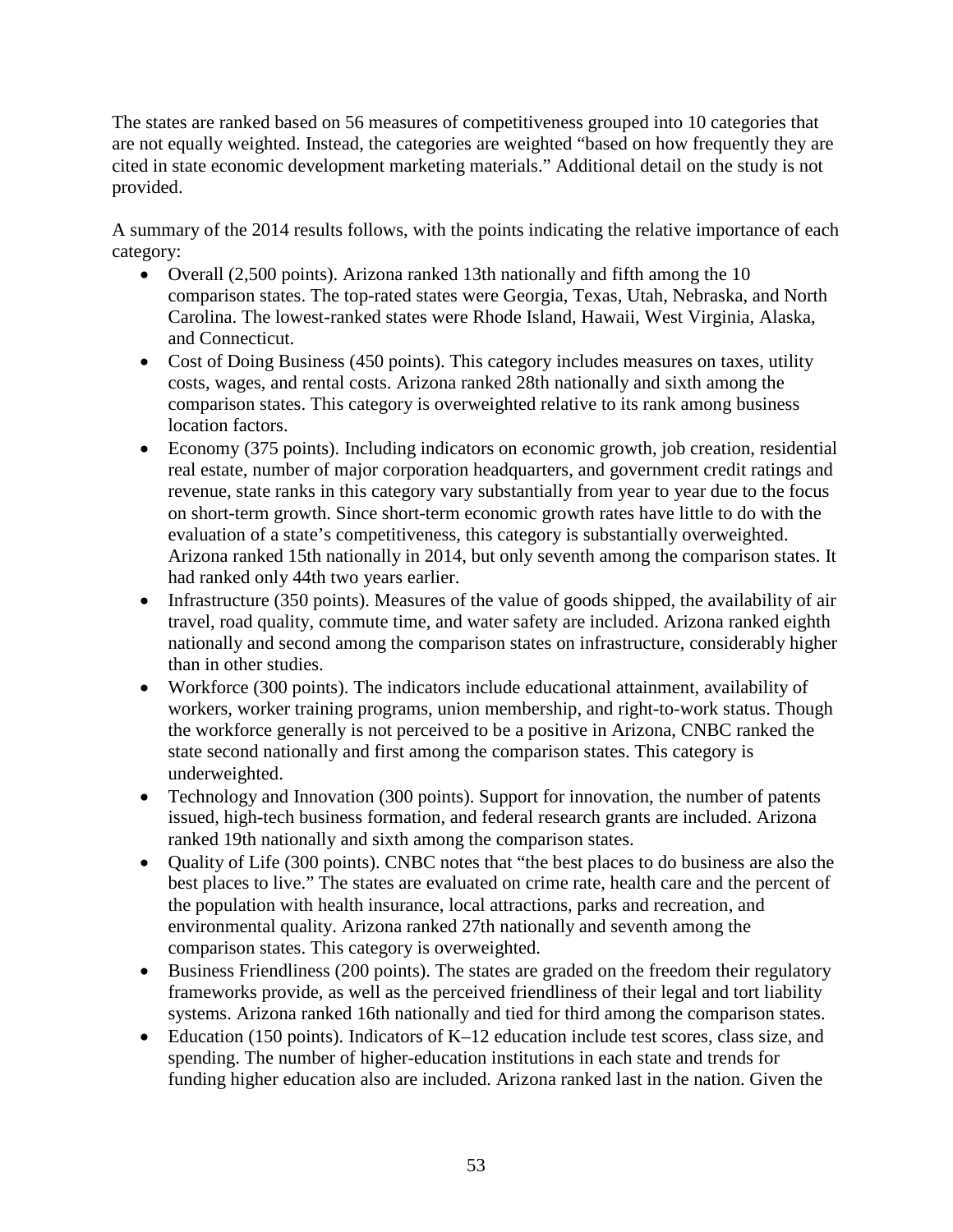relationship between education and the quality of the workforce, this category seems to be underweighted.

- Cost of Living (50 points). Arizona ranked 27th nationally and fifth in the comparison group.
- Access to Capital (25 points). Venture capital investments and small-business lending are included. Arizona ranked tied for fifth nationally and tied for fourth among the comparison states. This high rank is inconsistent with other data related to the availability of financing.

# *Chief Executive***, "Best and Worst States for Business"**

Annually since 2005, *Chief Executive* magazine has asked chief executive officers to rank the states based on the tax and regulatory regime, the quality of the workforce, and the quality of the living environment. In each of these three categories, each state is scored on a five-point scale. The means with which these scores are combined to produce an overall ranking of "The Best  $\&$ Worst States for Business" is unclear; no statement of methodology is included [\(http://chiefexecutive.net/the-best-worst-states-for-business\)](http://chiefexecutive.net/the-best-worst-states-for-business).

In 2014, Arizona ranked second among the comparison states and seventh overall on the *Chief Executive* list, behind Texas, Florida, Tennessee, North Carolina, South Carolina, and Indiana. The lowest-ranked states were California, New York, Illinois, New Jersey, and Massachusetts.

# **ALEC, "State Economic Competitiveness Index"**

The American Legislative Exchange Council annually issues the report "Rich States, Poor States," which includes the "ALEC-Laffer State Economic Competitiveness Index" [\(http://www.alec.org/publications/rich-states-poor-states/\)](http://www.alec.org/publications/rich-states-poor-states/). The states are ranked on "Economic Performance" and on "Economic Outlook." The latter is their measure of competitiveness, consisting of 15 state policy variables, each of which can be influenced by legislators. Eight of the variables are measures of taxes. Others include tax/expenditure limits, government debt, per capita public employment, the state minimum wage, average workers' compensation, right-towork status, and the quality of the state's legal system. The 15 variables are equally weighted.

The measure of competitiveness produced by ALEC is heavily tilted to taxes and government operations. It therefore cannot be considered a comprehensive measure of competitiveness.

In the latest report released in 2014, Arizona ranked third among the comparison states, behind Utah and Idaho, and just ahead of Nevada. Nationally, Arizona ranked seventh, with South Dakota, Indiana, North Dakota, and North Carolina also ranked ahead of it. The lowest-ranked states were New York, Vermont, Illinois, California, and Minnesota.

## **Pollina, "Corporate Top 10 Pro-Business States"**

Pollina Corporate Real Estate, in conjunction with the American Economic Development Institute, released their 11th annual "Pollina Corporate Top 10 Pro-Business States" report in 2014 [\(http://www.aedi.us/top-business-states-2014/\)](http://www.aedi.us/top-business-states-2014/). They examine 32 indicators, which are grouped into two categories: (1) labor, taxes, and other factors, and (2) incentives and state economic development agency factors. Subjective weighting is applied, with the 19 indicators included in the first category receiving 68 percent of the total weight. Somewhat like the ALEC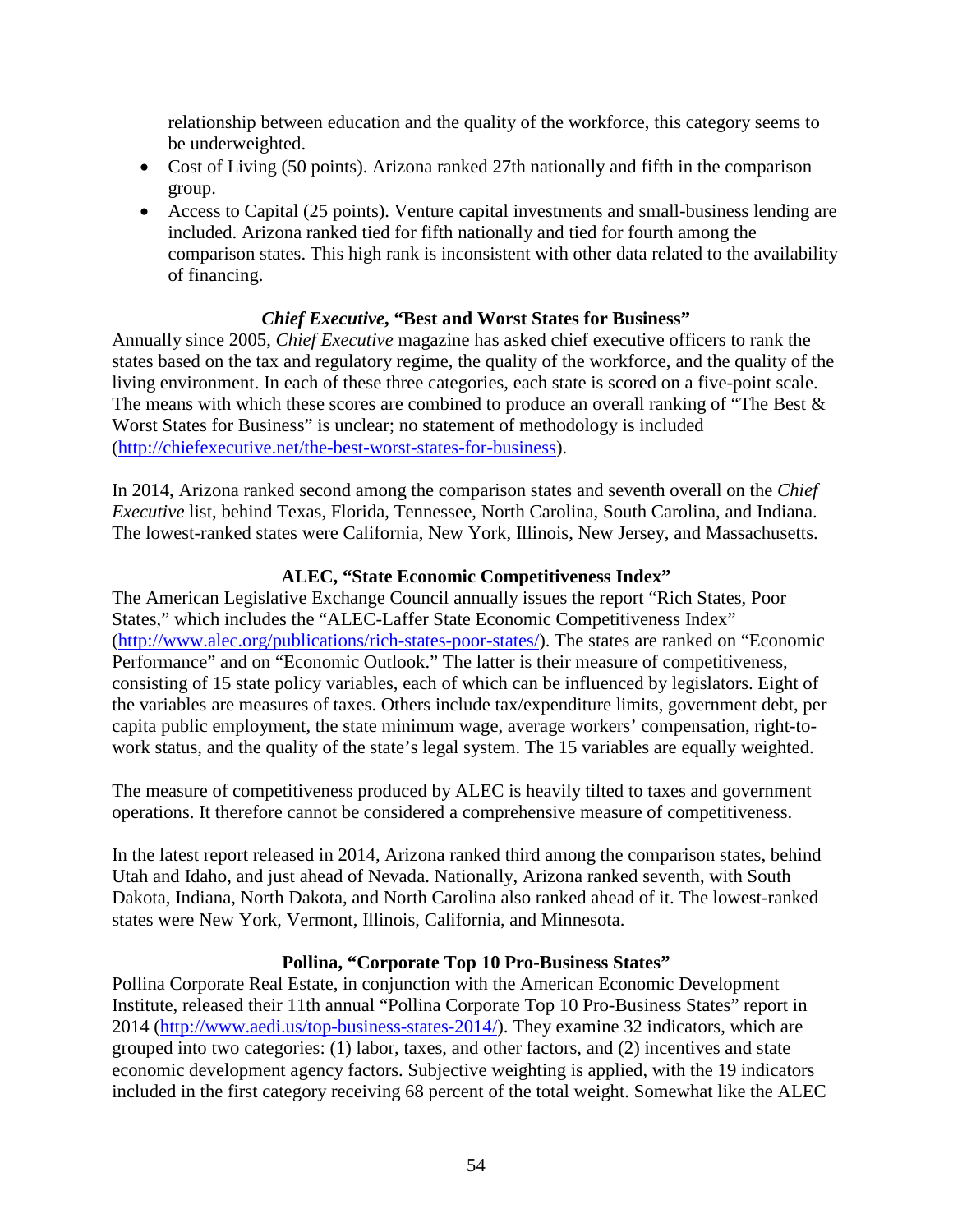report, the focus is on factors over which state governments have control, but the list of factors is not as limited as in the ALEC report, including, for example, four education-related indicators.

Arizona ranked 19th nationally and fourth among the comparison states in the Pollina study in 2014. Arizona received high scores for being a right-to-work state and for low taxes in certain categories: unemployment insurance premiums, business inventory tax, and property tax. The state compared most unfavorably for its unemployment rate, sales tax, and crime rate.

## **Other Studies of Competitiveness**

Other studies are more specialized and do not release results for each of the states. *The Economist* magazine included an article "These Are the Best and Worst States for Small Business" in its 5 July 2014 issue [\(http://www.economist.com/news/united-states/21606293](http://www.economist.com/news/united-states/21606293-small-businesses-fret-less-about-taxes-over-regulation-red-tape-blues) [small-businesses-fret-less-about-taxes-over-regulation-red-tape-blues\)](http://www.economist.com/news/united-states/21606293-small-businesses-fret-less-about-taxes-over-regulation-red-tape-blues). Based on the results of a survey of small businesses, this is another narrow look at competitiveness. Not only is the study limited to small businesses, the topics were limited to the tax code, regulations, and licenses. According to the article, "One surprising finding is how little local tax rates matter. Nearly twothirds of respondents say they pay their 'fair share' of taxes, which the survey-takers reckon means they don't feel over- or undertaxed. But many complain about the difficulty of complying with complex regulations."

The states were given a letter grade. Of the 45 states graded, 14 — including Colorado, Idaho, Nevada, Texas, and Utah — received a higher grade than Arizona's "B." Four other states also received a "B."

*Area Development* magazine carried the article "Top States for Doing Business" in its Summer 2013 issue [\(http://www.areadevelopment.com/Top-States-for-Doing-Business/Q3-2013/survey](http://www.areadevelopment.com/Top-States-for-Doing-Business/Q3-2013/survey-results-landing-page-142378.shtml)[results-landing-page-142378.shtml\)](http://www.areadevelopment.com/Top-States-for-Doing-Business/Q3-2013/survey-results-landing-page-142378.shtml). Based on a survey of site consultants, 17 factors in the categories of business environment, labor climate, and infrastructure/global access were included. The indicators are reasonably broad, but only the top 10 states are listed online. Arizona was not among them, but Texas ranked first and California 10th. All of the other top 10 states are in the South, including Georgia, South Carolina, Alabama, and North Carolina.

*Site Selection* magazine produces two measures of competitiveness. Its November 2013 issue included "Top U.S. Business Climates"

[\(http://www.siteselection.com/issues/2013/Nov/Cover.cfm\)](http://www.siteselection.com/issues/2013/Nov/Cover.cfm). This ranking is based on eight components, four relating to new plants and two to taxes. An executive survey and a competitiveness measure are the other two components. The website shows only the top 25 states. Arizona ranked 17th nationally and third among the comparison states, behind Texas and Utah. Other than Texas, the highest-ranked states were Georgia, North Carolina, Virginia, and South Carolina. On the competitiveness component, Arizona ranked 19th.

The May 2014 issue of *Site Selection* included the article "Top 10 Competitive States of 2013" [\(http://www.siteselection.com/issues/2014/may/top-states.cfm\)](http://www.siteselection.com/issues/2014/may/top-states.cfm). Focusing on "state economic development success," this ranking is based on 10 components, six of which are related to new and expanded facilities. Arizona was not among the top 10; Texas was the one comparison state to make the list.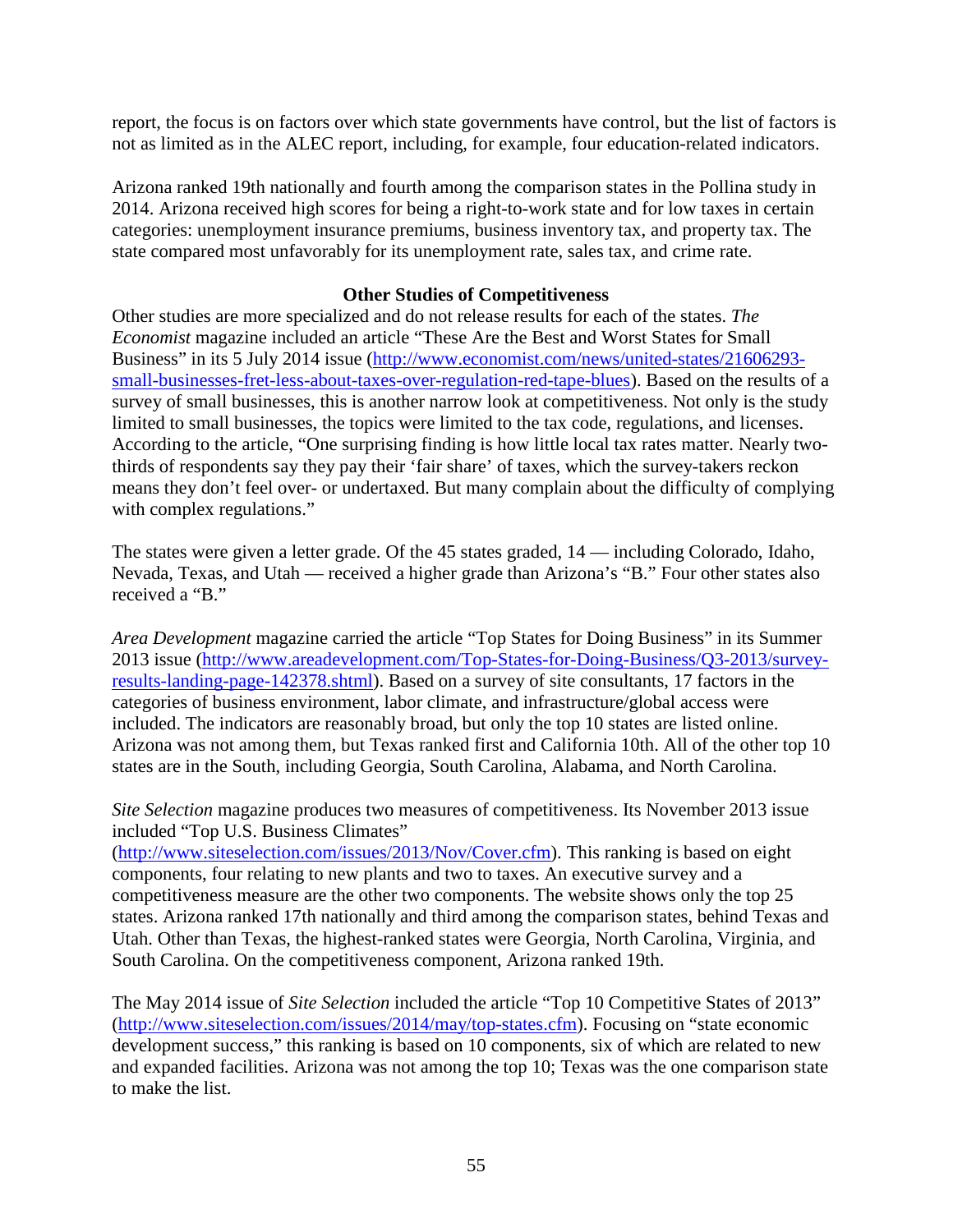#### **TAXES**

State and local government taxes are not an especially significant business cost — combined, they account for less than 2 percent of operating income for the average corporation,  $2<sup>1</sup>$  according to the *Almanac of Business and Industrial Financial Ratios* — but the state competitiveness studies provide more information on state and local taxes than on any of the other costs. Due to the amount of attention given to taxes, they are discussed in more detail in this section.

In order to calculate changes in taxes over time, or to compare taxes across geographic areas, the amount of taxes paid is divided by a measure such as population or personal income. Taxes paid relative to personal income is preferred to the per capita tax measure since the former considers the "ability to pay." For example, since the average income in Arizona is considerably below average, the average Arizonan cannot afford to pay as much in taxes as the average American.

The tax burden in Arizona is constantly changing. Voters approved a temporary increase in the sales tax rate of 1 percentage point that was in effect from June 2010 through May 2013. Each year, the Arizona Legislature passes laws that affect the amount of taxes levied, with the changes frequently phased in over a period of more than one year. Substantial decreases in taxes were passed in 2011 and 2012, with a smaller decrease passed in 2013, but these reductions largely did not begin to take effect until fiscal year 2014 and continue to phase in through fiscal year 2019.

According to the Arizona Joint Legislative Budget Committee (JLBC), once the reductions are fully implemented in fiscal year 2019, the result will be to lower revenue to the general fund by an additional \$668 million per year (in nominal terms). Businesses are the major beneficiary, with more than \$400 million in reductions to the corporate income tax, upwards of \$100 million in reductions to individual income taxes paid by businesses, and small property tax reductions.

The studies of taxes discussed in this section have varying dates of reference between 2010 and 2013. The temporary sales tax increase generally is reflected in these studies while little of the tax reductions passed since 2011 are included. Thus, Arizona's tax burden currently is below the level reported in these studies and will fall further in coming years.

As in earlier sections of this report, the most competitive state on taxes is given a rank of 1 in this section. Thus, the state with the lowest taxes is ranked number 1 while the state with the highest taxes is ranked 50th.

#### **Measures of Taxes Included in Competitiveness Studies**

In Moody's Cost of Doing Business Index, the effective tax rate index is calculated as total tax revenue as a percentage of personal income. Thus, the measure is not specific to taxes paid by businesses. Arizona's tax burden ranked 28th/seventh in 2010 at 4 percent below average. *Forbes* uses the Tax Foundation's State Business Tax Climate Index from 2014, which ranks Arizona 22nd/eighth. Despite the title of this index, it too is not exclusive to business taxes. Arizona compares more favorably at 14th/third on the BHI's measure of state and local government taxes relative to income. *Chief Executive* gives Arizona a better-than-average score in its combined taxes and regulations category.

l

<span id="page-57-0"></span><sup>&</sup>lt;sup>21</sup> In contrast, federal tax payments are considerably higher.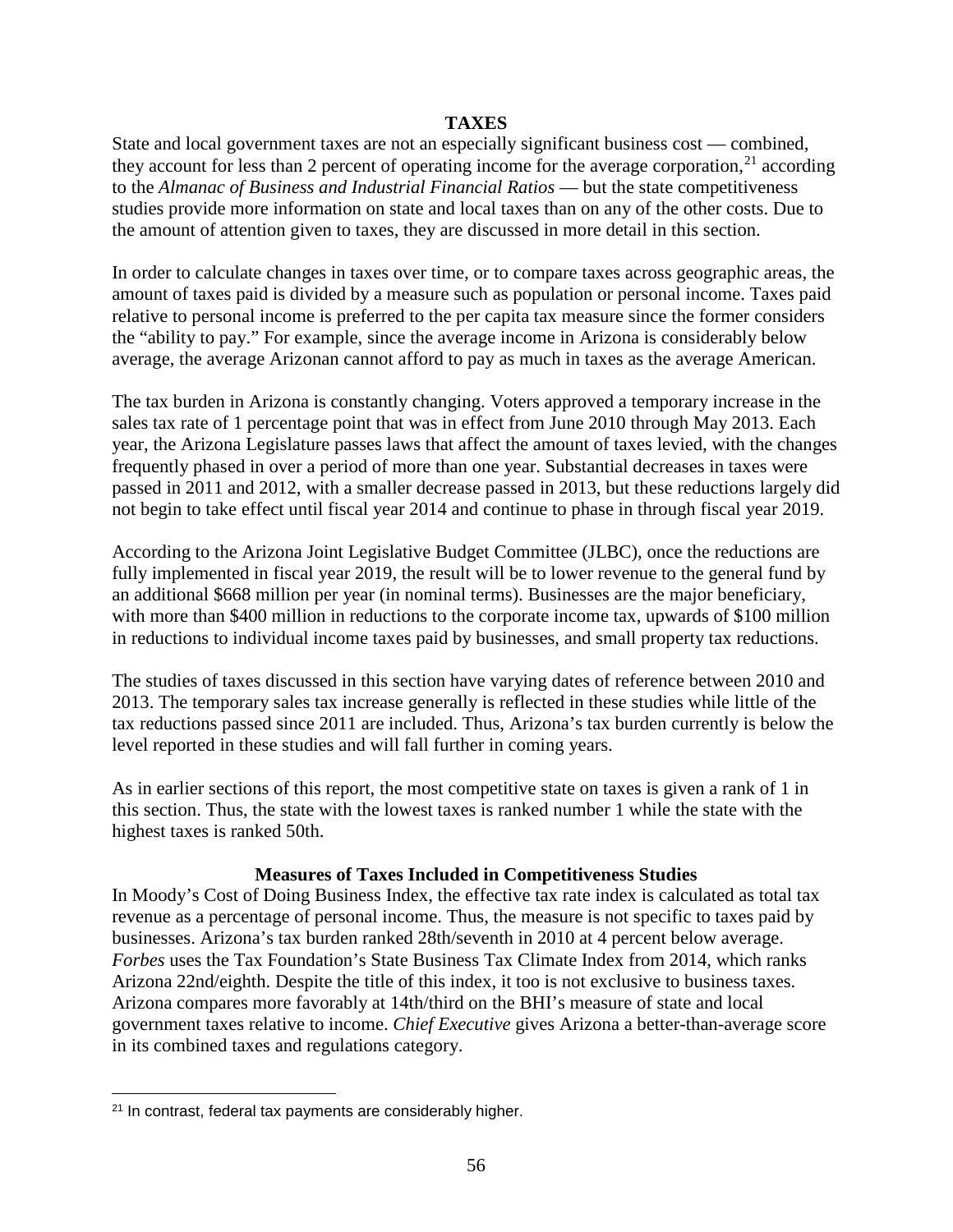In addition to these overall evaluations, specific taxes are considered in some of the studies. Arizona's national ranks/grades are as follows:

- Corporate income tax: 26th by Tax Foundation, 21st by ALEC, "C" by Pollina
- Personal income tax: 18th by Tax Foundation, 13th by ALEC, "B" by Pollina
- Property tax: sixth by Tax Foundation, 27th by ALEC, "A" by Pollina
- Sales tax: 49th by Tax Foundation, 45th by ALEC, "F" by Pollina
- Unemployment insurance: first by Tax Foundation, fourth by BHI, "A" by Pollina
- Workers' compensation: 14th by both BHI and ALEC, "B" by Pollina

ALEC gives Arizona high scores for its lack of estate/inheritance tax, for taxes not specifically identified, for its recent tax changes, and for its tax and expenditure limits. Related to government revenue is the number of state and local government workers per capita; BHI and ALEC each rank Arizona second best for its low number of government employees.

The availability of incentives is related to taxes. Only Pollina rates the states on this basis, with Arizona receiving a "D" though the state received a "B" on other economic development efforts.

In the rest of this subsection, additional sources of tax information are considered. A distinction is made between those sources looking at the total tax burden (individual and business taxes combined), those measuring only individual taxes, and those measuring only business taxes. The relationship between taxes and various measures of economic performance also is addressed.

## **Total Taxes**

The latest data from the U.S. Census Bureau, which are for fiscal year 2011 (July 2010 through June 2011), indicate that state and local government taxes collected per \$1,000 of personal income in Arizona ranked 14th lowest among the 50 states and third in the comparison group, at 7.4 percent less than the U.S. average. With the exception of the general sales tax, collections in each of the major tax categories were lower than average in Arizona in 2011 relative to the state's personal income. Differentials from the national average include -43 percent for the individual income tax (rank of 10th/fourth), -34 percent for the corporate income tax (20th/fifth), -44 percent for motor vehicle license taxes (fifth/first), -26 percent for selective sales taxes, such as motor fuel and tobacco (eighth/third), -9 percent for property taxes (27th/sixth), and -54 percent for other taxes (sixth/first). In contrast, the general sales tax figure was 56 percent higher than the U.S. average (44th/eighth).

Excluding the temporary sales tax, Arizona's rank per \$1,000 of personal income is one better in both the general sales tax and total tax categories. Total taxes per \$1,000 of personal income were 11 percent below the national average, with the sales tax 40 percent above average.

## The Tax Foundation's "Annual State-Local Tax Burden Ranking"

[\(http://taxfoundation.org/article/annual-state-local-tax-burden-ranking-fy-2011\)](http://taxfoundation.org/article/annual-state-local-tax-burden-ranking-fy-2011) provides a comparison of total state and local government taxes by state from 1977 through 2011 using a methodology different from that of the Census Bureau. In 2011, including the temporary sales tax, the total amount of taxes collected in Arizona was 8.9 percent of per capita income, 9 percent less than the national average of 9.8 percent. Arizona ranked 17th among the states. It ranked fourth in the comparison group, behind Texas, Nevada, and New Mexico. These ranks are similar to those using the Census Bureau's data.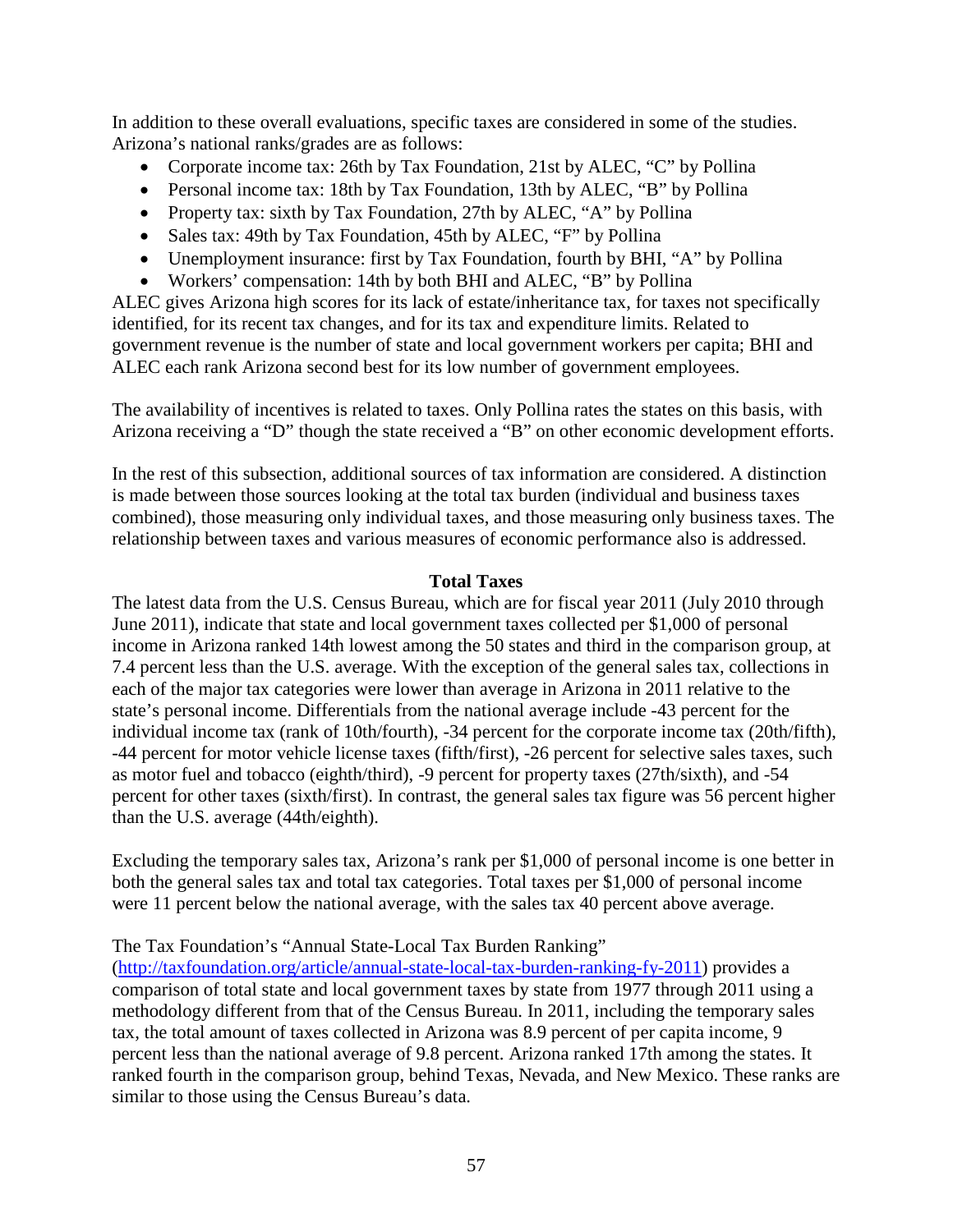Based on the datasets provided by the Census Bureau and the Tax Foundation, the amount of state and local government taxes paid by individuals and businesses combined — relative to the ability to pay — is below the average of the states in Arizona. As discussed below, this overall evaluation is the result of a low individual tax burden and of an overall business tax burden that is higher than average.

#### **Individual Taxes**

An annual study of state and local government taxes paid by individuals is produced by the government of the District of Columbia. Its methodology differs from that of the other tax studies. For a hypothetical family of three living in the largest city in each state and the District of Columbia,[22](#page-59-0) the amount of state and local government taxes paid are calculated based on the applicable tax laws for four types of taxes at each of five income levels, ranging from \$25,000 to \$150,000.

Among households earning \$50,000 and \$75,000 in Phoenix, the amount paid in taxes was greatest for the sales tax, followed by the property tax. At the \$25,000, \$100,000, and \$150,000 income levels, the tax payment was greatest for the property tax, followed by the sales tax. At each income level, the income tax payment was considerably lower than the payments for the sales tax and property tax. The amount paid in automotive taxes was even lower except at the lowest income level.

Compared to the other cities nationwide, total tax payments in Phoenix ranged from substantially below average at higher household income levels to average for households with income of \$50,000 to above average for incomes at the lowest income level (see Table 11). The figures at the \$25,000 income level need to be interpreted cautiously. Income tax payments are extremely low at this income level in most states. Households at this income level are assumed to be renters, so property tax payments cannot be directly measured.

#### **TABLE 11 TAXES PAID BY INDIVIDUALS IN PHOENIX, 2012**

|           |                |                     | Tax Payment as a Percentage of the Median of 50 Cities (Rank*) |                 |                |
|-----------|----------------|---------------------|----------------------------------------------------------------|-----------------|----------------|
| Household |                |                     |                                                                | Automotive      |                |
| Income    | Income Tax     | <b>Property Tax</b> | Sales Tax                                                      | Taxes           | Total          |
| \$25,000  | 80.4% (34/9)   | 101.9% (28/6)       | 182.1% (51/10)                                                 | 92.6% (22/3)    | 122.6% (46/10) |
| \$50,000  | (13/6)<br>40.3 | (15/5)<br>81.6      | (51/10)<br>190.4                                               | (24/4)<br>97.0  | 100.0% (27/8)  |
| \$75,000  | (12/5)<br>40.7 | (15/5)<br>80.0      | (51/10)<br>190.8                                               | (20/3)<br>92.4  | (21/6)<br>92.6 |
| \$100,000 | (12/5)<br>40.0 | (14/4)<br>78.5      | (51/10)<br>189.2                                               | (20/3)<br>92.5  | (17/5)<br>85.9 |
| \$150,000 | (12/5)<br>41.3 | (13/4)<br>73.8      | (51/10)<br>185.0                                               | (34/8)<br>139.2 | (15/5)<br>82.4 |

\* Rank among 51 cities/10 cities in comparison group, where a rank of 1 indicates the lowest tax payments.

l

Source: Government of the District of Columbia, *Tax Rates and Tax Burdens in the District of Columbia — A Nationwide Comparison*, 2012, [http://cfo.dc.gov/node/215912.](http://cfo.dc.gov/node/215912)

<span id="page-59-0"></span> $22$  To be consistent with the state studies that exclude the District of Columbia in the rankings, the District also was excluded in this analysis.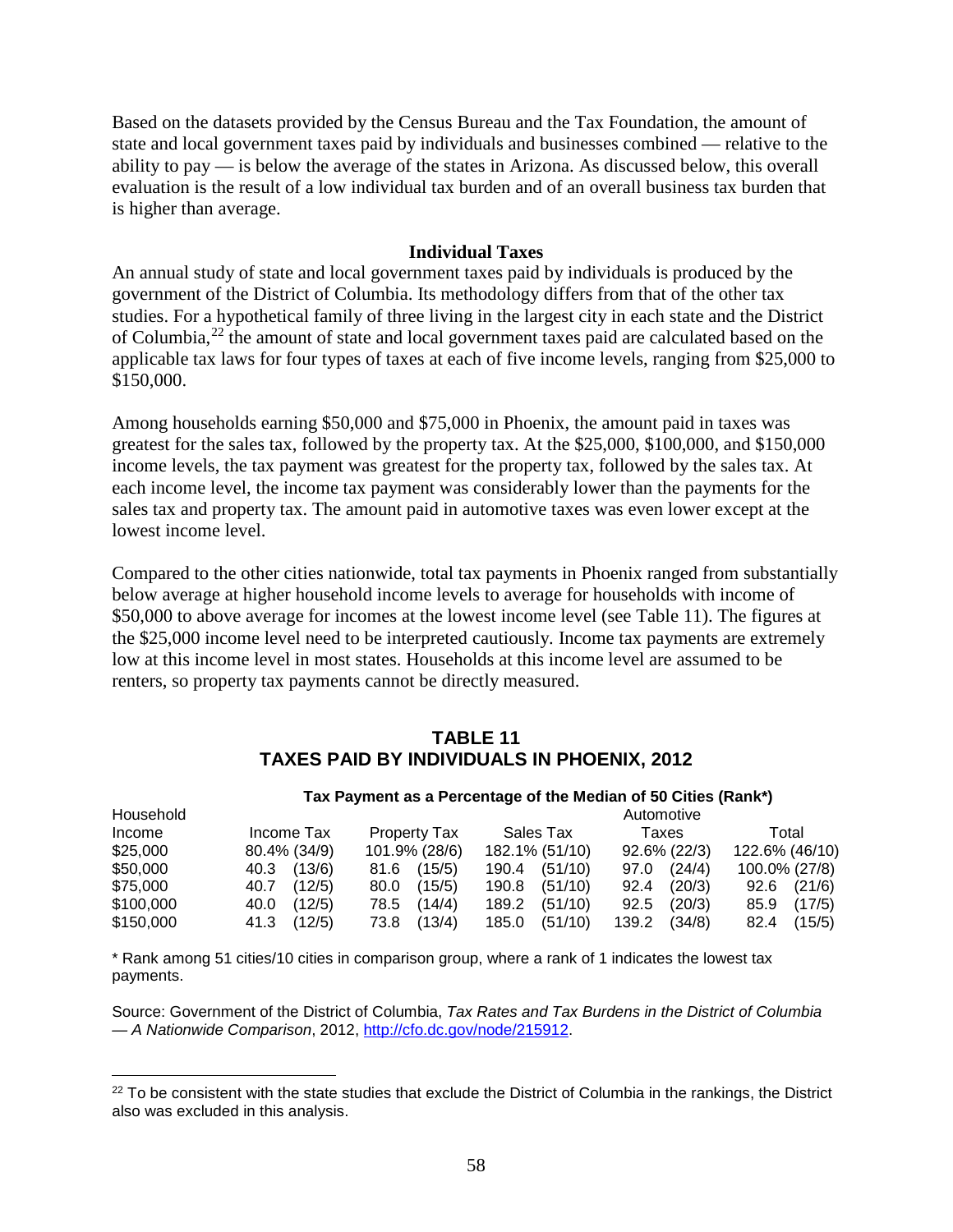Relative to the median of the cities, individual income tax payments were very low in Phoenix at incomes of \$50,000 or more and below average at \$25,000. Property tax payments were considerably below average except at the lowest income level. In contrast, the amount of sales tax paid was very high in Phoenix.

If the temporary sales tax is removed from the data, the sales tax figure in Phoenix across the income levels is roughly 70 percent above the median of the cities instead of 90 percent. However, Phoenix remains the highest of the 50 cities. The effect on total taxes paid is smaller, lowering the percentage of the median city by 3 percentage points at the highest income level to 6 points at the lowest level. The rank does not change at the two highest income levels and improves slightly at the other levels.

The individual tax reductions that have been passed in Arizona since 2011 but were not reflected in the 2012 District of Columbia study include a very small decrease in the individual income tax and a small decline in property taxes. The latter would improve the rank of Phoenix by one place at some income levels for the property tax and/or total tax payment.

## **Business Taxes**

# **Tax Foundation**

The Tax Foundation's State Business Tax Climate Index includes five taxes: corporate income, individual income, sales, property, and unemployment insurance. Each tax is evaluated based on criteria organized into two subcategories: the tax rate or the tax base. The actual amount of taxes paid by businesses is not included, which is a serious shortcoming of this study. Rather than a specific look at business taxes, this study is a blend of a business tax measure and an overall tax measure. Some taxes incurred by businesses are not included in the study and the weighting of the taxes that are included in order to produce an overall measure is questionable.

For most of the taxes, the tax rate is directly measured; if more than one rate applies, as in the income tax, the top rate and the number of tax brackets are included as separate criteria. The criteria used to measure the base vary by tax. In the 2015 study, released in October 2014, the criteria are based on the tax code in place as of July 1, 2014. Thus, little of the phased-in tax reductions already passed by the Arizona Legislature are included.

The weighting of the criteria varies, but the rate and base subcategories of each tax are equally weighted. The five tax categories are unconventionally weighted based on the variability of the scores by state. The *individual* income tax is most-heavily weighted, followed by the corporate income tax, the sales tax, property taxes, and the unemployment insurance tax.

Overall, business taxes in Arizona ranked 23rd nationally but only eighth among the comparison states. Information by tax follows:

- Corporate income tax, 20.6 percent of the total. Arizona ranked 24th/fifth. Among the considerations in the tax base portion are tax credits and treatment of net operating losses.
- Individual income tax, 32.1 percent of the total. Arizona ranked 19th/sixth. This tax is included since it is paid by sole proprietors, partnerships, and S corporations (closely held business corporations that elect to pass corporate income, losses, deductions, and credit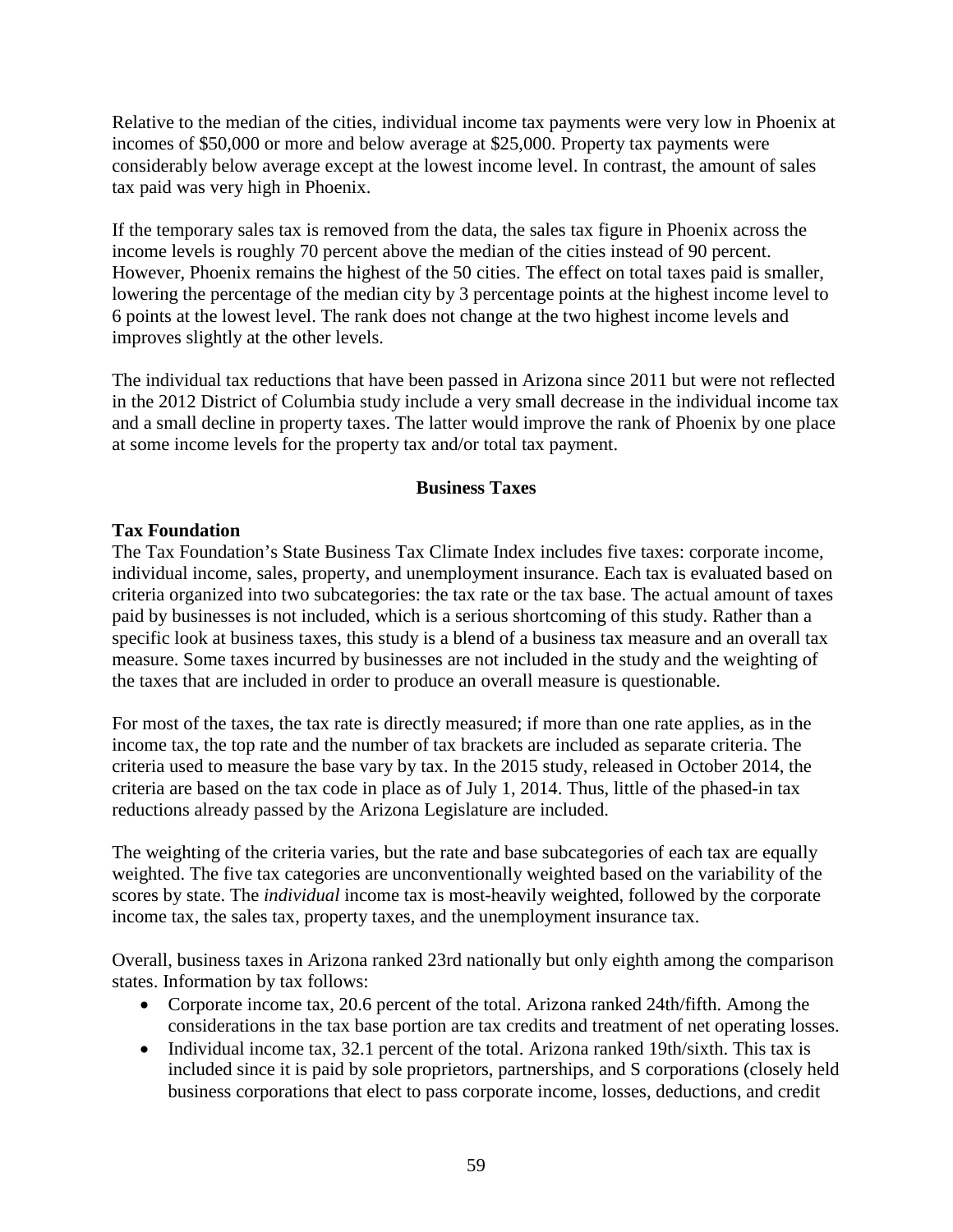through to their shareholders for federal tax purposes). The Tax Foundation also suggests that the individual income tax affects a company's labor pool. Among the criteria included in the tax base subcategory are rates for married versus single taxpayers and double taxation as it affects S corps and LLCs (limited liability companies, a flexible form that blends elements of partnership and corporate structures).

- Sales tax, 21.6 percent of the total. Arizona ranked 49th/10th. This category includes the general sales tax and excise taxes, for example on alcoholic beverages or motor fuel. Tax base criteria include business-to-business transactions.
- Property tax, 14.6 percent of the total. Arizona ranked sixth/fourth. Due to the complexity of the property tax code, instead of directly measuring rates, an effective rate is calculated based on tax collections per capita and collections relative to personal income. Residential and commercial payments are combined.
- Unemployment insurance tax, 11.1 percent of the total. Arizona ranked fourth/first.

# **Ernst & Young**

Unlike the measures of taxes included in the various competitiveness studies — including the Tax Foundation and Moody's — that are not exclusive to business taxes, the annual study of "Total State and Local Business Taxes," produced by Ernst & Young for the Council on State Taxation [\(http://www.cost.org/WorkArea/DownloadAsset.aspx?id=87982\)](http://www.cost.org/WorkArea/DownloadAsset.aspx?id=87982), is limited to payments made by businesses. The amount of effort and sophistication in the Ernst & Young study greatly exceeds that of other business tax studies.

Unlike the Tax Foundation study, all taxes paid by businesses are included in the Ernst  $& Young$ study, organized into seven categories of business taxes: property, sales, excise, corporate income, individual income, unemployment insurance, and license and other taxes, such as severance taxes. The amount of taxes paid by businesses during fiscal year 2013 was determined through a combination of detailed data collection and modeling. The total amount of taxes paid is divided by private-sector gross domestic product, with the result called the total effective business tax rate (TEBTR).

Ernst & Young warns that the TEBTR is only a starting point and is not sufficient to assess competitiveness:

- The TEBTR measures the average tax burden of existing businesses, not the marginal tax that would be borne by a company investing in a new facility.
- TEBTRs do not indicate economic incidence the ability to pass the tax to consumers outside the state. This is of particular importance to severance taxes in states with oil reserves.
- Two states with equal TEBTRs may vary in their taxation by industry. For example, one state may have high taxes on capital-intensive manufacturers and low taxes on laborintensive service industries.
- A state with a below-average TEBTR that derives most of its business tax revenue from origin taxes — such as property and sales — may not be as competitive as a state with a higher TEBTR that relies on taxes that have a larger impact on out-of-state businesses.

The total business tax payment in Arizona relative to the state's private-sector GDP was higher than the national average in fiscal year 2013. Business taxes amounted to 5.1 percent of private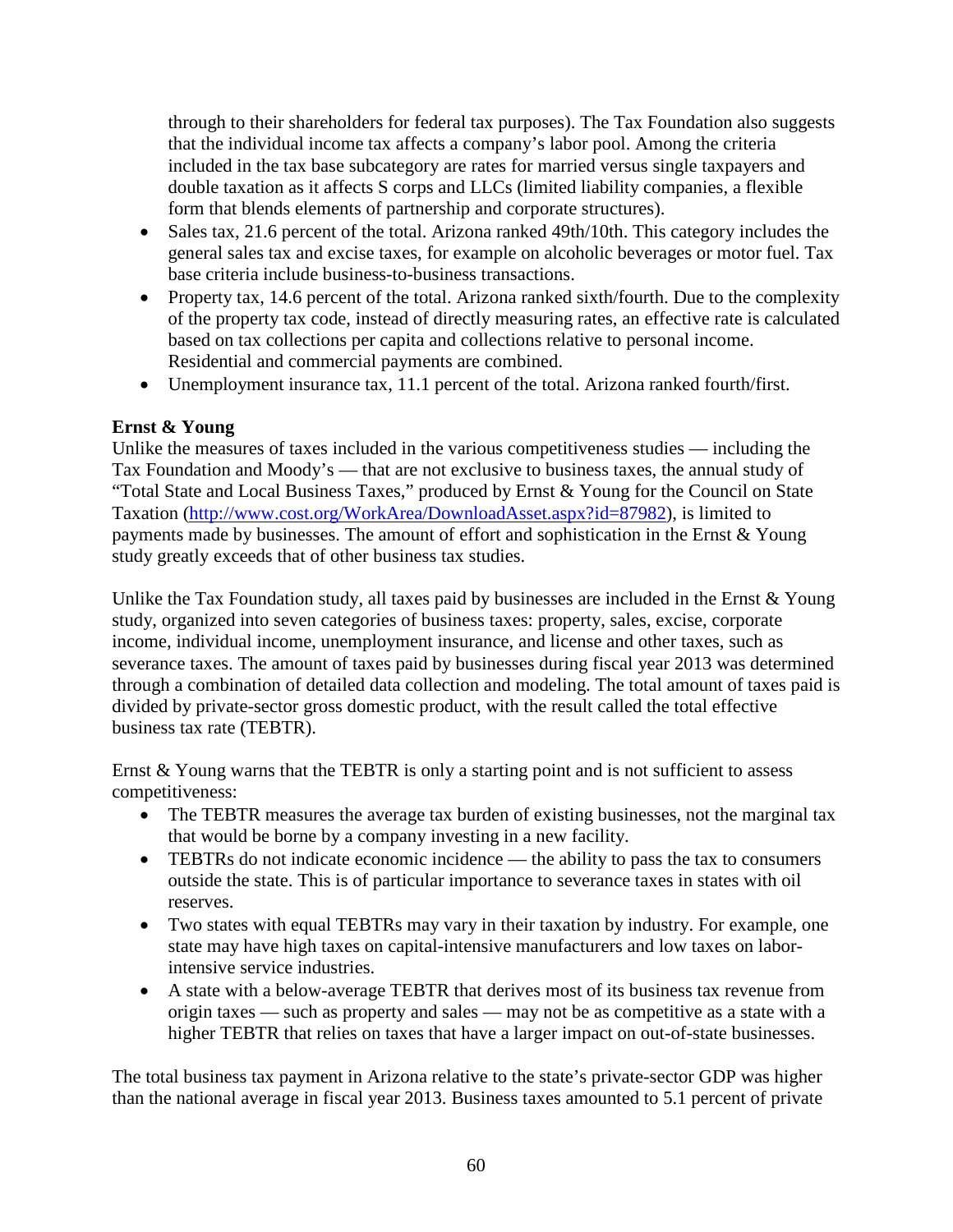GDP, a figure 8 percent higher than the national average, ranking 35th among the 50 states. As seen in Table 12, in four of the categories — excise, unemployment, individual income, and license and other taxes — the amount of taxes collected in Arizona relative to private-sector GDP ranged from 27-to-63 percent less than the national average, with ranks ranging from third to 14th nationally and first to fourth among the comparison states. Relative to private-sector GDP, corporate income tax collections were 21 percent below the national average, but Arizona ranked only 22nd/seventh. In contrast to the low tax collections relative to private-sector GDP in these five tax categories, the amount paid by businesses in Arizona was considerably more than average in the two largest categories — property tax and sales tax — with Arizona having among the highest tax burdens in the country.

In general, very small unincorporated businesses in Arizona pay relatively little in taxes relative to counterparts in other states, in part because they pay income taxes based on the very low individual rates rather than the corporate rates, and in part since they typically own limited amounts of property and therefore are not as subject to the state's high business property taxes. This low burden has little positive effect on the economy since few small unincorporated businesses are part of the economic base. Similarly, the very low amount of taxes paid by individuals has little positive effect on the economy — few individuals own a business that operates in the base economy. Further, there is little difference in the local economic impact between dollars collected from taxes that are spent by government and dollars spent directly by individuals.

In contrast, large industrial companies that own considerable property — which make up a large share of Arizona's base economy — pay a high amount in state and local taxes relative to counterparts in other states. These businesses pay a relatively high price for their consumption of

# **TABLE 12 TAXES PAID BY BUSINESSES IN ARIZONA, FISCAL YEAR 2013**

|                        | <b>Share of Business Taxes</b> |         |                  | <b>Business Taxes as a Share of</b><br><b>Private-Sector Gross Domestic</b><br><b>Product</b> |
|------------------------|--------------------------------|---------|------------------|-----------------------------------------------------------------------------------------------|
|                        |                                |         | Arizona Ratio To |                                                                                               |
| Tax                    | <b>United States</b>           | Arizona | U.S. Average     | Arizona Rank*                                                                                 |
| <b>TOTAL</b>           | 100%                           | 100%    | 108%             | 35/8                                                                                          |
| Property               | 36                             | 43      | 130              | 40/9                                                                                          |
| <b>Sales</b>           | 21                             | 33      | 173              | 46/8                                                                                          |
| Excise                 | 12                             | 8       | 73               | 14/4                                                                                          |
| Corporate Income       | 8                              | 6       | 79               | 22/7                                                                                          |
| Unemployment Insurance | 8                              | 3       | 48               | 3/1                                                                                           |
| License/Other          | 10                             | 3       | 37               | 5/1                                                                                           |
| Individual Income      |                                | 3       | 50               | 10/4                                                                                          |

\* Rank among 50 states and among the 10 comparison states, where a rank of 1 indicates the lowest tax payments.

Source: Ernst & Young, *Total State and Local Business Taxes: State-by-State Estimates for Fiscal Year 2013*, [http://www.cost.org/WorkArea/DownloadAsset.aspx?id=87982.](http://www.cost.org/WorkArea/DownloadAsset.aspx?id=87982)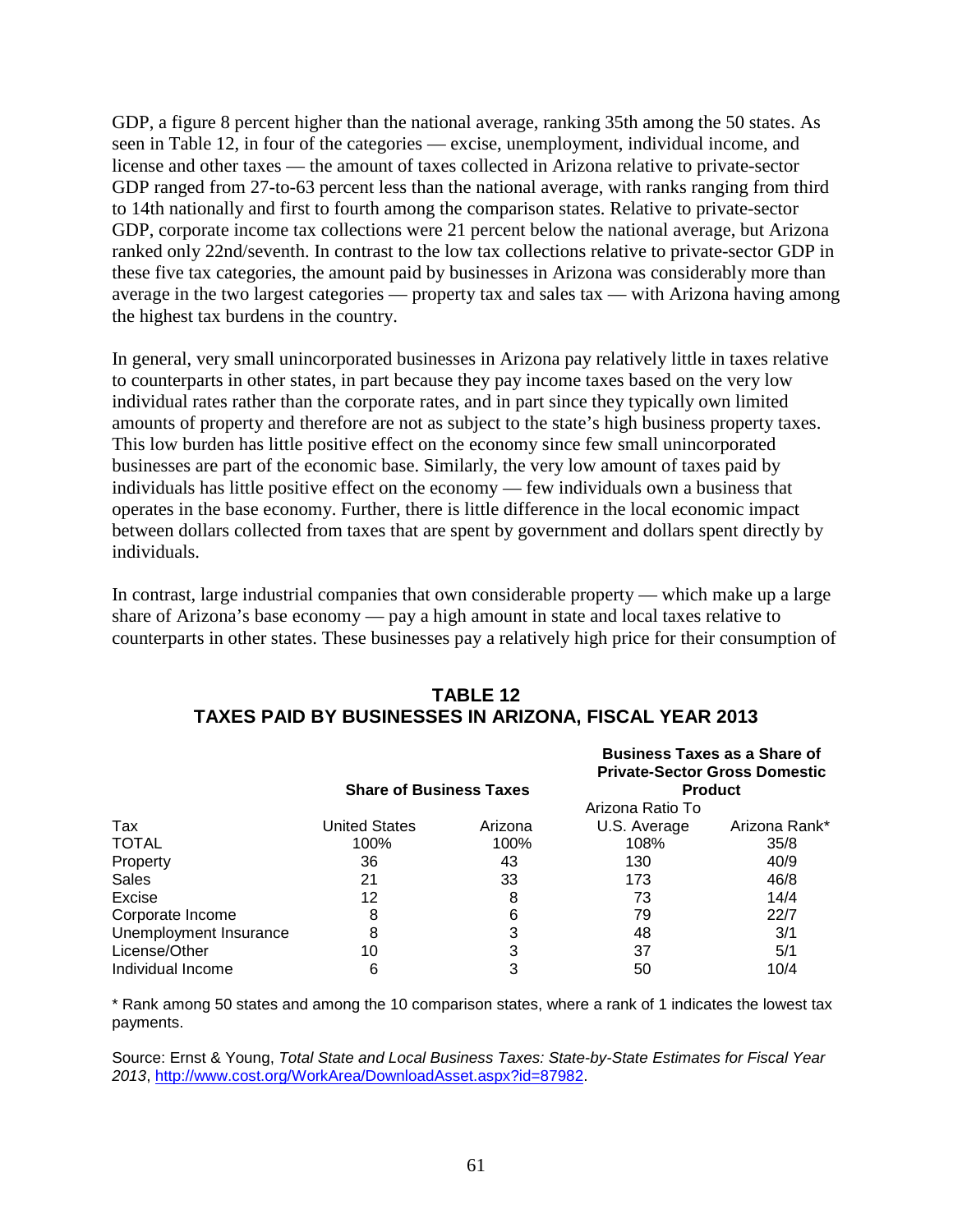public services and physical infrastructure, while the smallest businesses and individuals pay relatively little for their consumption of public services and physical infrastructure.

On average, businesses pay a disproportionate share of the state and local government taxes collected in Arizona. The business share ranked 37th/sixth in Arizona, including ranks of 32nd/sixth on state government taxes and 42nd/ninth on local government taxes.

The Ernst & Young study also provides estimates of business taxes per dollar of government expenditures that benefit businesses. Business taxes in Arizona are higher than average relative to the services businesses receive, with the state ranked tied for 35th/ninth using the middle of three alternative assumptions regarding expenditures that benefit businesses. Thus, despite low overall taxes, Arizona did not compare favorably in 2013 on the location factor of the amount of business taxes paid relative to the public services and infrastructure used by businesses; this factor was particularly negative for large base companies.

The temporary sales tax was in place for 11 of the 12 months covered by the Ernst  $&$  Young study. Excluding this tax, Arizona would have improved on the sales tax measure by one state on the rank; the sales tax burden would have been 52 percent, rather than 73 percent, higher than average. On the overall tax burden, the state's rank would have been three places better; the overall tax burden would have been 3.6 percent, rather than 8.1 percent, higher than average.

In order to get an idea of the effect on business tax competitiveness of the tax reductions passed between 2011 and 2013 that were not yet in effect in fiscal year 2013, the time period of the last Ernst & Young study 2013, assume that all of the reductions were in place then. The corporate income tax in Arizona would have been sixth lowest in the country at 66 percent below average. Individual income taxes paid by businesses and business property taxes would have lowered more modestly. Including these tax reductions and excluding the temporary sales tax, the overall business tax burden would have been 2 percent *below* average, with a rank of 26th. Business property and sales tax payments still would have been very high.

#### **Comparison of Business Tax Studies**

The methodologies of the Tax Foundation and Ernst & Young studies are very different. The category weights also are very different, as seen in Table 13. While the correlations, calculated from the scores of each of the 50 states, are significant at the 0.1 percent level in four of the categories, the correlation of the overall measure of the two studies is quite low and insignificant.

In order to make the studies more comparable, the 2014 Tax Foundation study was used. In addition, the license and other taxes category of the Ernst & Young study was omitted from the overall measure. The overall correlation still was a weak and insignificant 0.21. Part of the reason for the low correlation is the very different weighting of the categories between the two studies. If the Tax Foundation category scores are reweighted using the Ernst & Young category weights, the correlation improves to 0.37, but this is not significant at the 0.1 percent level. Thus, the differing data and methodologies used by the two studies produce very different results. The correlation of the tax burden portion of Moody's Cost of Doing Business Index (0.44) is significant at the 1 percent level with the Tax Foundation study, but insignificant at 0.11 with the Ernst & Young study.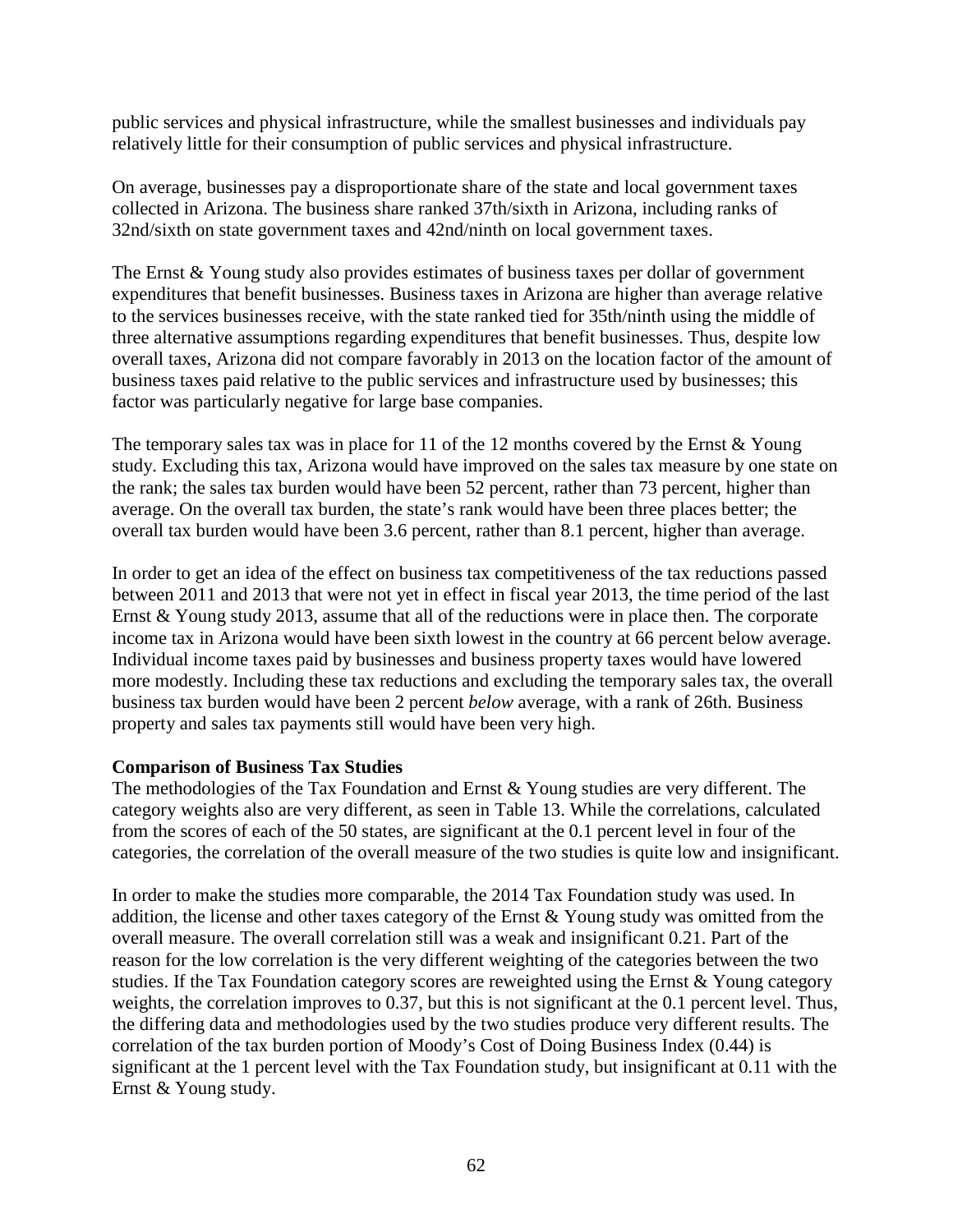## **TABLE 13 COMPARISON OF THE TAX FOUNDATION'S STATE BUSINESS TAX CLIMATE INDEX AND ERNST & YOUNG'S BUSINESS TAX STUDY**

|                            | Weight             |                     | <b>Correlation</b> | Arizona Rank*     |                     |
|----------------------------|--------------------|---------------------|--------------------|-------------------|---------------------|
|                            | Ernst &<br>Young** | Tax Foun-<br>dation |                    | Ernst &<br>Young* | Tax Foun-<br>dation |
| Property Tax               | 40.0%              | 14.4%               | 0.37               | 40                | 6                   |
| Sales & Excise Taxes       | $36.6***$          | 21.5                | 0.63               | 43***             | 49                  |
| Corporate Income Tax       | 8.7                | 20.2                | 0.46               | 22                | 26                  |
| Individual Income Tax      | 6.1                | 32.4                | 0.77               | 10                | 18                  |
| Unemployment Insurance Tax | 8.4                | 11.5                | 0.52               | 3                 |                     |

\* Rank of 1 represents the lowest tax burden

\*\* Reweighted after excluding license and other taxes

\*\*\* Sales and excise categories combined

Sources: Ernst & Young, *Total State and Local Business Taxes: State-by-State Estimates for Fiscal Year 2013*,<http://www.cost.org/WorkArea/DownloadAsset.aspx?id=87982> and Tax Foundation, 2014 State Business Tax Climate Index, [http://taxfoundation.org/article/2014-state-business-tax-climate-index.](http://taxfoundation.org/article/2014-state-business-tax-climate-index)

Arizona's ranks by category from the Tax Foundation and Ernst & Young studies are not substantially different except in the property tax category. In this category, the Tax Foundation combines residential and commercial property tax collections; in reality, the assessment ratio in fiscal year 2013 was considerably higher for commercial properties (19.5 percent) than residences (10 percent) in Arizona, and a variety of other factors also differ in the calculation of the tax payment between the property types.

#### **Changes Over Time in Tax Revenue in Arizona**

Relative to the ability to pay, the total amount of state and local government tax revenue in Arizona has fallen considerably since the early 1990s. Based on the Census Bureau's data, tax collections per \$1,000 of personal income relative to the nation fell from 7 percent above average in 1992 to 8 percent below average in 2011 (even with the inclusion of the temporary sales tax in 2011). Between 1992 and 2011, tax collections fell substantially for the motor vehicle license tax, the individual income tax, and the corporate income tax. Selective sales and property taxes also declined relative to the national average.

Based on the Tax Foundation's "Annual State-Local Tax Burden Ranking," the state and local government tax burden in Arizona was above average from 1977 through 1979, but from 1980 through 1988, the tax burden in Arizona was lower and less than the national average. From 1989 through 1991, tax payments relative to per capita income ranged from the same as to 2 percent more than the national average, with the state ranking between 29th and 35th. In 1991, per capita tax payments amounted to 10.3 percent of per capita income. The large tax reductions implemented during the 1990s lowered Arizona's tax burden, both in absolute terms and relative to the rest of the nation. Continued state government tax reductions kept the state and local burden low versus other states. In 2011, the per capita tax burden in Arizona was down to 8.9 percent of per capita income — 9 percent below the national average and 17th lowest among the states — even though the temporary sales tax was included.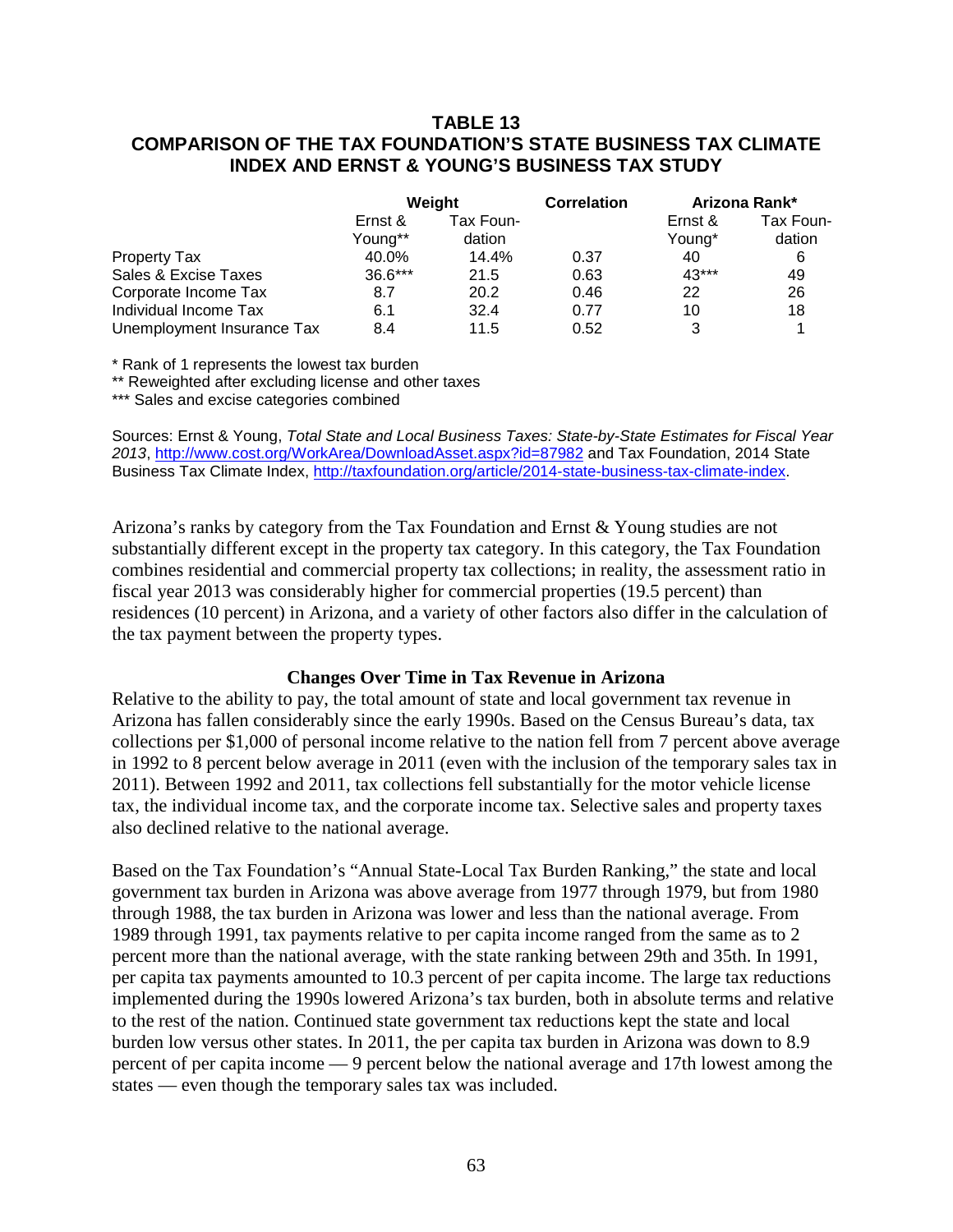The decline in Arizona in the overall tax payment relative to the ability to pay primarily results from a series of individual tax reductions put in place since the early 1990s by state government that predominantly affected the state's general fund revenue. The tax cuts that have been implemented in Arizona have had no measurable impact on economic growth. That is, the loss of revenue resulting from the tax cuts has not begun to be offset by greater economic growth, even years after the reductions were implemented. These conclusions come from an in-depth study: "The Effects of Tax Reductions in Arizona: Significantly Reduced Government Revenue and No Apparent Impact on Economic Growth," February 2013, Grand Canyon Institute, [\(http://grandcanyoninstitute.org/sites/grandcanyoninstitute.org/files/GCI\\_Policy\\_Tax\\_Reduction](http://grandcanyoninstitute.org/sites/grandcanyoninstitute.org/files/GCI_Policy_Tax_Reductions_Feb_2013.pdf) [s\\_Feb\\_2013.pdf\)](http://grandcanyoninstitute.org/sites/grandcanyoninstitute.org/files/GCI_Policy_Tax_Reductions_Feb_2013.pdf).

Looking specifically at changes in the state tax code passed by the Arizona Legislature and implemented between 1993 and 2013 (excluding the temporary sales tax rate increase), state government revenues have been reduced by \$1.7 billion per year in nominal terms, according to the Joint Legislative Budget Committee. (See Appendix D of the *2014 Tax Handbook*, [http://www.azleg.gov/jlbc/14taxbook/14taxbk.pdf.](http://www.azleg.gov/jlbc/14taxbook/14taxbk.pdf)) Most of the decreases occurred from fiscal years 1995 through 2001, with additional large cuts in fiscal years 2007 and 2008. Adjusted for inflation and the state's population growth, the cumulative effect of these state government individual and business tax reductions now totals approximately \$3.3 billion per year. The additional tax reductions passed between 2011 and 2013, the vast majority of which phase in between fiscal years 2014 and 2018, will add another \$668 million per year in nominal terms in revenue loss to the state government's general fund once fully implemented.

#### **Nontax Revenue and Incentives**

Based on the Census Bureau's data, Arizona also is considerably below average on nontax sources of income relative to the ability to pay, ranking ninth at 15 percent below average in 2011. User fees ("current charges" in the Census Bureau's report) ranked tenth at 18 percent below average.

The legislation passed by the Arizona Legislature in 2011 also transformed the Arizona Department of Commerce into the Arizona Commerce Authority, with a focus on economic development. The availability of incentives intended to help companies decide to move to or expand operations in Arizona was broadened, including a "deal-closing" fund and a credit for job creation. Unlike the tax reductions, these changes went into effect in fiscal year 2012. Incentives can be important in location decisions, but typically do not make a difference unless a region is a finalist based on the other location factors, according to the economic literature.

#### **The Effects of Tax Reductions on the Quality and Quantity of Public Services**

Since state and local governments are not allowed to run a budget deficit, the substantial reductions in tax revenues in Arizona since the early 1990s have necessarily required similar decreases in public spending. Since the tax cuts have largely affected revenue to the state government's general fund, expenditures from the general fund have dropped substantially, from a historical average of about \$49 per \$1,000 of personal income to around \$35 — a decrease of nearly 30 percent. Since expenditures from other state government funds and by local governments have not dropped nearly as much, total state and local government noncapital expenditures per \$1,000 of personal income relative to the national average have not declined as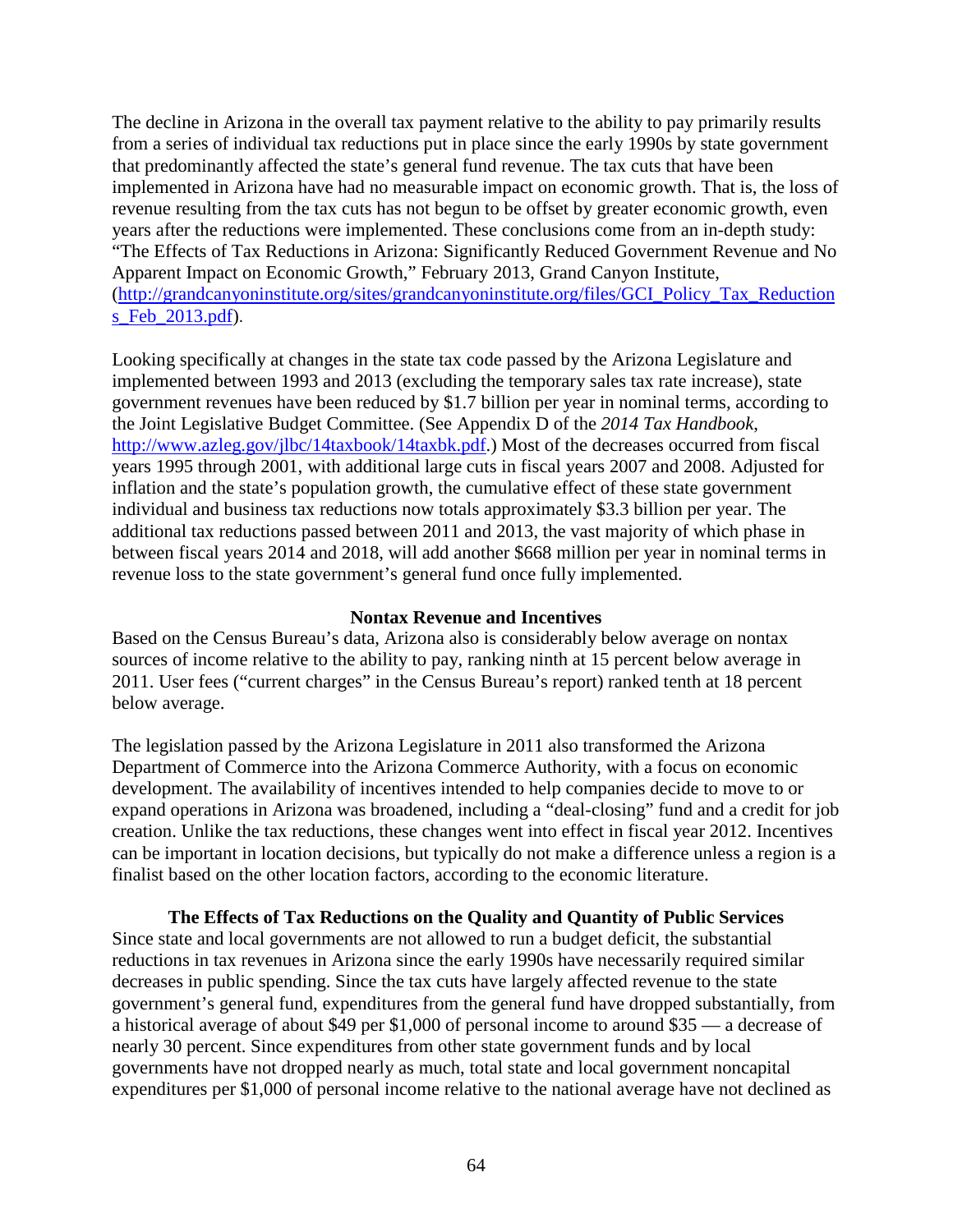much as state general fund expenditures. Based on the Census Bureau's data, total state and local government noncapital expenditures per \$1,000 of personal income in Arizona was marginally higher than the U.S. average in 1993 and ranked 28th. In 2011, Arizona's figure was 7 percent below average and ranked 19th.

The reduction in available public funds has necessarily resulted in curtailments of public services. Particularly during the last recession, some programs were terminated and others experienced substantial reductions in funding. Even today, when faced by requests to restore funding that was cut in recent years, officials respond that public revenue is inadequate. While accurate, this response does not note that revenue is not adequate due to decisions to reduce taxes to far below historical levels. If general fund revenue per \$1,000 of personal income were increased from the fiscal year 2014 figure of \$34 to the historical norm of \$49, general fund revenue would be more than \$3.5 billion higher. Yet, even with such a large increase, Arizona taxpayers — relative to their ability to pay — would be contributing to the general fund no more than the historical norm of the 1970s and 1980s.

So, the *quantity* of public programs has been reduced, either through the elimination of a program or through limits placed on a program, such as restricted eligibility. It is much more difficult to establish the extent to which the *quality* of public programs has been negatively affected by the spending reductions, since spending is not the only factor affecting quality. However, one can say that the quality has dropped to zero for those barred from a public service that was previously available.

The impact of public spending reductions has been highly uneven across the categories of public expenditures. Certain programs largely funded from the state's general fund have been affected the most. The total amount appropriated by state government from the general fund and from other funds, per \$1,000 of personal income, is displayed in Chart 6. Expenditures for elementary and secondary education fell considerably after 2007. University funding has also dropped considerably, though over a longer time period. In contrast, spending on social services primarily public welfare programs, of which AHCCCS (Arizona Health Care Cost Containment System) is the largest — has increased over time (to a level near the national average). Reductions in spending for public safety have been minimal; Arizona consistently spends among the most in the nation per \$1,000 of personal income for public safety.

Spending reductions for many programs do not have an immediately perceptible effect on the economy. For example, it takes more than a decade for a child to complete their K-12 education; a failure to spend adequately to maintain infrastructure does not result in the immediate deterioration of that infrastructure. Thus, while it may appear that certain types of spending can be reduced without significant ill effects, it may simply be that the negative effects have yet to manifest themselves. Whether the spending reductions that have already gradually occurred in some programs over the last 20 years may be contributing to the state's relatively weak economic recovery in recent years is a matter of conjecture. However, when the negative effects of reduced public investment do become apparent, it will be very difficult to reverse years of neglect in a short period of time — even if there is a strong desire to do so.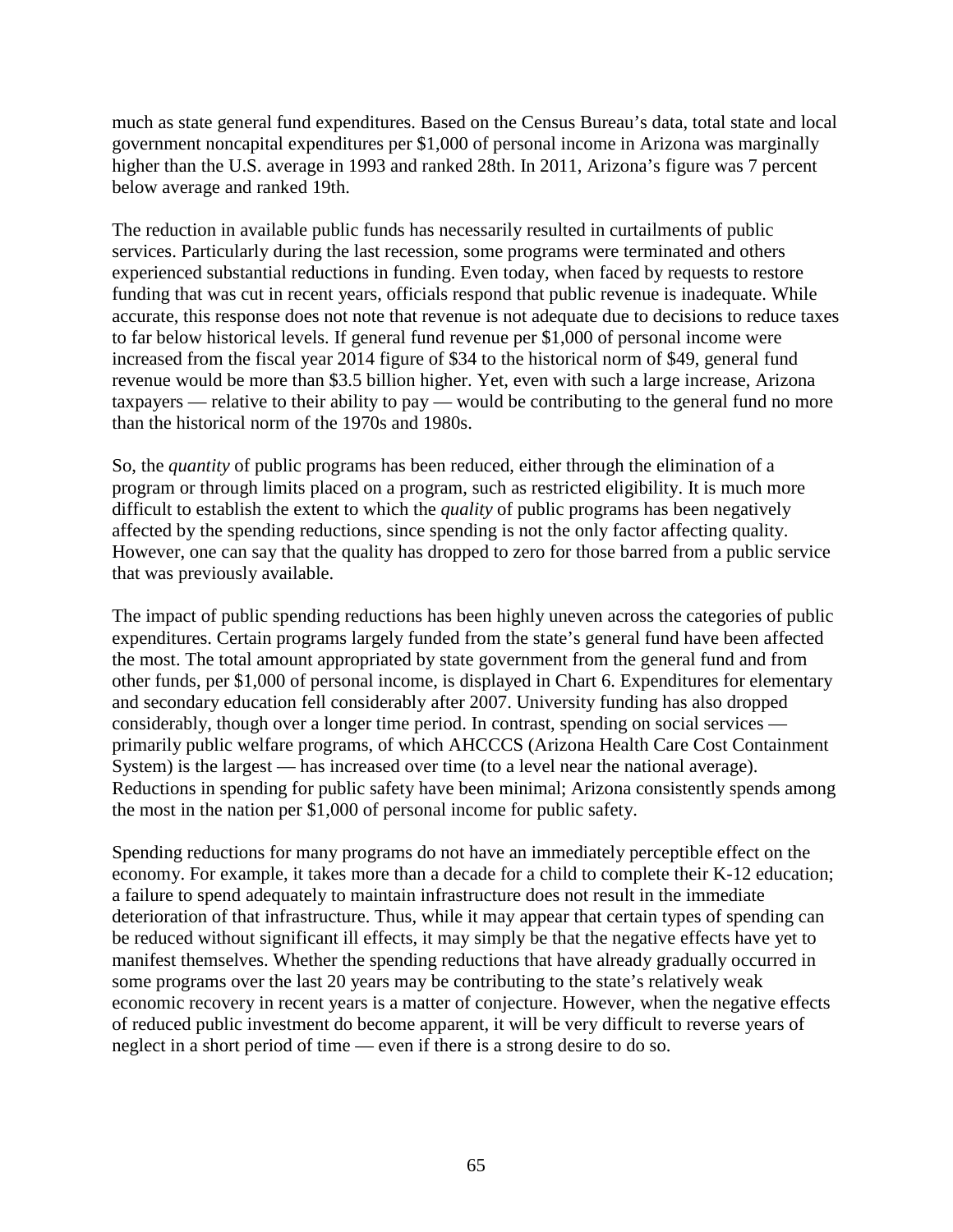

Sources: Arizona Joint Legislative Budget Committee (expenditures) and the U.S. Department of Commerce, Bureau of Economic Analysis (personal income).

#### **Relationship Between Taxes and Economic Performance**

The correlations between the five tax studies and between each of these studies and various economic measures are discussed in this subsection.<sup>[23](#page-67-0)</sup> Correlations with geographic measures also are examined. The five tax studies include:

- Two measures of the overall tax burden: the Tax Foundation's "Annual State-Local Tax Burden Ranking" and the Census Bureau's state and local government taxes collected per \$1,000 of personal income.
- The District of Columbia's measure of the individual tax burden.

l

• Two measures of the business tax burden: the Tax Foundation's State Business Tax Climate Index and the Ernst & Young study.

Alaska was excluded from the correlation analysis because a high proportion of Alaska's revenue comes from the severance tax on oil, a tax that can be largely exported to the out-of-state buyers of the oil. The tax studies vary substantially in how they treat this tax revenue.

Conceptually, the two measures of the business tax burden should be highly correlated if each is providing an accurate appraisal. However, no correlation (-0.02) exists between the state ratings of the Tax Foundation and Ernst & Young studies. Similarly, the two measures of the overall tax burden should be highly correlated. However, the correlation (0.10) between the Tax Foundation's measure and the Census Bureau's data is insignificant.

<span id="page-67-0"></span><sup>&</sup>lt;sup>23</sup> In order for the time periods covered by the studies to be more consistent, the 2014 State Business Tax Climate Index from the Tax Foundation is used instead of the just-released 2015 study.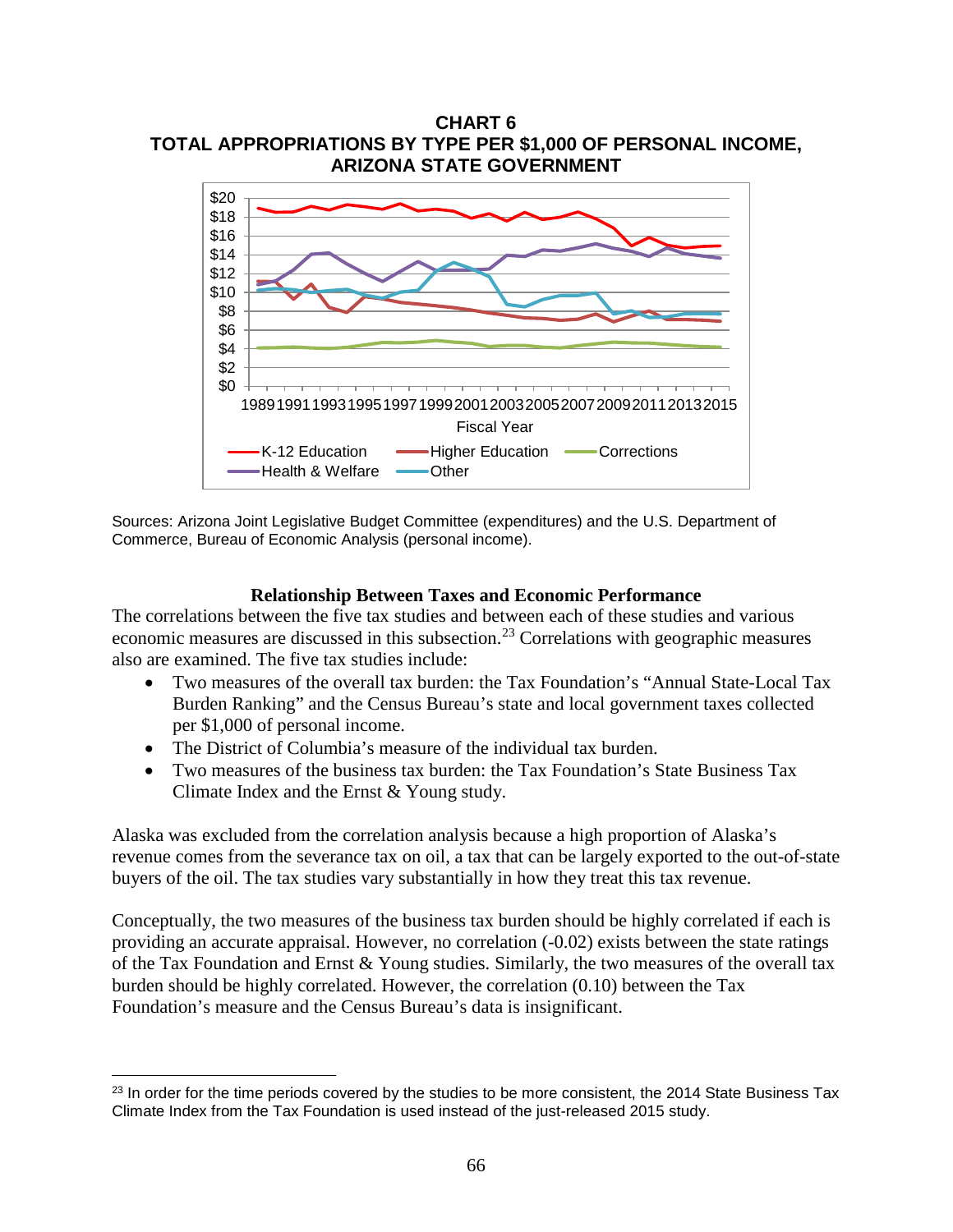Some correlation should exist between each of the overall tax measures and the measures of either individual or business taxes. The Tax Foundation's overall measure is significantly correlated to the Tax Foundation's business measure (0.70) and to the District of Columbia's individual measure (0.56), but is not correlated to the Ernst  $\&$  Young study (-0.11). The overall data from the Census Bureau are significantly correlated with the Ernst & Young business measure (0.58), but not with the District of Columbia study (-0.16) or the Tax Foundation's business tax measure (0.08).

The same economic measures using the same time periods as discussed earlier in the correlations with the results of the competitiveness studies (see page 43) were correlated with the tax studies. The economic measures can be grouped into three categories: the dollar level of productivity and prosperity, real percent changes in productivity and prosperity, and real percent changes in aggregate measures of the economy.

The results of the Ernst & Young study of business taxes are not correlated with the level of productivity and prosperity in 2013. The growth rates between 1993 and 2003 of the aggregate economic measures and of the measures of productivity and prosperity are not correlated to the Ernst & Young figures. Moderate and significant correlation is present between the Ernst & Young results and the growth rates between 2003 and 2013 of the aggregate economic measures and of the measures of productivity and prosperity, but the correlation is of the opposite sign than expected: States that grew the most and had the greatest gains in productivity and prosperity between 2003 and 2013 have relatively high business taxes. This likely is an aberrant result caused by the real estate boom and bust that varied widely in intensity across the states. Instead, it is likely that business taxes as measured by Ernst & Young have no relationship with either aggregate economic growth or with the level or change in productivity and prosperity.

The Tax Foundation's measure of business taxes is not correlated to either the level or change in productivity and prosperity. Low business taxes are associated with stronger growth in the aggregate economic measures, though the correlations are only weak to moderate, marginally significant.

The District of Columbia's study of individual taxes is not correlated to the level of the productivity and prosperity measures except for a significant correlation with earnings per employee: Higher taxes are associated with higher levels of the productivity measure. Correlations with the change in productivity and prosperity are not significant except at the \$25,000 income level, which is minimally significant. In contrast, the tax figures from the study are moderately and significantly correlated to aggregate growth rates except at the \$25,000 income level.

The Tax Foundation's overall tax measure generally is not correlated with either the level or change in productivity and prosperity. Marginally significant correlations were measured with the aggregate measures of growth: the lower the taxes, the stronger the growth.

The relationships between the tax data from the Census Bureau and the economic measures are similar to those from the Ernst  $&$  Young study. Taxes generally are not correlated with the level of productivity and prosperity, though marginally significant correlation with the two GDP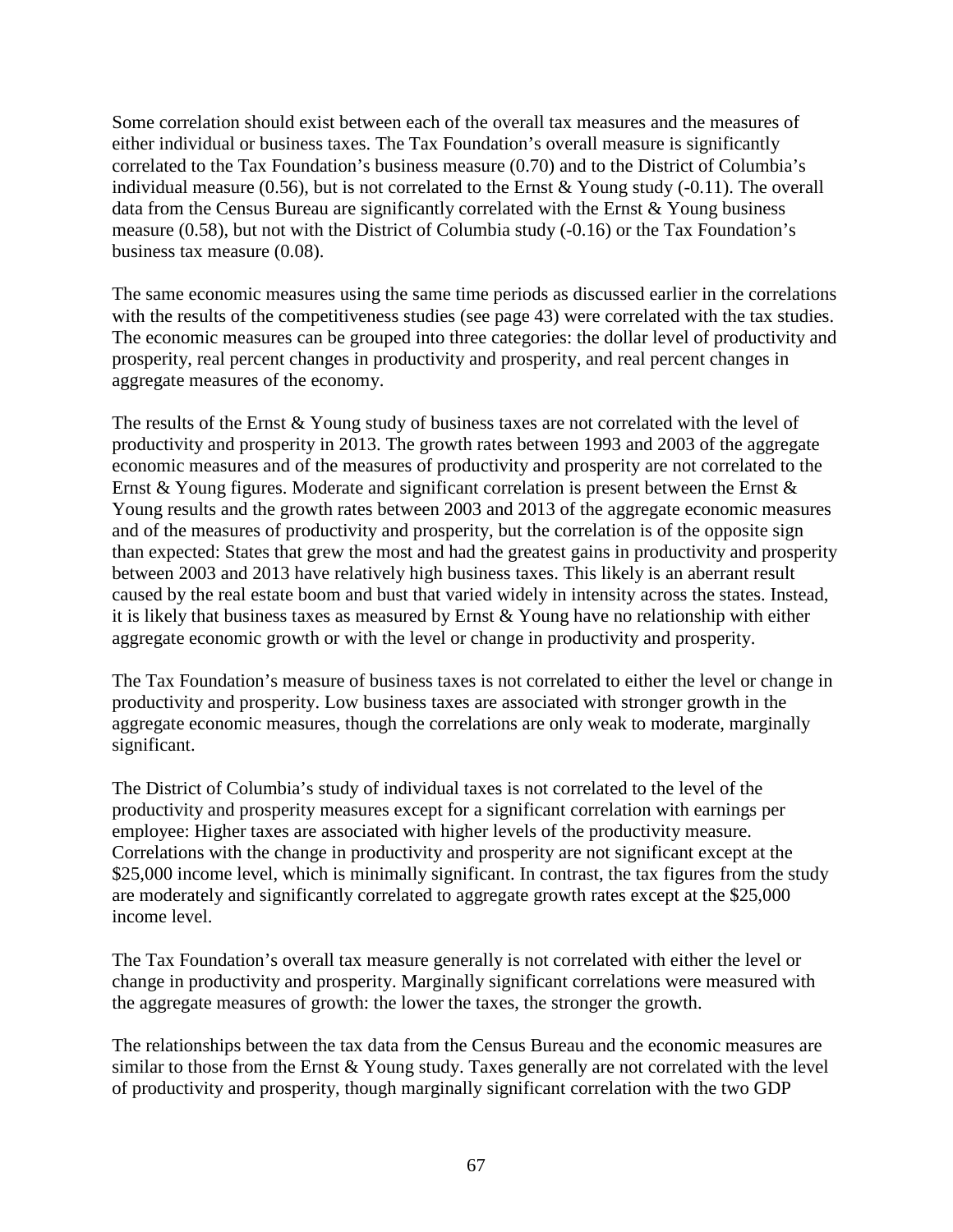measures is seen in 2013: the higher the taxes the higher these two measures. The growth rates between 1993 and 2003 of the aggregate economic measures and of the measures of productivity and prosperity are not correlated to the Census Bureau figures. Moderate and significant correlation is present between the Census Bureau figures and the growth rates between 2003 and 2013 of the aggregate economic measures and of the measures of productivity and prosperity, but the correlation is of the opposite sign than expected: Higher taxes are associated with greater growth.

Thus, the tax measures generally are not significantly correlated to the level of productivity and prosperity; the significant positive correlation to the change in the productivity and prosperity measures between 2003 and 2013 registered in a couple of the studies likely is an aberration. Low taxes are associated with faster aggregate economic growth in three of the studies, but in the other two studies, higher taxes are associated with faster aggregate growth in the most recent time period.

To the extent that any relationship is present between tax burdens and aggregate economic growth, taxes cannot be deemed to be the cause of the faster growth. First, a statistically significant relationship does not imply causality. In Arizona, the tax reductions that were passed during the 1990s came *after* economic growth had accelerated, providing a cyclical budget surplus that was used as justification for the permanent tax reductions.

Second, the variation in tax burdens across the country is not randomly distributed. Instead, southern and western states on average have lower tax burdens than the rest of the country. Are the southern and western states growing faster than the rest of the country because of their low tax burdens, or is another factor or a combination of factors causing the faster growth? It seems likely that other factors, particularly climate, are playing a significant role in the faster growth.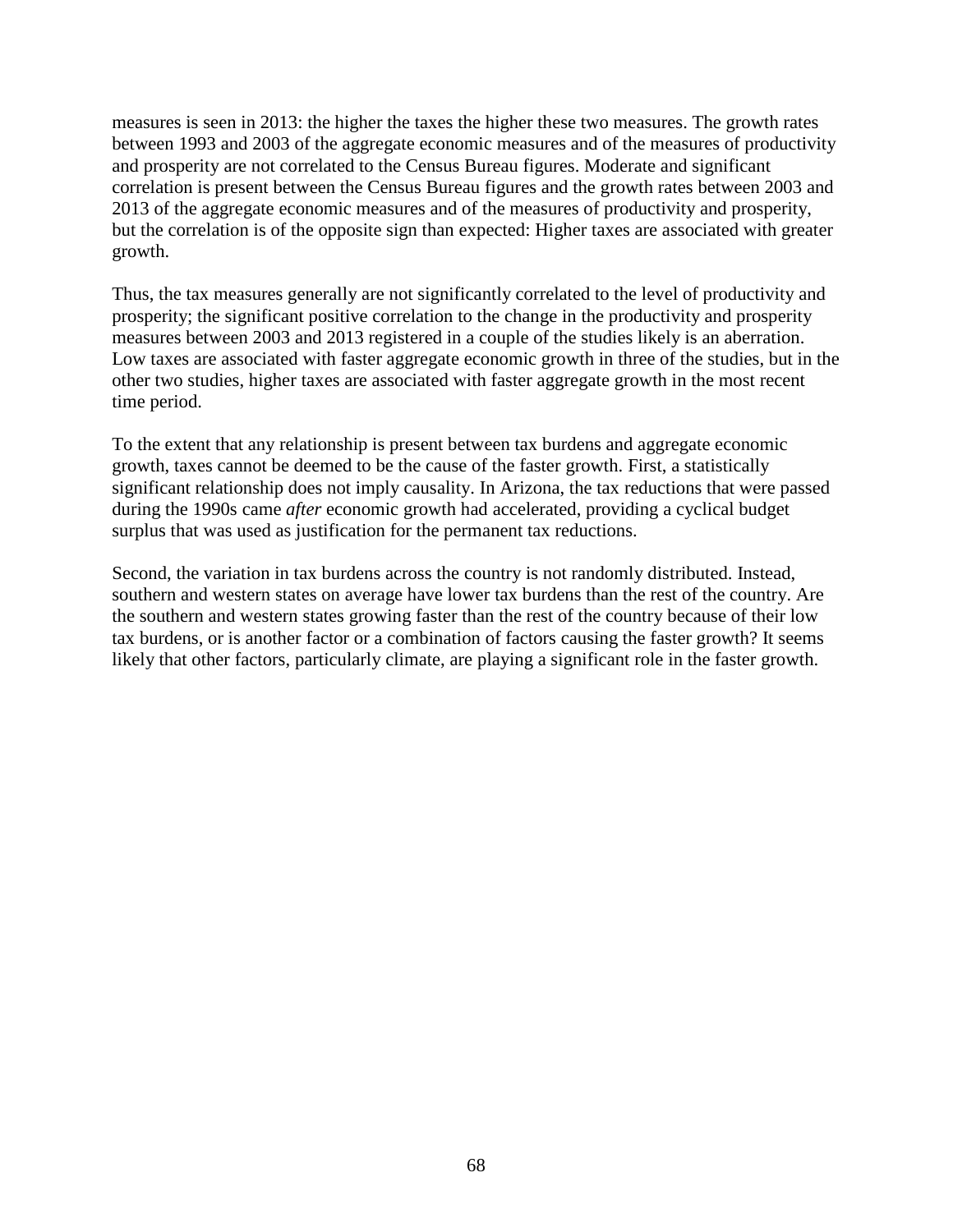#### **ARIZONA'S BUSINESS COMPETITIVENESS**

In this section, Arizona's competitiveness is assessed on each of several location factors. In order to determine the ability of the public sector to provide public services desired by businesses, state government's fiscal situation also is examined.

### **Labor Force Quality and Availability**

Labor force supply/availability is a challenge to measure. The competitiveness studies mostly measure labor force supply/availability by a state's right-to-work status or another measure of union participation, but these are narrow indicators of only a portion of the entire issue. Arizona compares quite favorably on these indicators. Migration sometimes is included in the studies. While defects in the local labor supply can be offset to some extent by recruiting workers from outside, this adds to a company's costs.

Labor force quality also is difficult to measure. Most commonly, educational measures, including attainment and achievement, as measured by test scores, are used as proxies for labor force quality. Job training programs are a component of creating and maintaining a quality workforce, but the competitiveness studies provide limited information on job training.

In addition to being a proxy for labor force quality, various aspects of education also appear on the list of economic development factors, particularly for the key base industries. Given its importance to competitiveness, a more detailed examination of education in Arizona follows. Significant decreases in public expenditures for education — including elementary and secondary (K-12) and higher education — have occurred in Arizona over the last several years, following relative declines in prior decades. The decreases in public funding of higher education have been offset by significant increases in tuition and fees. In contrast, total K-12 funding has dropped considerably.

#### **Elementary and Secondary Education**

Using data from the "State and Local Government Finances" report produced by the U.S. Census Bureau [\(http://www.census.gov/govs/\)](http://www.census.gov/govs/), K-12 noncapital expenditures per \$1,000 of personal income in Arizona were 12 percent lower in 2011 (the latest year of data) than in 1993, compared to an increase nationally of 5 percent. Arizona's 2011 figure was 22 percent less than the national average; it had been 6 percent less than average in 1993. The state's spending moved from 15th-lowest to fourth-lowest.

Spending relative to personal income is not an ideal measure since it does not consider the demand for the public service. When caseload data, such as the number of students enrolled in public school, are available, the ideal measure considers both the overall ability to pay and the size of the caseload.

The JLBC produces a report [\(http://www.azleg.gov/jlbc/mofunding.pdf\)](http://www.azleg.gov/jlbc/mofunding.pdf) that includes all sources of funding for K-12 education and provides these figures on a per student basis. Maintenance and operations funding is reported separately from capital and other expenditures, such as debt service. Funding is reported by source; each source's share of the total in fiscal year 2014 is shown below:

• State government general fund: 53.9 percent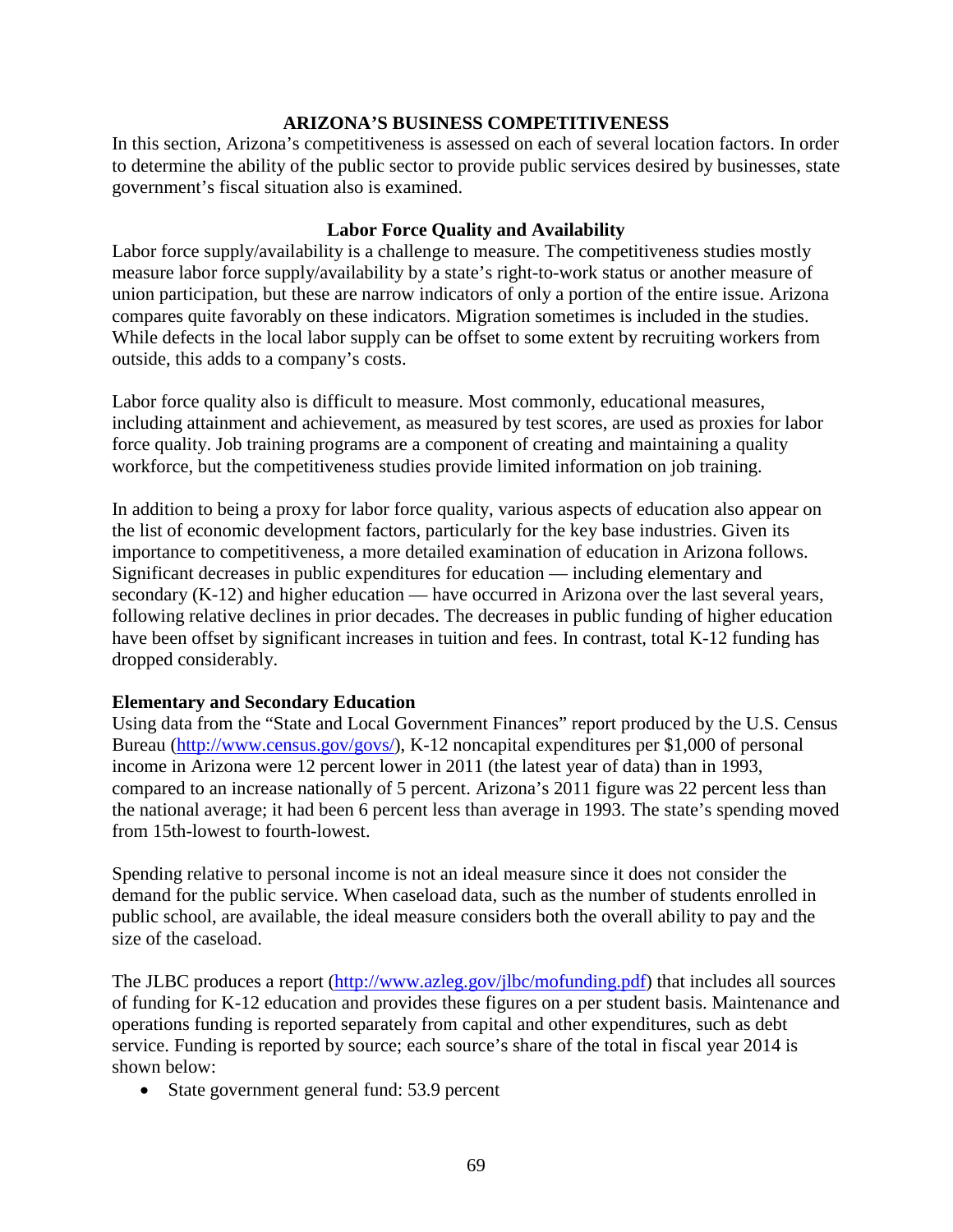- State government, proposition 301 (voter-approved 0.6 percentage-point increase in the sales tax in 2000): 7.5 percent
- State government permanent fund (proceeds from sale and lease of state land): 0.7 percent
- County and local government (primarily from the property tax): 36.5 percent
- Federal government: 1.4 percent

Between fiscal years 2008 (at the beginning of the recession) and 2012, total spending per student dropped 13 percent; relative to per capita personal income, the decline was 9 percent. State government funding fell 21 percent but county and local funding rose 13 percent. A small increase in total spending per student occurred between fiscal years 2012 and 2014.

Using the Census Bureau data, noncapital expenditures for elementary and secondary education per student per \$1,000 of per capita personal income was second-lowest in the country in Arizona in 2011 (only Utah spent less); the figure was 22 percent less than the national average. Compared to the rest of the nation, spending on this basis has fallen considerably since the early 1990s; in 1993, Arizona had the 15th-lowest spending with a figure 8 percent less than the U.S. average.

The Census Bureau provides more detail on noncapital expenditures for K-12 education in its "Public Elementary-Secondary Education Finances" report [\(http://www.census.gov/govs/\)](http://www.census.gov/govs/). Expenditures per pupil in the 2012 school year are measured in two ways in Table 14: adjusted for the cost of living and per \$1,000 of per capita personal income. On both measures, Arizona was far below the national average overall and ranked near the bottom of the states in most of the expenditure categories. Arizona's expenditures per student adjusted for living costs were secondlowest overall at 36 percent below the national average.

Instructional expenditures (for teachers, aides, supplies, and materials) were the lowest in the nation at 42 percent below average. Support expenditures were third lowest at 26 percent below average and other expenditures were lowest at 39 percent below average. Of the seven support subcategories, Arizona's spending was among the eight lowest in six, including general (school district) administration (fourth-lowest, 62 percent below average) and school administration (lowest, 50 percent below average). The exception is pupil support — which includes counseling, health care, social work, and student appraisal — in which expenditures were far above average.

On most measures of elementary and secondary student performance, Arizona ranks among the bottom tier of states. The available measures can be grouped into several categories: student achievement (as measured by test scores), high school completion rates, assessments of resources, and academic standards and accountability. (See the University Economist report "Arizona Constitution: Specified Duties of State Government," November 2010, available at [http://economist.asu.edu/public-finance\)](http://economist.asu.edu/public-finance). The state has compared unfavorably on student achievement over the two decades for which comparable test scores are available.

If Arizona's K-12 educational system were performing well, the low and declining funding for public education would be of lesser significance. While funding is not the only input into the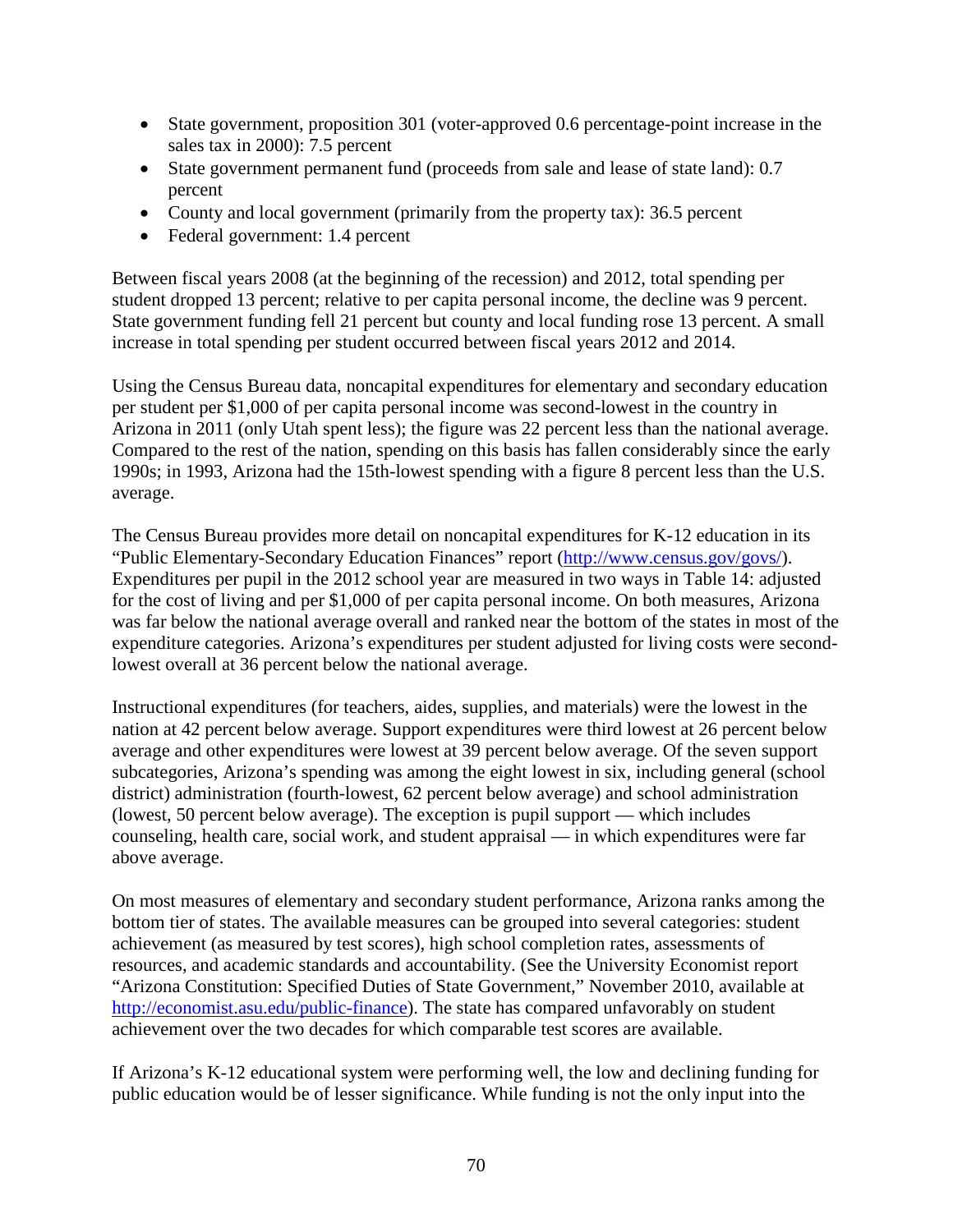educational system and therefore not the only factor affecting the performance of Arizona's educational system, funding is of obvious significance. To expect Arizona's elementary and secondary schools to perform well despite the very low funding levels, the quality of the other inputs would need to be very high.

However, there is no evidence that funding deficiencies in Arizona are offset by inherently more intelligent or harder-working students, by better-qualified teachers, etc., relative to the national average. In fact, Arizona's teachers have less experience on average than their counterparts nationally and Arizona has disproportionate shares of students whose parents are poorly

# **TABLE 14 ELEMENTARY AND SECONDARY EDUCATION FUNDING IN ARIZONA, 2012**

|                                             | <b>Expenditures</b><br><b>In Millions</b> | Ratio                                             | Rank    |                        |
|---------------------------------------------|-------------------------------------------|---------------------------------------------------|---------|------------------------|
|                                             |                                           | to U.S.<br>Average                                | Nation* | Comparison<br>States** |
|                                             |                                           | <b>Expenditures Per Student, Adjusted for the</b> |         |                        |
|                                             |                                           | <b>Cost of Living</b>                             |         |                        |
| Total                                       | \$7,135                                   | 63.6%                                             | 50      | 9                      |
| Instruction                                 | 3,918                                     | 57.8                                              | 51      | 10                     |
| <b>Support Services</b>                     | 2,856                                     | 74.2                                              | 49      | 8                      |
| <b>Pupil Support</b>                        | 1,015                                     | 162.7                                             | 9       | 1                      |
| <b>Instructional Staff Support Services</b> | 179                                       | 35.3                                              | 51      | 10                     |
| <b>General Administration</b>               | 80                                        | 38.4                                              | 48      | 9                      |
| <b>School Administration</b>                | 297                                       | 49.9                                              | 51      | 10                     |
| Operation and Maintenance of Plant          | 760                                       | 73.6                                              | 49      | 8                      |
| <b>Pupil Transportation</b>                 | 308                                       | 62.3                                              | 46      | 6                      |
| <b>Other Support Services</b>               | 217                                       | 56.2                                              | 44      | 8                      |
| Other                                       | 361                                       | 61.3                                              | 51      | 10                     |
|                                             |                                           | Expenditures Per Student Per \$1,000 of Per       |         |                        |
|                                             |                                           | <b>Capita Personal Income</b>                     |         |                        |
| Total                                       |                                           | 74.9%                                             | 49      | 9                      |
| Instruction                                 |                                           | 68.0                                              | 51      | 10                     |
| <b>Support Services</b>                     |                                           | 87.3                                              | 38      | 5                      |
| <b>Pupil Support</b>                        |                                           | 191.4                                             | 5       | 1                      |
| <b>Instructional Staff Support Services</b> |                                           | 41.5                                              | 51      | 10                     |
| <b>General Administration</b>               |                                           | 45.1                                              | 47      | 8                      |
| <b>School Administration</b>                |                                           | 58.7                                              | 51      | 10                     |
| Operation and Maintenance of Plant          |                                           | 86.6                                              | 40      | 5                      |
| <b>Pupil Transportation</b>                 |                                           | 73.3                                              | 43      | 6                      |
| <b>Other Support Services</b>               |                                           | 66.1                                              | 39      | 8                      |
| Other                                       |                                           | 72.1                                              | 46      | 9                      |

 $*$  Among 50 states and the District of Columbia;  $1 =$  highest expenditures

\*\* Among 10 comparison states; 1 = highest expenditures

Sources: U.S. Department of Commerce, Census Bureau, "Public Elementary-Secondary Education Finances,"<http://www.census.gov/govs/> (expenditures); U.S. Department of Education, National Center for Education Statistics (enrollment); U.S. Department of Commerce, Bureau of Economic Analysis (personal income and regional price parity).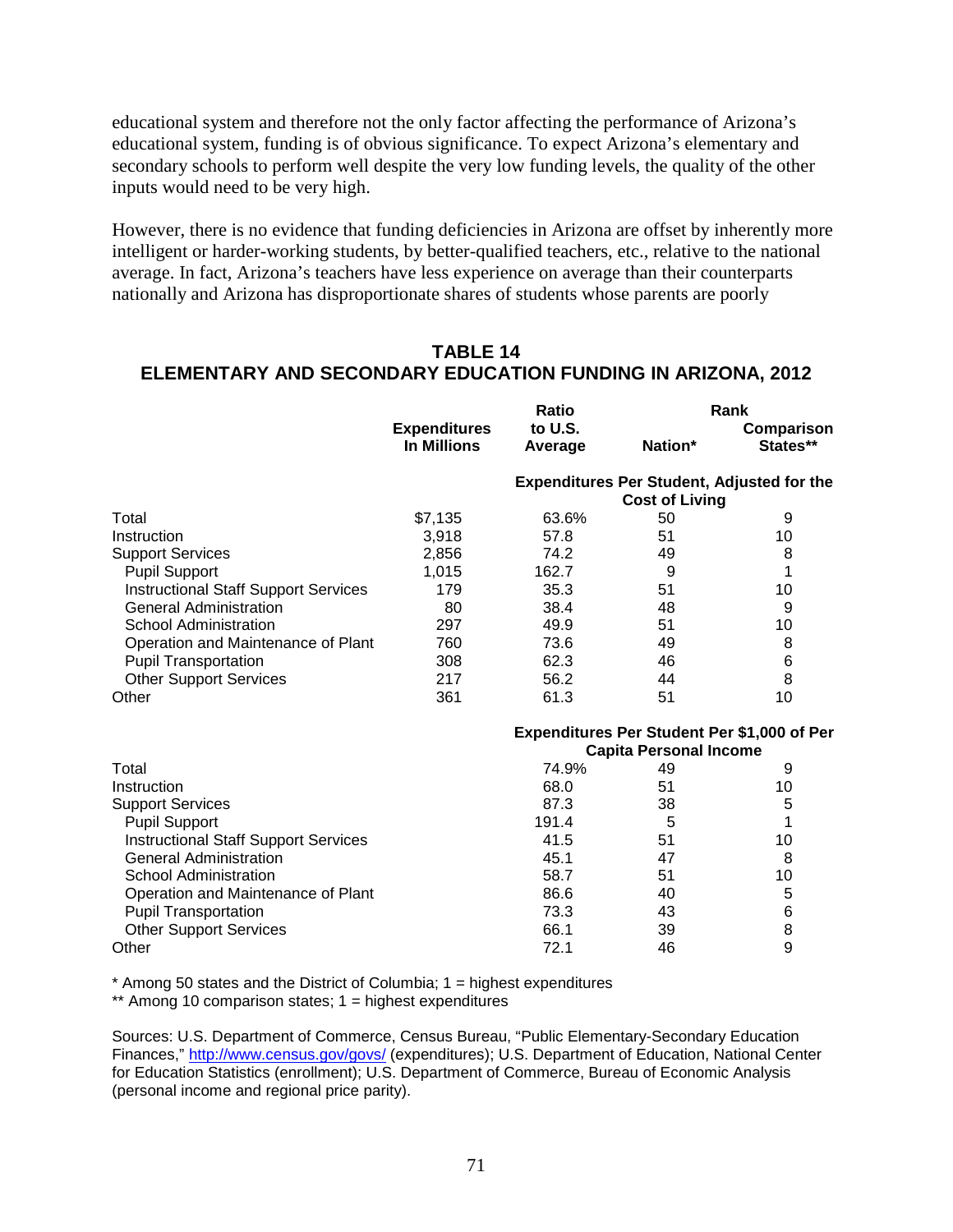educated, who are living in poverty, and who are learning English as a second language circumstances requiring above-average rather than below-average funding to overcome. In contrast, Idaho and Utah, the other states with very low per pupil expenditures, have much more homogenous populations.

### **Higher Education**

As the world's economy has evolved, becoming more driven by ideas, information, and technology, the importance of education — particularly higher education (community colleges and universities) — has taken on increased significance. Higher education — in particular research universities — affect economic development in ways other than educating the future workforce. A research university imports money into its local area through its receipt of research funding from federal and other external sources. In this way, a public university is part of the region's economic base, as well as a support for the economic base. In turn, university research results in new private-sector economic activity. The presence of a research university and its world-class talent also helps to attract leading-edge, high-technology businesses to an area. Access/proximity to universities is separately listed as an important site selection factor.

Public higher education noncapital expenditures by state and local governments expressed per full-time-equivalent student per \$1,000 of per capita personal income also are below average in Arizona. Using Census Bureau data for 2011, Arizona's spending was 4 percent less than the national average, 20th-lowest among the states. In the early 1990s, Arizona's figure had been marginally higher than the U.S. average.

#### **Educational Attainment**

An alternative to student achievement to assess Arizona's educational system is to compare the educational attainment (number of years of schooling) of adults living in Arizona to their national counterparts. The average attainment of Arizona's adults is below average. In particular, the educational attainment of those born in Arizona and still living in the state is considerably less than both

- The attainment of those born in another state who have moved to Arizona
- The national average of those living in the same state in which they were born

In contrast to the low level of attainment among Arizona natives relative to natives in other states, the educational attainment of Arizonans who had been born in another state generally ranked at or only a little below the national median of interstate migrants. That is, the educational attainment of those who migrated to Arizona was close to the national average of interstate migrants. Arizona's differential in attainment between those migrating from other U.S. states and those not moving is among the highest in the country.

#### **Education Summary**

Through the first five decades of Arizona statehood, the state's education spending was above average. Educational attainment also was above average historically in Arizona. The decline in spending for public education — from kindergarten through universities — since the early 1990s continues a trend of falling expenditures relative to the rest of the nation that began in the late 1960s.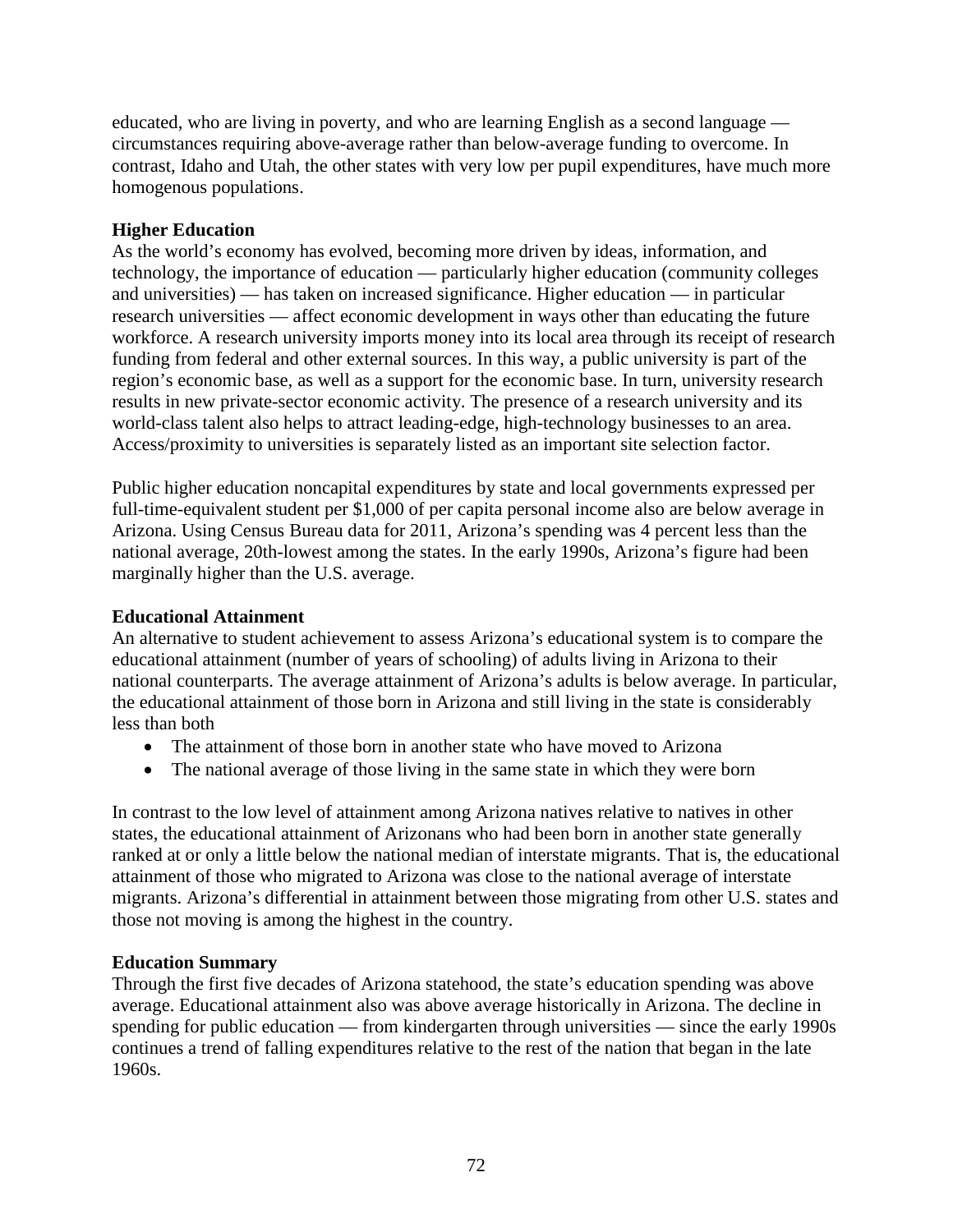### **Physical Infrastructure**

Like labor force quality and supply, measuring the physical infrastructure is difficult. Little information on infrastructure is included in the competitiveness studies. A report card specific to Arizona's infrastructure is scheduled to be released later this year by the American Society of Civil Engineers [\(http://www.infrastructurereportcard.org/arizona/arizona-overview/\)](http://www.infrastructurereportcard.org/arizona/arizona-overview/).

Arizona's infrastructure needs and options were examined in detail in a series of reports produced in 2008.<sup>[24](#page-74-0)</sup> The reports estimated the amount of spending that is needed to improve Arizona's existing infrastructure to be economically competitive and then to keep up with the expected growth in the Arizona population. While provision and maintenance of the physical infrastructure is expensive, the costs can be spread out over a long time span because of the long useful life of most of the infrastructure. In some cases, the costs need not be borne by the public sector, but the public sector must be responsive to the infrastructure needs through its long-term planning and regulatory functions.

Three broad conclusions were cited in the summary of the November 2008 report:

- "Arizona's public infrastructure particularly the transportation system has not kept pace with the state's growth over the last 15 years, resulting in a need to 'catch up'."
- "Arizona's existing public-sector physical infrastructure especially the water infrastructure — is aging, leading to an increasing need for renovation."
- "Arizona continues to grow rapidly, creating a substantial demand from new residents and new businesses for public-sector and private-sector infrastructure."

Thus, while it may not be clear how well Arizona's physical infrastructure currently compares to other states, Arizona is at risk of falling behind in its competitiveness if action is not taken to maintain, renovate, and improve its infrastructure.

#### **Business Costs**

Arizona ranked 33rd nationally and ninth in the comparison group in the business costs category of the *Forbes* study. In the CNBC study, Arizona ranked 28th/sixth in its category of cost of doing business.

One of two components of the business costs category in the *Forbes* study is the Cost of Doing Business Index produced by Moody's Analytics for states and metropolitan areas. By state, the index consists of three components: unit labor cost, energy cost, and state and local tax burden; the labor cost component is weighted most heavily. By metro area, office rents are included in the index as a proxy for real estate costs.

 $\overline{\phantom{a}}$ 

<span id="page-74-0"></span><sup>&</sup>lt;sup>24</sup> A detailed report focusing on four types of physical infrastructure was produced by the L. William Seidman Research Institute, W. P. Carey School of Business, Arizona State University, for the Arizona Investment Council: "Infrastructure Needs and Funding Alternatives for Arizona: 2008-2032," May 2008, available from [http://wpcarey.asu.edu/research/competitiveness-prosperity-research/other-reports.](http://wpcarey.asu.edu/research/competitiveness-prosperity-research/other-reports) A summary of that report and a discussion of other types of infrastructure was included in the University Economist report "Preparing for an Arizona of 10 Million People: Meeting the Infrastructure Challenges of Growth – Background Report," October 2008, available at [http://economist.asu.edu/p3/competitiveness.](http://economist.asu.edu/p3/competitiveness) A shorter version of the background report was released in November 2008, also available from [http://economist.asu.edu/p3/competitiveness.](http://economist.asu.edu/p3/competitiveness)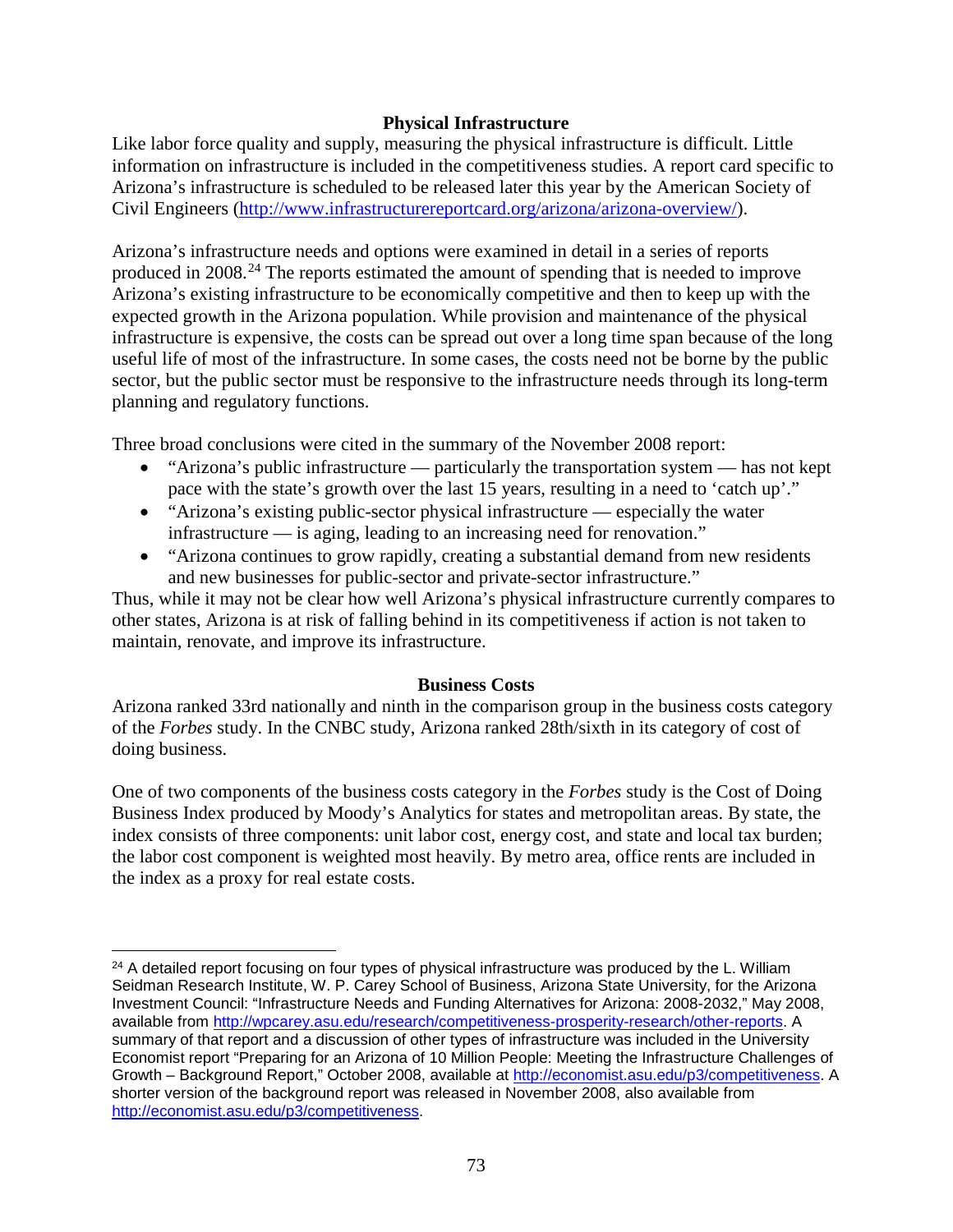Since Moody's index is proprietary, current data are not available. However, the figures for 2010 are available online at [http://providenceri.iqm2.com/Citizens/FileOpen.aspx?Type=4&ID=1323.](http://providenceri.iqm2.com/Citizens/FileOpen.aspx?Type=4&ID=1323) Overall, Arizona's business costs were 1 percent less than the national average in 2010 but ranked only 34th nationally (the lowest costs are given a rank of 1).<sup>[25](#page-75-0)</sup> Arizona ranked ninth among the comparison states. Of the 17 metro areas with a population of at least 3 million, the Phoenix area had the fifth-lowest business costs. The components of Moody's index are discussed in the following subsections.

### **Labor Costs**

 $\overline{\phantom{a}}$ 

While businesses desire lower costs, they must pay their workers enough to attract and retain a qualified workforce. In contrast, workers desire higher wages, though wages after considering the regional cost of living are most relevant.

In Moody's Cost of Doing Business Index, the unit labor cost index is explicitly limited to sectors in which basic economic activities are common. Labor costs, as measured by the average wage, are adjusted for productivity, as measured by GDP per employee; that is, labor costs are expressed relative to output. The calculations are made by subsector so that differing industrial mixes by state do not affect the measured labor costs. Unit labor costs in Arizona were 2 percent higher than the U.S. average in 2010 and ranked 36th/eighth. The Phoenix area was fifth-lowest among the 17 largest metro areas.

The Beacon Hill Institute reports a cost of labor adjusted for educational attainment. Arizona ranked between 21st and 30th nationally and sixth or seventh in the comparison group. Otherwise, the only indicator related to labor costs that is included in the competitiveness studies is the minimum wage. Since Arizona has a higher minimum than the federal standard, the state ranks below average on this indicator.

According to BEA data, average compensation<sup>[26](#page-75-1)</sup> per employee in Arizona in 2013 was 7.5 percent below the national average, but the state only ranked 29th nationally and fifth in the comparison group (where a rank of 1 indicates the lowest compensation). After adjustment for living costs, average compensation in Arizona was 5.7 percent below average and ranked 21st/fifth.

A more accurate assessment of the average compensation would adjust for job quality. Using the latest job quality data for 2004, average compensation adjusted for job quality in Arizona in 2013 was 5 percent less than the U.S. average without considering the cost of living and ranked 25th/seventh. Thus, from the perspective of businesses, labor costs in Arizona are below the national average, but Arizona ranks in the middle of the states. Adjusting for both job quality and cost of living, average compensation in Arizona was 3 percent below average and ranked 15th/sixth. From the perspective of workers, compensation in Arizona after considering the cost of living not only is below average, but 15th-lowest in the nation.

<span id="page-75-0"></span><sup>&</sup>lt;sup>25</sup> On a variety of indicators related to costs and incomes, a minority of the states has a figure above the national average, but many of the most populous states have above-average figures. Thus, a state can have a cost below the national average yet rank relatively poorly.

<span id="page-75-1"></span><sup>&</sup>lt;sup>26</sup> Compensation includes supplements to wages and salaries — employer contributions for government social insurance and employee pension and insurance funds — as well as wages and salaries.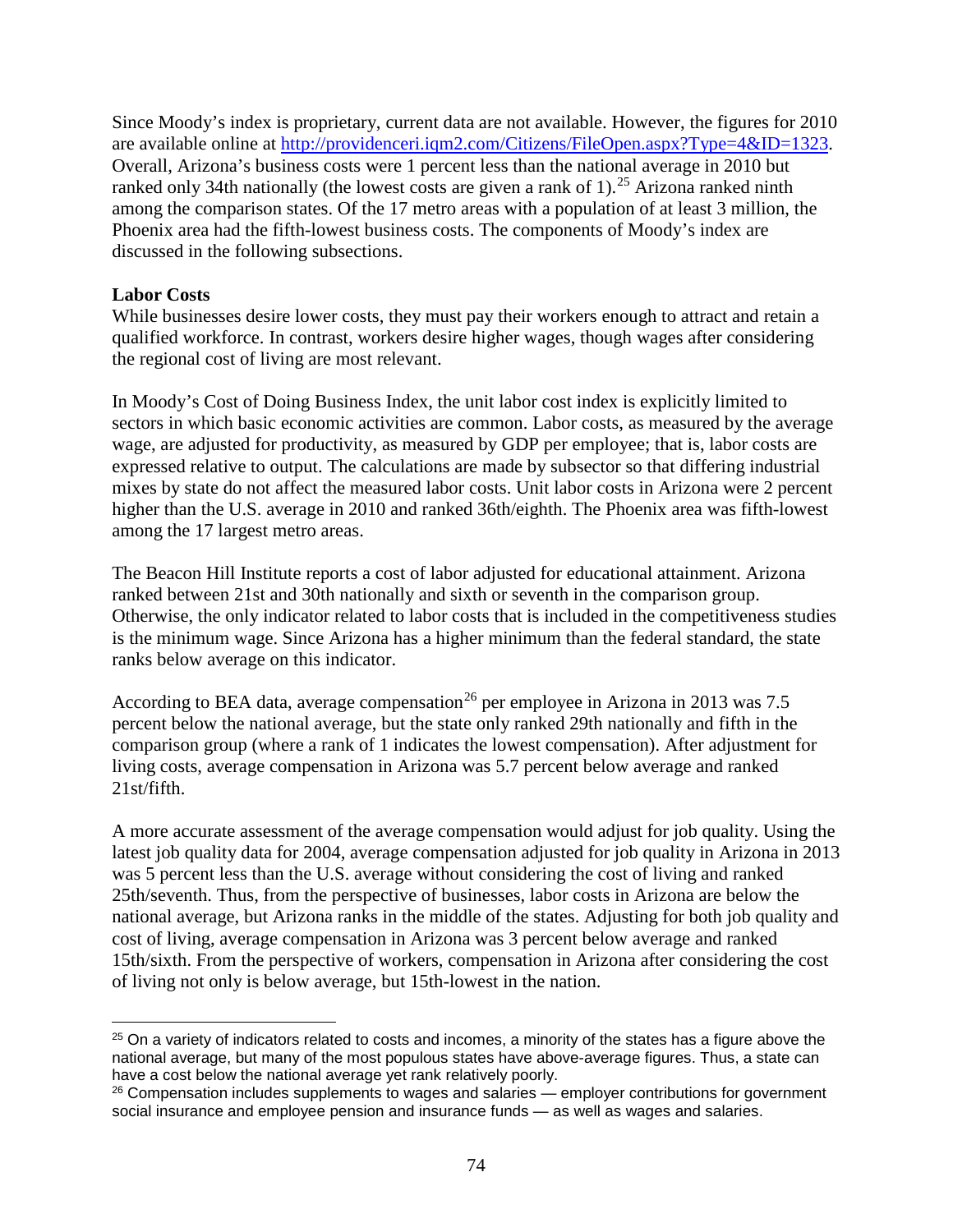The ratio of compensation per employee to GDP per employee, similar to the measure of labor costs adjusted by productivity used by Moody's, was 67.7 nationally in 2013. The higher the ratio, the more costly is labor and/or the lower is productivity. Arizona's ratio was 69.8, which ranked 37th nationally and tied for eighth in the comparison group. Arizona compares poorly due to its low productivity, even after considering its low compensation costs.

# **Energy Costs**

Moody's calculates its energy cost index using only commercial and industrial electricity rates, expressed as cents per kilowatt hour. Arizona's energy costs in 2010 were 6 percent below the national average, but the state ranked only 29th/eighth. The Phoenix area was eighth-lowest among the 17 largest metro areas.

The BHI ranks Arizona between 21st and 30th nationally and eighth in the comparison group on electricity prices. Pollina assigns a grade of "B" to Arizona's cost of electricity.

### **Taxes and Other Costs**

Moody's tax rate index is measured simplistically, as total tax revenue as a percentage of personal income. Arizona ranked 28th nationally and seventh in the comparison group. Taxes were examined in detail in the previous section; while the state's individual taxes are quite low, this has a limited effect on business competitiveness. In contrast, business taxes are above average, due to the high sales tax rate and high property taxes.

Real estate costs can be important in location decisions, but limited information is available on this factor. Moody's estimates office rents for Class A space in metro areas. Office rents in each of Arizona's metro areas were below the national metro average. The Phoenix area was eighthlowest among the 17 largest metro areas.

# **Other Location Factors**

While many other location factors may be important to certain types of businesses, the following factors are of lesser significance to the average company than the labor force, physical infrastructure, and costs.

# **Regulatory Environment**

The regulatory environment is particularly important to mining and manufacturing firms. The Pollina study rated Arizona's regulatory environment as a "B." In the CNBC study, the regulatory framework is part of the "business friendly" category; Arizona ranked 16th/tied for third on this category.

While the *Forbes* study has a category labeled "Regulatory Environment," the indicators included in this category go beyond regulations. Arizona ranks 19th/fourth in this category. Part of this category consists of the regulatory policy category of the "Freedom in the 50 States" study produced by the Mercatus Center at George Mason University [\(http://freedominthe50states.org/\)](http://freedominthe50states.org/). In the 2013 study, Arizona ranked 13th/third in this category, comparing favorably for its policies related to the liability system, health insurance, labor market, and miscellaneous regulations. The state did not compare as favorably for real property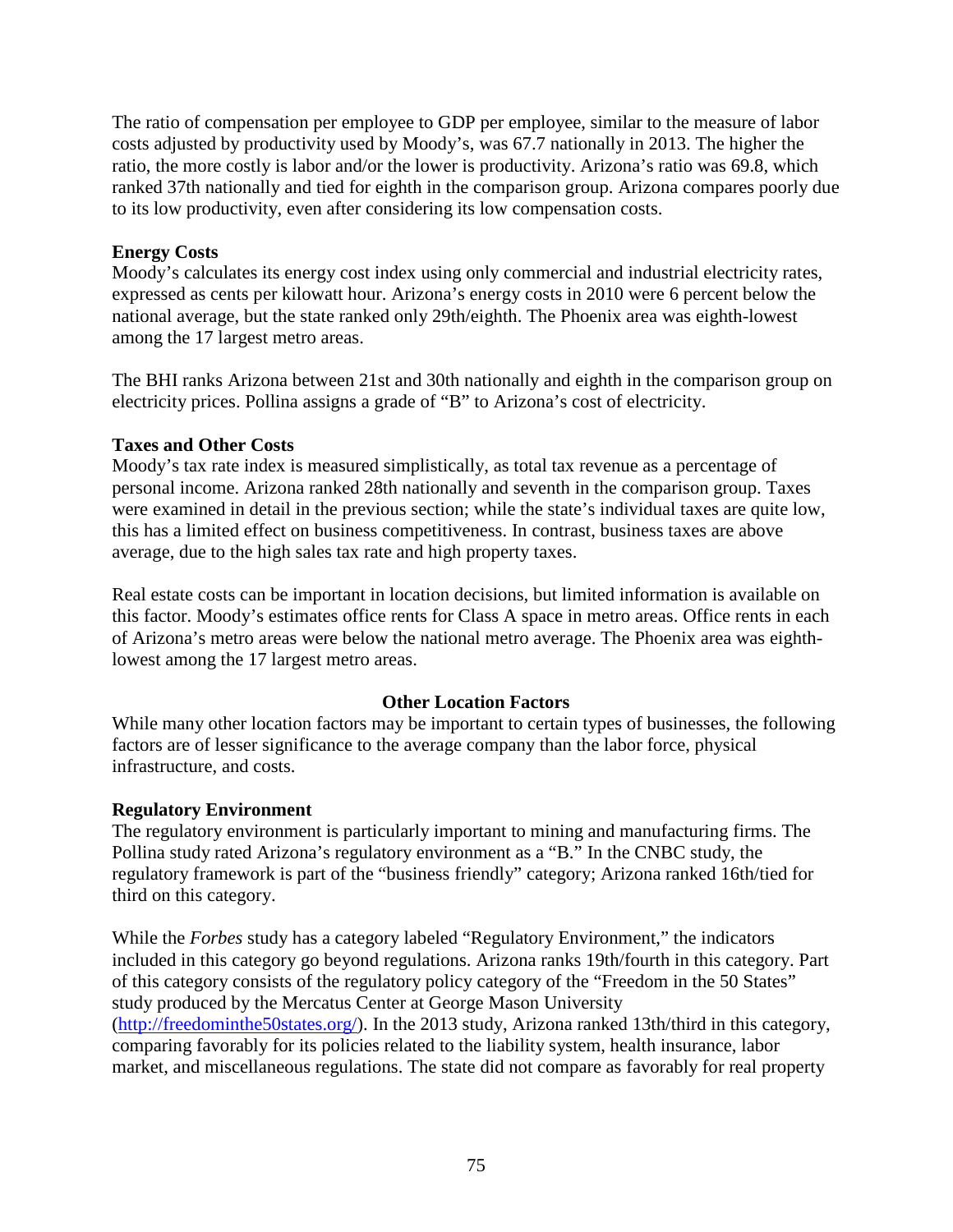rights, occupational freedom, and cable/telecommunications, but the latter two subcategories were lightly weighted in the George Mason study.

### **Access to Capital**

Beacon Hill Institute included three indicators related to financing in its study. Arizona ranked eighth/second on per capita IPO (initial public offering) volume, but only 34th/eighth on per worker venture capital and 47th/eighth on per capita deposits in commercial banks and savings institutions. In the access to capital category of the CNBC study, Arizona ranked tied for fifth/tied for fourth.

### **Government**

Other than the tax burden, various other aspects of government operations were included in some of the competitiveness studies. The BHI study included three indicators, with Arizona ranking 16th/third on tort liability, between 21st and 30th/fourth or fifth on budget surplus as a percentage of GDP, and 47th/ninth on state government's bond rating. The Pollina study assigned the state "B" grades for its litigation environment and its long-term budget plan. The ALEC study included several indicators: Arizona ranked favorably on public employment per capita, tax and expenditure limitations, and on the state's legal system, but was ranked near the bottom on debt service as a share of tax revenue.

### **Quality of Life**

More accurately called the "quality of place," the quality of life has no generally accepted definition. It can incorporate a range of indicators on topics such as public safety and crime, educational system, health care, transportation system, cost of living, employment opportunities, cultural and recreational opportunities, environmental quality, and climate and lifestyle. The importance of the quality of place as a business location factor varies widely by study. While some aspects of the quality of place may not have much impact directly on a company's operations, they do impact the ability of a company to attract and retain a workforce.

Three of the competitiveness studies include a quality-of-life category, though the indicators included in this category varied across the studies. The *Chief Executive* study rates Arizona as a little above average, CNBC ranks Arizona 27th/seventh, and *Forbes* rates Arizona poorly at 42nd/eighth.

The cost of living is included as a category of the CNBC study, with Arizona ranking 27th/fifth. Apartment rents are included in the BHI study, with Arizona ranked 35th/sixth. In the 2012 regional price parity measure produced by the BEA, Arizona ranked 29th among the 50 states and fifth among the 10 comparison states in overall costs at 1.9 percent below the national average. Arizona was 39th/seventh for goods (0.6 percent above average), 29th/fifth for rents (6.4 percent below average), and 31st/second for other services (2.0 percent below average).

Arizona ranked 31st nationally and eighth in the comparison group in BHI's environmental policy category. This category consists of three measures. Arizona's carbon emissions per square mile ranked 14th nationally, but only sixth in the comparison group. In contrast, air quality ranked 47th.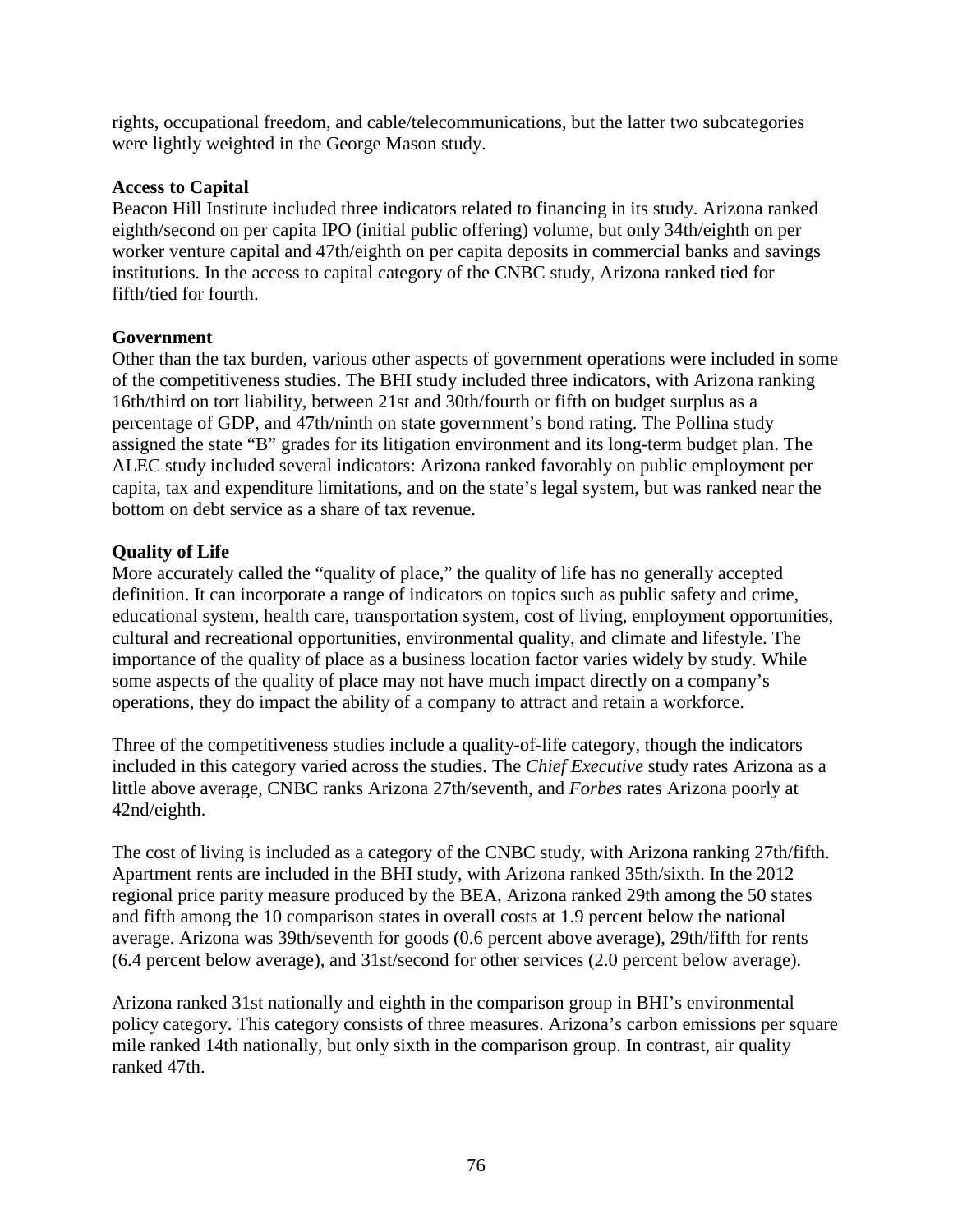Crime is measured by three indicators in the BHI study. Arizona ranks 36th/seventh overall, 31st/third on the change in the overall crime rate, and 36th/ninth on murders. Pollina gives the state an "F" on the crime rate.

Health also is measured by three indicators in the BHI study. Arizona is ranked 36th/tied for fifth on the percentage with health insurance, 35th/sixth on the per capita number of physicians, and between 21st and 30th/between eighth and tenth on infant mortality.

### **Public Finance in Arizona**

State government is a primary source of funding for public education, has a large role in the funding of the transportation infrastructure, and provides various other public services of importance to businesses. Thus, state government's fiscal condition is a key factor in the state's economic competitiveness.

As noted in the prior section, a succession of tax reductions has lowered state government revenues substantially, mostly affecting the general fund. Despite a 30 percent reduction in general fund expenditures, the fund is currently running a deficit, according to the JLBC. The deficit can be traced to three factors: the tax cuts currently being phased in (discussed earlier) that contribute to a structural deficit, weaker-than-expected economic growth in Arizona, and judicial decisions regarding funding for K-12 public education.

Though it is now more than four years since the end of the last recession in Arizona, the state has not yet experienced a period of strong aggregate economic growth that has occurred in each prior economic cycle. This relatively slow economic growth translates into sluggish gains in government revenues. If economic growth were to accelerate considerably, the state's short-term fiscal situation would be much improved. However, as soon as economic growth slowed, a budget deficit would again occur in the general fund.

# **Court-Ordered Increase in Education Funding**

The JLBC was projecting a deficit in the current balance even before the courts ordered the state to increase funding for K-12 education. According to the voter-approved Proposition 301 from November 2000, the K-12 base level must be adjusted annually for inflation. This base level is the starting point for computing formula funding for the schools. However, the inflation adjustment was not fully made to the base level for several consecutive years; the money saved was used to balance the budget. Instead of \$3,327 per student, funding in the current fiscal year would have been \$3,560 had the adjustments been made. The courts have ordered the base level be increased to the latter figure for the current fiscal year, though the state is appealing this decision. Resetting the base will increase expenditures by \$331 million in the current fiscal year and by \$1.7 billion over five years.

The courts have yet to decide on the second part of the plaintiffs' case — that the schools should be reimbursed for the amount that was not funded over the last several years. This could amount to another \$1.3 billion in expenditures over five years. Thus, it is possible that the state will need to increase funding by a total of \$3 billion over five years.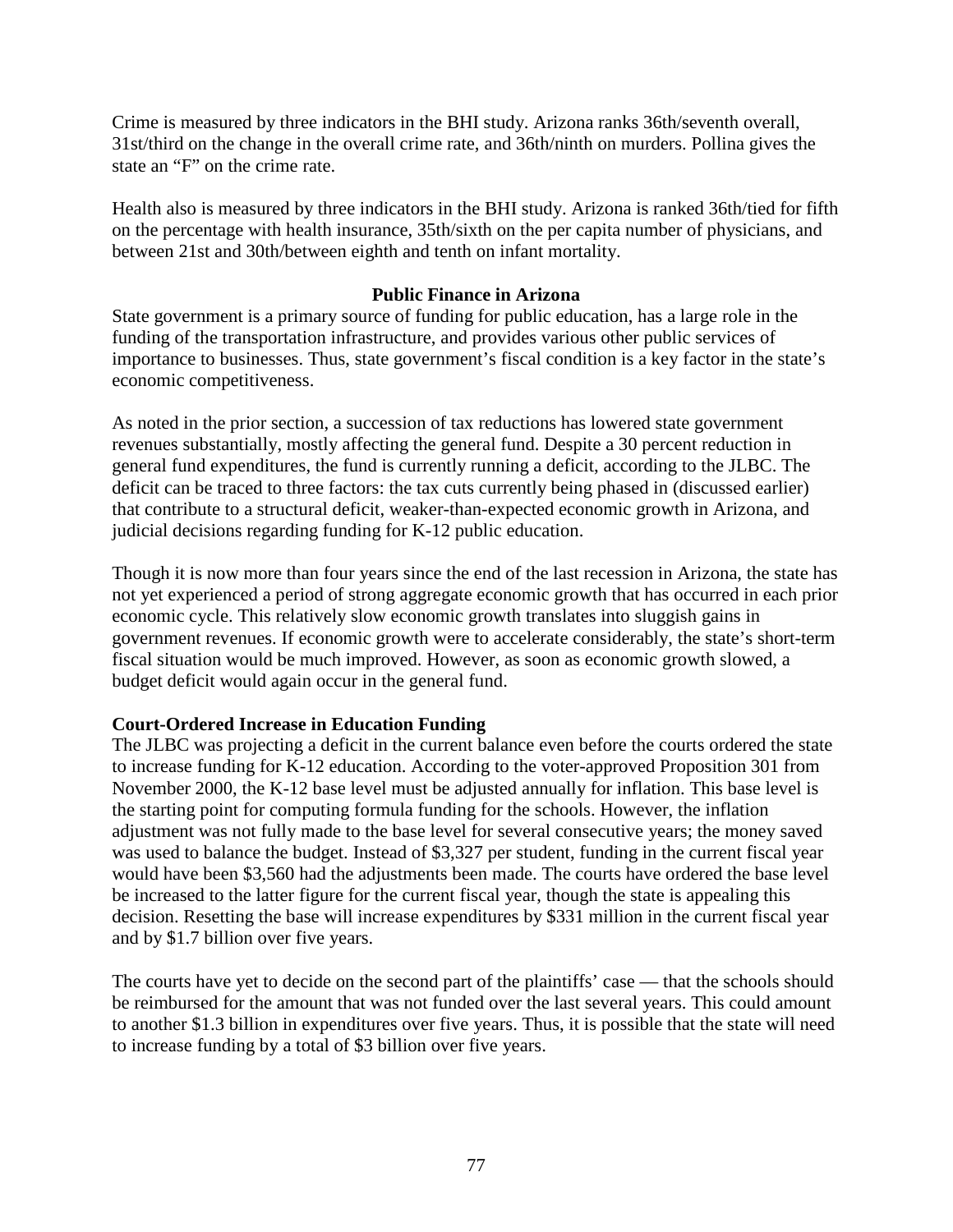#### **General Fund Current Balance**

Since the state general fund began this fiscal year with a carry forward<sup>[27](#page-79-0)</sup> of nearly \$600 million, only a small year-end shortfall of \$189 million was expected. This shortfall was expected to rise to \$520 million in the next fiscal year. However, including the reset to per pupil funding, the year-end shortfalls are expected to be \$667 million in the current fiscal year and \$1 billion in the next year. After that, the year-end deficit is expected to drop to about \$900 million in fiscal year 2017 and \$800 million in fiscal year 2018.

The budget stabilization fund (BSF, or "rainy day" fund), which has a balance of \$460 million, could be applied to the general fund deficit as a partial solution. However, if the BSF funds are used in the near term, this would leave nothing in the fund to offset the loss of revenue during the next cyclical downturn, the purpose for which the fund was created. (See the University Economist report "Ensuring That Arizona State Government's Budget Stabilization Fund Serves Its Purpose," June 2012, available at [http://economist.asu.edu/public-finance.](http://economist.asu.edu/public-finance))

Other potential solutions to the projected deficit in the general fund include increasing revenues, decreasing expenditures, and eliminating tax credits and exemptions. One way to effectively raise revenues without levying a tax increase is to postpone the phase-in of the tax cuts passed in 2011 and 2012. In the past, various accounting maneuvers were used to temporarily resolve a cyclical deficit, but such schemes largely have been exhausted.

### **Structural Deficit**

l

Even before the phase-in of the tax reductions passed in 2011 and 2012 began, the JLBC estimates that the structural deficit — the difference between ongoing revenues and expenditures not counting one-time adjustments — was approximately \$400 million per year. An operating deficit was not present due to the revenue raised by the three-year temporary increase in the sales tax rate that expired in May 2013 and, in fiscal year 2014, by a carry forward that had been built up from the revenues received from the temporary sales tax. The JLBC estimates that the structural deficit — considering the reset of the school funding base level but not the possibility of back payments — is \$1.1 billion in the current year. The structural deficit is expected to gradually decline to about \$800 million in fiscal year 2018 as economic growth accelerates.

#### **How Additional Educational Funding Would Affect the State's Rank**

Even if the courts rule that back payments must be made to the public schools in addition to the reset, the increase in funding will not be enough to substantially improve the state's position relative to the rest of the nation.

The Census Bureau's "Public Elementary-Secondary Education Finances" report includes revenue received from all sources (federal, state, and local governments). In the 2011-12 school year (the latest for which data are available), Arizona's "current spending" — not including capital outlays to build and repair schools or interest payments on debt — was \$7.1 billion. Per student, Arizona's figure was 37.6 percent below the national average; Arizona ranked 49th among the 50 states and the District of Columbia, with only Idaho and Utah spending less. If spending in 2011-12 had been nearly \$600 million (8 percent) higher — the average amount over

<span id="page-79-0"></span><sup>&</sup>lt;sup>27</sup> A positive balance remaining from prior years, resulting from the revenues received from the temporary sales tax rate increase.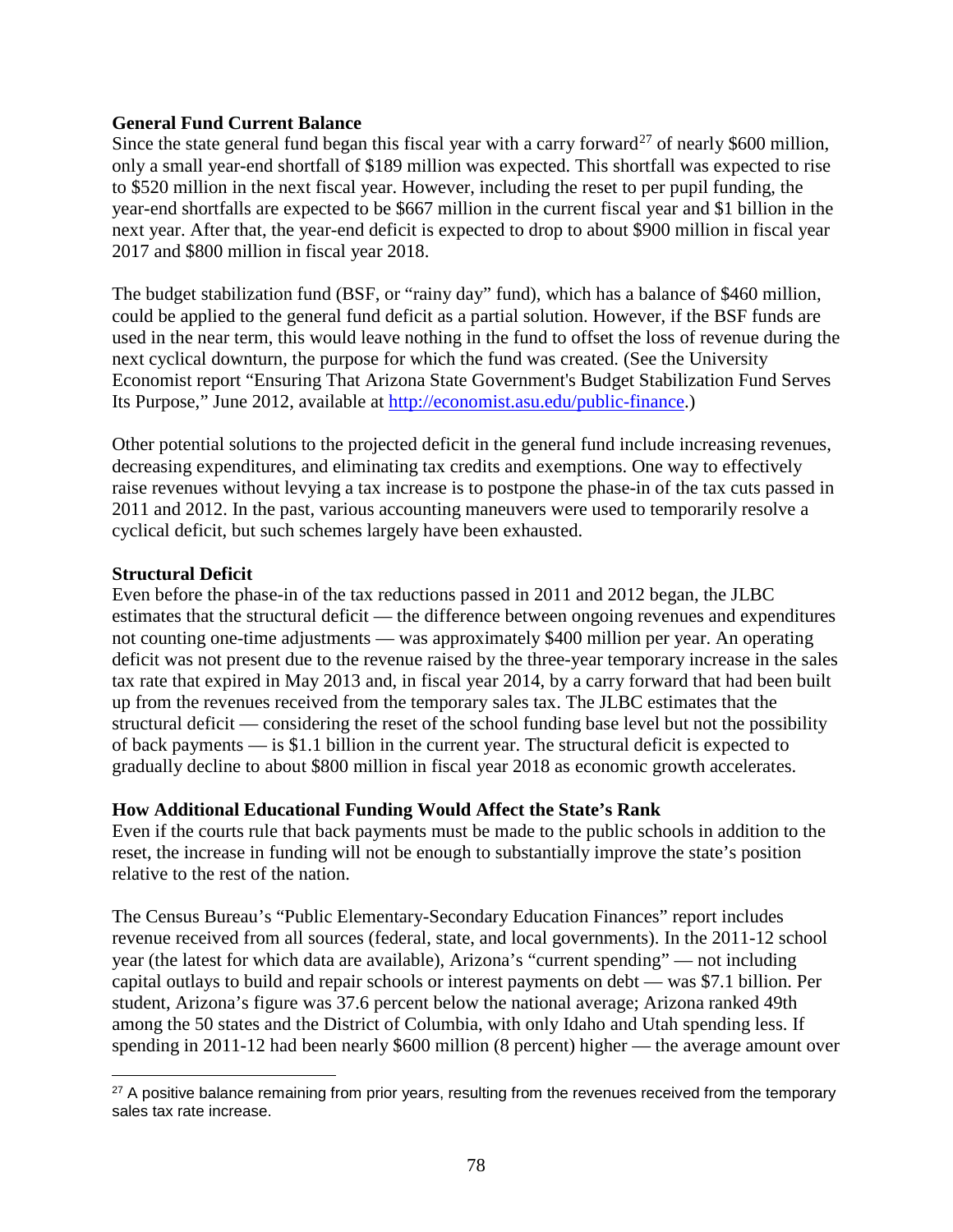five years if the courts order back payments as well as the per pupil reset — the differential from the national average would have narrowed to 32.5 percent, but Arizona still would have ranked 49th.

Given the wide differences in the cost of living from state to state, spending per student should be adjusted for living costs. Using the regional price parity figures, adjusted spending per student in 2011-12 in Arizona was 36.5 percent less than the national average; only Utah spent less. The addition of nearly \$600 million would have raised the state to 31.3 percent below the national average and a rank of 49th.

In order to approach the national average, expenditures on K-12 education in 2011-12 would have needed to have been \$4 billion (56 percent) higher; Arizona would have ranked 29th at 1.6 percent below the U.S. average on per pupil spending, adjusted for the cost of living. While a \$4 billion/56 percent increase in K-12 funding might seem daunting, had state general fund revenue per \$1,000 of personal income in fiscal year 2012 been at the historical norm, an additional \$3.7 billion of revenue would have been available just from this one source.

Fiscal figures often are evaluated based on the ability to pay, typically as measured by personal income. If the per student spending is adjusted by per capita personal income, \$2.5 billion of additional spending in 2011-12 would have brought Arizona close to the national average and the middle of the states. However, this additional funding would have left per pupil spending (without considering the ability to pay) below average. As the historical record shows, belowaverage funding results in student achievement and attainment being below the national average in Arizona. In fact, expenditures per student need to be above the national average to offset the negative effects from the state's low incomes and high poverty rates.

#### **Summary of Arizona's Business Competitiveness**

Arizona's economic competitiveness is hampered by the poor quality of its workforce. Overall educational attainment of the workforce is below the national average. A lower proportion of the adults who were educated in Arizona have completed high school. Achievement tests indicate that Arizona's elementary and high school students have not performed as well as their peers nationally for at least two decades. Many employers report difficulty finding enough individuals with basic work skills.

These limited educational attainments and work skills are a particular disadvantage in the key base industries. Companies in those industries require sophisticated technological skills, even among workers who are not required to have a college degree. Historically, companies located in Arizona have relied on in-migrants to fill many of their jobs, but it is more expensive for companies to import skilled workers from outside the state and considerable competition for these skilled workers exists among regions.

Even if attracting workers was not an issue for employers, the poor educational achievement and attainment of Arizona students is creating an underclass among its residents. The state's poverty rate is regularly higher than the national average and the workforce participation rate, even among those in the prime working ages of 25 to 54, is below average. Some of the struggling Arizonans are working, but in low-wage jobs, while others do not work, largely due to an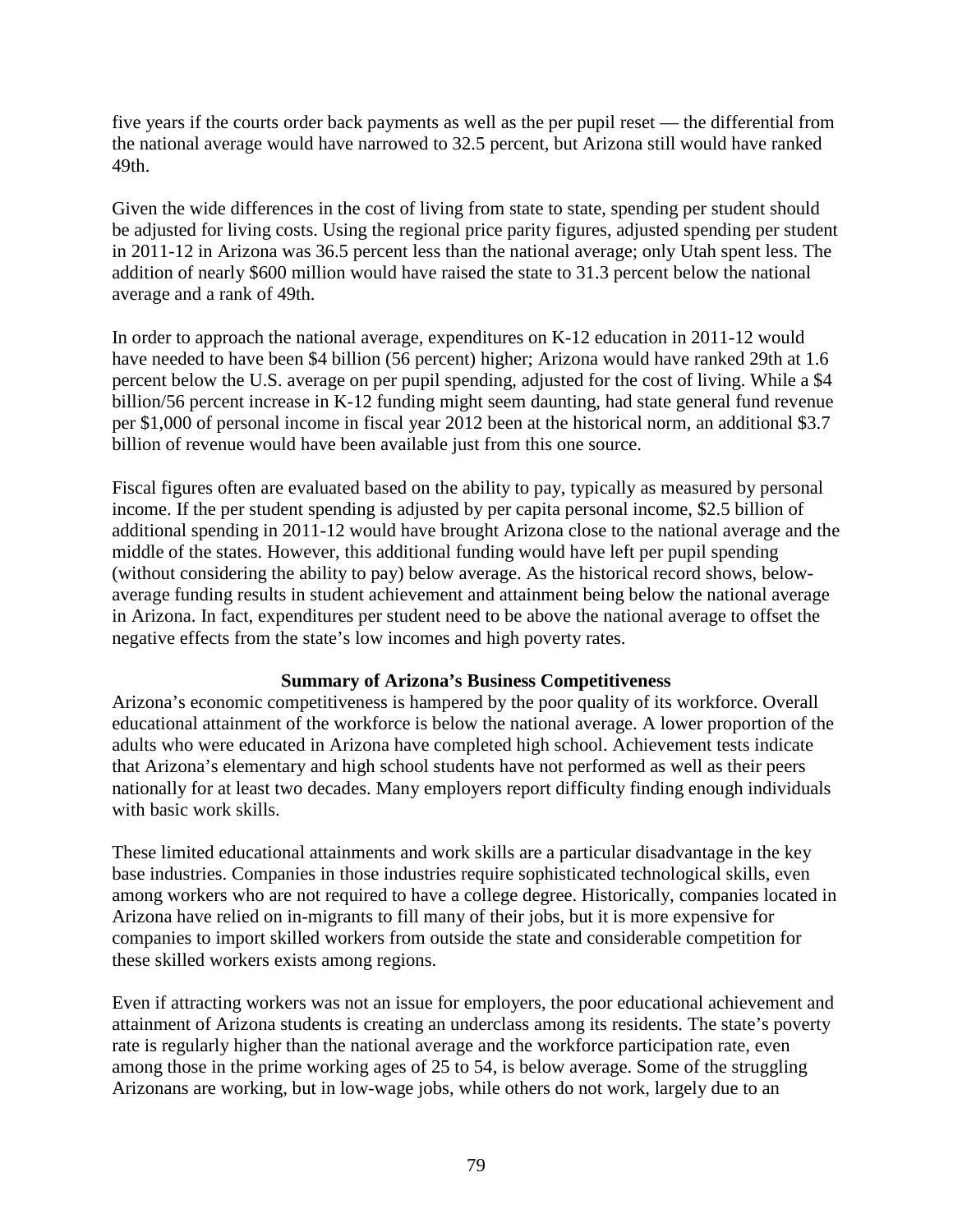inability to compete for available jobs. Not only do people in this group not contribute much to Arizona's economy, they disproportionately use public services due to their low incomes.

While a number of factors contribute to the low educational achievement and attainment of the state's residents, the state's public education system is a significant concern. Arizona spends less per pupil on elementary and secondary education than nearly every other state, and public investment in higher education also is below average. Little support is provided for research; the funding for Science Foundation Arizona has been eliminated. Arizona's large but few university campuses means that few locations in the state offer the proximity to research universities that many companies in the key base industries require. Further, potential employees for such companies are concerned about the quality of the educational system that their children will attend.

The other aspect to producing a quality workforce is job training. Some job training occurs within the public education system, particularly at community colleges, and the state has a variety of other job training programs. However, these programs are viewed as inadequate by many employers, especially those in the key base industries.

The state's physical infrastructure is not perceived to be as much of an issue as its labor force, but could become a significant problem in the future. For a state that generally ranks among the national leaders in population growth, capital spending in Arizona, especially for transportation, has consistently been lower than would be expected relative to other states. With the limited investment in infrastructure in the state and with continuing budget difficulties limiting the ability of the public sector to address issues, the state's physical infrastructure is at risk of becoming a negative factor to its economic competitiveness.

The importance of workforce and infrastructure was verified at the spring 2014 conference of the Arizona Association for Economic Development. Asked to identify the greatest economic challenge of the next 20 years, economic developers most often identified workforce or education. Infrastructure was the second-most common response.

Through public education and job training programs, public policy can have a significant impact on labor force issues. The public sector is largely responsible for various types of the physical infrastructure, including transportation.

In contrast, public policy does not have much effect on most business costs. The primary exception is taxes. While the individual tax burden in Arizona is considerably below average, the tax burden for businesses is relatively high. Even after the business tax reductions that are being phased in are completed, Arizona will not compare that favorably on the business tax burden. A further reduction in business property taxes would enhance Arizona's competitiveness. However, given the state's fiscal issues and already low spending for services utilized by businesses, a reduction in business property taxes likely would be counterproductive by forcing additional spending cuts — unless the funding loss was offset by increased revenues from personal taxes.

Among other business location factors, Arizona generally is rated favorably on the regulatory environment, based on limited regulations being perceived positively. The state does not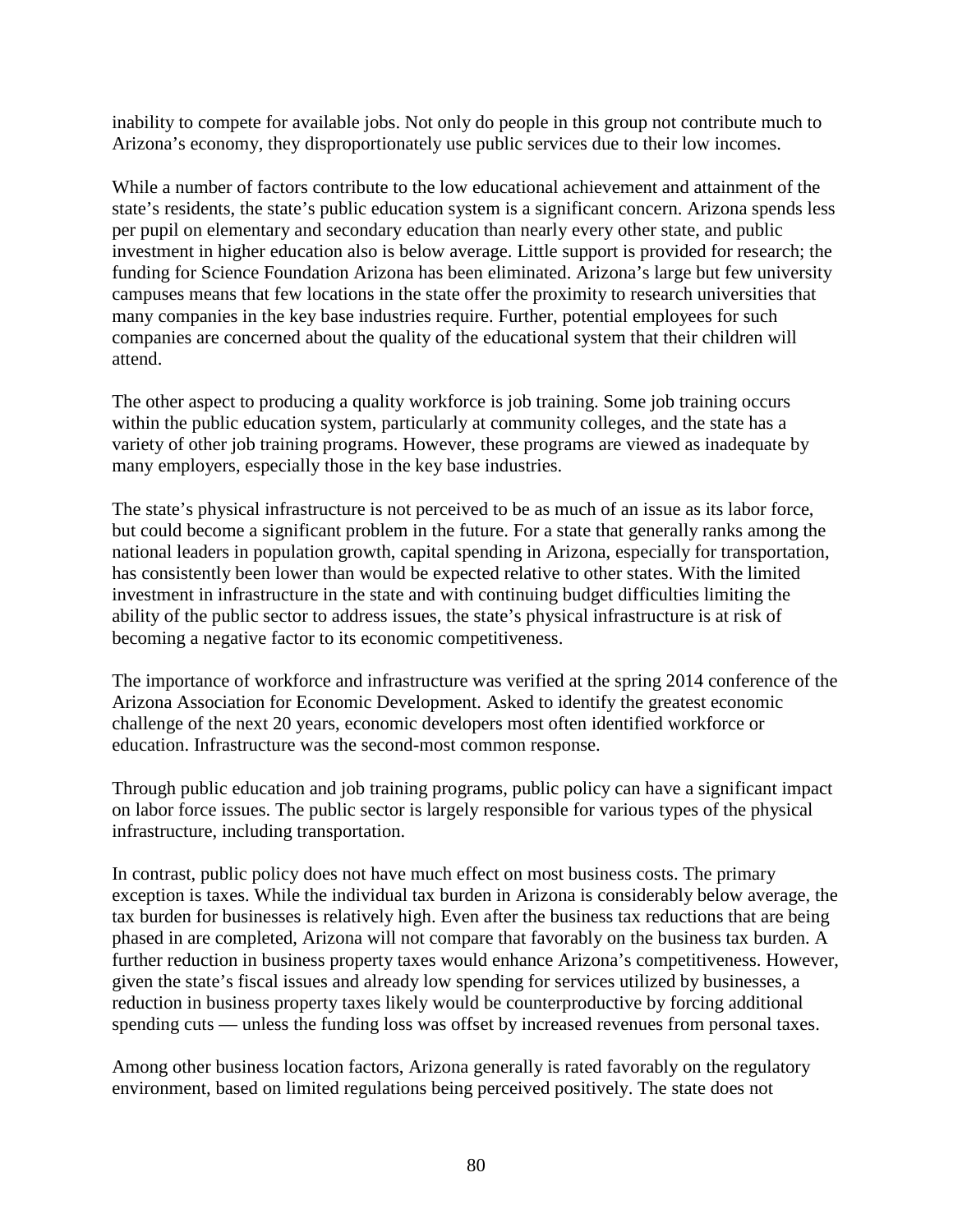compare as favorably on a broad assessment of the quality of place. The perceived quality of place often is high, particularly among outsiders, who concentrate largely on the state's climate. Lifestyle and physical environment also typically are perceived favorably. However, Arizona does not rate highly on other aspects of the quality of place, some of which are subject to public policy.

In terms of the other conditions that Moretti cites as necessary for a region to have success in the key base industries, the Phoenix metro area has one of the nation's largest workforces, but does not have a highly skilled workforce.<sup>[28](#page-82-0)</sup> Its high-tech base always was narrow — aerospace and electronics — and its electronics cluster has been declining. While there are other clusters of base economic activities, such as financial services, tourism, and mining, these clusters either are not part of the innovative, knowledge economy, or are only tangentially connected. Thus, the Phoenix area does not have multiple sizable clusters of economic activities that employ highly skilled and highly paid workers.

The assessment of Arizona's business competitiveness therefore is mixed, consistent with the middle-of-the-states rank of the most reliable business climate studies. The state generally compares favorably on costs, with the exception of business taxes, and on some of the lessimportant factors, such as business regulation and availability of land and buildings. The assessment of the quality of place often is positive, being based on perceptions and qualitative factors such as climate, but in many of the measurable factors, the state compares poorly. Limited information is available on how the state's infrastructure compares, but is may be fair to assess it as somewhat positive but at risk due to the state's finances and lack of prioritization. In contrast, Arizona compares poorly on the quality of its labor force. Despite the labor force issues, the state has grown historically due to its ability to attract better-qualified in-migrants. This dependence on outsiders is a risky strategy that likely will not work so well in the 21st century, especially among those who have specialized skills.

Arizona's fast growth, other than during recessions, through 2007 was an indication that its export base was growing quickly despite the state's economic competitiveness not being rated as a strength. It is likely that Arizona's natural attractions — including climate, open spaces, and lifestyle — and moderate costs offset its weaknesses for some types of base economic activities. However, the state's subpar job quality, with no improvement occurring over time, is a sign that these natural attributes are not enough to compensate for its shortcomings among the key base industries.

# **A Look at the Past and the Future**

Arizona's economy after World War II was bolstered by the development of two strong hightech clusters: aerospace and electronics. The large presence of these activities helped to offset the substantial number of activities that paid low-to-average wages. In the 1970s and early 1980s, a period of higher public-sector revenues and expenditures, Arizona's economic performance was better relative to the national average than it has been since then. Arizona was close to the

<span id="page-82-0"></span><sup>&</sup>lt;sup>28</sup> This discussion of the Phoenix metro area applies to the state as a whole. The Phoenix area accounts for 75 percent of Arizona's gross domestic product and 70 percent of its employment (and a larger share of its high-wage employment).  $\overline{\phantom{a}}$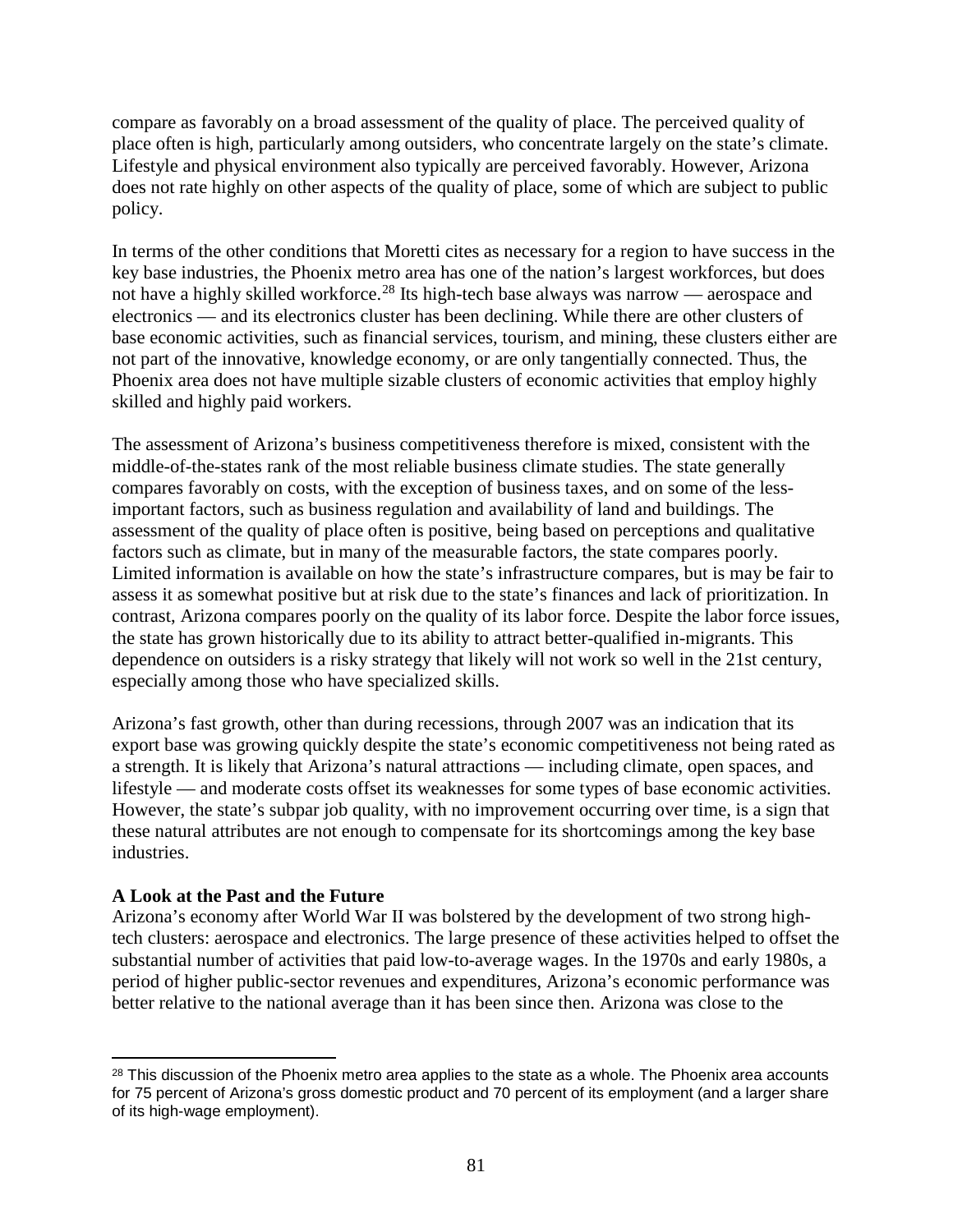national average on productivity and prosperity measures. High-technology activities were a larger share of overall economic activity than they are now.

Since the 1980s, the electronics cluster in Arizona has shrunk and aerospace has been largely stable. Some of the state's early success in attracting high-technology operations had little to do with the location factors that are important today. The electronics and aerospace industries were initially attracted to the state because of its climate, open spaces, and low costs, particularly for large parcels of land. As companies evolved in their requirements, many regions of the country (and elsewhere in the world) improved their economic competitiveness and economic development strategies to meet the evolving needs of modern base industries. In particular, the northeastern United States went from a long economic slump to being a premier location for high-tech companies, starting in the late 1970s. In contrast, Arizona did little to advance itself. Economic development efforts in Arizona focused on attracting cost-sensitive operations — such as mature manufacturing industries and customer-service centers — in which business costs are disproportionately important among the location factors.

Economic development efforts in Arizona have evolved substantially since 1989, when the Arizona Strategic Planning for Economic Development effort began. This likely played a role in ending the sharp decline in productivity and prosperity relative to the national average that occurred during the 1980s and early 1990s. Still, the state has not regained the ground that was lost and recently has fallen further behind the nation.

While Arizona's economic development has been modernized, the state's investments in itself in the factors that not only will enhance its economic competitiveness but improve the quality of life of all of its residents — have continued to deteriorate. In addition to reductions in funding for education and infrastructure, updating of an outdated tax system has not occurred, and a variety of other public programs, such as all-day kindergarten, either have not been adopted or have not been adequately funded. In essence, the state has a modern economic development community using tools from a previous time, to the extent that tools are even available.

Since the 1980s, other base industries, such as financial and insurance services, have taken up some of the slack created by the stagnation or loss in the high-tech activities. While some of these activities pay above-average wages, they do not pay as well as the key base industries. Meanwhile, the growth of low-to-average-wage jobs continues, accounting for the relative decline in Arizona's productivity and prosperity over this period.

Arizona may be as competitive now as during the last two decades that featured rapid aggregate growth but somewhat subpar gains on productivity and prosperity. However, the relatively slow aggregate economic growth of recent years raises doubts as to the accuracy of that assessment. Even if the state's competitiveness has not yet declined, it is at risk of doing so due to the reduced expenditures for education and the limited funding for physical infrastructure over the last two decades.

If the state's competitiveness has declined, or soon will, then its ability to compete for higherwage jobs will be compromised. Though Arizona's overall costs still are competitive relative to other U.S. states, much of the competition for cost-sensitive operations now comes from other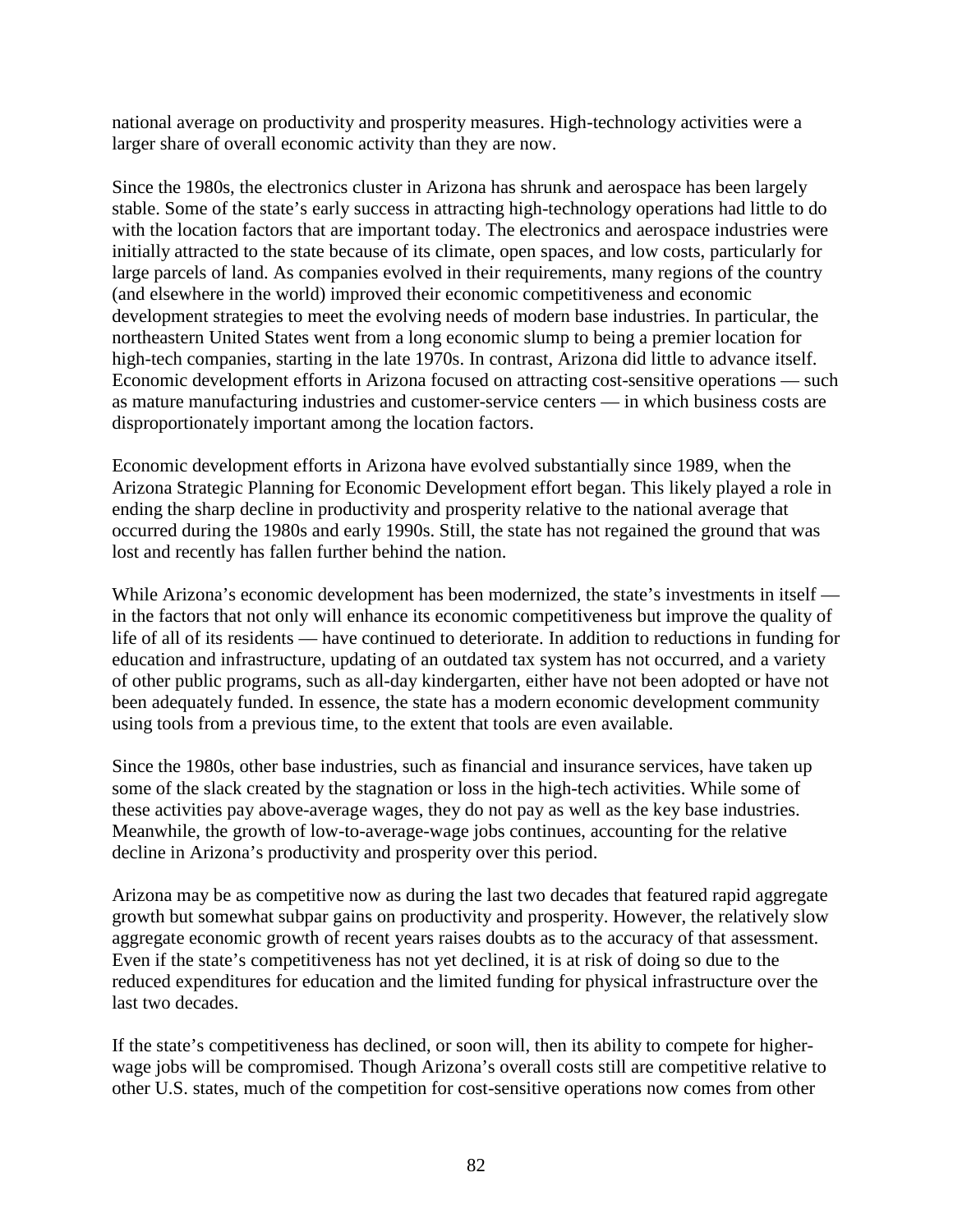nations that have substantially lower costs. Thus, even the growth rate of lower-wage jobs may be less than in the past.

This analysis suggests that without changes, Arizona's economic future at best will be a continuation of the conditions of the last few decades: fast aggregate growth but slow declines in productivity and prosperity relative to the rest of the nation. More likely, diminishing competitiveness in the labor force and the physical infrastructure will cause the rate of decline in relative productivity and prosperity to accelerate.

If the goal is to improve job quality and raise the standard of living of Arizonans by expanding the key base industries, then action needs to be taken to improve the state's competitiveness on the most important factors that can be influenced by public policy: (1) education and workforce skills, and (2) the quality and availability of the physical infrastructure. However, according to Moretti, improving competitiveness on these factors may not be enough for the state to succeed in building clusters of the key base industries.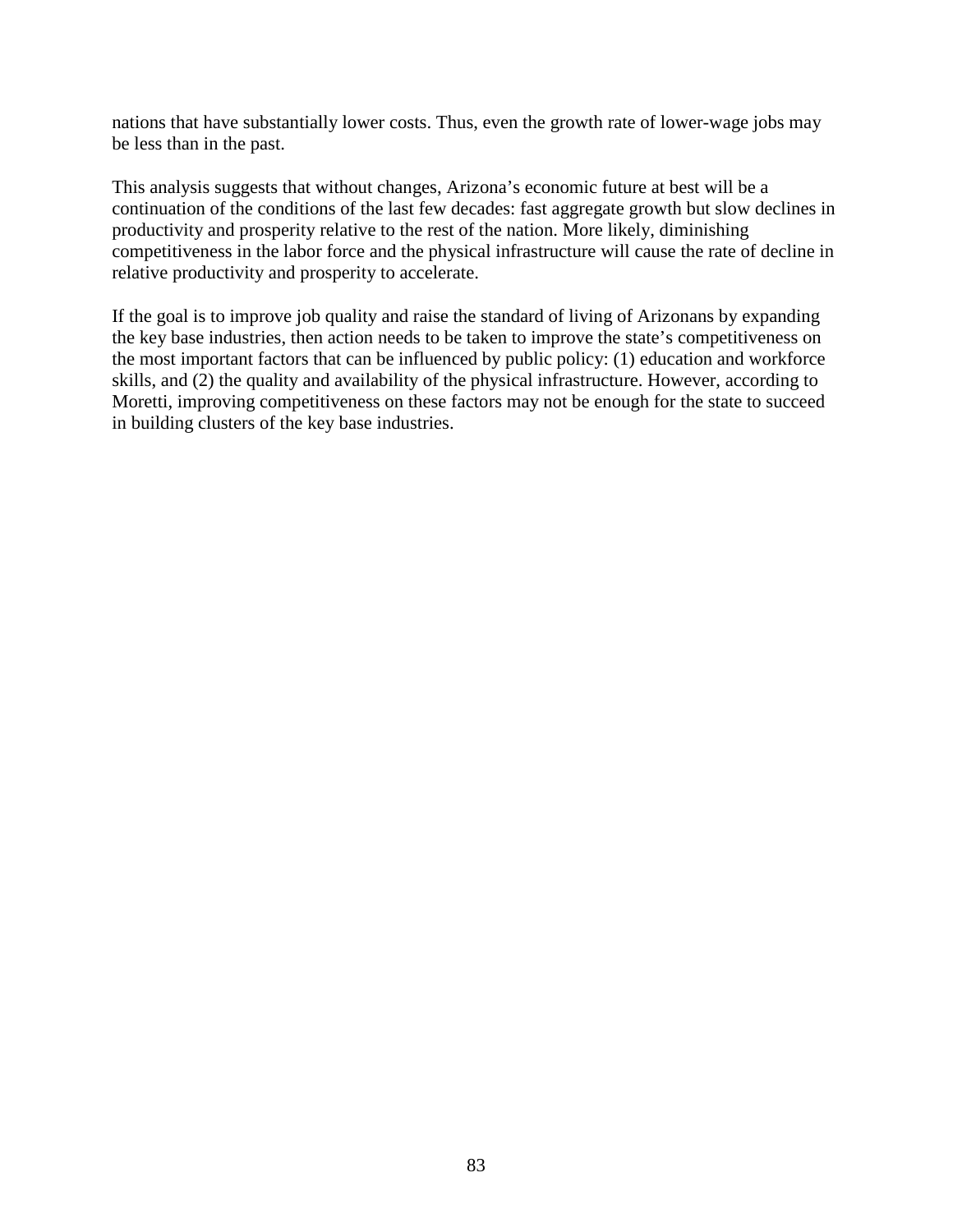# **INDIVIDUAL COMPETITIVENESS AND LOCATION FACTORS**

Individual location factors are examined in detail in the October 2013 University Economist report "An Overview of the Household Location Decision Process, with a Focus on Arizona," which is available from [http://economist.asu.edu/p3/competitiveness.](http://economist.asu.edu/p3/competitiveness) That report is summarized in this section. The focus is on individuals who migrate from one region to another, not those who move from one dwelling unit to another within the same region.

The location factors important to individuals are components of economic competitiveness in two ways:

- For businesses to attract and retain skilled workers, a region must be attractive to workers.
- Tourists, seasonal residents, and migrating retirees represent a type of basic economic activity dependent on individual, not business, location factors.

The location factors important to workers differ somewhat from the factors important to tourists and retirees.

# **Introduction to Individual Location Factors**

The October 2013 paper placed individual location factors into three categories:

- Economic factors: employment opportunities and wages.
- Fiscal factors: state and local government taxes, and availability and quality of government services.
- Quality-of-place factors: cost of living, housing, education, health care, transportation, cultural and recreational activities, environmental factors, crime, etc.

However, the October 2013 paper indicates that the attributes of a location as listed above may not be the only factors considered by individuals. For example, proximity to family and friends may also be important. Generally, among locations viewed as equally desirable, people have a preference for the one closest to their current location.

The typical person who migrates is of working age; in order to move, at least one member of the household must find employment in the destination. Thus, it is no surprise that the economic factors — particularly employment opportunities — are cited by such individuals as the most important location factors they considered. However, even for those individuals indicating that employment opportunities were the most important consideration, noneconomic factors especially proximity to friends and family and climate — often were important components of the decision-making process.

For retirement-age migrants, the economic factors are of little or no consequence. For most retirees, the climate and the cost of living are the most important factors. Housing costs are the most significant of the cost considerations; taxes and other costs may also contribute to the decision. As with younger adults, the proximity to family and friends also can be important.

Young adults moving for educational reasons are another category of migrants. For these individuals, the educational institution is the primary location factor, but climate, recreation and many other factors may also be considered.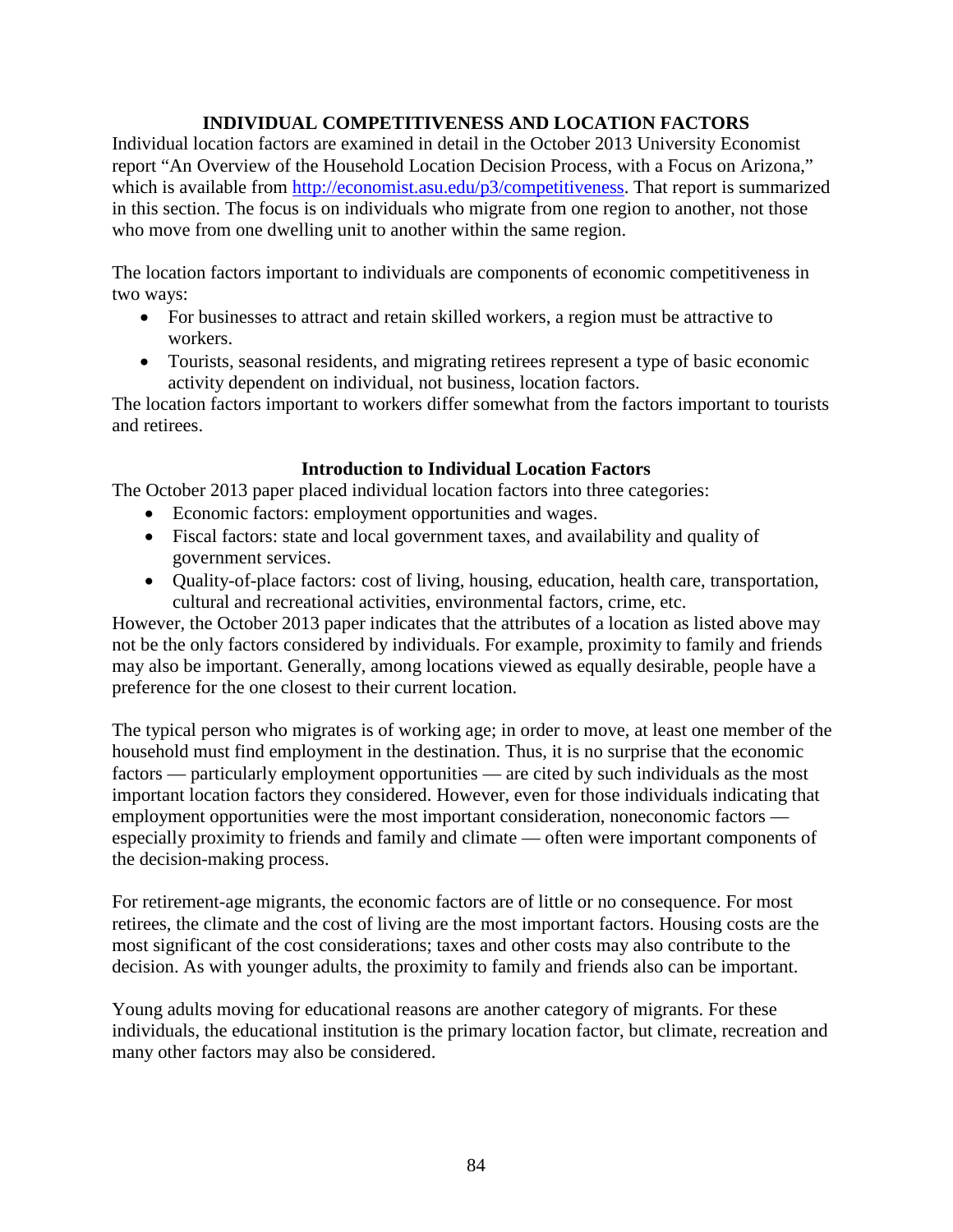#### **Evaluation of Arizona's Individual Competitiveness**

Historically, Arizona's strong employment opportunities have been a major factor explaining the state's large number of net in-migrants. Only briefly during recessions have employment opportunities been limited. However, Arizona experienced large employment losses during the last recession and its unemployment rate still is high, meaning that potential in-migrants are experiencing unusually high competition for jobs from those already residing in the state. Moreover, the employment growth rate since the end of the recession has been mediocre compared to the state's historical norm and only about equal to the national average. Thus, employment opportunities in Arizona currently are not a positive factor to potential working-age migrants.

Wages never have been a positive location factor for individuals considering a move to Arizona. The state's strong net in-migration has occurred despite wages below the national average. As mentioned earlier, average compensation per employee in Arizona in 2013 was 3 percent below the national average after adjustment for living costs and job quality. It appears that people are willing to accept a lower wage in Arizona due to the state's perceived strengths on noneconomic factors, particularly climate.

Among the fiscal factors, Arizona's low individual taxes are rated favorably. However, for some people, particularly those with higher educational attainments, this positive may be offset by the state's limited expenditures for public services, such as education and transportation. Inmigrating retirees likely evaluate the state's fiscal factors more highly than working-age adults since they have no vested interest in education and they use the roads less frequently than those commuting to work.

In the October 2013 report on individual location factors, Arizona — and its two major metropolitan areas of Phoenix and Tucson — ranked below average, and often near the bottom of the states, on quality-of-place factors other than climate. But, at least to many living outside the state, climate is of special importance; individuals contemplating a move may not even be familiar with Arizona's poor rating on a variety of other measures.

Given the large number of indicators on which the state compares poorly, it is no surprise that Arizona is rated below the average state in what the October 2013 paper described as "traditional methodologies" of best-place/quality-of-life studies. In contrast, the state ranked high on the "statistical analyses" approach to evaluating quality of place, whose results are more in line with actual migration flows. The paper gave a possible explanation for this contradiction as "for that subset of movers who chose Arizona, the state's employment opportunities, low taxes, the draw of family and friends who already live in the state, and the sunny climate were the most important factors, trumping its poorer showing on other issues." In other words, while Arizona may be viewed favorably by one set of workers, particularly young adults without technical skills who largely earn average wages, at the same time the state may be viewed unfavorably by another set of workers, particularly those with technical skills who are paid well.

Arizona policymakers historically have given little thought to the importance of those individual location factors that can be influenced by public policy, assuming that strong in-migration of individuals to Arizona and the strong job creation that enables individuals to move to the state